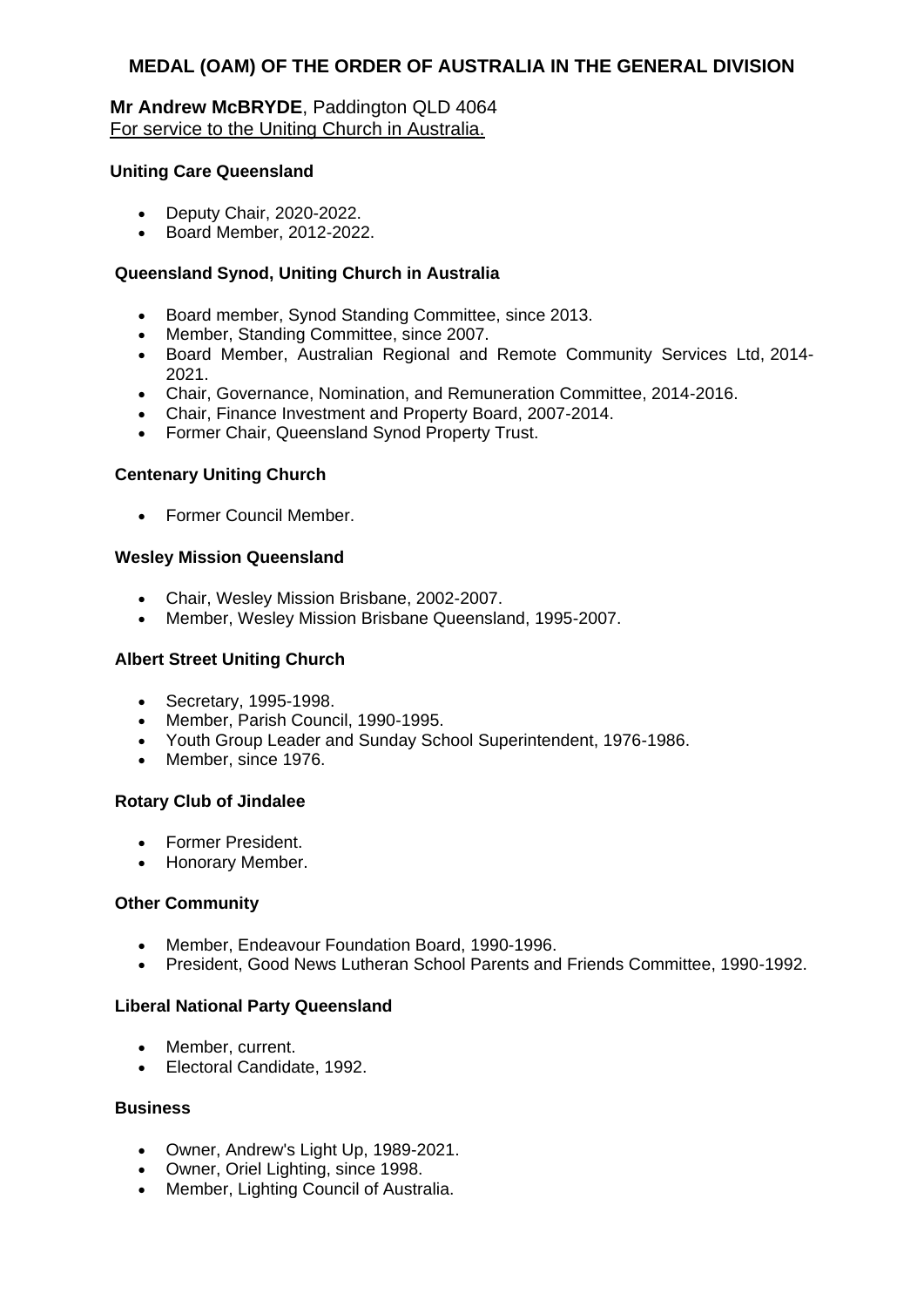- Order of St. John of Jerusalem Knights Hospitaller.
- The Paul Harris Fellow, Rotary International.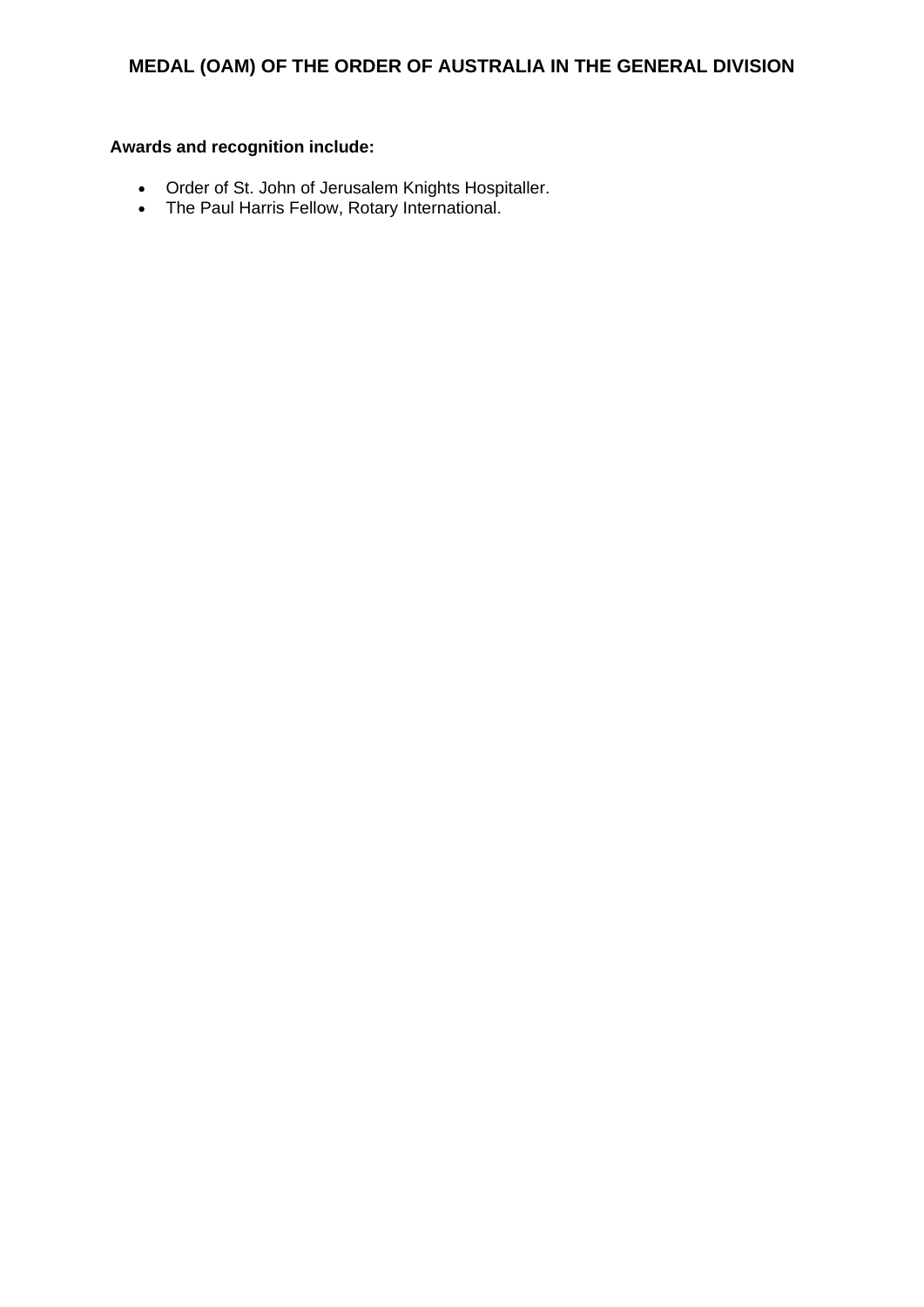# **Mr Victor Mannin McCONVEY**, Elwood VIC 3184 For service to people with Parkinson's, and to nursing.

### **International Parkinson and Movement Disorder Society**

- Chair, Global Task Force on Palliative Care, since 2016.
- Chair, Health Care Professional Special Interest Group, since 2016.
- Member, Education Committee, current.
- Member, since 2009.

#### **Parkinson's Victoria**

- Clinical Nurse Consultant, since 2006.
- Manager, State-wide Health Information and Education Team.

### **Australian College of Nursing**

- Inaugural Co-chair, Movement Disorder and Parkinson's Nurses Faculty, 2011-2012.
- Member, since 1997.

#### **Health - Other**

- Member/Supporter, World Parkinson's Coalition, current.
- Member, Advanced Practice/Nurse Practitioner Network, International Council of Nursing.
- Registered Nurse, since 1990.

# **Professional - Other**

- Appointed, first Parkinson's Disease Nurse Specialist, Leeds, United Kingdom, 2005- 2006.
- Charge Nurse Stroke Rehabilitation, Leeds Teaching Hospital, Leeds, United Kingdom, 2004-2005.
- Nurse Unit Manager, Neurological Unit, Calvary Health Care, Bethlehem, Melbourne, 1997-2004.
- Associate Unit Manager Acute Medical/Cardiology, John Fawkner Hospital, 1996- 1997.
- Associate Unit Manager Continuing Care Unit, Fairfield Hospital, 1995-1996.
- Associate Charge Nurse, Alfred Health Care Group, 1994-1995.
- Registered General Nurse, Worthing and District Hospital, West Sussex, United Kingdom, 1993-1994.
- Registered General Nurse, Monash Medical Centre, 1991-1993.

- June Allen Practice Enhancement Fellowship, Nurses Board of Victoria, 2008.
- ANZAN Prize for Best Neurology Paper delivered at the ANNA Conference and Scientific Meeting, Australasian Neuroscience Nurses Association, 2007.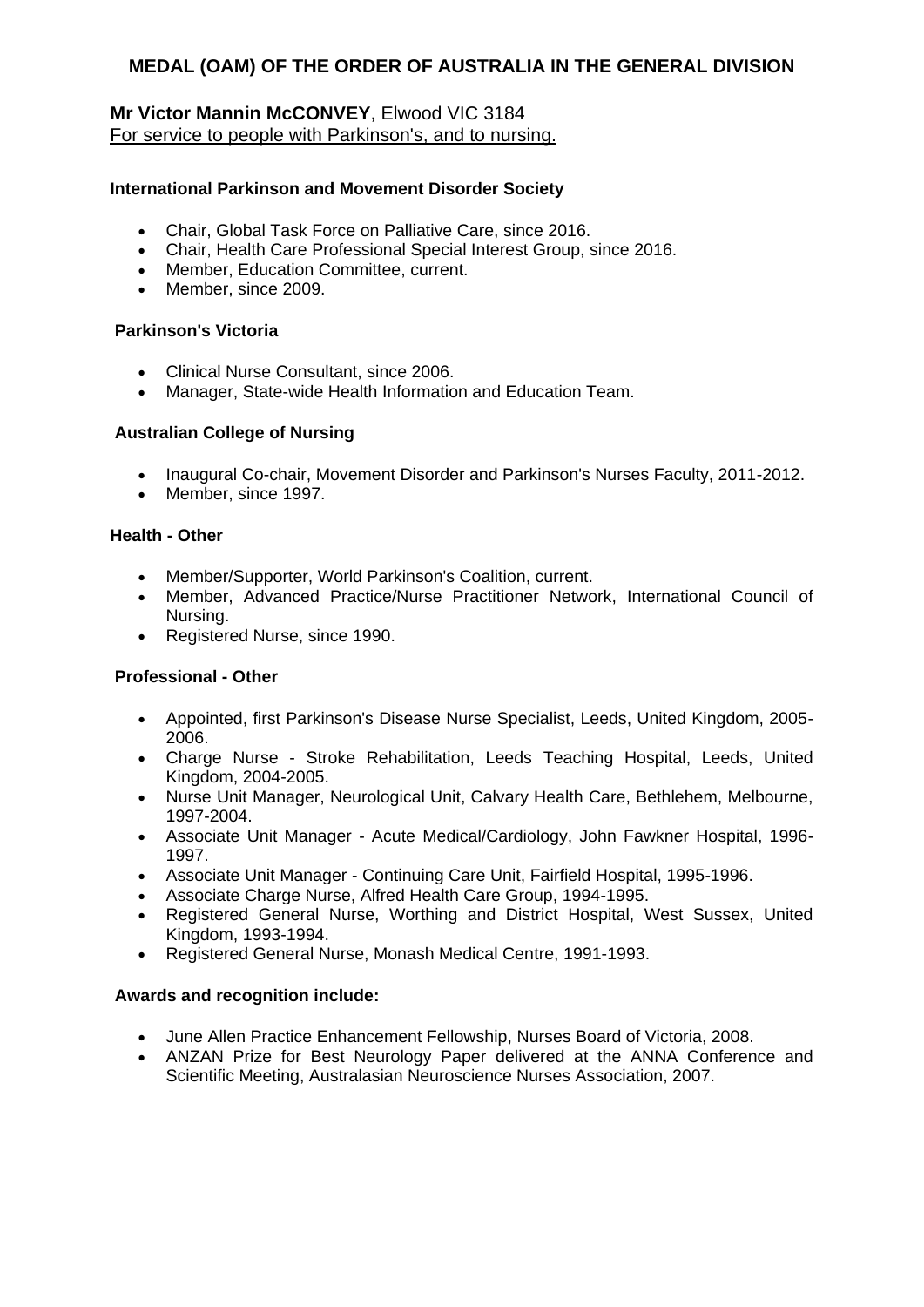# **The late Mr Matt McCRACKEN**

Formerly of Morayfield QLD 4506

For service to people living with a disability.

#### **Queenslanders with Disability Network**

- Board Director, since 2015.
- Convenor, Caboolture Peer Support Group, since 2015.

#### **Caboolture Disability Support Network**

- President, since 2010.
- Founder, 2007.
- Co-ordinator, 'Is Everybody Here?' community expos, Caboolture, 2010s.

#### **Better Together**

- Employment Advocate, current.
- National Disability Scheme Consultant, current.
- Former Marketing Co-ordinator.
- Employee, since 2007.

#### **Disability Support**

- Member, Moreton Bay Regional Disability Network, current.
- Committee Member, Caboolture Community Work Cooperative.
- Former Committee Member, Homelife.

#### **Awards and recognition include:**

Volunteer of the Year, Carers Queensland, 2020.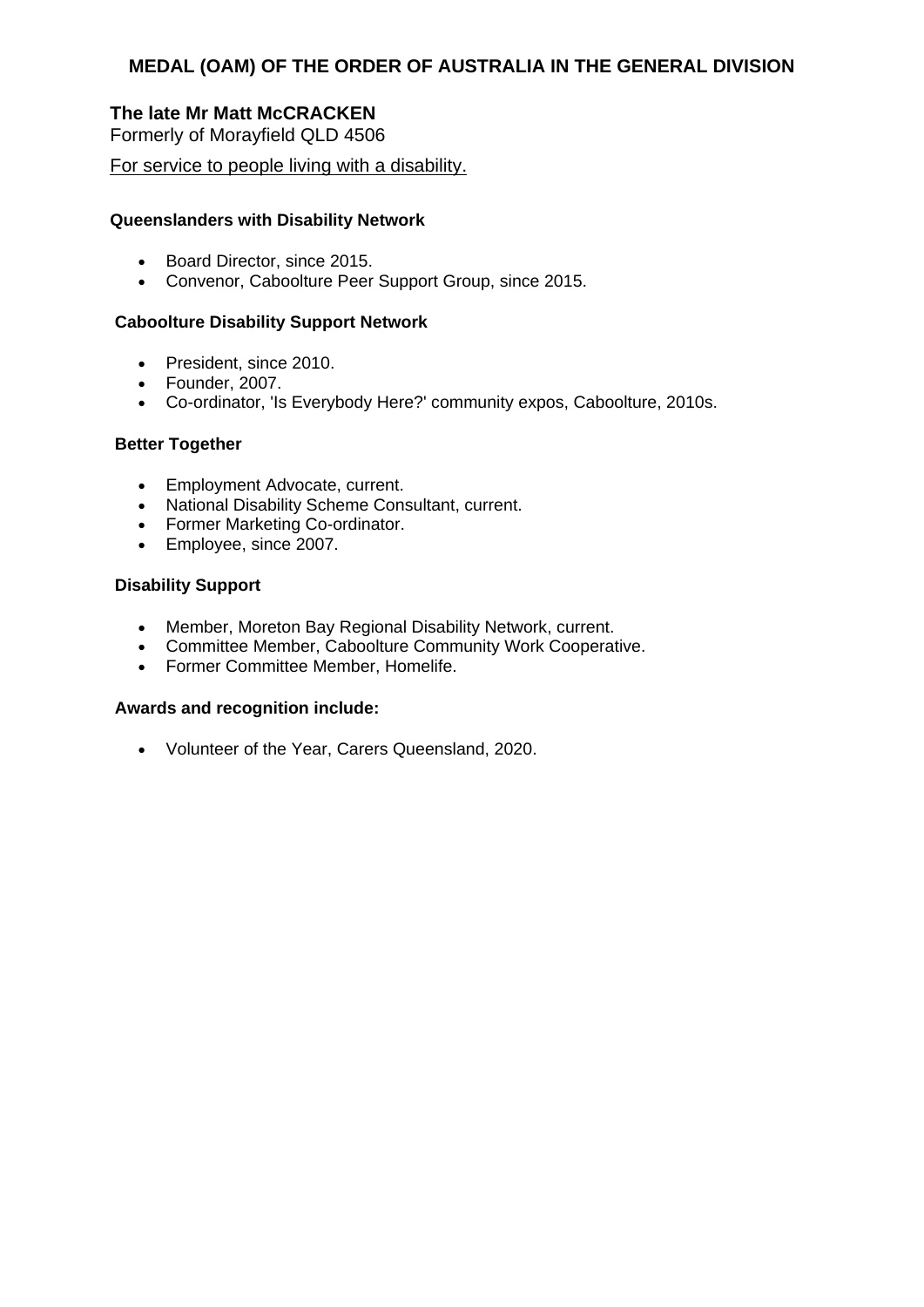### **Ms Emma Siobhan MacDONALD**, Ainslie ACT 2602 For service to journalism, and to women.

#### **Journalism**

- Associate Editor, HerCanberra, since 2016.
- Researcher, The Australian Financial Review, 1993-1994.

#### **The Canberra Times**

- Senior Reporter, 1994-2016.
- Former Bureau Chief.
- Former Education Editor.
- Former Political Reporter.

#### **Women in Media**

- ACT Convenor, since 2015.
- Assisted with establishment in the ACT.
- Founder and Judge, Caroline Jones AO Women in Media Young Rural/Regional Journalists' Award, established 2017.

#### **Send Hope Not Flowers**

- Board Member, since 2010.
- Co-Founder, 2010.
- Spokeswoman.

- Purpose and Social Enterprise Award, Telstra ACT Business Woman of the Year, 2016.
- Walkley Award, The Walkley Foundation, 1993 and 2003.
- Distinguished Alumni, University of Canberra, 2011.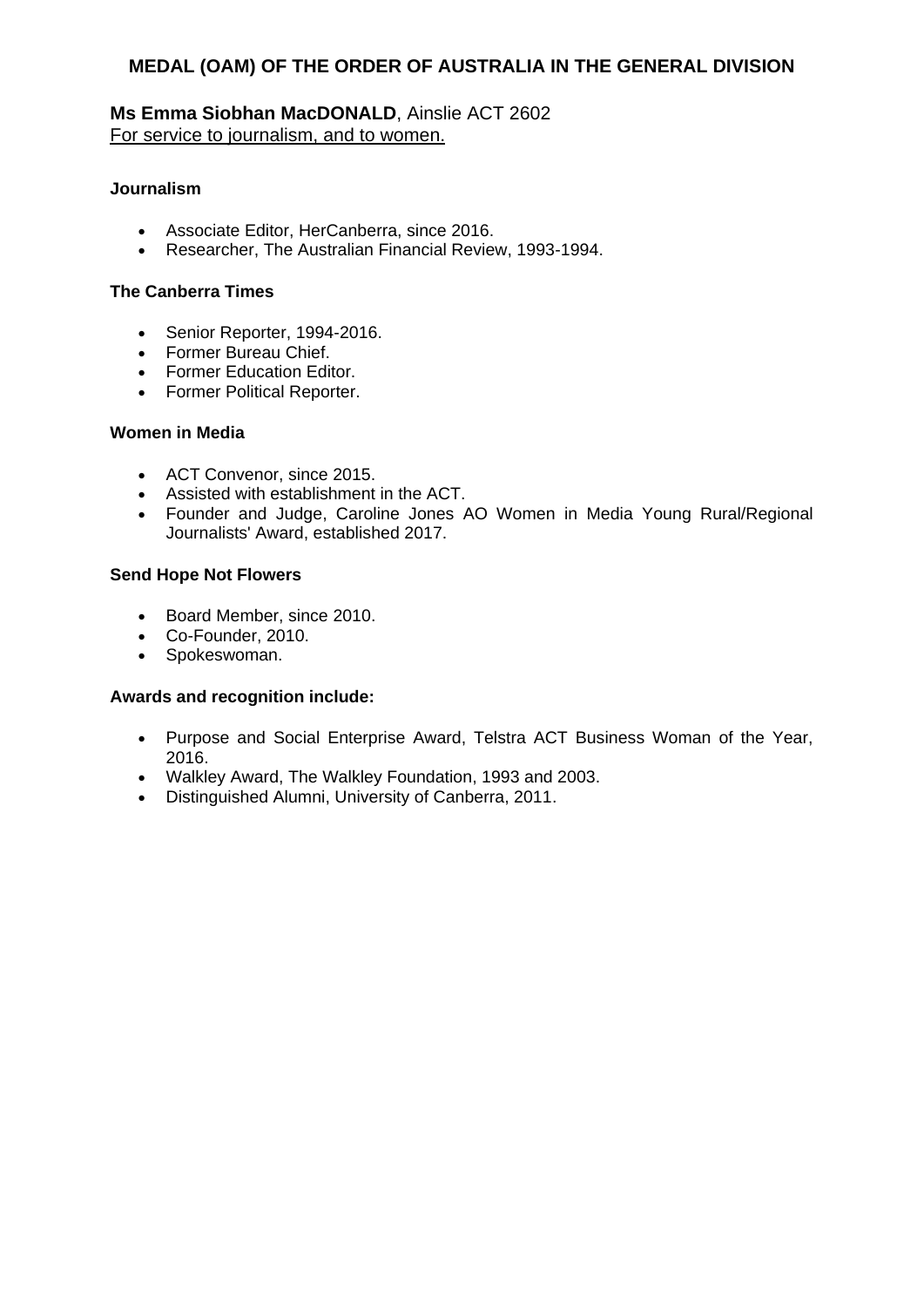### **Mr Gordon Donald MacDONALD**, Cannonvale QLD 4802 For service to naval architecture.

### **Naval Architecture**

- Principal Naval Architect, AMOG Consulting, 2004.
- Senior Naval Architect, Vickers Shipbuilding and Engineering Ltd, 1986-1990.
- Trainee Surveyor, Lloyd's Register of Shipping, 1985-1986.
- Marine Engineer Cadet, Shell Tankers UK Ltd, 1977-1981.
- Member, Engineers Australia.

#### **Royal Institution of Naval Architects**

- President, Australian Division, since 2019.
- Fellow.

#### **BMT Defence Services Australia**

- **Executive Director, Design and Technology, 2004-2012.**<br>• Technical and Operations Director, since 2004.
- Technical and Operations Director, since 2004.

### **Department of Defence**

- Director, Navy Platform Systems, 2000-2004.
- Director, Naval Certification and Safety Surface Ships, 1998-2000.
- Director, Naval Material Concepts and Capabilities, 1996-1998.
- Director, Naval Architecture, 1995-1996.
- Assistant Director, Naval Architecture, 1993-1995.
- Senior Naval Architect, 1990-1993.

#### **Other**

- Former Member, Industry Advisory Committee for the Naval Architecture degree, Australian Maritime College.
- Former Member, Victorian Defence Alliance (Maritime) Committee.
- Former Member, Lloyd's Register of Shipping Naval Technical Committee.
- Former Member, American Bureau of Shipping Naval Ship Technical Committee.
- Former Member, Det Norske Veritas Naval Technical Committee.
- Former Member, Germanischer Lloyd's Navy Ship Technical Committee.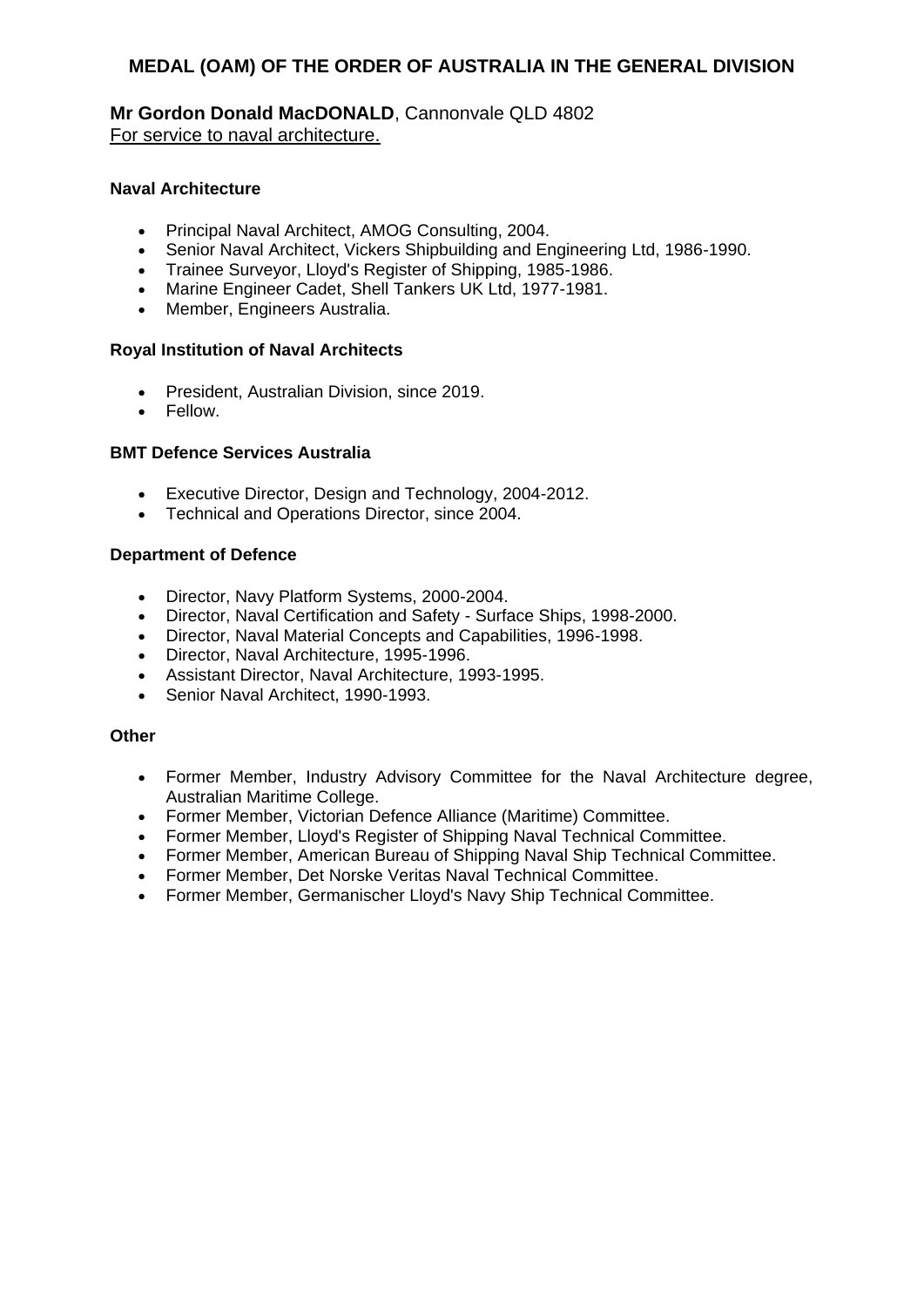# **Mr Derek James McDONNELL**, Bellevue Hill NSW 2023 For service to cultural heritage, particularly to literature.

# **Hordern House**

- Co-founding Director, since 1985, of Hordern House Rare Books, Sydney.
- Produced catalogues of rare books, manuscripts, paintings and prints relating to the history of voyages and discovery, especially in the Pacific.
- Brought significant rare book collections to Australia for sale to institutions and collectors including those of the Carlsmith family from Hawaii; Frederick E. Ellis from Washington State; David Parsons from Atlanta, Georgia; Robert Parks from Detroit, among others.
- Produced numerous facsimile editions of early publications on Australian exploration history.
- Established scholarly publishing program.
- Publisher, various works, including for State Library of New South Wals, Historic Houses Trust, Australian National Maritime Museum, since 1991.
- Official Valuer, Paul Markham Kahn Collection, United States of America government, 1990.
- Exhibited, sometimes as sole Australian representative, at international book fairs from 1987, including Los Angeles, San Francisco, New York, London, Paris, Cologne, Amsterdam.

### **National Library of Australia**

- Official Valuer, Cultural Gifts Program, since 1986.
- Bidding Agent and Advisor.

# **Australian and New Zealand Association of Antiquarian Booksellers**

- Member, current.
- Rare Book Dealer, since 1972.

#### **International League of Antiquarian Booksellers**

• Member, current.

#### **Bernard Quaritch, London**

- Director, 1980-1983.
- Employee, 1975-1983.

#### **Blackwell's, Oxford**

Employee, 1972-1975.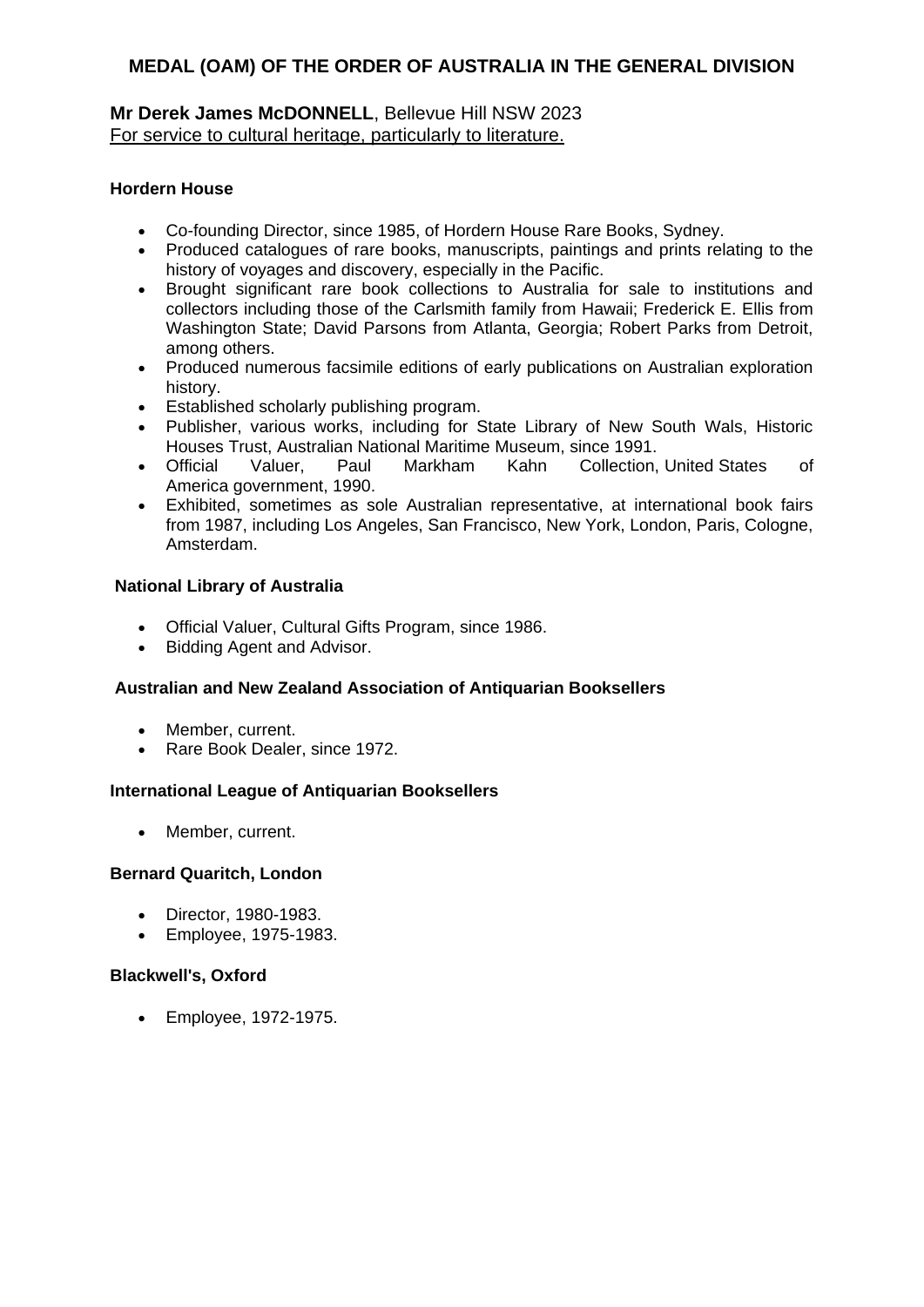# **Mrs Pamela Unice McGAHEY**, Mount Samson QLD 4520 For service to vocational education, and to the community.

# **Brisbane North Institute of TAFE**

- Leading Vocational Teacher, 2004-2013.
- TAFE Member, Industry Advisory Committee, Queensland Community Services and Health.
- Teacher Representative, Academic Board.
- Involved in delivery of Certificate and Diploma Course for Multicultural Students, Multicultural Community Centre, Fortitude Valley.
- Member, Industry Training Council, Early Childhood Interest Group.
- Member, Certificate in Early Childhood Education Review, TAFE Curriculum Development Advisory Committee.
- Teacher, Children's Services, 1994-2004.

### **Creche and Kindergarten Association of Queensland**

- Senior Early Education Consultant/Deputy Director Community Early Childhood Services in Queensland, 1989-1994.
- Coordinator/Convenor, Building Plans Committee, 1989-1994.
- Coordinator, Organising Committee, Annual Early Childhood Conference.
- Established, Child Care Support Group, 1992.
- Compiled and Published, *Creative Catering for Kids.*
- Preschool Advisor/Early Education Consultant, 1980-1989.
- Committee Member, Under 8's Week.

#### **Mount Samson State School**

- Former Member, Parents and Citizens Association.
- Former Chairperson, Out of School Hours Care Committee.
- Fundraiser, School Fete and Out of School Hours Care Building.

#### **Education - Other**

- Advisory Member, Course Development Committee for Graduate Diploma of Management in Child Care, Queensland University of Technology.
- Part-Time Lecturer, Working with Young Children, Whyalla College of Further Education, 1979.
- Member, Advisory Committee of 5, Early Childhood Teacher Training Course in South Australia, Hartley College of Advanced Education, 1978-1979.
- Teacher, Koolangarra Kindergarten, Kindergarten Union of South Australia, 1978- 1979.
- Teacher, Barkly Highway State Preschool, Mt Isa, 1975-1976.
- Teacher/Director, Rosewood Kindergarten, 1973-1974.

#### **Professional Associations**

- Former Member, Australian Early Childhood Teachers Association.
- Member, Australian Association of Early Childhood Educators, 1982-1987.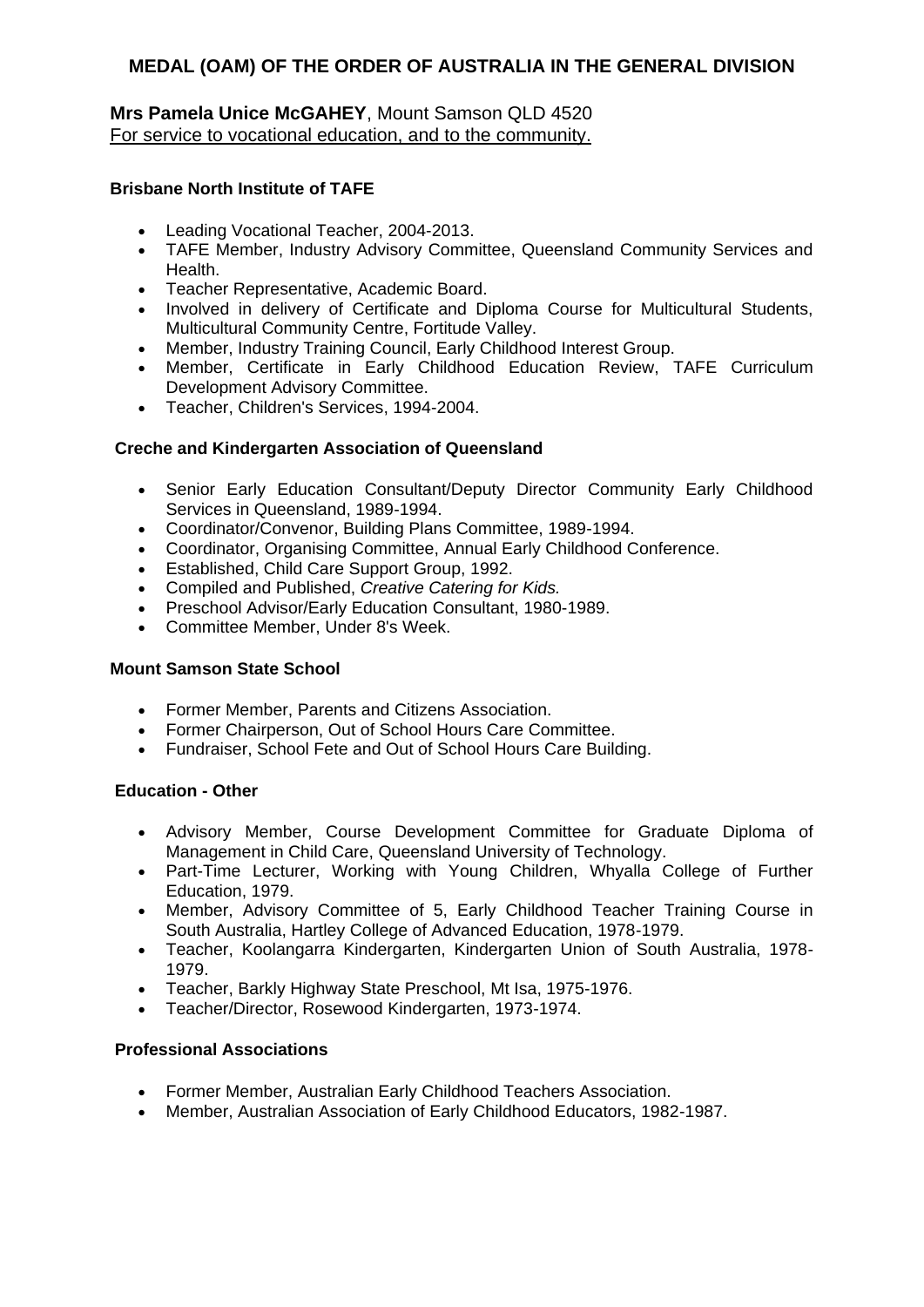#### **Newmarket View Club**

- Assistant Secretary/Guest Speaker Coordinator, 2017-2019.
- Member, since 2014.

### **Dayboro Dolphins Amateur Swimming Club**

- Former President.
- Life Member.
- Co-Contributor, Club History Update.

### **Community - Other**

- Justice of the Peace, Pine Rivers Branch, Queensland Justices Association, since 2015.
- Community Support Worker/Caterer, Closeburn Rural Fire Brigade, since 2006.
- Member, Old Girls Association, Ipswich Girls Grammar School.
- Member, University of the Third Age Pine Rivers.
- Member, Samsonvale Progress Association, 1993.
- Member, Nursing Mothers, 1989-1990.
- Former Member, Parents and Citizens Association, Ferny Grove State High School.
- Volunteer Telephone Counsellor, Whyalla Youth Line, 1979.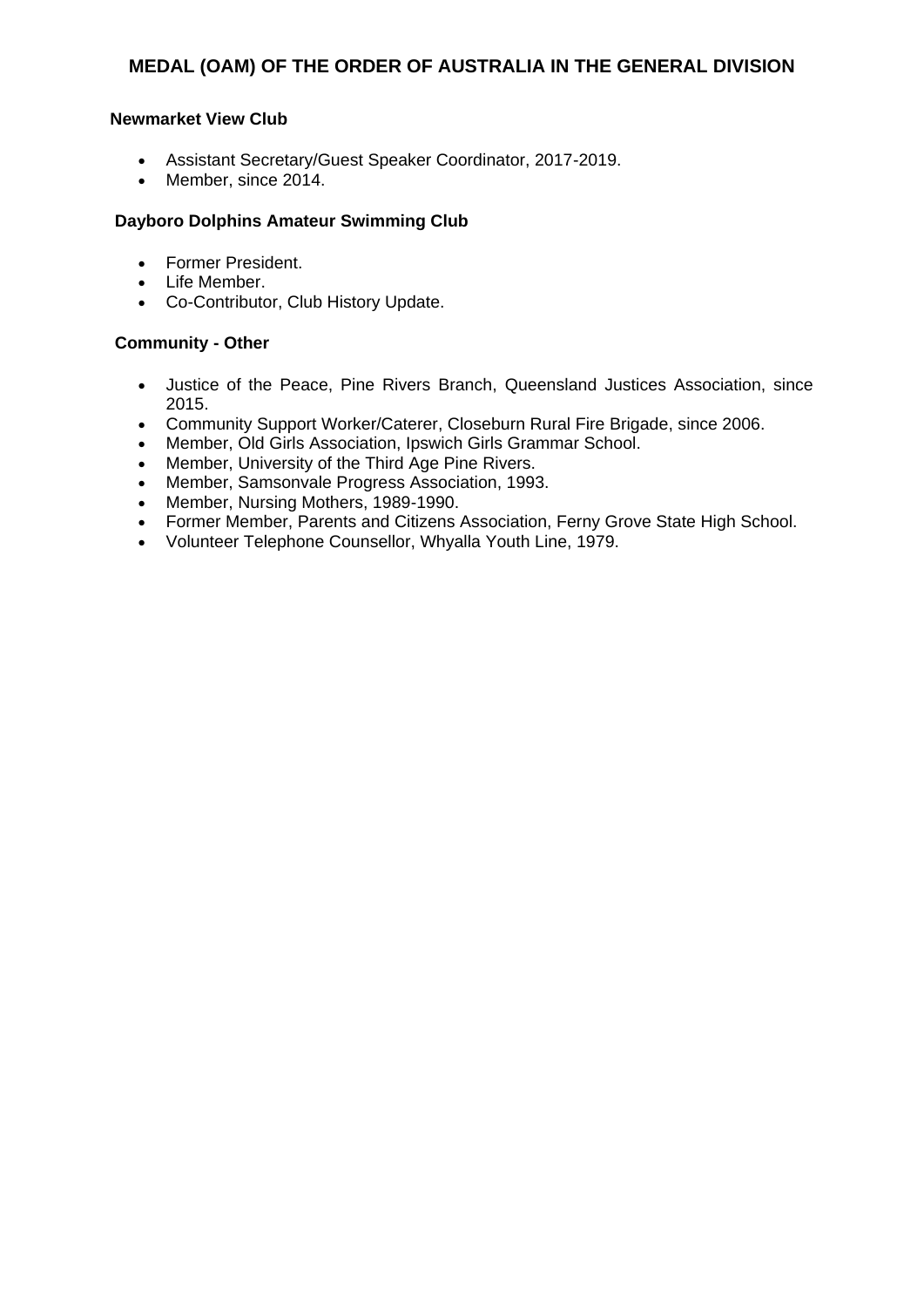# **Mr Jeffrey Daniel McGEE**, VIC

For service to the performing arts, and to radio.

### **Coodabeen Champions (comedy group)**

- Co-Presenter, 774 ABC Radio Melbourne, and ABC Victoria and Tasmania, 1988- 1995, and since 2003.
- Co-Presenter, Radio 3AW Melbourne, 1995-2003.
- Presenter, 102.7 3RRR FM Radio, 1983-1984.
- Inductee, Melbourne Cricket Club Media Hall of Fame, 2003.
- Albums: *the Coodabeen Champions Present Sunday Nightingales*, ABC, 2007, *A Coodabeens Collection*, ABC, 2003, *Greg Champion and The Coodabeen Champions, 20th Anniversary Album*, 2000, and *Live in Studio 320 - ABC/EMI*, 1991.

#### **Books**

- *Half a Chicken and Chips*, 2021.
- *Coodabeen Champions: 40 Footy Seasons*, 2020.
- *The Coodabeen Champions Take a Good Hard Look at Australia*, 1992.
- *The Coodabeen Champions Big Book of Things*, 1992.
- *The Coodabeen Champions Big Bumper Footy Book*, 1990.
- *The Coodabeen Champions Big Bumper Footy Book*, 1990.
- *The Coodabeen Champions Take a Good Hard Look at Australia*, 1992.

#### **Victorian Football League**

Player, South Melbourne Football Club, 1967-1968.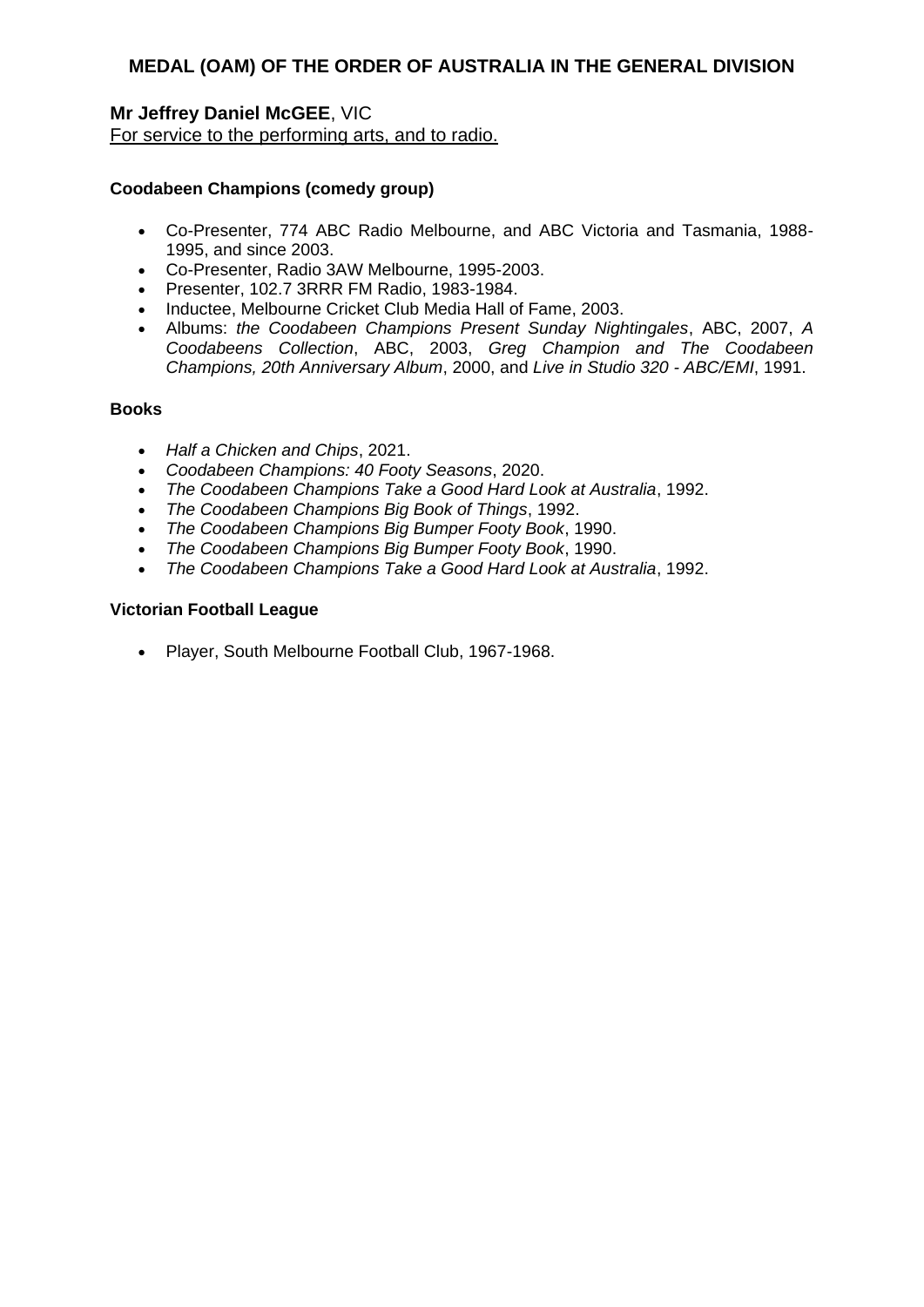**Dr Peter Neilsen McGEOCH**, Fishing Point NSW 2283 For service to sports medicine.

### **Newcastle Knights National Rugby League Football Club**

- Honorary Medical Officer, 2019-2020, and 1992-2016.
- Life Member, since 2016.

#### **Honorary Medical Officer, National and State elite representative teams**

- New South Wales Rugby League (NSWRL) U16 and U18 Representative State of Origin Teams, 2011.
- NSWRL U20 State of Origin Team, 2013.
- Fijian National Rugby League Team, Rugby League World Cup, 2013.
- NSWRL U16 State of Origin Team, 2015.

#### **Professional Associations**

- Honorary Secretary / Member, Hunter Medical Association, 1987-1999, and Committee Member, 1985-1990.
- Lecturer, Sports Trainers Courses, Sports Medicine Australia, 1992-1995.
- Member, Hunter Post Graduate Medical Institute Board, 1987-1990.
- Lecturer and Tutor (part time), University of Newcastle Medical School, 1987-1993.
- Training Practice and Mentor, Royal College of Australia in General Practice, since 1988.

#### **Medicine - Other**

- General Practitioner, Glendale Medical Centre, NSW, since 2019.
- Private General Practice, Woodrising, NSW, 1982-2018.

#### **Awards and recognition include:**

 Person of the Year Award, Newcastle Knights National Rugby League Football Club, 2019.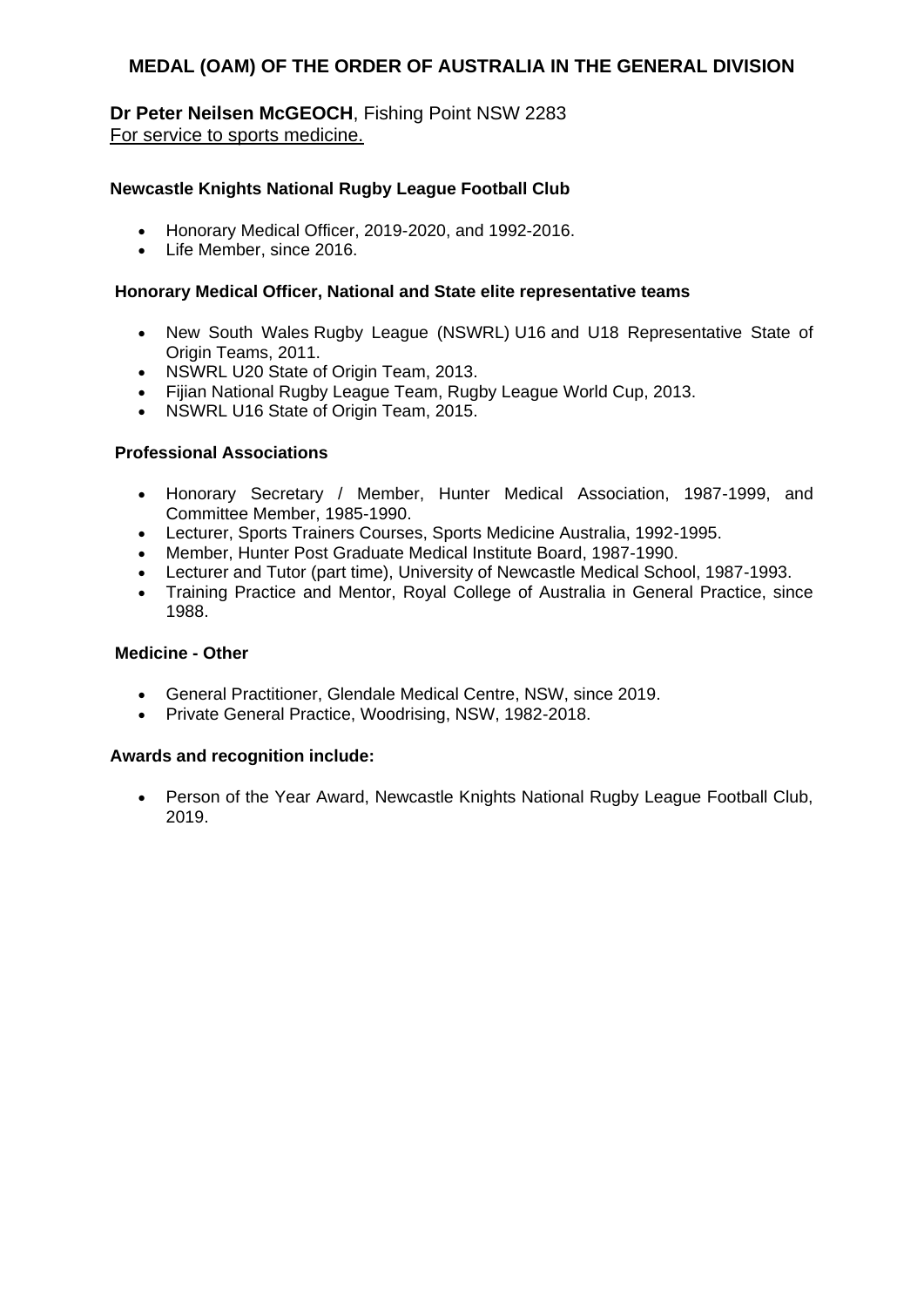# **Mr Paul McGUINNESS**, VIC

For service to the community of the Mornington Peninsula.

### **Mornington Peninsula Community**

- Board Member, Peninsula Grammar, Mt Eliza, 1997-2015.
- Pro bono Solicitor and Donor, Mornington Peninsula Rescue Squad, early 1990s-2010.
- Co-Founder, Rosebud Hospital Action Group, 1995.
- Volunteer, Peninsula Drug and Alcohol Program, 1980s-1990s.
- Board Member, St Joseph's Primary School Sorrento, 1986-1990.
- Founder, Life Member and former Vice-President, Under 19s team, Peninsula Old Boys Football Club.

#### **Bay Steamers Maritime Museum**

- Benefactor, several maritime conservation projects including *The Wattle* and *The Weeroona*.
- Honorary Life Member, 2016.

#### **The Law**

- Principal Solicitor and Founding Director, McGuinness Legal Pty Ltd, since 1983.
- Member, Law Institute of Victoria, current.

#### **Portland Community**

- Founder, Friends of the Fawthrop Lagoon.
- Represented local Indigenous groups pro bono in bid to block the building of the Alcoa Smelter.
- Former President, Portland Lawn Tennis Association.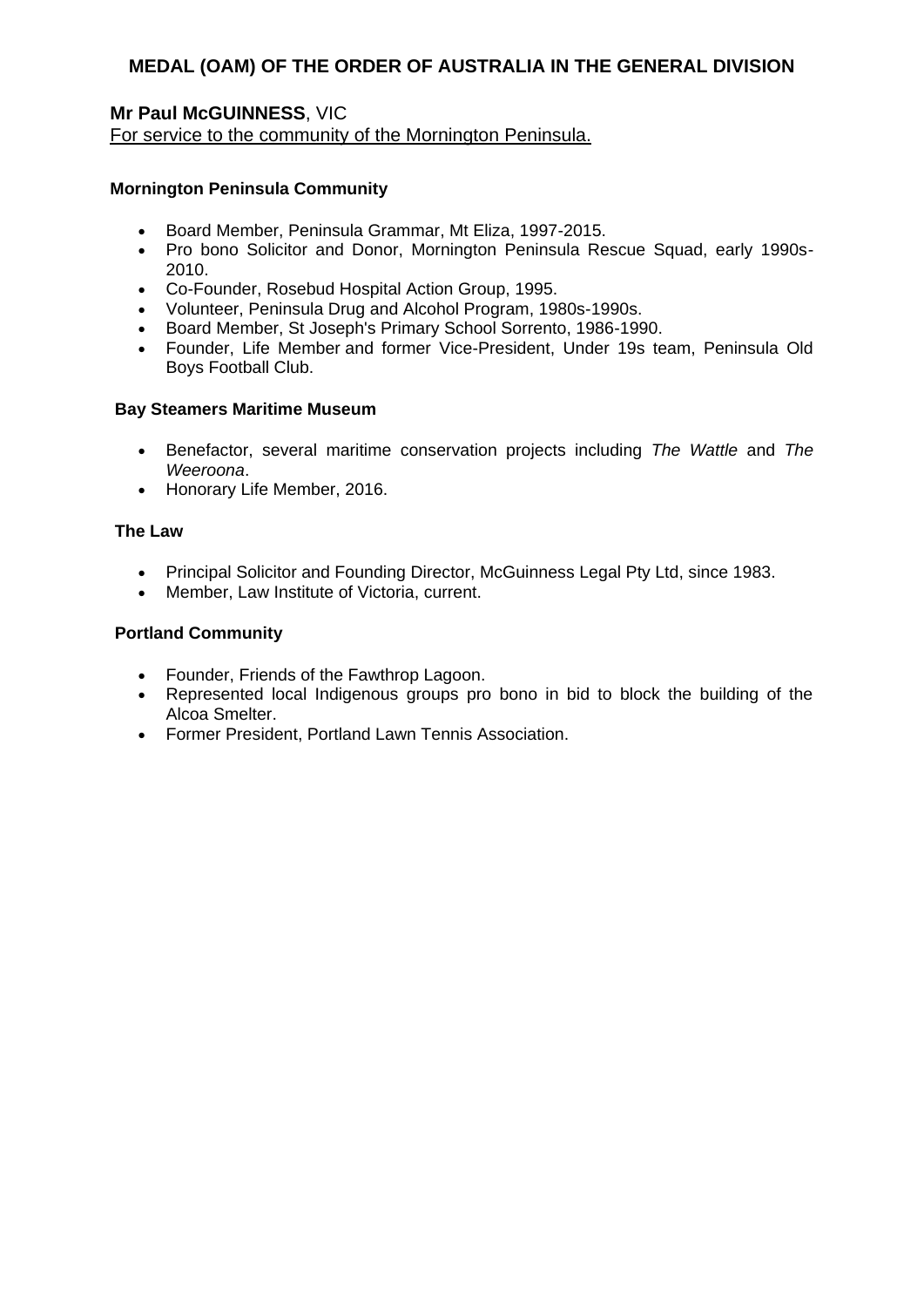# **Mr Murray Stephen McHENRY**, WA For service to the hospitality industry, and to sport.

#### **Hospitality Industry**

- Founder, McHenry Hohnen Vintners, since 2004.
- Owner, Steve's Hotel Nedlands, since 1980s.
- Founder and Executive Chair, Hisco Pty Ltd, since 1985.

#### **Western Australian Football Commission**

- Chairman, 2015-2019.
- Deputy Chair, 2009-2014.

#### **West Coast Eagles Football Club**

- Chairman, 1996-1999.
- Deputy Chair, 1993-1996 and 1987-1989.
- Director, 1990-1996.

#### **Rowing**

- Coached, WA Kings Cup Crew, 1981 and 1982.
- Coached, Australian Coxed 4, World Championships, 1980.
- Coached, WA Youth Eight, 1979 and 1980.
- Coached Christ Church Grammar First Eight, 1977-1979.

- Australian Legend of Hospitality, Australian Hotels Association WA, 2019.
- Knighted as Chevalier for his contribution to the Champagne Houses of France, 2013.
- Hospitality Industry Lifetime Achievement Award, Australian Hotels Association, WA, 2009.
- Lifetime Achievement Award, Australian Hotels Association, WA, 2005.
- Life Member, West Coast Eagles Football Club, 1999.
- Life Member, Western Australian Football Commission, 2021.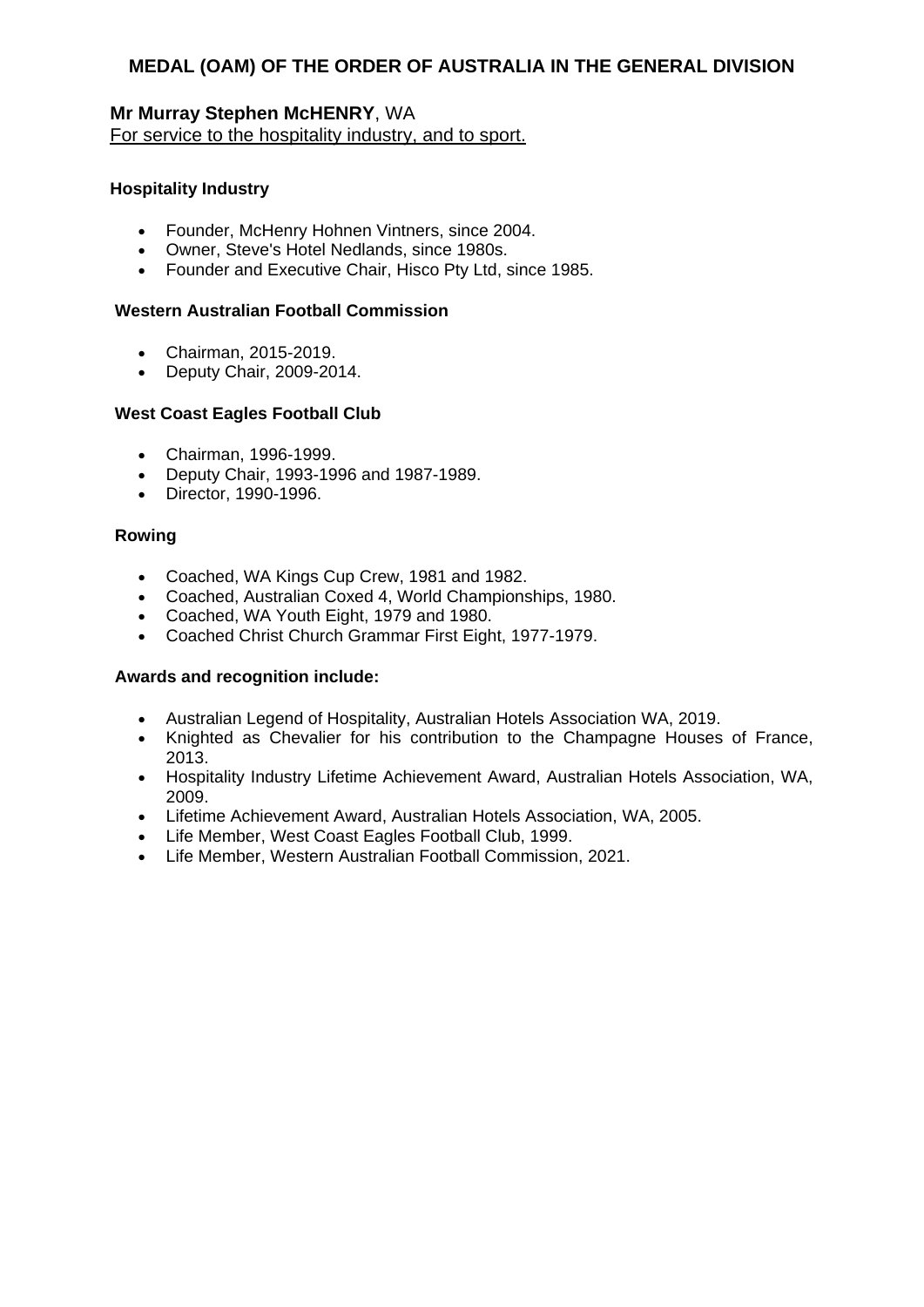### **Ms Leah Jing McINTOSH**, VIC For service to the arts as a writer and publisher.

### **The Arts**

- Founding Editor, Liminal Magazine, since 2016.
- Launched the Liminal Fiction Prize, 2019.
- Launched the Liminal and Pantera Press Nonfiction Prize, 2021.
- Co-Editor, *Collisions*, (an anthology of fiction by First Nations writers and writers of colour, 2020.
- Producer, Liminal x Writers SA Emerging Editors mentorship program, 2022.
- Programmer, Community Events for Liminal Magazine, since 2017.

#### **Arts Organisations**

- External Peer Grant Assessor, Australia Council, current.
- External Peer Grant Assessor, Creative Victoria, 2020.
- Member, Future Leaders Program, Australia Council for the Arts, 2022.
- Member, Emerging Culture Leaders Program, Footscray Community Arts Centre, 2018.
- Member, Strategic Advisory Group, UNESCO Melbourne City of Literature, current.
- Judge, Lord Mayor's Creative Writing Awards, 2022.

- Australia Council Kirk Robson Award for Community Arts and Cultural Development, 2022.
- Asia Society Game Changer, inaugural awards, Asia Society Melbourne, 2021.
- Asia's 30 Under 30; Class of 2020, Forbes Asia, 2020.
- 40 Under 40 Most Influential Asian-Australians, AsiaLink, 2019.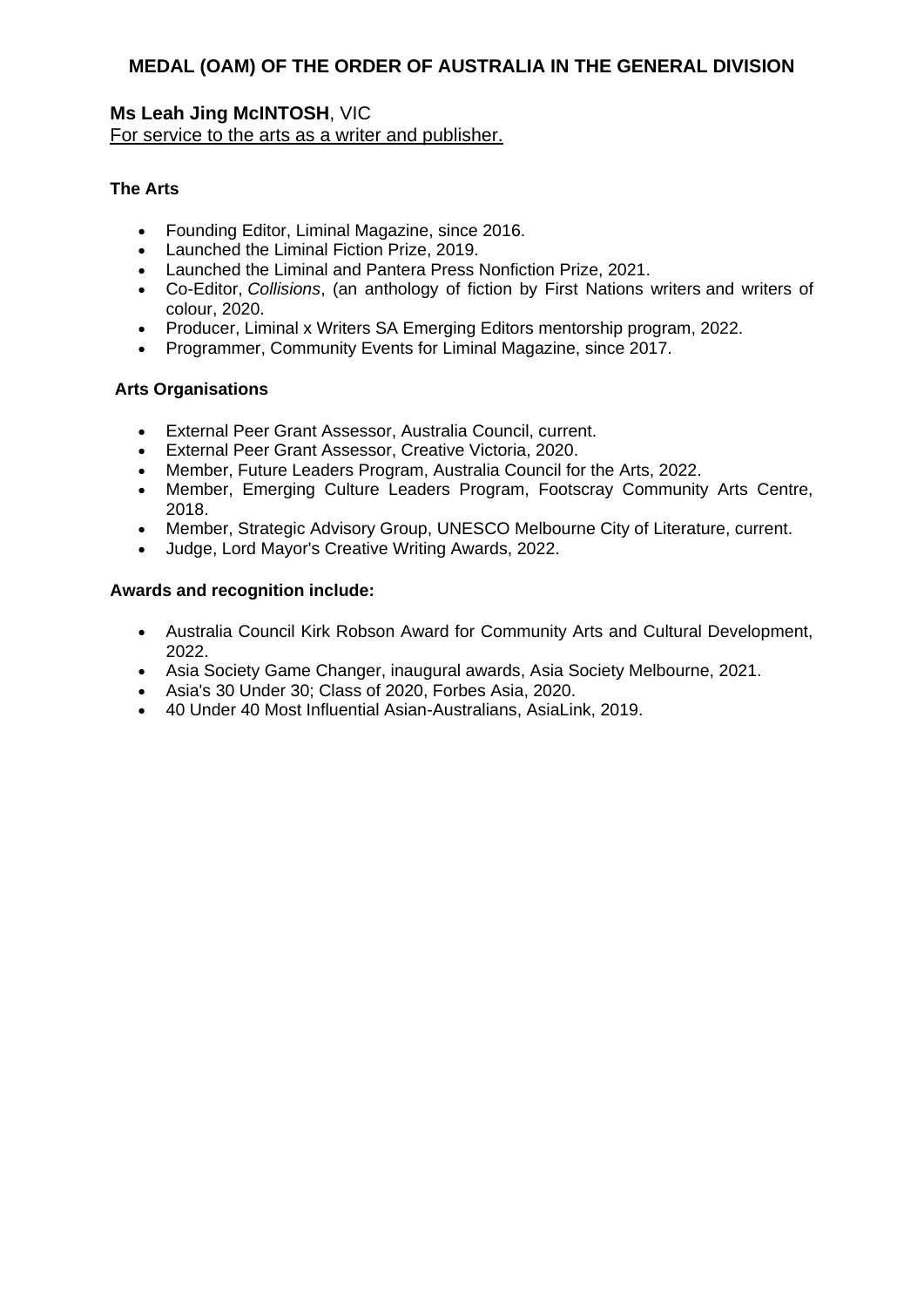# **Mr Stuart Vining McINTYRE**, Brighton VIC 3186 For service to the community of Brighton.

#### **Bayside Community Information and Support Service (BayCISS)**

- President, 2018 and 2011-2015.
- Treasurer, 2015-2018 and 2007-2012.
- Committee Member, since 2008.

#### **Violence Free Families (formerly Bayside Family Support)**

Executive Chairman, 1995-2002.

#### **The Mayflower Group**

- Board Member, since 2012.
- Member, Finance and Audit Committee, current.

#### **Rotary Club of Brighton**

- Chairman, Organising Committee, Great Australia Day Swim (GADS), since 2013.
- Founding Chairman, Bayside Family Support, 1995.
- Former Treasurer.
- Member, since 1986.

- Rotarian of the Year, Rotary Club of Brighton.
- Paul Harris Fellow, Rotary International.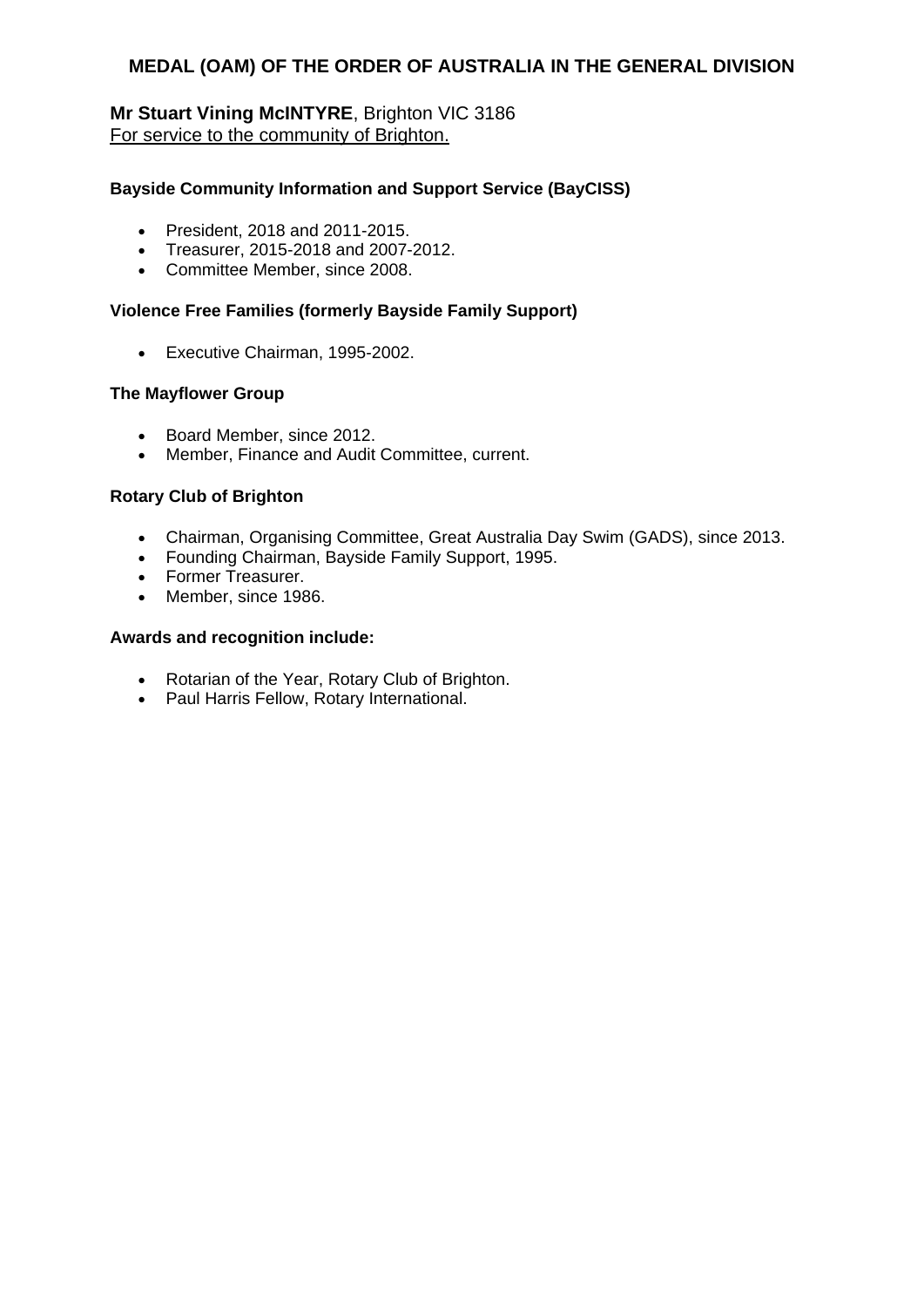# **Mrs Rachel McKAY**, Cobram VIC 3644 For service to the community of Cobram.

### **Cobram Cemetery Trust**

Secretary/Treasurer/Admin officer/Record keeper, since 2004.

### **Community - Other**

- Board Member, St Mary of the Angels Secondary College, since 2016.
- Committee Member, Cobram Primary School, six years, including Fete Committee and Parents and Friends Committee.
- Cobram Public Cemetery Historical Walks and Booklets- "Where the Streets got their names", "Murray Goulburn Employees and Contractors", "The Italian Influence", "Soldier Settlement: Families of the Cobram & District Vol 1". All books relating to Interments at the Cobram Public Cemetery.
- Board Member, Goulburn Murray Water Katunga Groundwater Reference Group.
- Customer Pricing Panel and Annual Performance Forum, Goulburn Valley Water.
- Involved with 'Knickers for Nairobi' (collect new knickers for young girls and teenagers).
- Organiser and Fundraiser, Australia's Biggest Morning Tea, since 2001.
- Guest speaker, Baulkamaugh Country Womens Association (CWA), University of the Third Age (U3A) - Cobram, The Cobram Probus group, and Cobram Rotary Club.

- Citizen of Distinction, Rotary Club Cobram, 2018.
- Customer Service "Nominee", Cobram Rotary Club, 2019.
- Nominee, "Citizen of the Year", Moira Shire Australia Day, 2022.
- Nominee, "Citizen of the Year", Cobram Rotary Club Australia Day, 2022.
- "The Fred Awards", Fred Hollows Foundation, For following in Fred's Footsteps by showing outstanding care and compassion for others.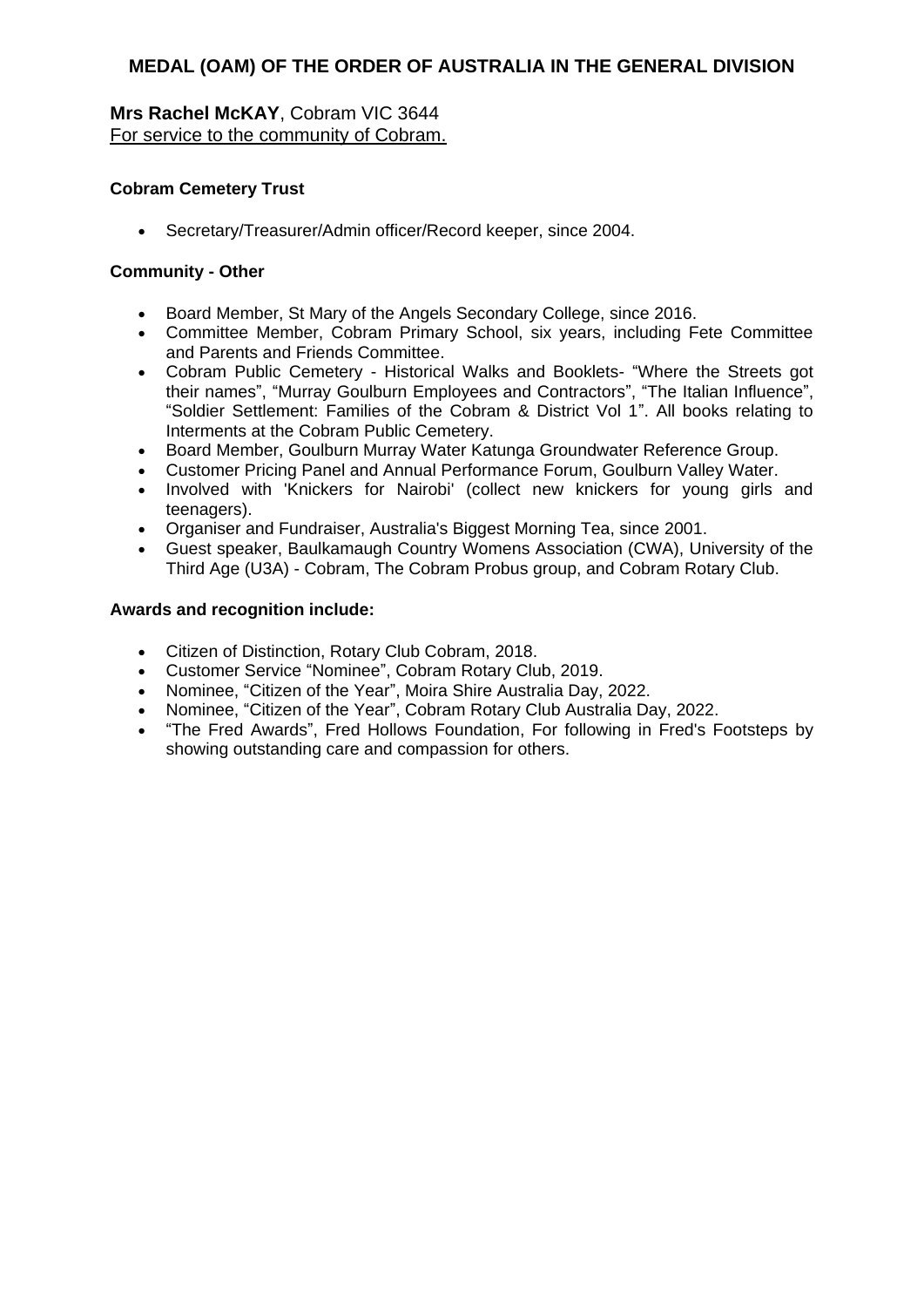# **Mr Terence Patrick McKAY**, Gladstone Park VIC 3043 For service to the community through a range of roles.

# **Community**

- Grief Counsellor, GriefLine Community and Family Services, 2011-2019.
- Community Guardian, Office of the Public Advocate, 2009-2017.
- Telephone Counsellor, Men's Referral Service, 2010-2015.
- Bail Justice, Melbourne Magistrates Court, since 2003.
- Fellow, Australian Human Resources Institute, 2006.
- Former Industry Representative, Audit Committee, Maroondah City Council.
- Former Member, Bicentennial Committee.
- Former Member, Eastnet Industry Board.
- Member, St Patrick's Friendly Society.
- Former President, Parents and Friends Association.
- Probation Officer, 1970s.

# **Royal Victorian Association of Honorary Justices**

- Member, Membership Committee.
- Justice of the Peace, since 1990s.
- Commissioner for Affidavits and Declarations, 1973-1980s.
- Fellow, 2016.

### **Professional**

- Marriage and Funeral Celebrant, since 2009.
- **LEADR Accredited Practitioner, since 2011.**
- Former Regional Human Resources Manager, DENSO.

- Volunteer Recognition Award, Volunteer Consultative Committee, Office of the Public Advocate, 2012.
- Certificate of Appreciation, Community Operations and Victims Support Agency, Department of Justice, Victoria.
- Certificate of Appreciation, Croydon Chamber of Commerce and Industry, 1999.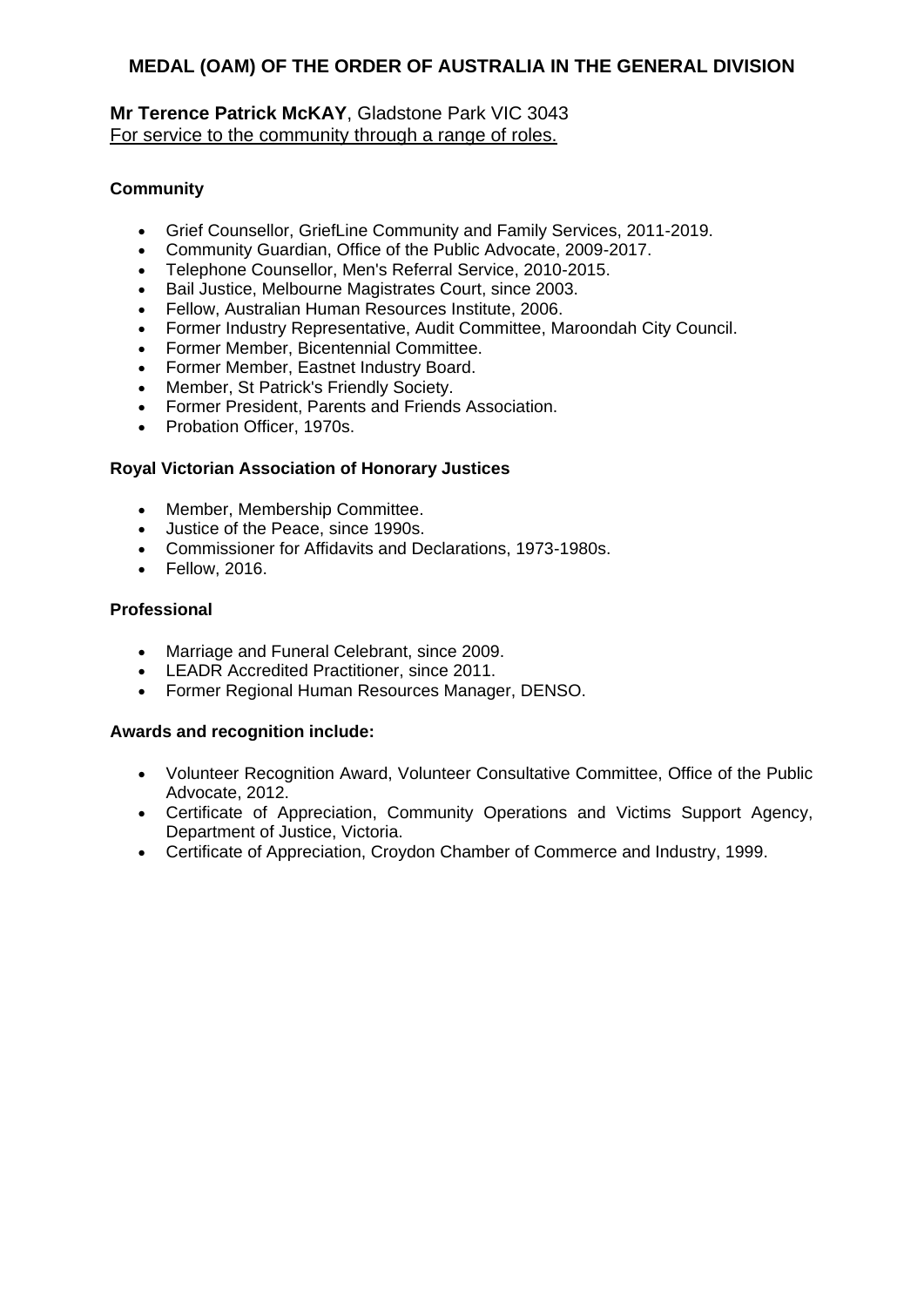# **Dr William Samuel MACKIESON**, Wandin North VIC 3139 For service to the community through a range of roles.

### **St John Ambulance Victoria**

- Volunteer, until 2009.
- District Staff, 1986-1992.
- Region Manager, 1979-1986.
- Corps Officer, Eastern Region, 1973-1979.
- Divisional Officer, 1969-1973.
- Member, Adult Division, 1962-1964.
- Youth Member, 1959-1962.

#### **Community**

- Affiliate Member, Lilydale Business Group, current.
- Affiliate Member, Lilydale Sub-Branch, Returned and Services League of Australia, current.
- Former President, Lilydale Chamber of Commerce and Industry.
- Civil Marriage Celebrant, 20 years.
- Bail Justice for Victoria, 10 years.
- Justice of the Peace, since 1982.

#### **Professional**

#### **Morecroft's Podiatry Services**

- Director and Principal Podiatrist, since 1999.
- Co-owner, Morecroft's Shoes, 1972-2010.

#### **Podiatry**

- Clinical Supervisor, La Trobe University.
- Former Board of Directors, Australian Podiatry Association, Victoria.
- Affiliate Member, Australian College of Podiatric Surgeons, since c2019.

- Commander of the Order of St John, St John Ambulance, 1989.
- Officer of the Order of St John, St John Ambulance, 1981.
- Member of the Order of St John, St John Ambulance, 1974.
- 1st Bar to the Long Service Medal, St John Ambulance, 1977, 2nd Bar, 1982, 3rd Bar, 1987, 4th Bar, 1992.
- Long Service Medal, St John Ambulance, 1972.
- Meritorious Service Award, following 1983 Ash Wednesday fires.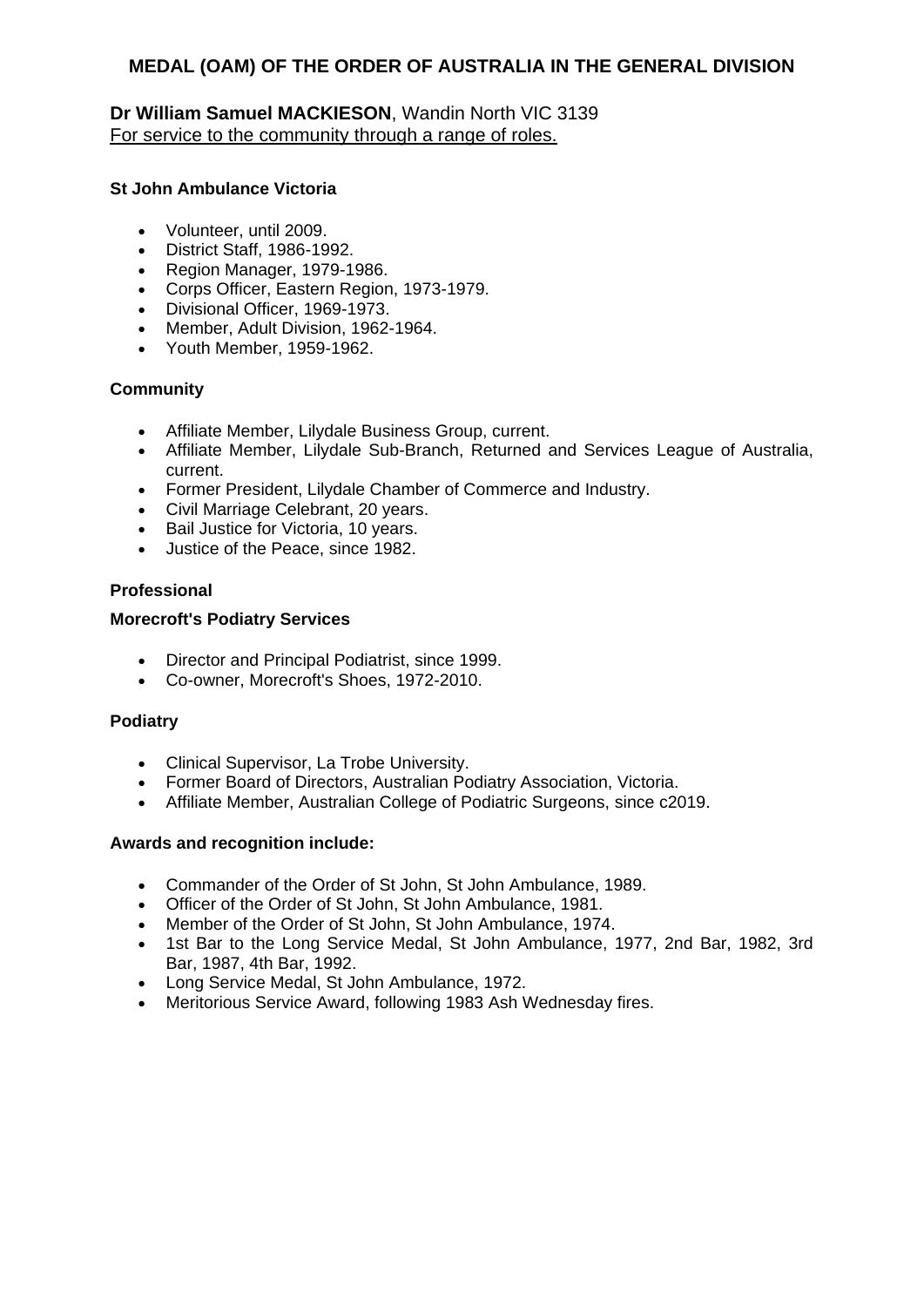**Mr Darren James McLACHLAN**, Adelaide SA 5076 For service to swimming.

#### **School Sport South Australia (SSSSA) and Independent Girls Schools Sport Association (IGSSA)**

- Technical Official, State Championship Meets, since 2009.
- Referee and Technical Official, various SSSSA and IGSSA carnivals, since 2008.
- Referee and Starter, State Championship Meets, for multiple years.
- Carnival Director, Westminster School Swimming Carnivals.
- Team Manager and Coach, for multiple years.

#### **Marion Swimming Club**

- President, 2011  $\hat{a} \in \mathbb{Z}$  2013.
- Immediate Past President and General Committee Member, 2015  $\hat{a}\hat{\epsilon}$ " 2017.
- Secretary and Executive Committee Member, 2008  $âf$ <sup>"</sup> 2013.
- Primary Schools Carnival Organising Committee, since 2008.
- Website Developer and Manager, 2008  $a \in \mathbb{Z}$  2015.
- Chair Committee, South Australian Aquatic and Leisure Centre Club in Residence, 2011 â€" 2013.
- Membership Database Administrator, since 2008.
- Acting Coach, various occasions.
- Carnival Director, for multiple years.
- Junior Sprints (Shell Age) Carnival Director, for multiple years.
- Team Manager, local meets and events including Australian Championships.
- Interstate Training Camps Team Manager.
- Donor.

### **Swimming SA**

- Technical Official, since 2008.
- Accredited in all qualifications including Starter Level 2 and Referee Level 3.
- Chair, Technical Committee, since 2019 and Member, since 2012.
- Representative, Technical Committee, to national forums.
- Assessor (all accreditations), Technical Official Development Program.
- Organising Member, Junior Whisteblowers (young officials) Development Program.
- Technical Manager, State and Country Championships, current.
- Open Water Referee and Chief Referee, including at State Championships, current.
- Referee, Special Olympics.

#### **Swimming Australia**

- Technical Official, since 2011.
- Referee, Pacific School Games Adelaide, on two occasions.
- Referee, Australian Age Championships, since 2018.
- Referee, Australian Multi-class Championships Commonwealth Games Selection Event, 2022.
- Official, Referee and Chief Referee, Australian Open Water Championships, 2013 and since 2017.
- Technical Official, selection meets for Commonwealth Games, Olympic Games and FINA World Championships, since 2014.
- Technical Official, International Meets hosted in Australia.
- Announcer, Australian Championships including Grand Prix series, International BHP Aquatic Super Series, Australian Age, Multi-class and Open Championships, State Teams.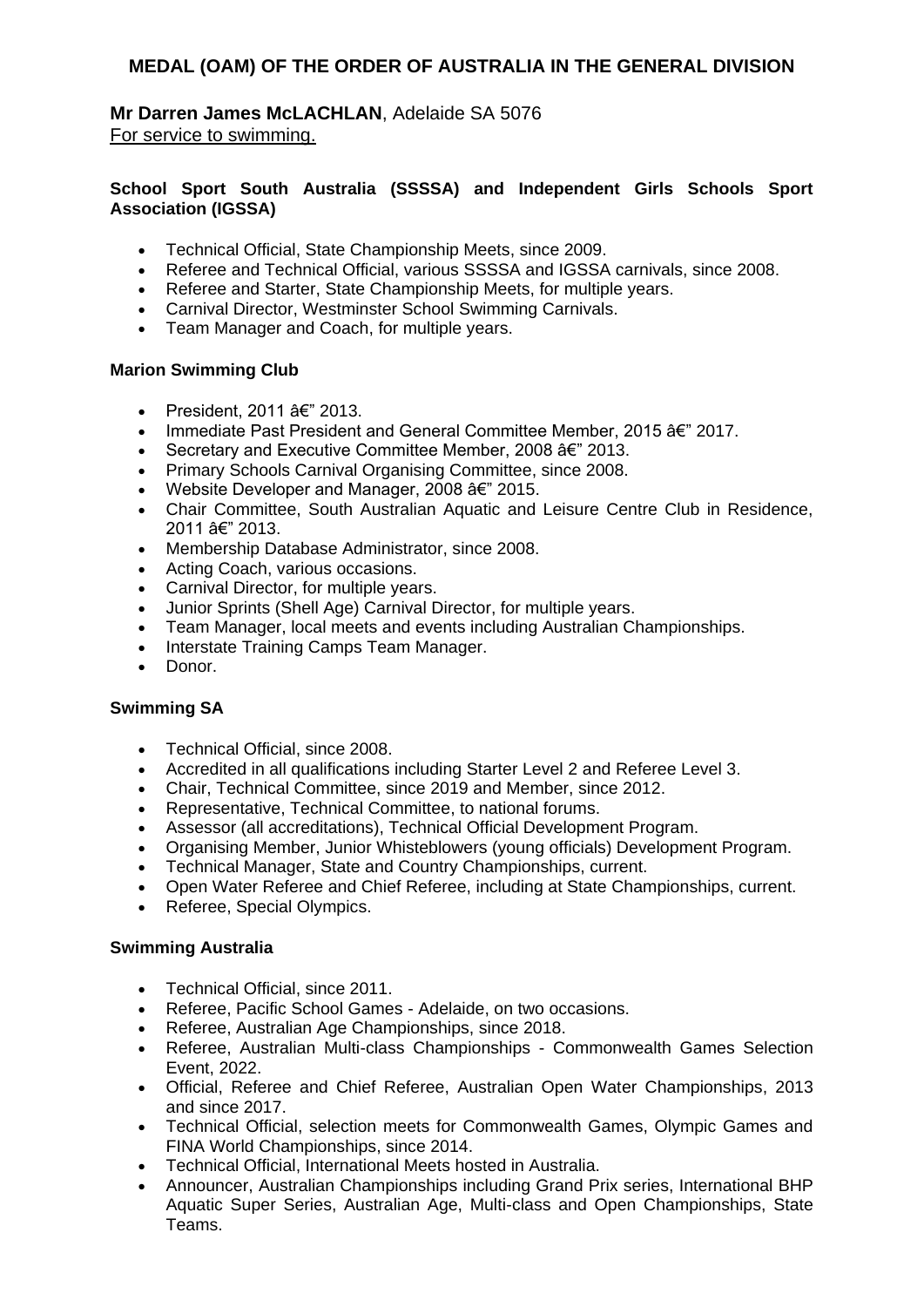- Volunteer Team Member and Team Leader, Olympic Trials, 2012 and 2016.
- Mentor, State Teams.
- Member, Technical Swimming Committee, since 2020.
- Member, Technical Swimming Committee, Selector Pool Events.

- SA Nominee, Australian Technical Official of the Year.
- Recipient, Swimming Australia Volunteer Award, 2019.
- Recipient, Premier's Award for Outstanding Volunteer Service.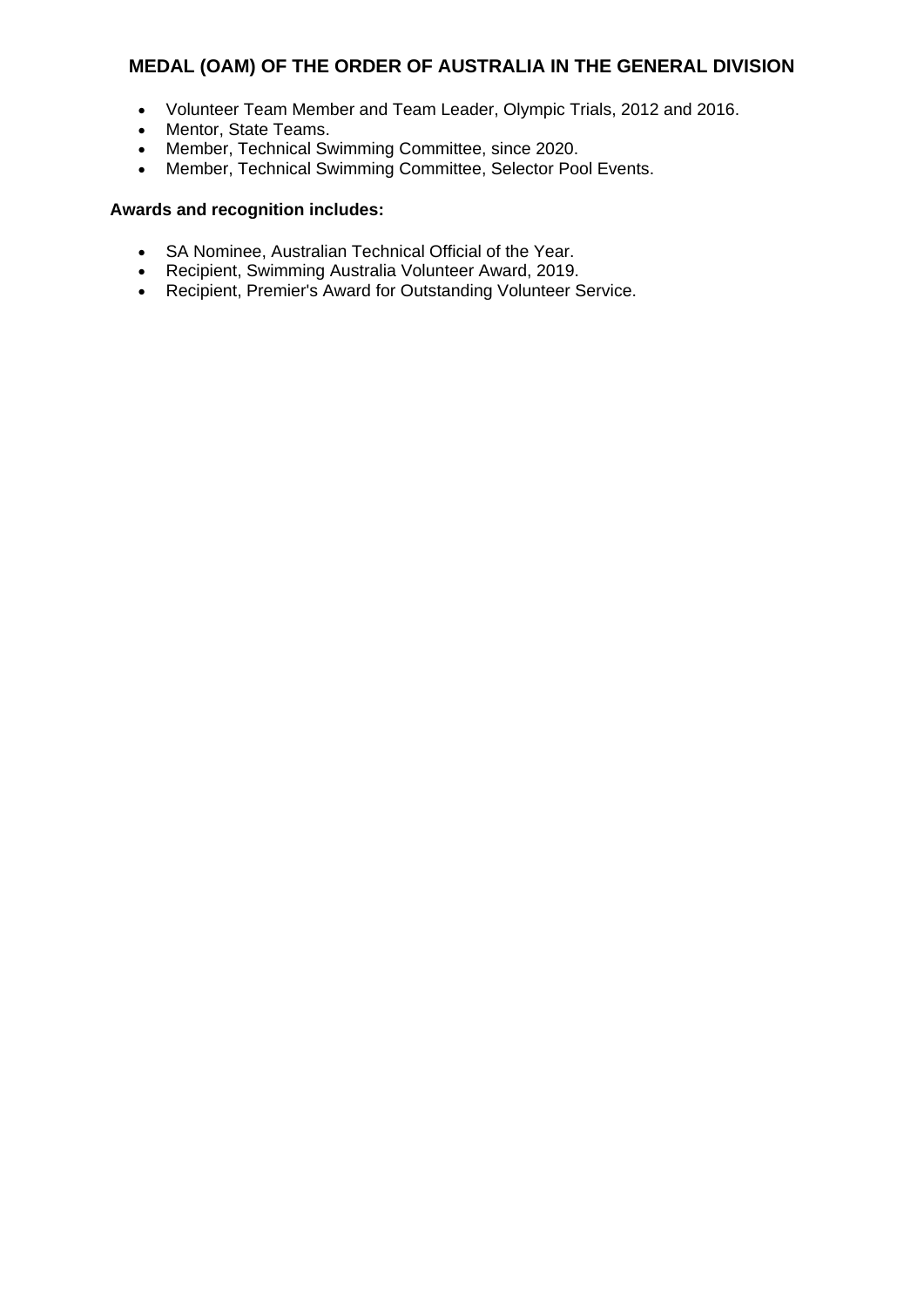### **Mr Peter Alexander McMILLAN**, Warrnambool VIC 3280 For service to the community of Warrnambool.

### **Vedmore Foundation**

• Founding Director, since 2010.

### **Western Region Alcohol and Drug Centre**

- Inaugural Treasurer, 1983-2005.
- Life Member, since 2012.

### **Lyndoch Aged Care (now Lyndoch Living)**

• Board Member, 1975-1990.

#### **Community - Other**

- Legatee, Warrnambool Legacy, current.
- Volunteer, Meals on Wheels, Warrnambool City Council, current.
- Secretary, Framlingham Aboriginal Trust, 1970s.
- Member, WUNTA Festival Committee, mid 1980s.
- Member, Coast and Rivers Advisory Committee, Warrnambool City Council, 1990s.
- Donor, Scholarships and Awards Program, Brauer College, late 1970s-2009.

### **Sport**

- Member, Warrnambool Golf Club, current.
- Volunteer, Nippers program, Warrnambool Surf Life Saving Club, current.
- Member, Dennington Cricket Club, 1960s-1970s.

#### **Sinclair Wilson**

- Senior Partner, 2006-2011.
- Range of roles from 1964-2012, retiring as an Administrative Partner.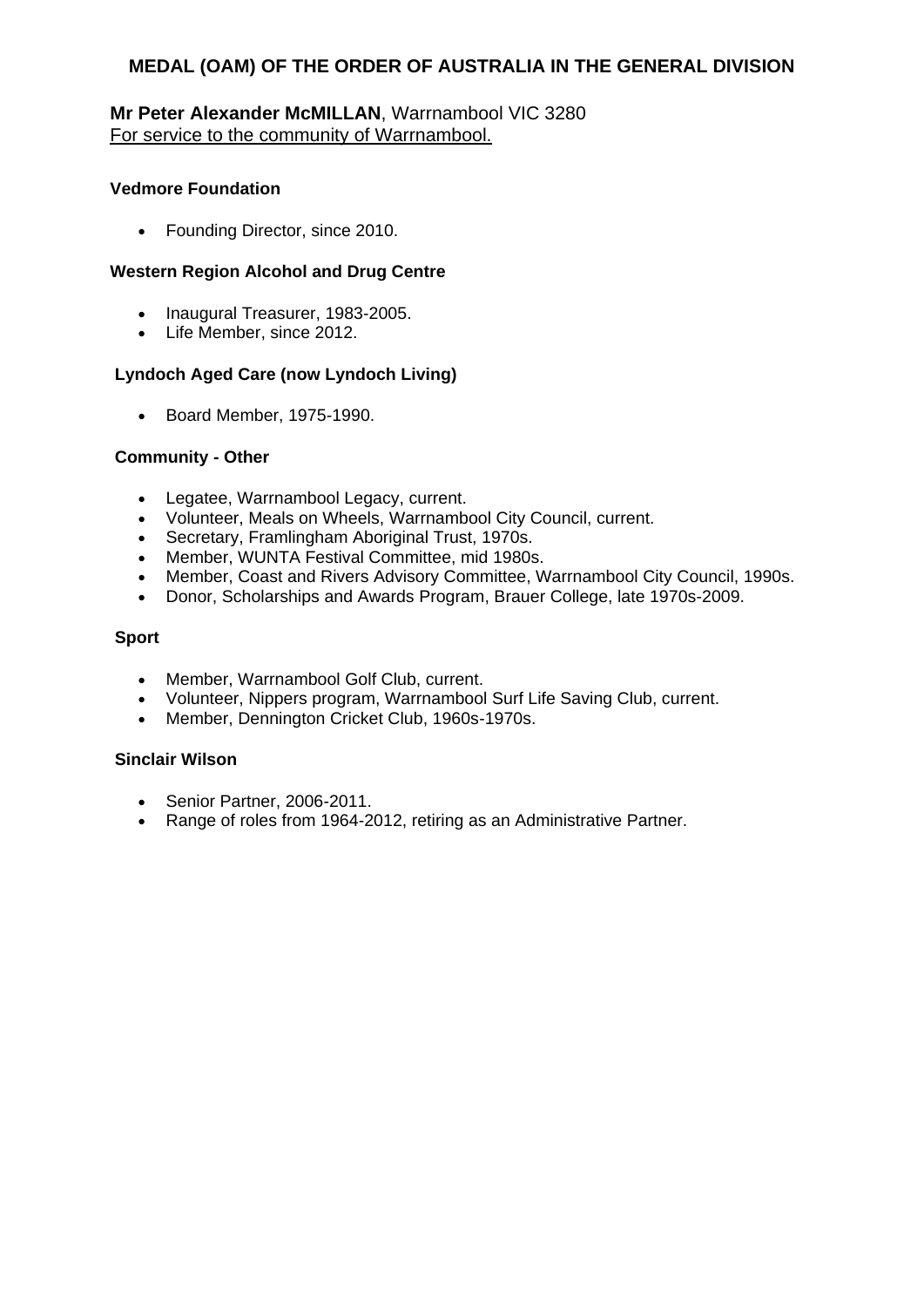# **Mr Robert James McMILLAN**, Warrnambool VIC 3280 For service to the community of Warrnambool.

# **Community**

- Chairman, Project Planning Committee, AquaZone, 1999-2000.
- Chairman, Fundraising Committee, AquaZone, 2001-2002.
- Committee Member, AquaZone Operational Steering Committee, 2003-2004.
- Committee Member, Surf to Surf Fun Run, 15 years, late 1990's-early 2000s.
- Chairman, Wunta Fiesta, three years and Committee Member, 7 years.
- Committee Member, Wave Gala Ball Committee, South West Cancer Centre, 2012- 2016.
- Committee Member/Treasurer, Warrnambool Swimming Club, for 9 years.
- Committee Member, Warrnambool Junior Basketball Association, 1990-1995
- Board Member, Warrnambool Seahawks Basketball Club, 1995-1999.
- Board Member, West Gambier Football Club, 1982-1984.
- Player, Westend/Allansford Football Club, 1975-1979.
- Player, Warrnambool Night Tennis, mid 1990s.

### **Rotary Club of Warrnambool Central**

- Member, since 2004.
- Community Service and Club Social Director, 2020-2021.
- Coordinator, Golden Community Raffle, since 2008.

- Rotary Clubs Peace Award, 2020.
- Rotarian of the Year, Rotary Club of Warrnambool Central, 2009.
- Event Organiser, Fundraising events, Standing Tall, Hospice and Bushfire Appeal, 1998-2020.
- Event Organiser, Myeloma Australia Fundraiser and awareness walk Warrnambool 2022.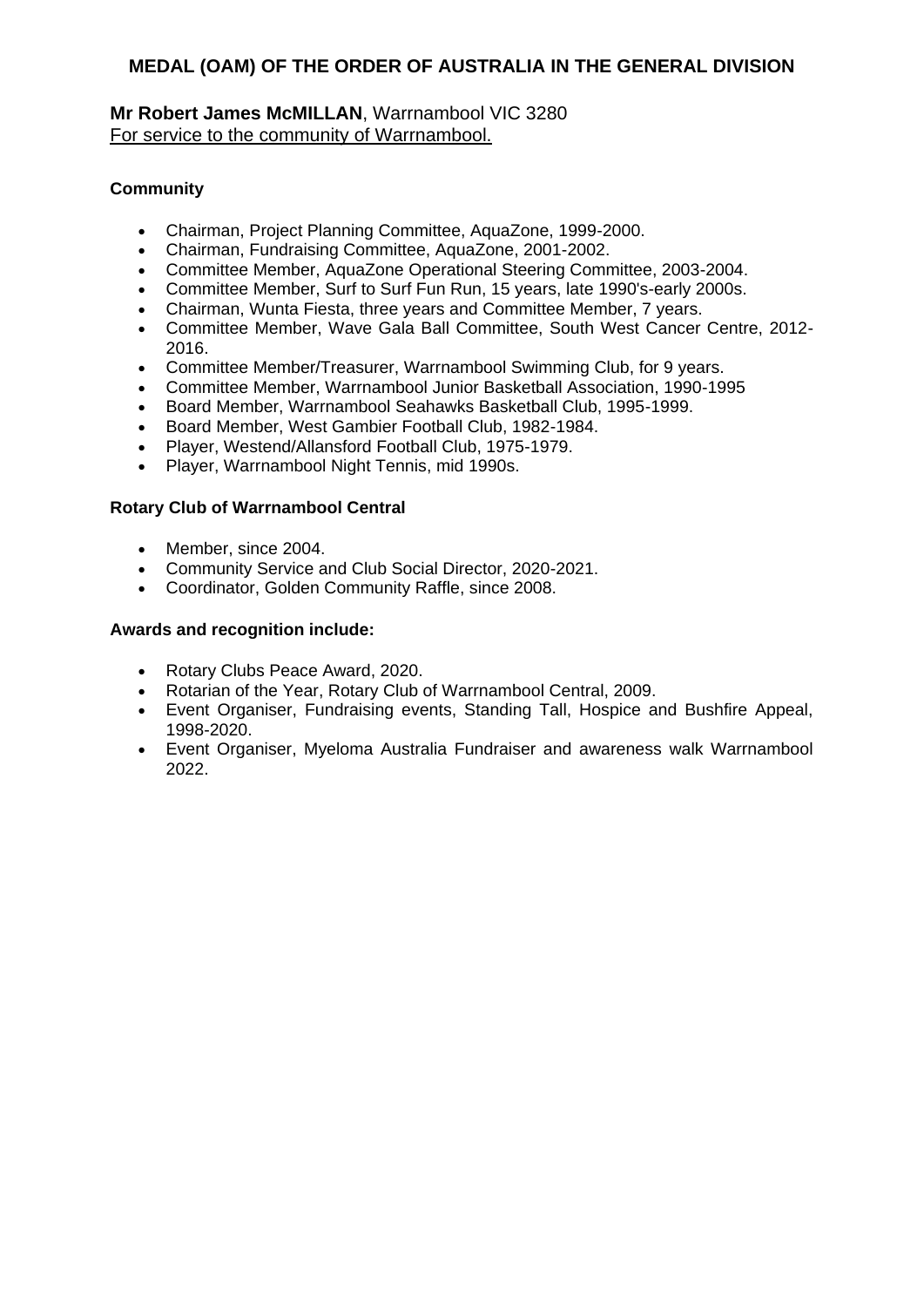# **Mrs Deirdre Erma McNEIL**, Margate QLD 4019 For service to the Uniting Church in Australia.

### **Redcliffe Uniting Church**

- Secretary, Church Council, 2018-2019, 2008-2015.
- Secretary, Church Finance Team, 2011-2020.
- Founding Member and Secretary, Neil James Grant Bequest Team, 2011-2019.
- Volunteer Fundraising Team, 2007-2013.
- Leader, Church Catering Team, since 2007.

### **Uniting Church Other**

- Parish Secretary and Treasurer, North Toowoomba Uniting Church, 1991-1996, and Member, Property Committee, 1991-1996.
- Parish Secretary, West Toowoomba Uniting Church, 1996-2000.
- Parish Office Secretary, Gympie Uniting Church, 1982-1990.
- Secretary, John Flynn Memorial Church, Alice Springs, 1966-1969.
- Volunteer, Griffiths House Hostel (Uniting Church), Alice Springs, 1969-1971.

### **Holy Cross Catholic Parish Indoor Bowling Club**

- President, 16 years.
- Member, since 2003.
- Life Member

#### **Other**

- Part-time Secretary, Blue Nursing Service, 1981-1990.
- Justice of the Peace, since 1988.
- Volunteer, various duties including Secretary and Bookkeeper, Aputula Aboriginal Community, Finke, 1971-1979.
- Staff Member, St Philips College, Alice Springs (residential college of the then United Church of North Australia), 1965-1966.
- Secretary, St Philips College, Alice Springs, 1966-1970.
- Cook/Assistant Nursing Sister, Australian Inland Mission Children's Hostel, Coen, 1966.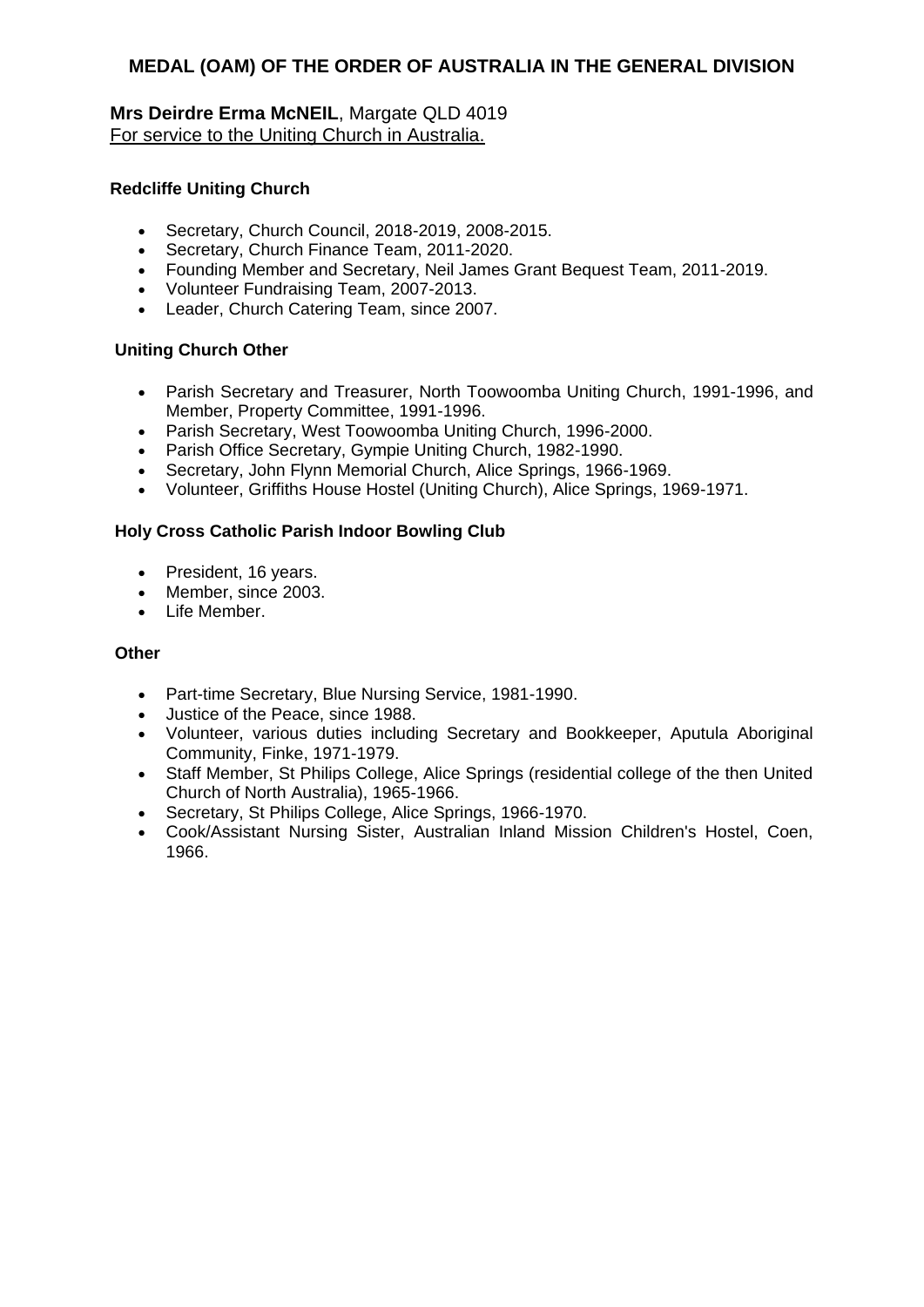### **The Honourable Robyn Mary McSWEENEY**, Bridgetown WA 6255 For service to the people and Parliament of Western Australia.

#### **Parliament of Western Australia**

- Member, South West Region, Legislative Council, 2001-2007 and Minister 2008- 2013.
- Minister for Child Protection, Community Services, Seniors and Volunteering, Women's Interests, and Youth, 2010-2013.
- Minister for Child Protection, Community Services, and Seniors and Volunteering, 2008-2010.
- Minister for Women's Interests, 2009-2010.
- Shadow Minister for Local Government, 2006-2008.
- Shadow Minister for Community Development, and Great Southern, 2005-2008.
- Shadow Minister for Women's Interests, and Great Southern, 2002-2005.
- Shadow Minister for Great Southern, and Seniors, 2001.

#### **Shire of Bridgetown-Greenbushes**

- Councillor, 1991-1997.
- Member, Child Health and Family Committee, 1991-1997.

### **Board roles**

- Member, Family and Children's Advisory Council, WA, 1998-2000.
- Member, State Juvenile Justice Council, WA, 1995-1998.
- Member, Family and Children's State Board, WA, 1995-1998.
- Member, Commonwealth Home and Community Board, 1993-1997.
- Member, South West Development Advisory Board, WA, 1993-1997.
- Member, State Women's Advisory Board, WA, 1994-1999.

#### **Liberal Party Western Australian Division**

- Former 3rd State Vice-President, and State Councillor.
- Former Member, Rural and Regional Policy Committee.
- Former President, Forrest Women and Vice-President, Forrest Division.
- Former President, Bridgetown Branch.

### **Professional**

- Welfare Officer, Family and Children's Services, 1992-1998.
- Welfare Officer, Lecturer and Coordinator, New Opportunities for Women, TAFE, 1995-2000.

#### **Community - Other**

- President, Bridgetown Family and Community Centre, c1996.
- President, Bridgetown/Greenbushes Telecentre, Greenbushes Community Resource Centre, prior to 1997.
- Secretary, Geegeelup Aged Care Village, 16 years.
- Past Secretary, Bridgetown Lawn Tennis Club.
- Netball Coach, 1980's.
- Justice of the Peace, Department of Justice, since 1992.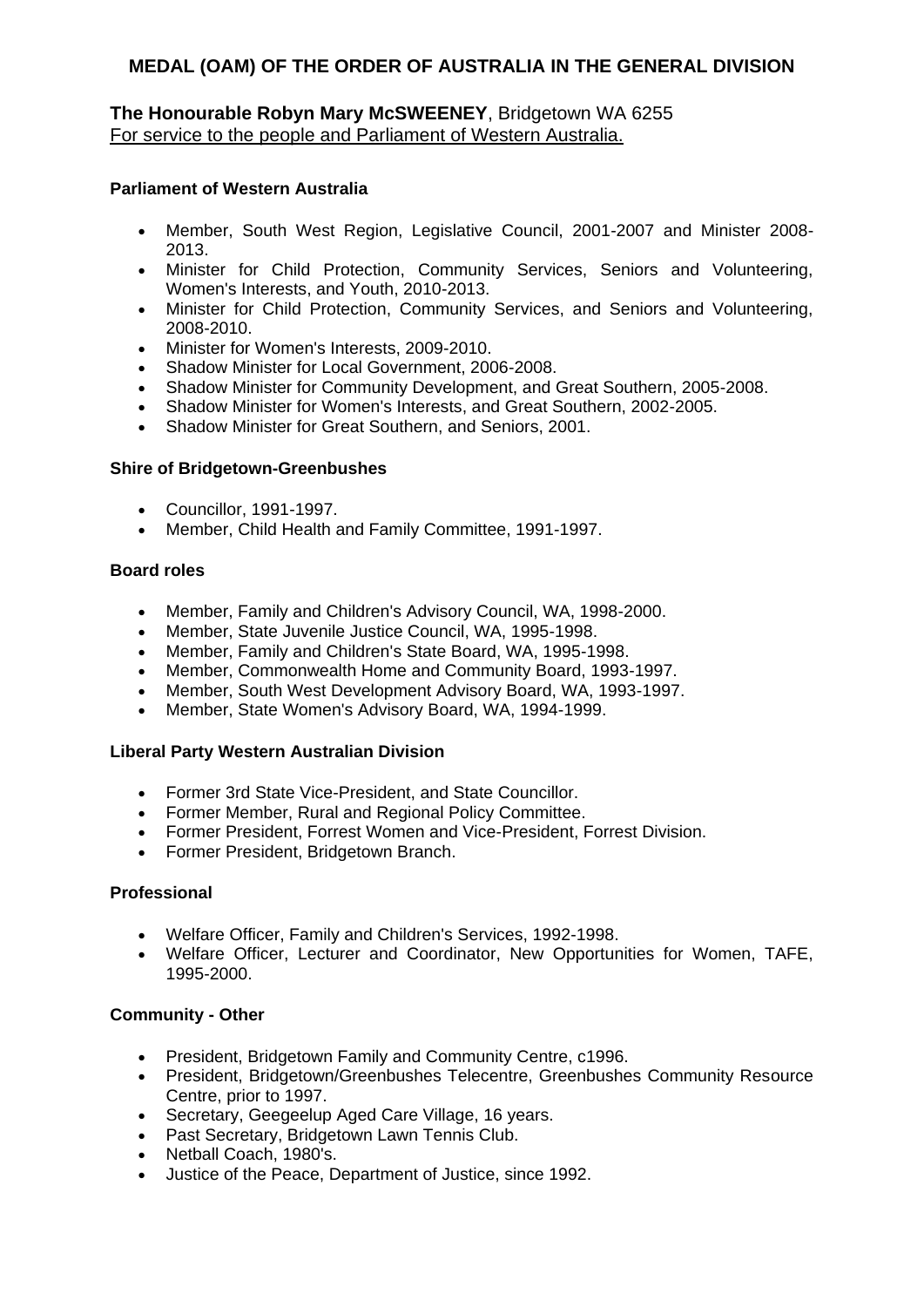### **Publications**

Author, *'Albert Edmund Cockram King of the Racecourse 1870-1943'*, 2015.

#### **Awards and recognition includes:**

 Volunteer Service Award, 25-49 Years' Service - Department of Justice - Justice of the Peace Branch (JPS), Department of Communities, WA, 2019.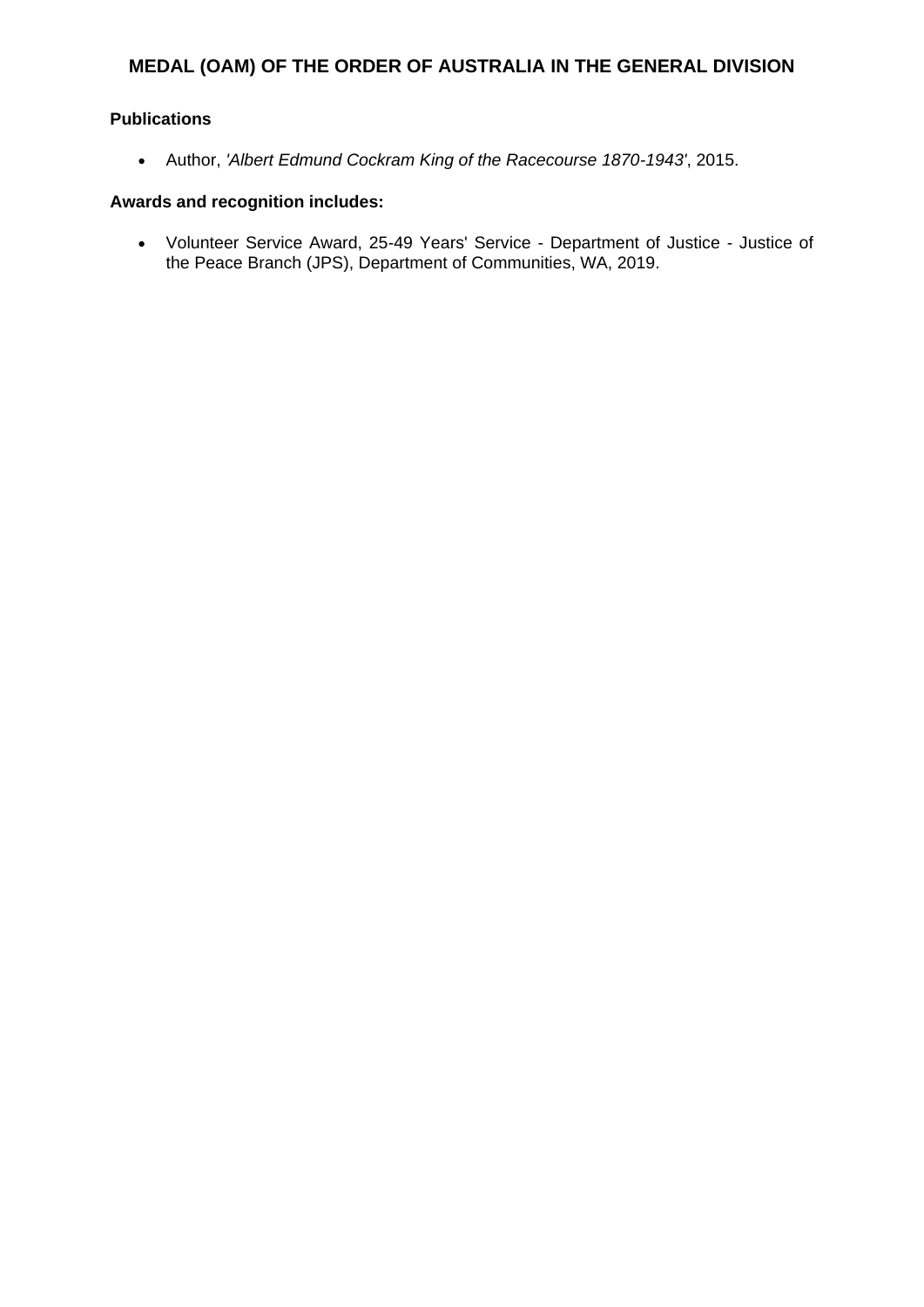# **Dr Sarah Louise MAGUIRE**, NSW

For services to clinical psychology and community health.

# **Charles Perkins Centre, University of Sydney**

- Director, InsideOut Institute, first Australian research & clincial excellence institute for eating disorders (since 2018).
- Clinical Psychologist, Schools of Medicine and Psychology, current.

### **Sydney Local Health District**

Director, Centre for Eating and Dieting Disorders, 2009-2018.

### **Commonwealth Department of Health**

- Member, Medicare Eating Disorders Implementation Liaison Group, since 2019.
- Invited Member, Clinical Advisory Group, Medicare Review Taskforce, 2018-2019.

### **NSW Health**

- Lead, Statewide Implementation Eating Disorders Service Reform, since 2013.
- Member, Eating Disorders Statewide Steering Committee, since 2014.

#### **Committee and Advisory Roles**

- Invited Member, Mental Health Standing Committee, National Eating Disorders Collaboration, 2016-2017 and since 2019.
- Member, Conference Organising Committee, Australian and New Zealand Academy of Eating Disorders, 2017.
- Member, Scientific Committee, American Academy of Eating Disorders, 2013-2014.
- Member, International Eating Disorders Research Society.

#### **Publications**

Author, over 60 peer reviewed articles.

#### **Awards and recognition include:**

 AH Martin Prize, for outstanding doctoral student, School of Psychology, University of Sydney, 2009.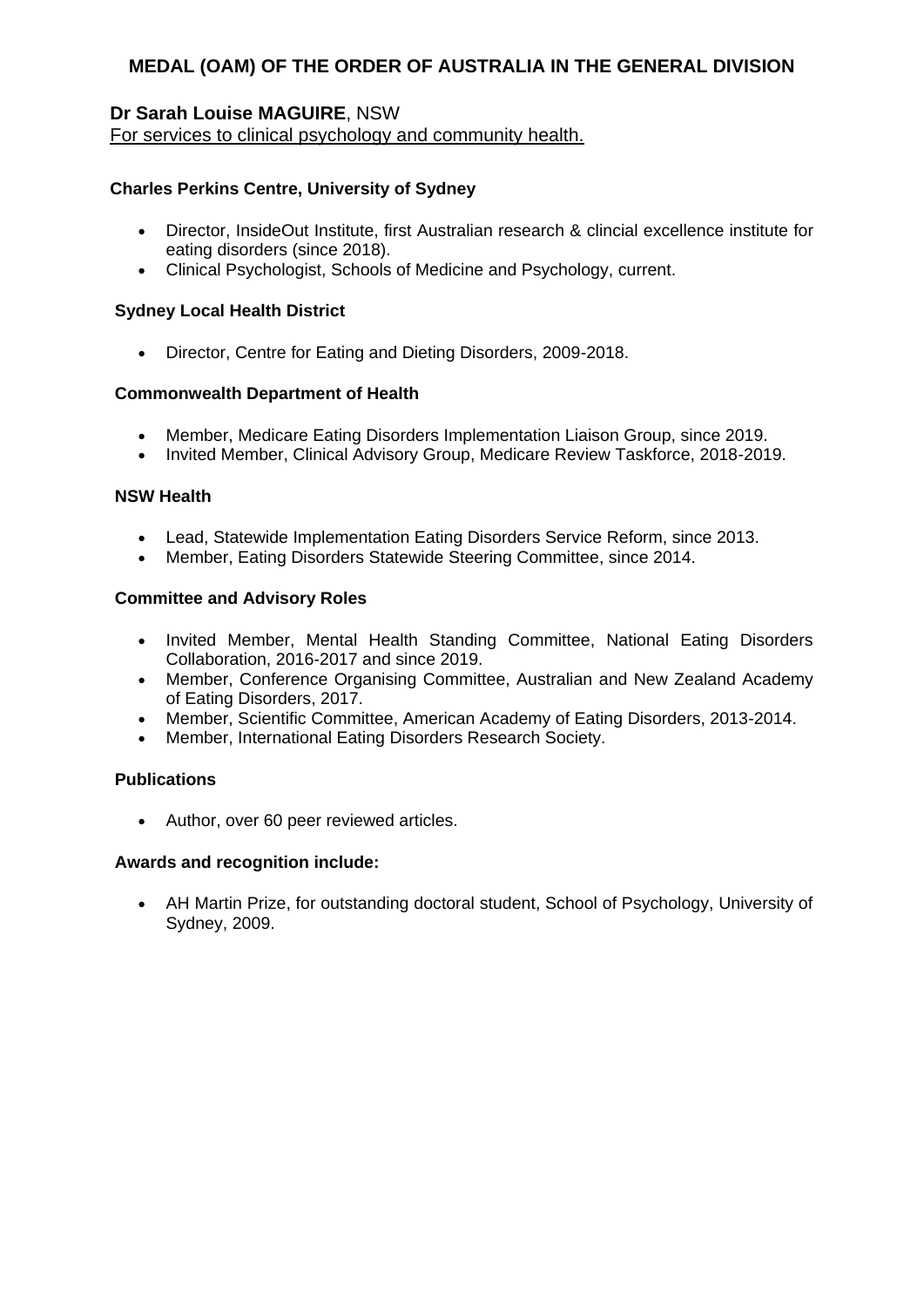### **Mrs Judith Anne MALCOLM**, Parrearra QLD 4575 For service to sport in a range of roles.

#### **NSW Primary Schools Sports Association (PSSA)**

- Coach, Boys Coach, since 2015.
- Coach, Sydney North Schools, 2015-2018.
- Life Member, Manly Warringah Pittwater PSSA, current.

#### **Avalon Public School, NSW Department of Education**

Personal Development, Health and Physical Education Teacher, current.

#### **Narrabeen Sports High School, NSW Department of Education**

- Head Coach, Touch Football, 1995-2005.
- Coach, 1997-2014.

#### **Touch Football Australia**

- Member, Women's 35's, 1996-1997.
- Member, Women's 30's, 1994-1995.
- Member, World Cup Women's 27's 1988-1993, and Captain, 1991.
- Member, World Cup Team, 1988.
- Member, Australian Women's Open Team, 1987-1988.
- National Player of the Series, 1995 and 1993.
- Representative Player, New South Wales Touch Football Association, 1987-1997.
- Captain, Representative 27's-35's teams, 1990-1997.
- 24 international caps for Australia.

#### **Eastwood/Ryde Netball Association**

- Coach, Open Team, PanAm World International Netball Club Tournament, Hawaii, 1981.
- Coach, Open Representative Teams, 1980s.
- Captain/Coach, Eastwood Ryde Open Team, c1970s-1980.

#### **Netball NSW**

- Coach, State U/16 Team, National Champions, 1980.
- Member, Night Tournament Team, 1972, 1976 and 1981.
- Member, Open State Team, 1974 and 1976-1979.
- Member, NSW Schoolgirls Team, 1976.
- Member, NSW Junior Teams, 1971-1973.
- Member, Manly-Warringah Inter-District Team, 1970s.

#### **Manly Warringah Netball Association**

- Member, Cadet Representative Team, State Champions, 1970.
- Junior Representative Player, 1967-1969.

#### **Awards and recognition include:**

• Inductee, Hall of Fame, New South Wales Touch Football Association, since 2008.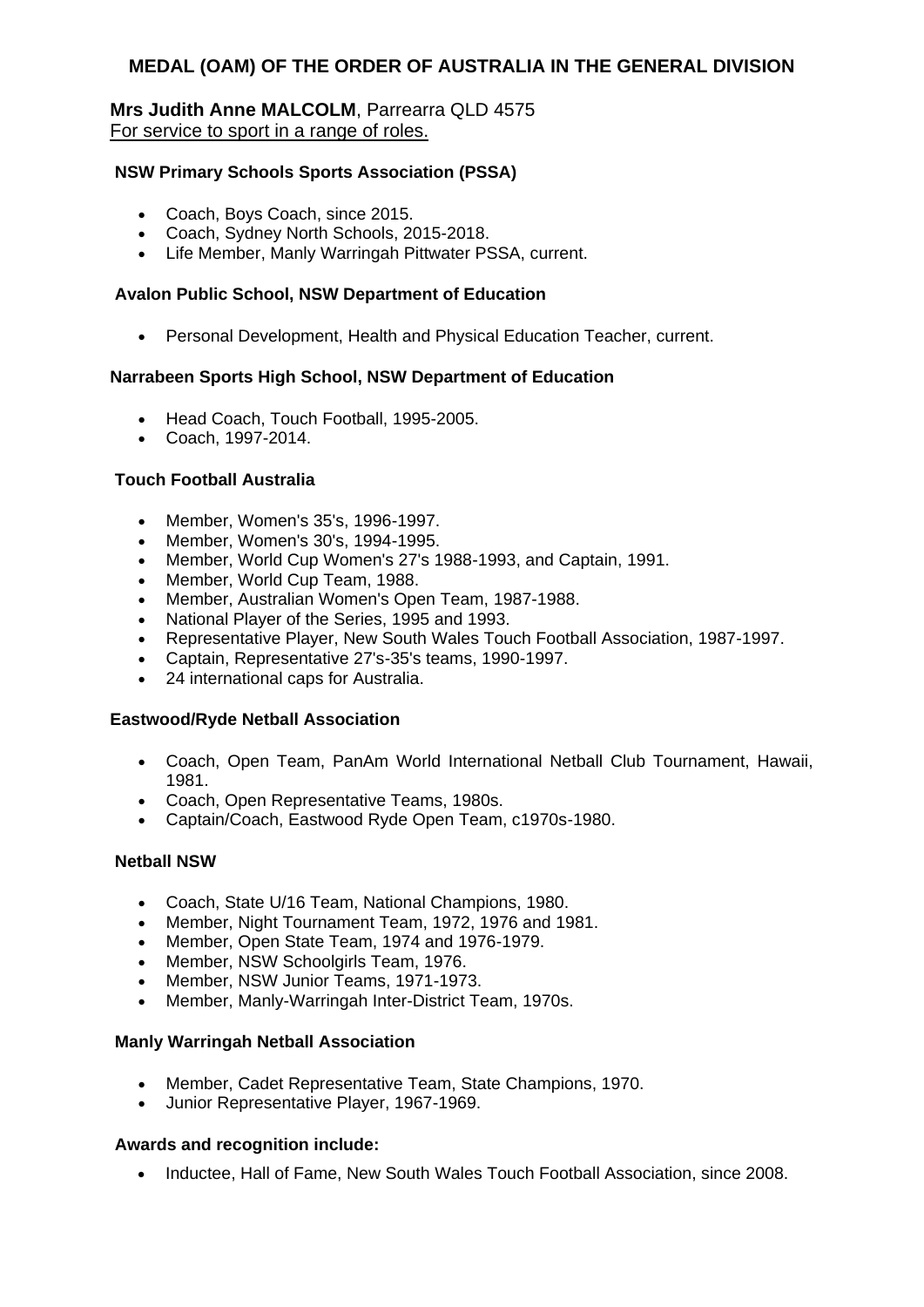**Mr Jon MAMONSKI**, Ocean Grove VIC 3226 For service to the community of Geelong.

# **Community**

- Founding Chair, Ocean Grove Connected Communities, since 2008.
- Creative Director, Ocean Grove Carols, since 2004.
- **•** President, The Geelong Club, 2019-2021.
- Chair, Culture Tourism Victoria, 2015-2020.
- Creative Director, Geelong Gala Festival, 2008-2018.

### **Bethany**

- Director and Chair, Bethany Kindergarten Services, 2017-2020.
- Board Member, Bethany Community Services, 2011-2020.
- Chair, Stakeholders and Community Relations Committee, 2011-2020.
- Life Member, 2020.

#### **The Arts**

- International Judge, Consumer Electronic Show Innovation Awards 2020 2022.
- Deputy Chair and General Manager, Geelong Symphony Orchestra, 2015-2019.
- Weekly Tech Show, Geelong's The Pulse 94.7, 12 years.
- Member, Regional Arts Victoria, current.

#### **Professional**

- Principal, Jon M Consulting, since 2019.
- Community Relations Manager, Geelong Performing Arts Centre, 2006-2019.
- Marketing Director, Callista, Deakin University, 2000-2006.

#### **Awards and recognition include:**

Knight of Grace, Order of St John of Jerusalem.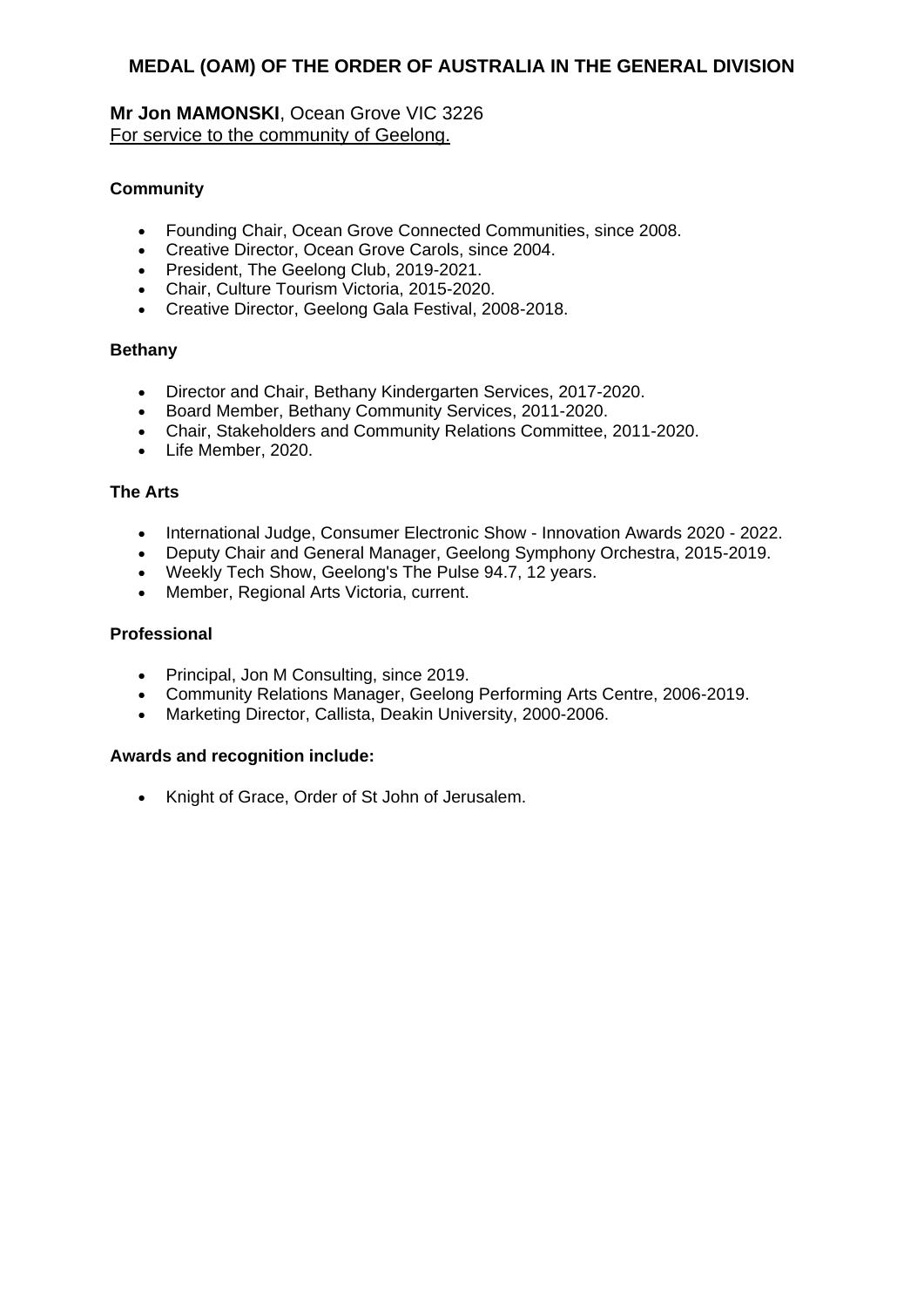# **Mrs Iris MANNIK**, Beechworth VIC 3747 For service to the community of Beechworth.

# **Community**

- Coordinator, Keep Australia Beautiful Tidy Towns Beechworth, since 1990.
- Secretary, Beechworth Boomerang Bags, current.
- Secretary, Beechworth Lions Club, current.
- Secretary, Beechworth Servicemens' Memorial Committee, since 2015.
- Member, Lake Sambell Management Committee, 1999-2019.
- Member, Committee of Management, Beechworth Soldiers Memorial Hall, current.
- Former Committee Member, Beechworth Chinese Gardens, Beechworth National Trust.

#### **Indigo Shire Council**

- Member, Community Services Advisory Committee, current.
- Volunteer, Beechworth Visitor Information Centre, 1990s.

#### **Other**

- Organiser, Australia Day activities, since 1990s.
- Supporter, Turban Angels Yarrawonga, current.
- Member, Management Committee, Beechworth Courthouse, 1984-1994.
- Supporter, acquisition of Beechworth Tapestry Project, Beechworth Arts Council.

- Beechworth and District Certificate of Achievement, 2009.
- Dame Phyllis Frost Award, Keep Victoria Beautiful, 2007.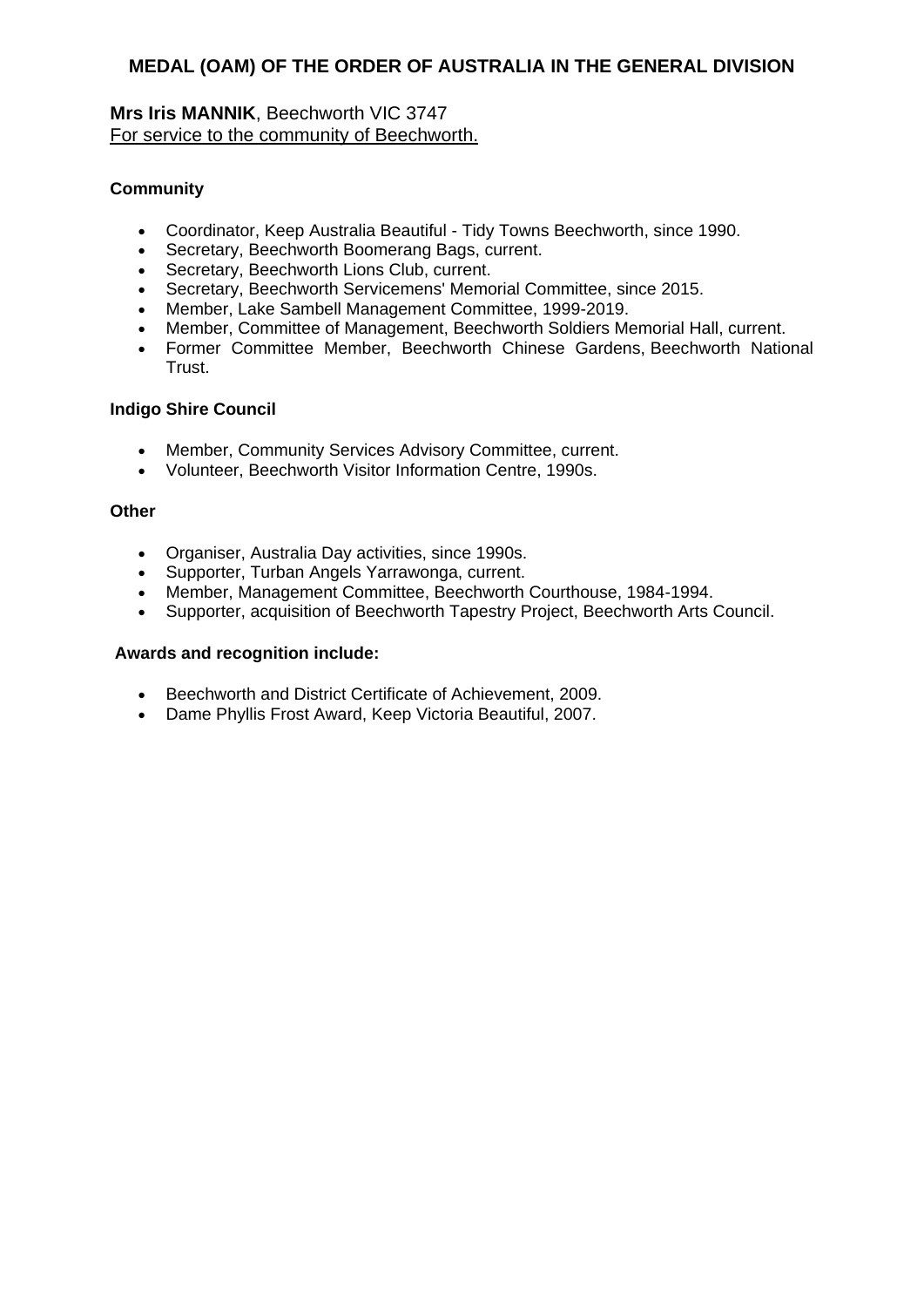# **Mr Ferdinando Francesco MANNO**, SA

For service to veterans.

### **Royal Australian Regiment Association South Australia**

- Secretary, 8 Battalion, since 2014.
- Committee Member, since 2010.
- Member, Reunion Committee, 2004-2010.
- Fundraiser, Handcrafted Items, 2012-2019.
- Member, Founding Committee, since 1980's.

# **Vietnam Veterans Association of Australia South Australia**

- Case Officer and Advocate, since 2006.
- Committee Member, current.
- Pensions Officer, 1999-2006.
- **Education Officer, approx. 1999-2009.**
- Member, National Reunion Committee, 2005-2010.
- Member, since 1997.
- Life Member, since 2011.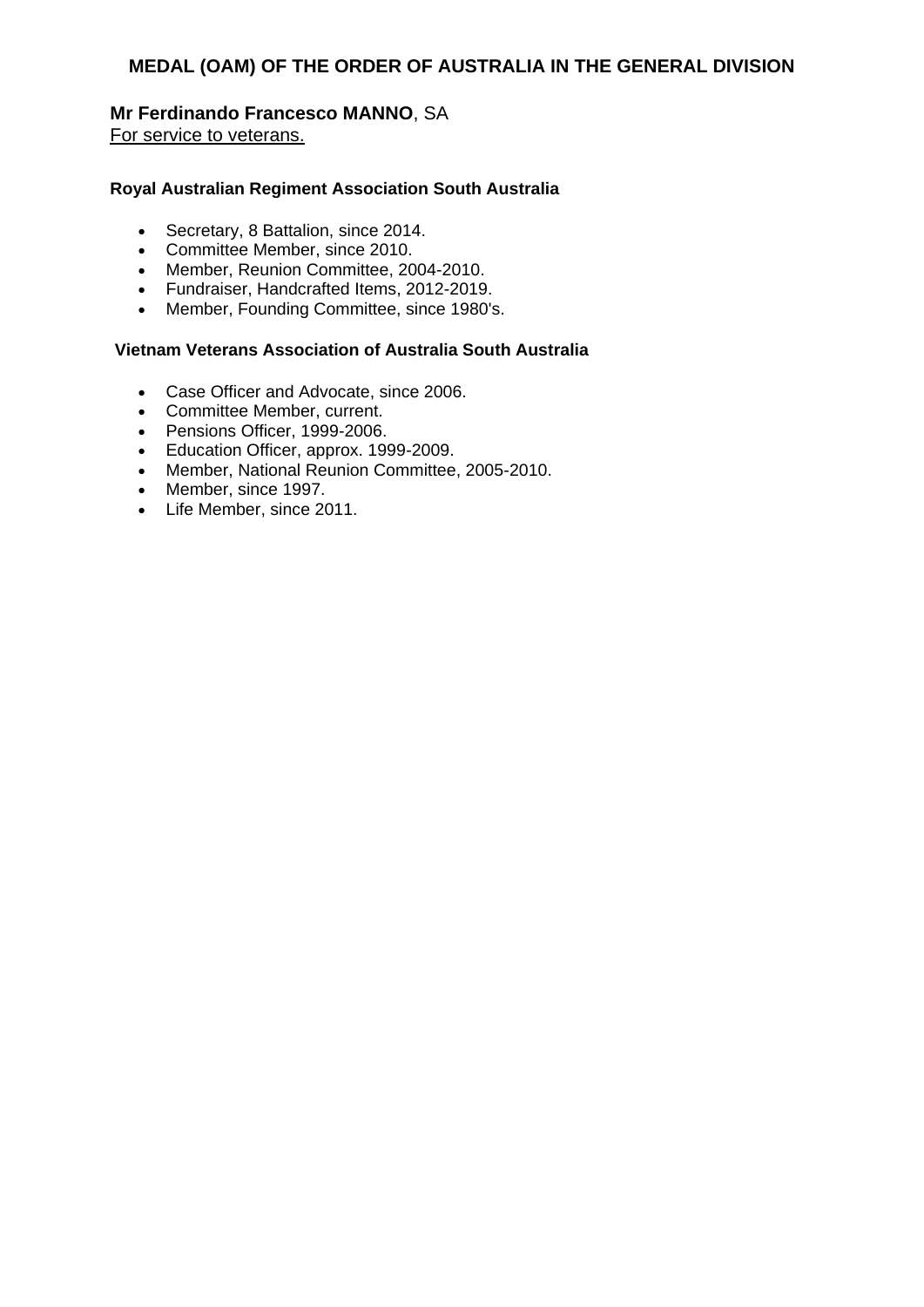# **Mr Barrymore Hardey MARKHAM**, Floreat WA 6014 For service to the community, and to aviation.

# **Community**

- Volunteer, Australian Red Cross Lifeblood (formerly Red Cross Blood Service), since 2015.
- Fundraiser, Royal Flying Doctor Service, c1998.
- Former Member, Rotary International.

# **Aviation**

- Member, Royal Aero Club of Western Australia.
- Member, de Havilland Moth Club, since 1990.

### **Publications**

Author, *Solo to England*, 2008.

- 10 aviation world records, Federation Aeronautique Internationale (FAI), Switzerland.
- 10 aviation Australian records, The Royal Federation of Aero Clubs of Australia.
- 10 aviation Australian records, Australian Sport Aviation Confederation Incorporated.
- Olympic Torchbearer, Sydney Olympic Games, 2000.
- Geoffrey de Havilland Trophy, England.
- Luskintyre Aviation Group Trophy, Australia.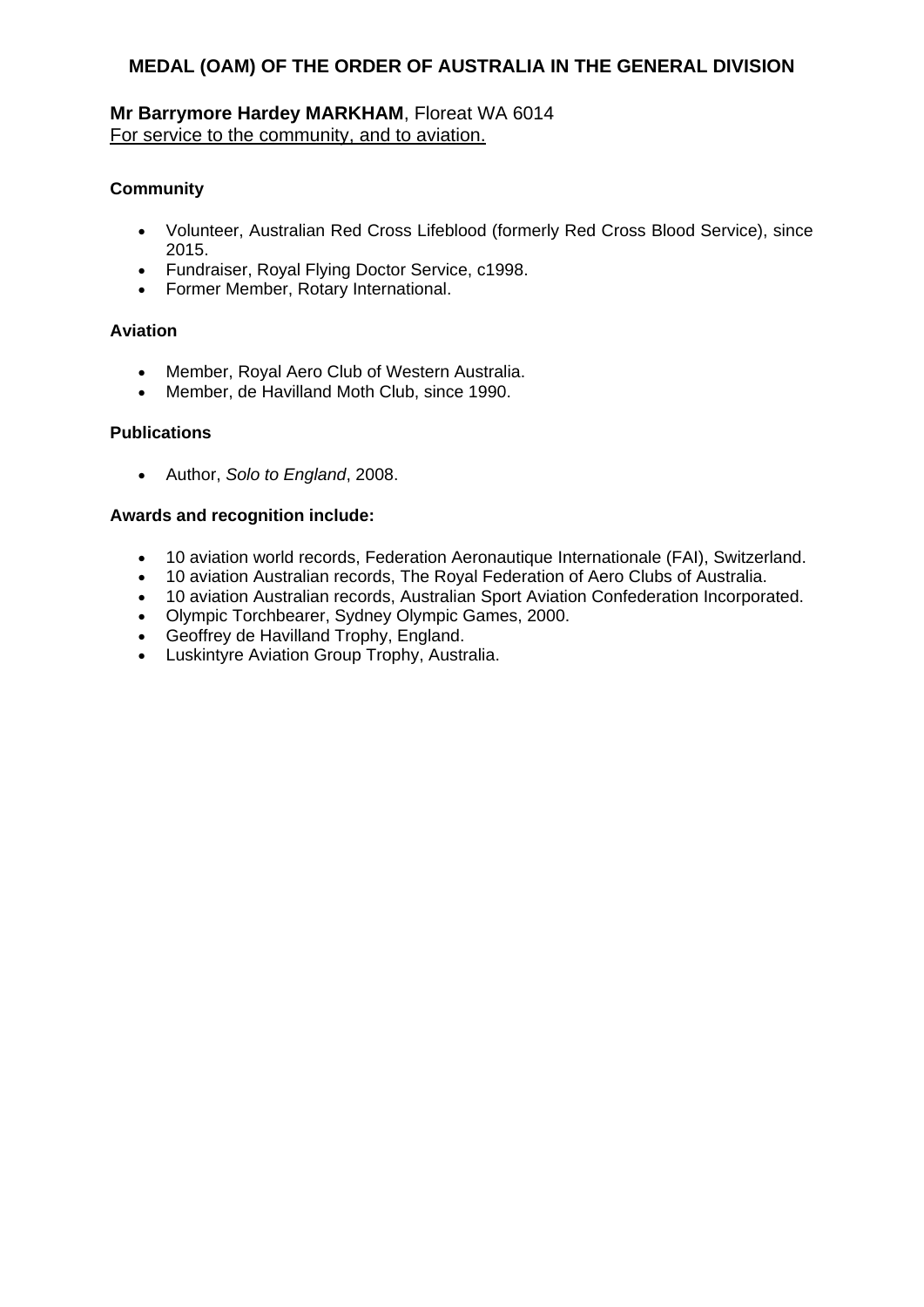**Ms Donna Claire MARKHAM**, Menzies Creek VIC 3159 For service to health administration.

### **Allied Health**

- Inaugural Chief Allied Health Officer, Safer Care Victoria, Department of Health and Human Services, Victoria, 2018-2021.
- Chief Allied Health Officer, State-wide Equipment Program, Ballarat Health Services, since 2017.

#### **Monash Health**

- Executive Advisor to the Chief Executive, 2014-2018.
- General Manager and Chief Allied Health Officer, 2011-2014.
- Acting Director, Allied Health, 2010-2011.
- Team Leader, Care Co-ordination Service, Emergency Department, 2009-2011.
- Occupational Therapist, 2006-2009.
- Chair and Member, various committees and sub-committees, including: Monash Health Re-classification Committee; Monash Health Board Quality Committee; Aboriginal Health Partnership Board Sub-committee; Monash Health Technologies and Clinical Practice Committee; Consumer Advisory Committee; and Primary Care and Population Health Committee.

#### **Academia**

Adjunct Associate Professor, Monash University.

#### **Committee and Advisory Roles**

Former Member, Ministerial Advisory Committee on Allied Health.

#### **Health - Other**

- Non-Executive Director, Uniting Age Well, current.
- Non-Executive Director, Ermha 365, since 2019.
- Occupational Therapist, since 2004.
- Principal, Disequilibrium Consulting, since 2021.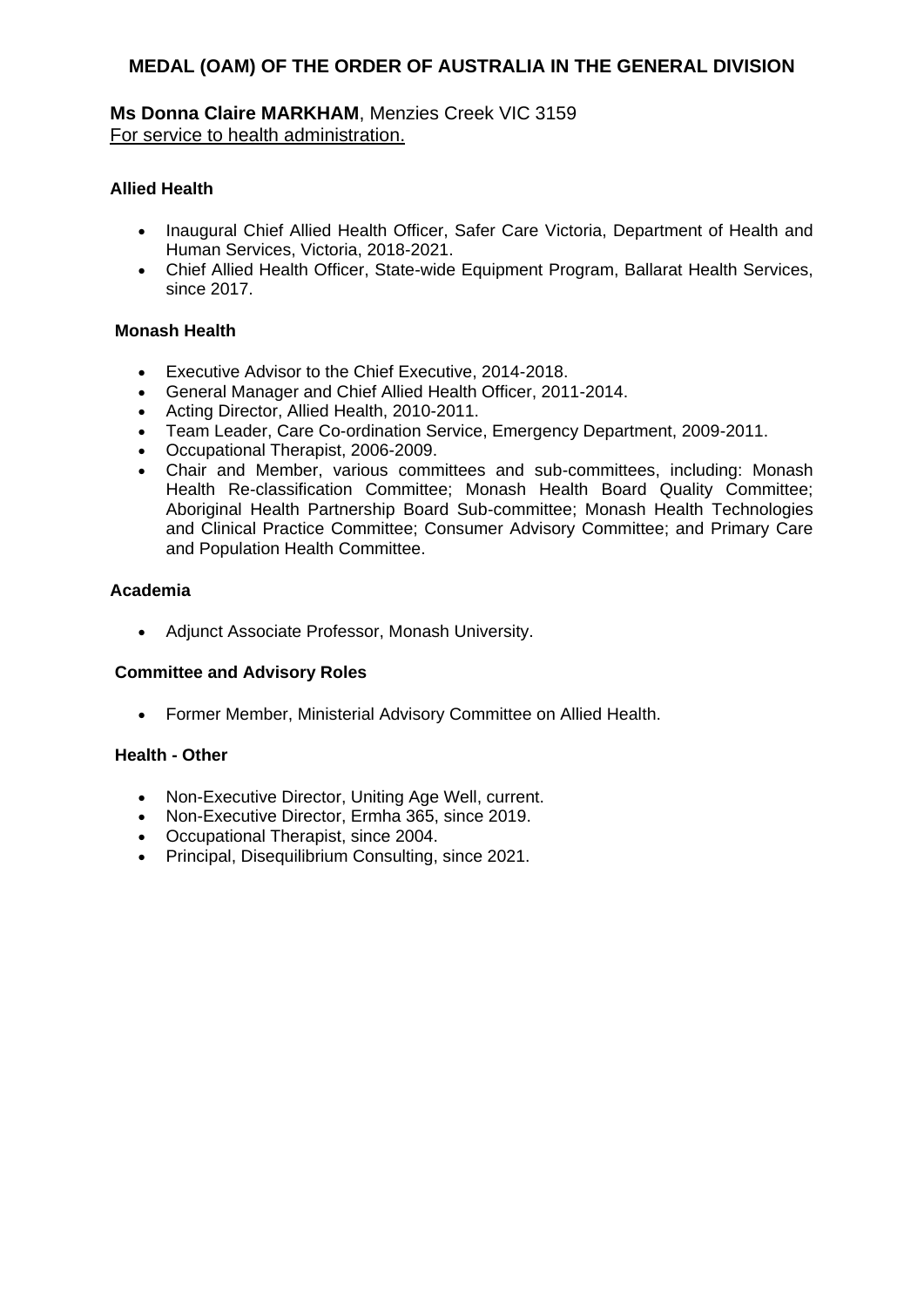# **Miss Catherine MARRIOTT**, Yarrawonga VIC 3730 For service to primary industry, and to regional development.

# **Primary Industry**

- Chair, Victorian Rural Women's Alumni, since 2021.
- Chief Executive Officer, Riverine Plains, since 2020.
- Board Member, Murray Local Land Services, since 2020.
- Advisory Board Member, Rural Bank since 2020.
- Board Member, Rangelands NRM Western Australia, 2018 2022.
- Panel Member, Animal Welfare Act Review Advisory Committee, WA Department of Primary Industries and Regional Development, 2019-2020.
- State Manager, Cooperative Research Centre for Developing Northern Australia WA, 2018-2020.
- Commissioner, Australian Centre for International Agricultural Research, 2014 2020.
- Inaugural Chief Executive Officer, Kimberley Pilbara Cattlemen's Association, 2015 -2017.
- Panel Member, Indonesian Australian Partnership on Food Security in the Red Meat and Cattle Sector, Department of Agriculture, Fisheries and Forestry, 2014-2015.
- Founder and Managing Director, Influential Women Pty Ltd, 2012-2015.
- Principal Consultant, Progressive Cattle Consulting, 2008-2013.
- Designed and delivered the inaugural and consecutive Agricultural Innovation Expos, Kimberley and Pilbara region, 2015-2017.
- Established the inaugural Indonesian-Australian Women's Mentoring Program, 2012.
- Established and convened the inaugural Northern Beef Forum, Western Australia, 2011.
- Agricultural and rural community advocate, since 2010.

# **Community**

- Volunteer Committee Member, Australian Global Entrepreneurs Network, since 2022.
- Mentor, university students and agribusiness/community contributors, since 2011.
- Senior Bushfire Recovery Manager, New South Wales Department of Primary Industries, 2020.
- Elected Councillor, Shire of Broome, 2017-2019.
- Team Leader, rider and fundraiser, Tour de Cure Australia, since 2014.
- Volunteer Ambulance Officer, St Johns Ambulance Western Australia, 2011 2013.
- Top 10 individual fundraiser, Shave for a Cure, Leukaemia Foundation, Queensland, 2006.
- Fundraiser for cancer research, since 2002.

- Associate, Australian Rural Leadership Foundation, since 2021.
- Distinguished Alumni Award, University of New England (UNE), 2019.
- Rural Woman of the Year, West Australian Rural Industries Research and Development Corporation, 2012.
- Graduate, Australian Institute of Company Directors, 2012.
- Graduate, Australian Rural Leadership Program, 2011.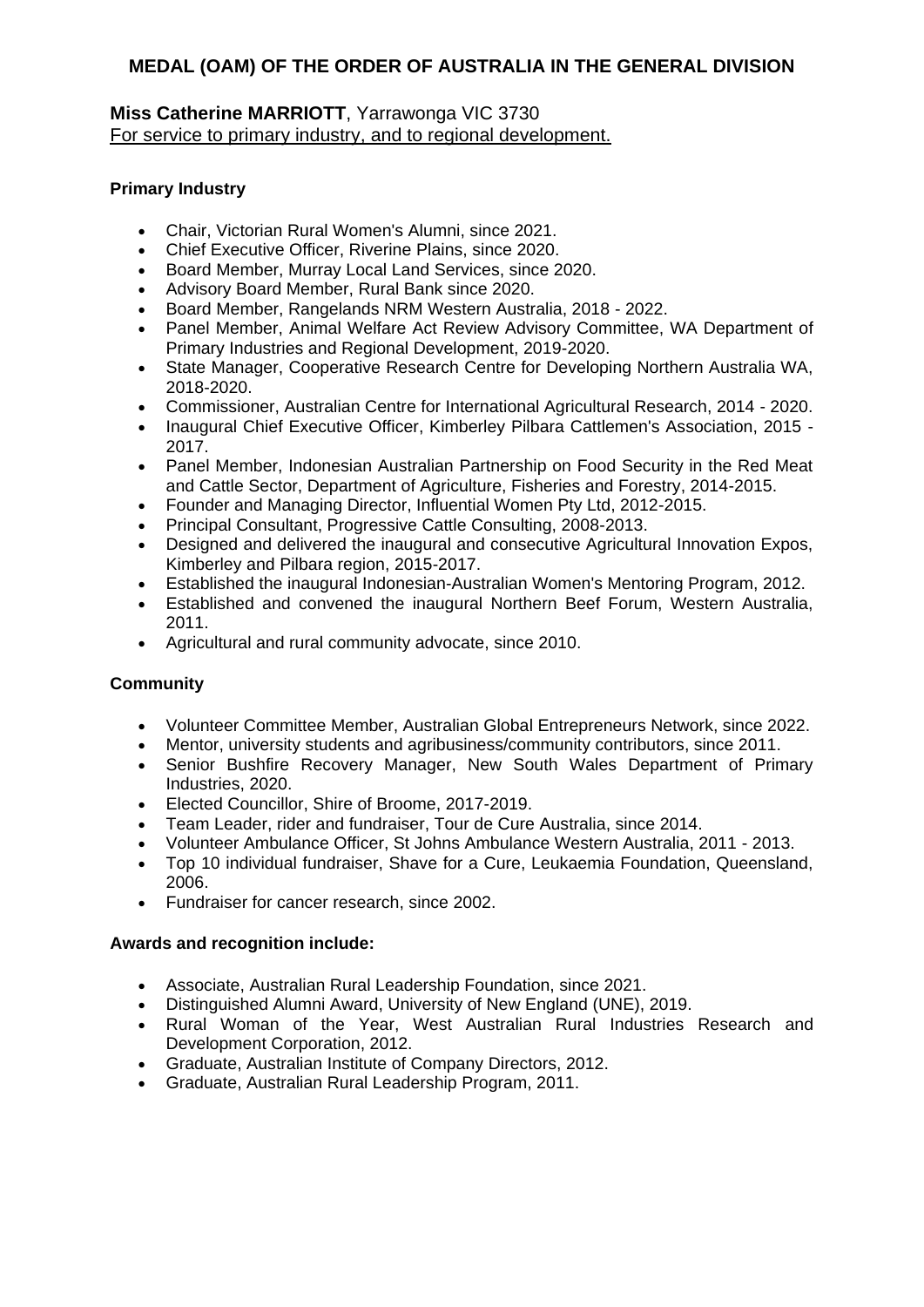# **Monsignor Francis Kelly MARRIOTT**, Bendigo VIC 3550 For service to the Catholic Church of Australia.

# **Roman Catholic Diocese of Sandhurst**

- Vicar General, 2012-2015.
- Diocesan Administrator, 2010-2012.
- Diocesan Chancellor, 2008-2015.
- Former Administrator, Sacred Heart Cathedral Bendigo.
- Parish Priest, Wodonga, 2003-2008, Kennington, 1988-2003, Nagambie, 1980-1988, and Heathcote, 1974-1980.
- Assistant Priest, Heathcote, 1972-1974, Shepparton, 1971-1972, Beechworth, 1968- 1971, Rushworth, 1965-1968, Cobram, 1963-1965, and Kerang, 1962-1963.
- Ordained, 1962.
- Chair, Priests Retirement Foundation, current.

### **Bendigo Interfaith Council**

- Founding Chairman, since 2014.
- Founding Member, since 2014.

### **Young Christian Workers**

- Chaplain, Bendigo, 1972-1974.
- Involved, since 1960s.

#### **Religion - Other**

- Founding Board Member, Aspire Cultural and Charitable Foundation, 2013-2015.
- Spiritual Advisor, Oceania Teams (Lay Catholic organisation for married couples), 2009-2017.
- Founding Member, Past Chairman, National Council of Priests, since 1970s.

# **Awards and recognition include:**

• Protonotary Apostolic award from Pope Benedict XVI, 2012.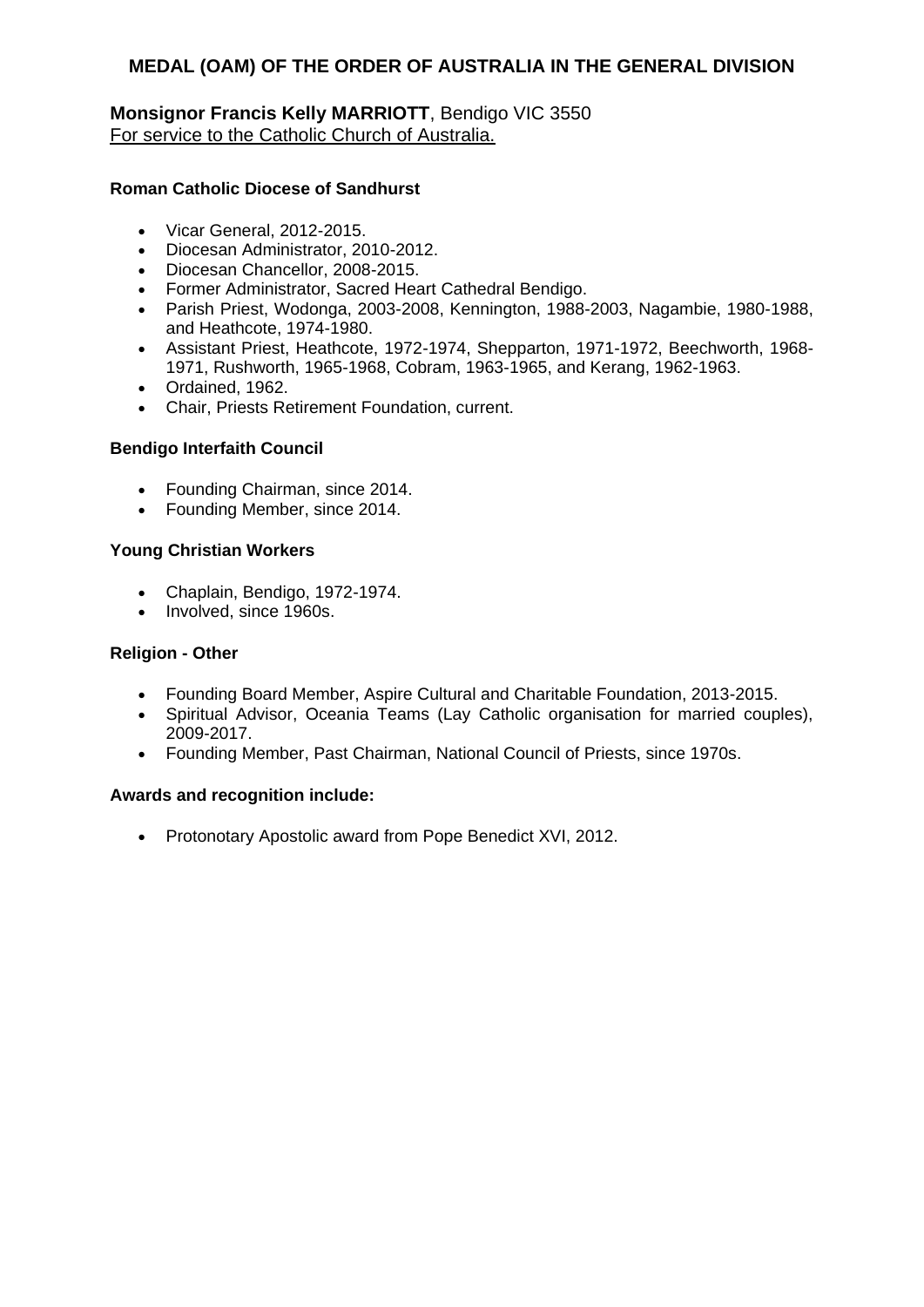**Mr John Frederick MARRIOTT**, Point Lonsdale VIC 3225 For service to the sheep breeding industry.

### **Coopworth Genetics Australia**

- President, 2012-2014.
- Vice-President, 2008-2012.
- Councillor, 2007-2016.
- Secretary, 2006.
- Life Member.

#### **Farming and Landcare**

- Group Facilitator, Farm Management 500 (FM500) and BWBL, since 1989.
- Founder and Facilitator, Lyne Camp Creek Landcare Group, since 1987.
- Project Officer, Potter Farmland Plan Project, 1984-1988.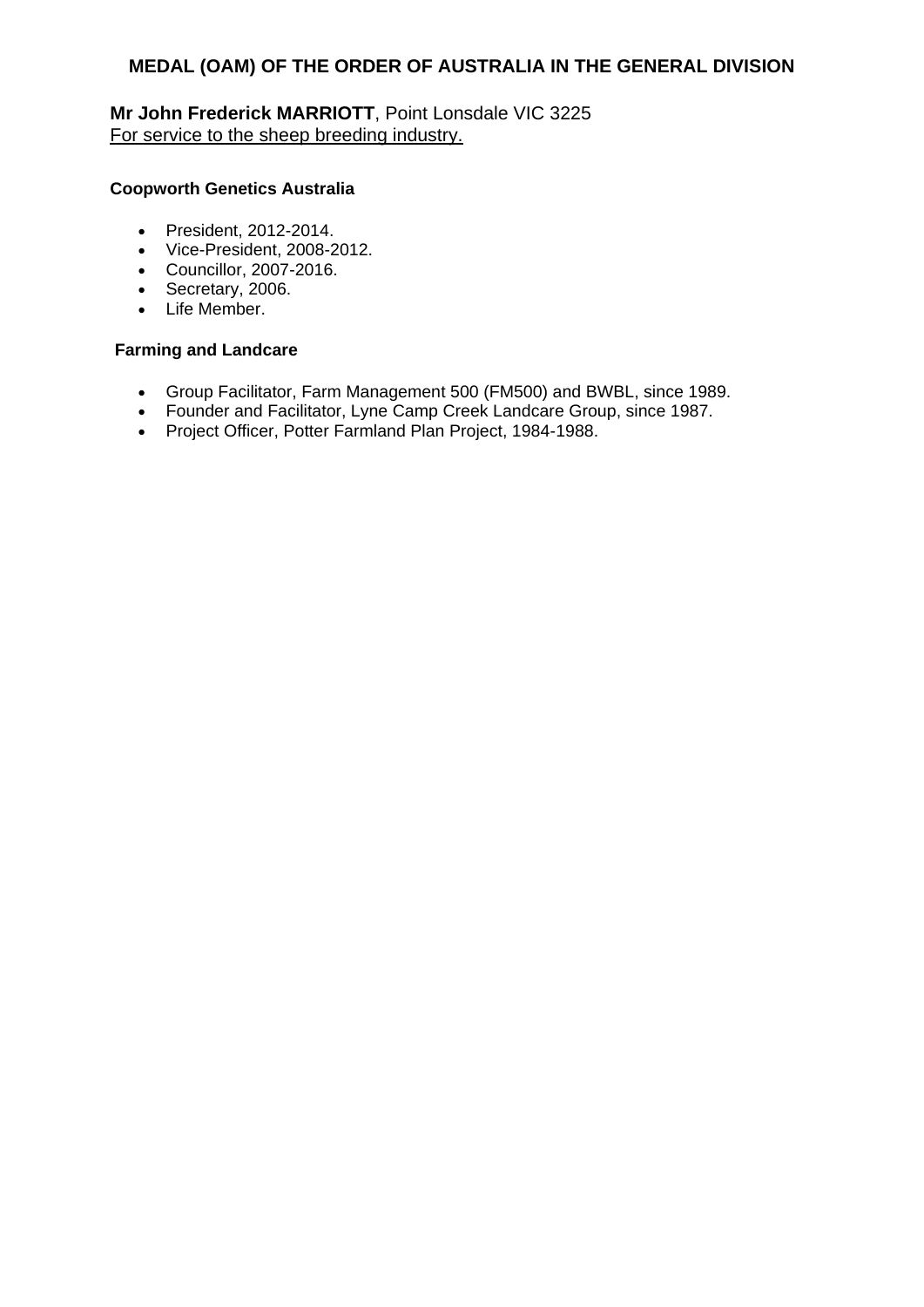# **Mr Laurence James MARSHBAUM**, Elizabeth Bay NSW 2011 For service to the community through philanthropic initiatives.

### **10X10 Philanthropy**

• Founder and Chairman, since 2013.

### **Charitable**

- Founder, Young Division, One to One Children's Fund, c2006.
- Foundation Member, Jumpstart, Jewish Communal Appeal.

# **Professional**

- Portfolio Manager, Sunsuper, since 2012.
- Investment Manager, Taurus Asset Finance, 2010-2011.
- Portfolio Manager, Furstenberg Capital, 2009-2010.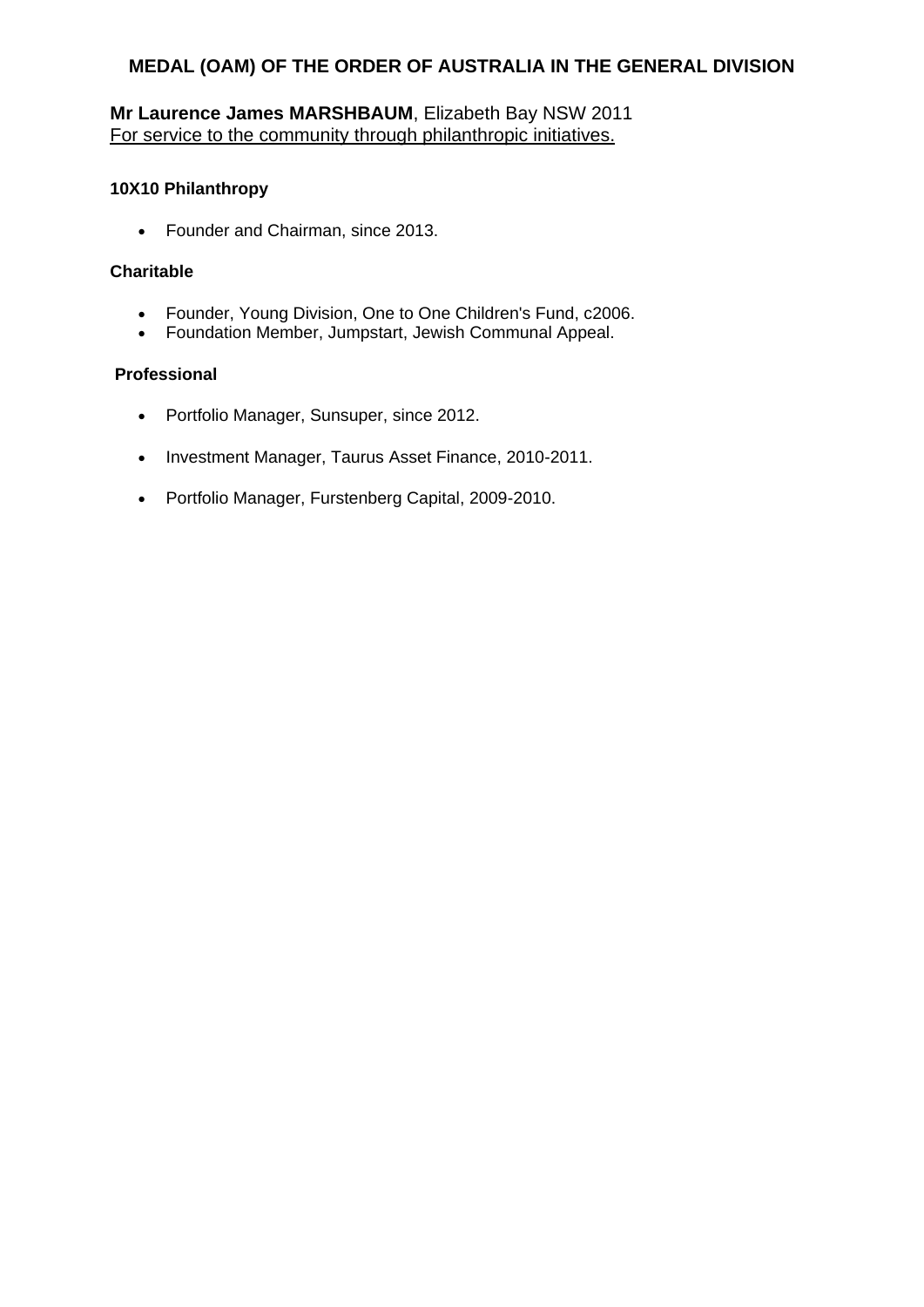**Mrs Holly-Ann MARTIN**, Armadale WA 6112 For service to child safety.

# **Safe4Kids**

- Founder, and Managing Director, since 2010.
- The Safe4Kids Protective Education Program, 2016.

# **Author**

- *Someone Should Have Told Me*, Safe4Kids, 2018.
- *Gary Just Didn't Know the Rules*, Safe4Kids, 2017.
- *Hayden-Reece Learns What To Do if Children See Private Pictures or Private Movies*, Safe4Kids, 2016.
- *Hayden-Reece learns a valuable lesson that private means 'just for you'*, Safe4Kids, 2012.
- *Matilda learns a valuable lesson*, Safe4Kids, 2011.
- *Parent and Carer Helping Handbook*, Safe4Kids, 2007.
- *Parents Helping Handbook*, Safe4Kids, 2007.

# **Department of Education Western Australia**

- Education Assistant Special Needs, South East Metro Language Development Centre, 2003-2010.
- Education Assistant Special Needs, Langford Education Support Centre, 1998-2002.
- Education Assistant Special Needs and Bus Driver, Kojonup District High, 1997.
- Education Assistant Special Needs, East Katanning Primary School and East Victoria Park Primary School, 1996.
- Education Assistant Special Needs, Leda Education Support Centre, 1993-1996.
- Education Assistant Special Needs and Bus Driver, Kenwick School, 1987-1993.

- Inducted into WA Women's Hall of Fame, 2018.
- Rowan Nicks Russell Drysdale Fellowship, University of Sydney, 2012 and 2013.
- CALI (Community Action, Leadership and Inspiration) Award, 2013.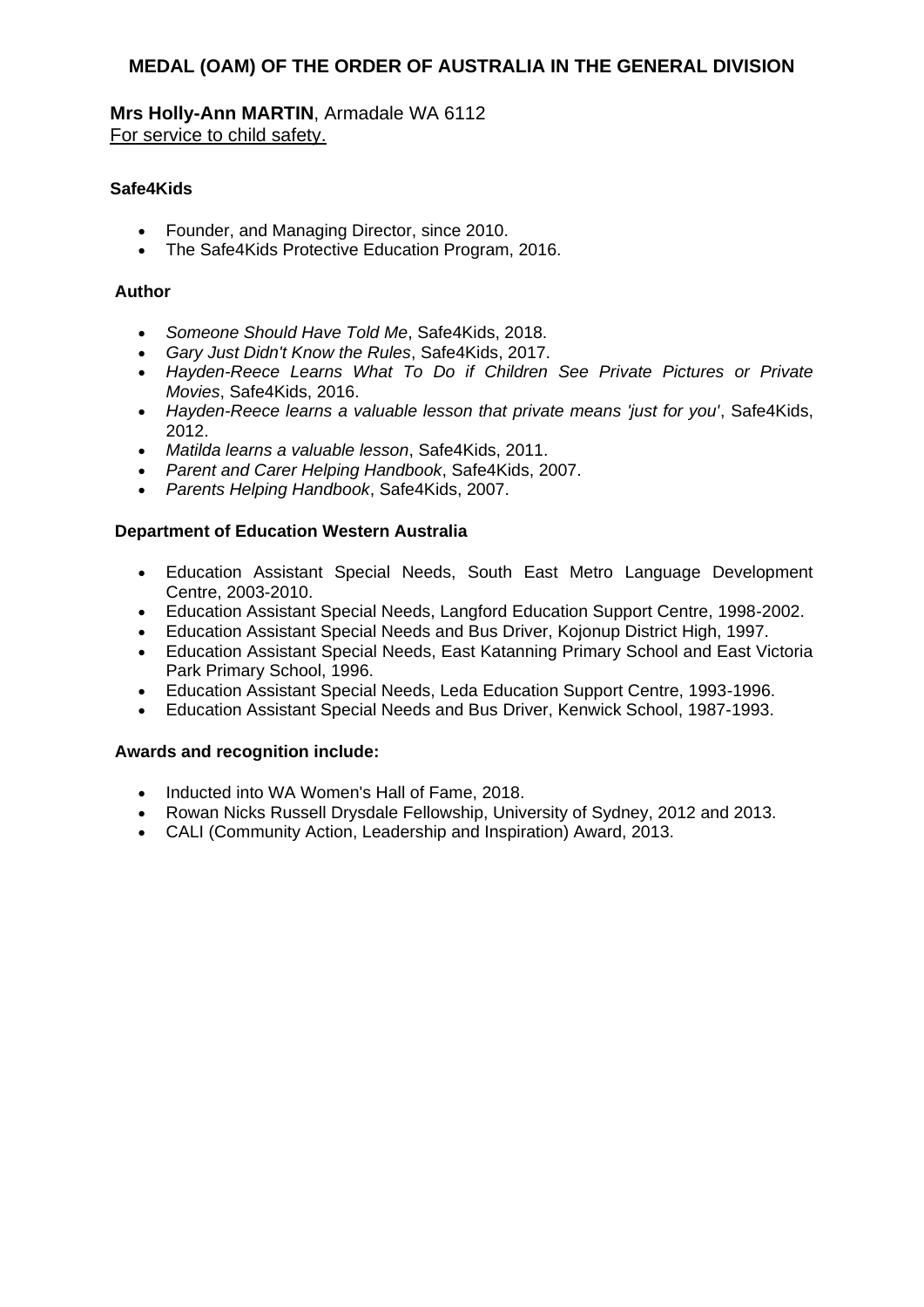# **Mr John MARTIN**, Yeppoon QLD 4703 For service to community of Yeppoon.

# **Rotary Club of Yeppoon**

- Committee Member, Birdwood Estate, Yeppoon Rotary Birdwood Estate Benevolent Fund, since early 2010s.
- Coordinator, humanitarian visits to the Solomon Islands, providing solar lighting for villages, 2010s.
- Member, since 2010.

# **Community**

- Manager, Capricorn Adventist Retirement Village, Yeppoon, Seventh-day Adventist Aged Care (South Queensland) Limited, 1994-2009.
- Volunteer, various humanitarian missions, Solomon Islands, Adventist Volunteer Service, 2015-2018.
- Inaugural Committee Member, Men's Shed, Yeppoon.
- Former Church Elder, Yeppoon Seventh-day Adventist Church.

## **Awards and recognition include:**

 Certificate of Recognition, 'Living Legend', *For outstanding community service*, Livingston Shire Council, 2020.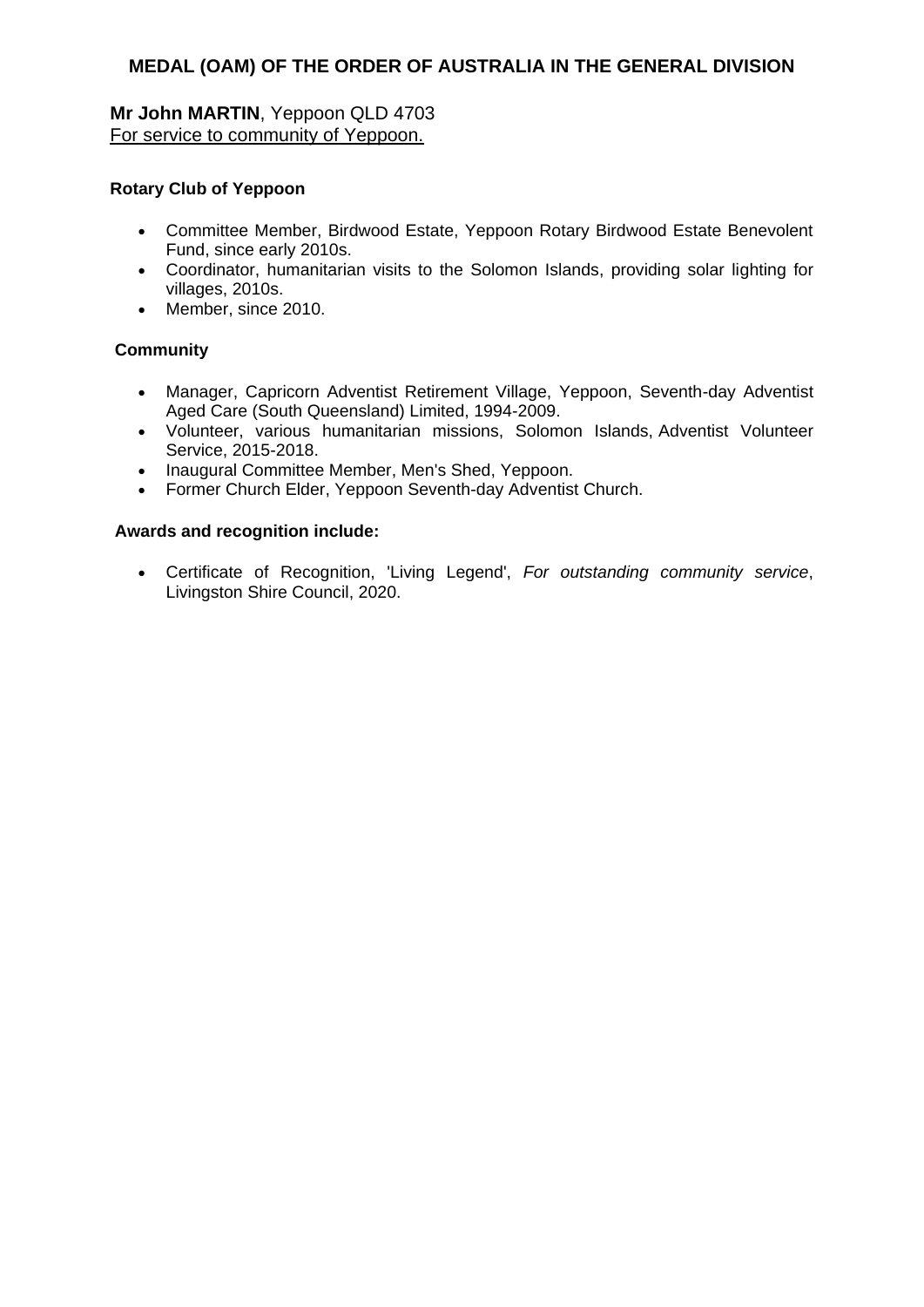# **Mr Dudley John MASLEN**, Carnarvon WA 6701 For service to the community of the Carnarvon region.

#### **Shire of Carnarvon**

- President, 2003-2011.
- Council Member, 1975-1983 and 1986-1988.

## **Community**

- Justice of the Peace, current.
- Board Member, Carnarvon Trustees Aboriginal Corporation, 2012-2018.
- Chairman, Gascoyne Water Cooperative, 2018.
- Chairman and Board Member, Gascoyne Water Mutual Assets.
- Member, Gascoyne Murchison Strategy Executive Committee, late1990s-early 2000s.
- Former Member, Ningaloo Sustainable Development Strategy Committee.
- President, Carnarvon Chamber of Commerce, 2012.
- Former Chairman, Carnarvon Regional Advisory Committee vermin control.
- Deputy Chairman, Pastoral Lands Board, 1983-1984.

#### **Pastoralists and Graziers Association of Western Australia**

- Chairman, Gascoyne Minilya District Committee, 1970s-2010s.
- Former Member, Pastoral Committee, 1975-c1995.
- Pastoral Representative, Carnarvon Shire Council, 1970-1975.

#### **Pastoral Career**

- Sole owner/ manager, Mardathuna, 1986-2008 and General Manager, 1973-1986.
- General Manager, Eudamullah / Arthur River, 1979-1986.
- General Manager, Boologooroo, 1975-1986.
- General Manager, Cooralya Station, 1973-1986 and Manager, 1970-1973.

#### **Parliament of Western Australia**

• Member for Gascoyne, 1987-1989.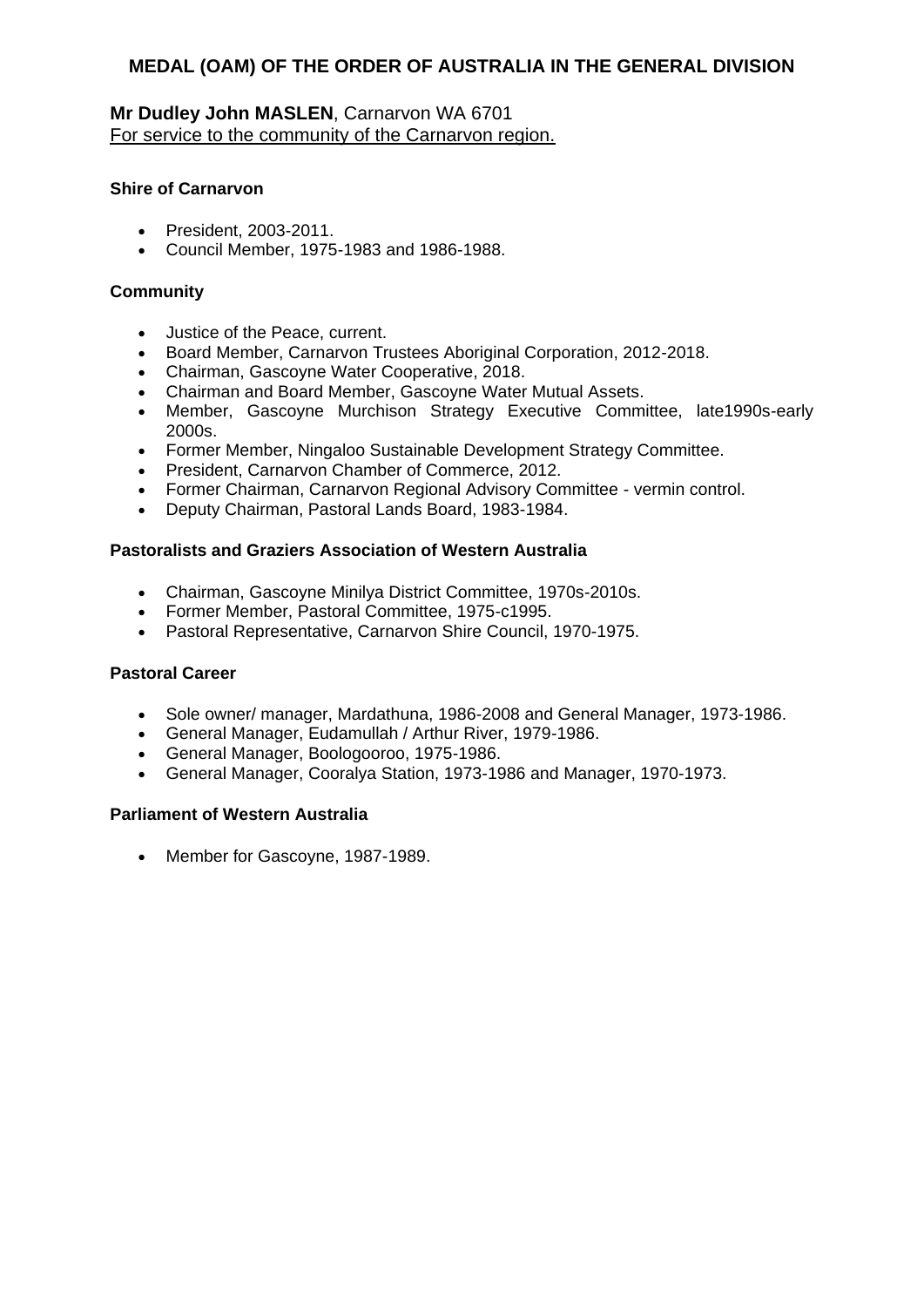**Mr Donald Ross MASON**, Blaxland NSW 2774 For service to architecture.

# **Architecture**

- Architect, Don Mason Architect, current**.**
- Nominated Architect, Dwell Designs Australia, since 2018.
- Former Judge, Building Designers Association of Australia, National Building Design Awards, 2014-2019.
- Architect, 40 years.

# **Education**

- Associate Lecturer and Unit Coordinator, Construction Management, School of Engineering, Design and Built Environment, Western Sydney University, current.
- Former Teacher, Building Design, TAFE NSW.
- Former Lecturer, Design, Architecture and Building, University of Technology Sydney.
- Former Teacher, Sydney College of the Arts.

## **Australian Institute of Architects**

- Fellow, Australian Institute of Architects, current.
- Former Chair, Australian Institute of Architects, NSW Chapter, 2015.

## **Professional Associations**

- Registered Architect, NSW Architects Registration Board, current.
- Education Member, Design Institute of Australia, 1989-1990.

## **Awards and recognition include:**

NSW Minister for Educations' Quality Teaching Award, 2003.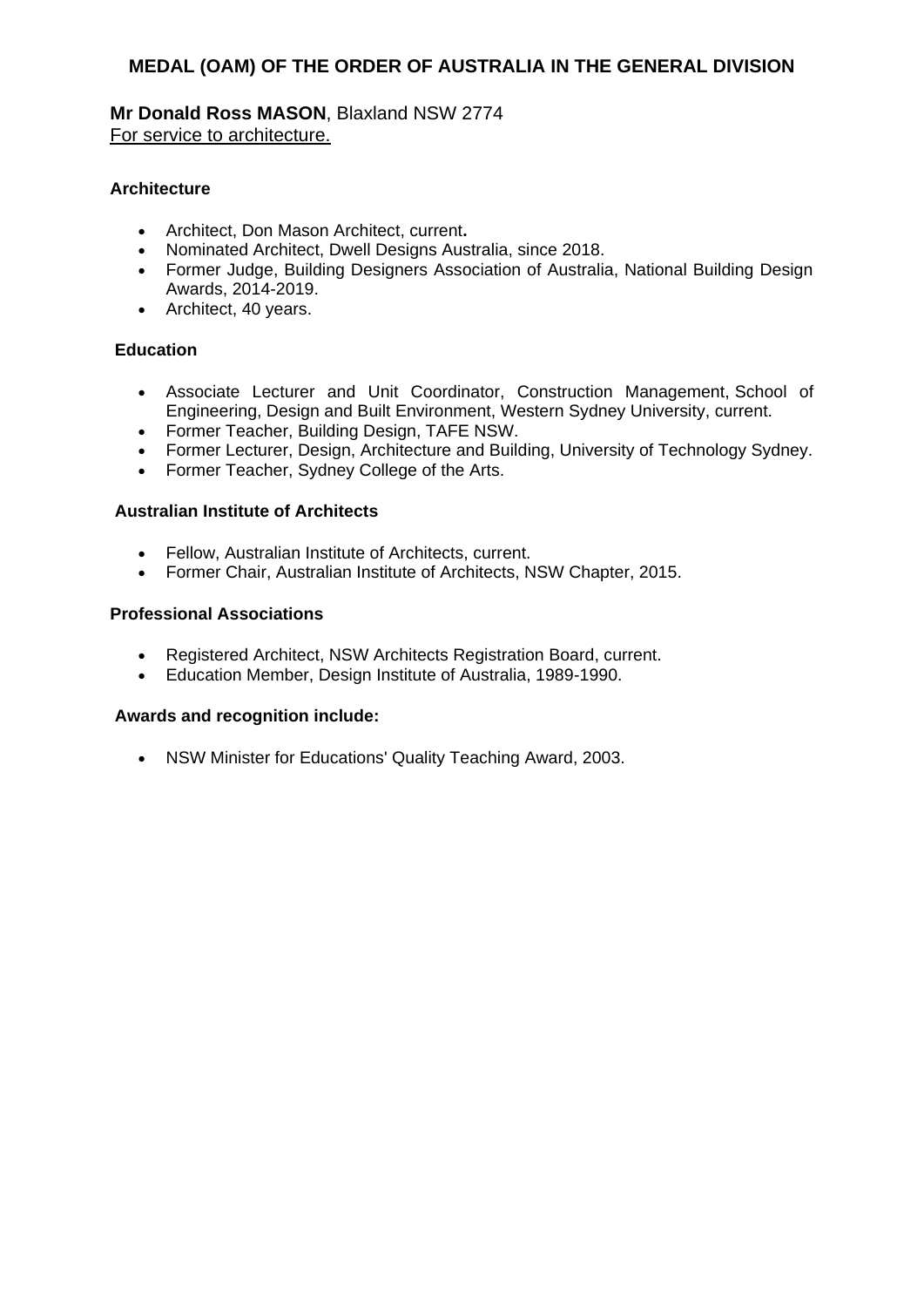# **Mr Kersi MEHER-HOMJI**, St Ives NSW 2075 For service to the multicultural community, and to cricket.

# **Australian Zoroastrian Association**

- Member, Sports Sub-Committee, since 1980s.
- Member, Management Committee, 1983, 1984, 1985 and 1993.
- Founding Member, since 1971.
- Editor, *Manashni,* 1985-2000**.**

# **Author**

- *World Cup Cricket - A Complete History* (with Rajesh Kumar), Murray Books, 2019.
- *From Bradman to Kohli - the Best of India - Australia,* Cricket Publishing Company, 2018. (Forewords by Sunil Gavaskar and Allan Border).
- *Cricket Conflicts and Controversies,* New Holland Publishers 2012. (Foreword by Greg Chappell).
- *Cricket Quirky Cricket*, Cricket Publishing Company, 2011. (Foreword by Geoff Lawson).
- *Cricket's Great All-Rounders*, New Holland Publishers, 2008. (Foreword by Alan Davidson).
- *Heroes of 100 Tests*, Rosenberg Publishing, 2003. (Foreword by Peter Roebuck).
- *Dramatic Debuts and Swan Songs*, ABC Books, 2001. (Foreword by Doug Walters).
- *Famous Cricketing Families*, Simon & Schuster, 2000. (Foreword by Richie Benaud).
- *The Waugh Twins*, Kangaroo Press, Aus. and Simon & Schuster, 1998. (Foreword by Bob Simpson).
- *Six Appeal*, Kangaroo Press, 1996. (Foreword by Doug Walters).
- *Hat-Tricks*, Kangaroo Press, 1995. (Foreword by Mike Whitney).
- *The Nervous Nineties*, Kangaroo Press, 1994. (Foreword by Michael Slater).
- *Out for a Duck*, Kangaroo Press, 1993. (Foreword by Steve Waugh).
- *Parsee Cricket Centenary - 1886 to 1986*. Self-published, 1986.
- *1000 Tests*, Strata Publications, 1984. (Foreword by Sunil Gavaskar).
- *Cricket's Great Families*, Garry Sparke, 1980. (Foreword by Ray Robinson).

# **Sports Writer**

- Sports Editor and Correspondent, *The Indian Down Under,* since 1987.
- Contributor, *The Times of India, The Illustrated Weekly of India, Sport & Pastime (India), Sportsweek (Ind), Sportsworld (Ind), Himmat (Ind), Caravan (Ind), Parsiana (Ind), Mid-Day (Ind), The Cricketer (UK), The Wisden Cricket Monthly (UK), SPIN (UK), David Lord's World of Cricket (Aus), The Sydney Morning Herald, The Sun-Herald (Aus), Australian Cricket, Cricketer (Aus), Australian Squash, The Indian Down Under (Aus), Bhavan Journal (Aus), New Zealand Sports Digest, Inside Edge (Aus.), The Australian* and *The Wisden Cricketer (South Africa).*

# **Professional**

- Research work on poliomyelitis, small-pox, hepatitis and HIV viruses resulted in many publications in reputed Scientific Journals in India and Australia, Cell Biology Laboratory, Commonwealth Institute of Health, University of Sydney, 1970s-1980s.
- Former Quality Control Officer for blood borne viruses, Red Cross Blood Service NSW.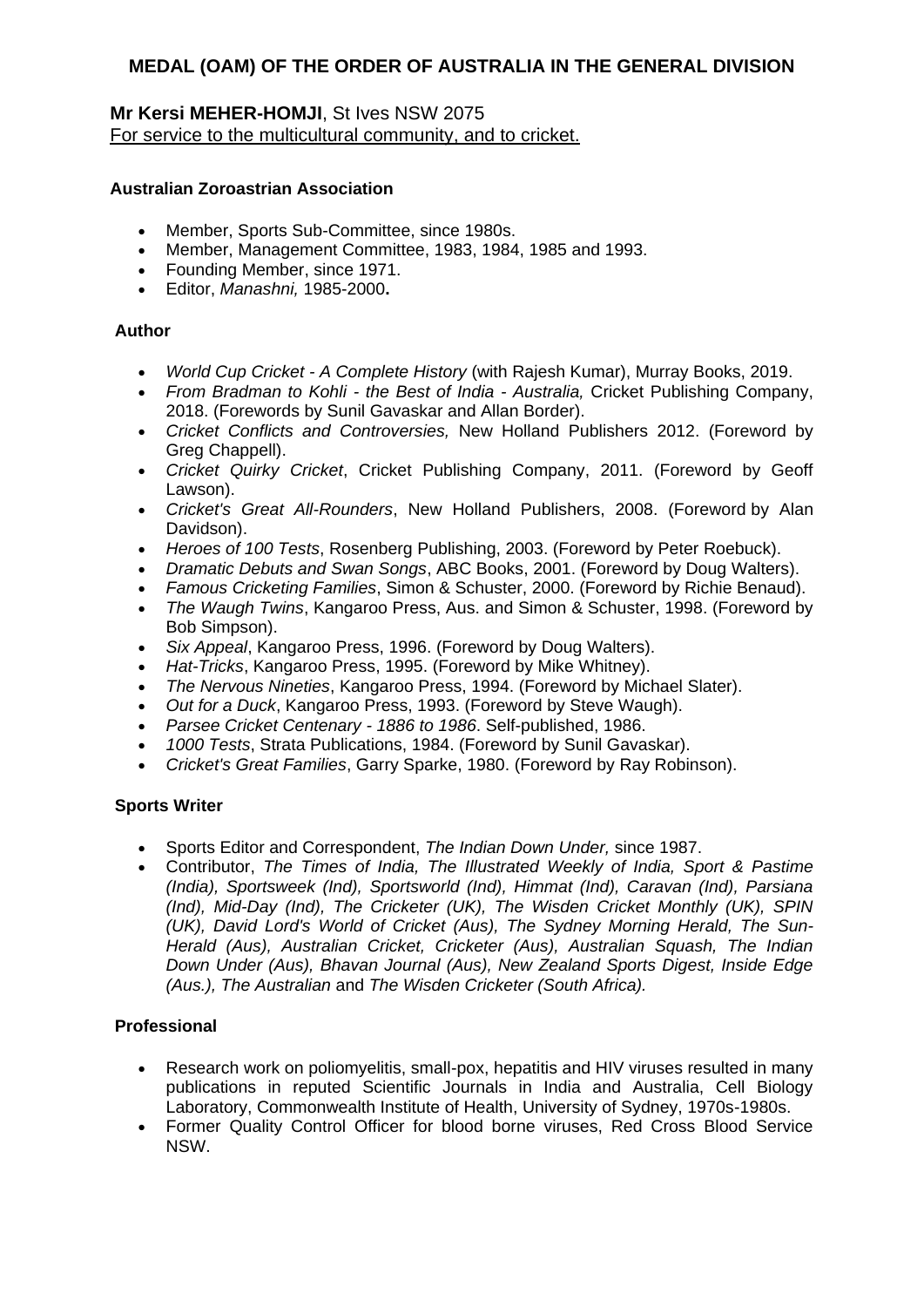- Bhavan's Award of Honour for lifetime contribution to Science and Cricket literature, Bharatiya Vidya Bhavan Australia, 2009.
- Award, Vidya Bhavan for his contribution to sports literature and Community Unity, 2014.
- Zorastrian of the Year, Australian Zoroastrian Association, 1986.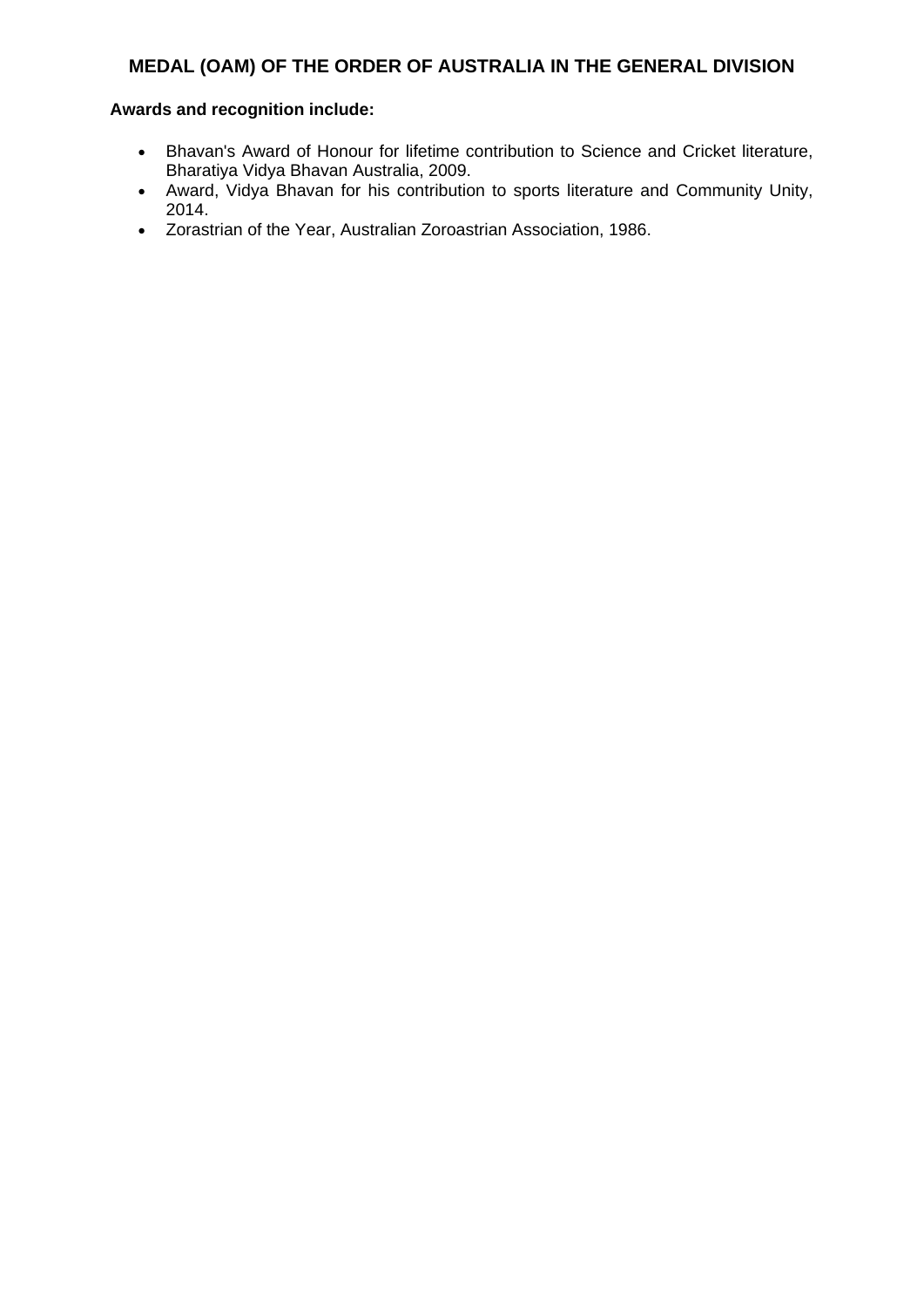# **Mr David MERCER**, Hallett Cove SA 5158 For service to the community through a range of roles.

# **South Australian Mounted Rifles Association**

- Honorary Secretary, since 1988.
- Web Master, since 1988.
- Foundation Member, 1988.

#### **Brighton Club of Kiwanis International**

- Former President, 6 years.
- Former District Governor, Adelaide.

## **Army Museum of South Australia Foundation**

Website Master, 10 years.

## **Australian Defence Force**

- Former Warrant Officer Class 2, Army Reserves.
- Warrant Officer Class 2, Compliance and Assurance Unit, Army Reserves.
- Squadron Sergeant Major, A Squadron 3rd/9th Light Horse, South Australia Mounted Rifles, Australian Army.
- Member, Army Reserves, 1967-2018.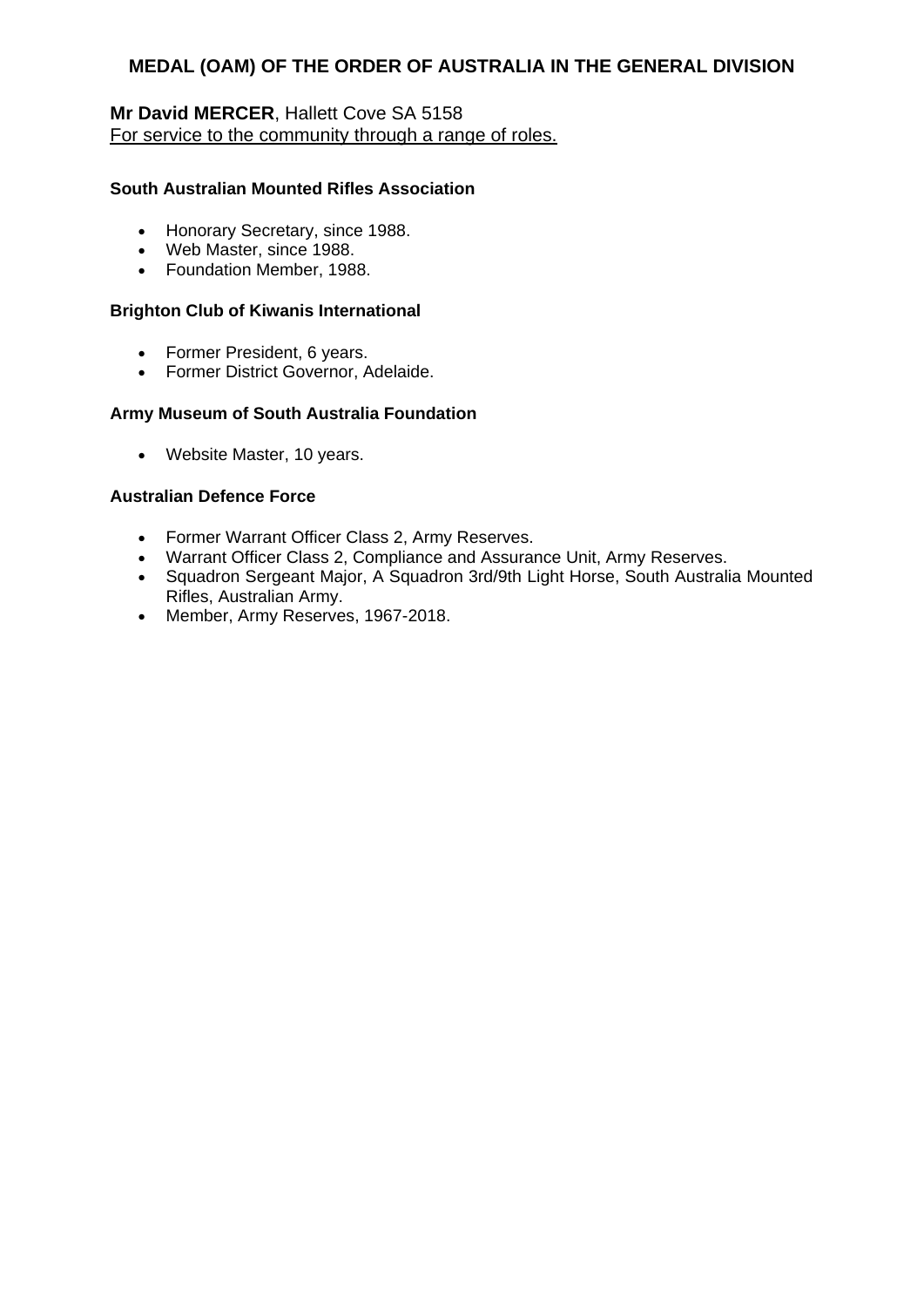# **Mr Peter MERCOULIA**, Glen Iris VIC 3146 For service to the Greek community of Victoria.

# **Australian Hellenic Educational Progressive Association (AHEPA)**

- Secretary, Atlas Unit No.17, current.
- President, Atlas Unit No.17, 2014-2016.

# **AHEPA Victoria State Council**

- State President, since 2019.
- Member, current.

## **Community - Greek**

- Committee Member, (Treasurer), Hellenic Sub-Branch, Returned and Services League of Australia, current.
- Life Member, Pallaconian Brotherhood Leonidas.
- Member, Hellenic Australian Chamber of Commerce and Industry.
- Member, Greek Orthodox community of Melbourne and Victoria (GOCMV).
- Member, Old Sappers Association.

# **St Paul's McKinnon Football Netball Club**

- President, 1990-1994.
- Board Member, since 2000.
- General Manager, 1994-2018.
- · Life Member.
- Hall of Fame Member.
- Player, 1971-1981.

## **Other**

- **•** Director, Merkon Constructions, since 1985.
- Major, Australian Army Reserve, 1979-1989 and 2004-2016.
- Officer Commanding, 105 Construction Squadron, 22Engineer Regiment.
- Officer Commanding, Engineer Support Group, Operation Vic Fire Assist 2009 (Joint Task force 662).

- Business Excellence Award, Hellenic Australian Chamber of Commerce and Industry, 2012.
- Australian Red Cross Blood Service (100 donations).
- Volunteers of Australian Football (AFL), 2002.
- Operational Service Medal.
- Defence long service medal (DLSM).
- Volunteer, Olympic Games, Athens 2004.
- Appreciation of Service, AGAPI Care, 2013.
- Appreciation of Service, for contribution of Corps Heritage Royal Australian Engineers (RAE).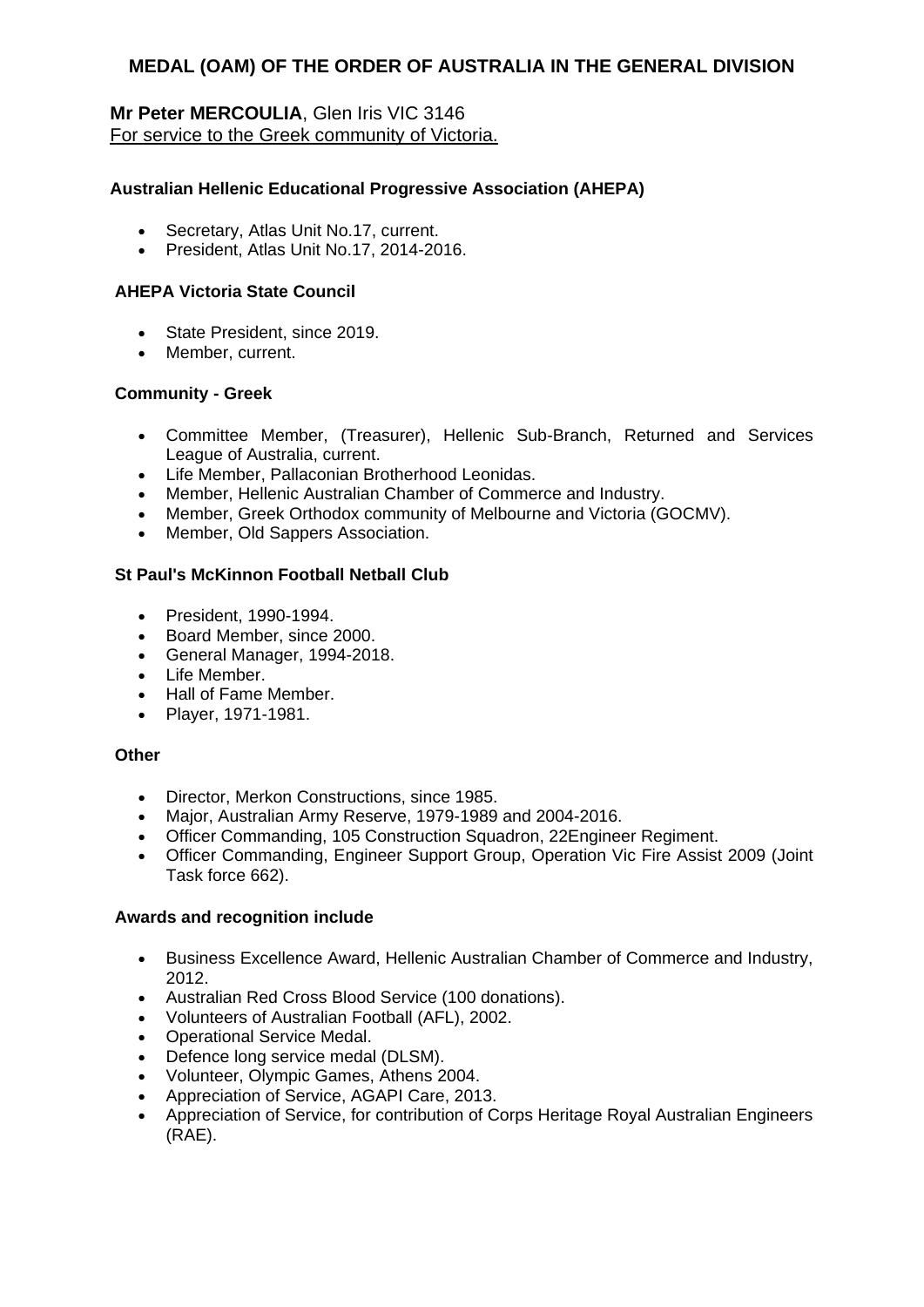# **Mr Mark MIDDLETON**, Clayfield QLD 4011 For service to medical administration.

# **Icon Group - Icon Consolidated Holdings Ltd**

- Global Chief Executive Officer and Executive Director, since 2015.
- Involved with Cancer Council Queensland state-wide partnership to deliver key services for patients, carers, health professionals and staff across Icon Group's Queensland-based cancer centres, 2016.
- Founder, and Radiation Therapist, Radiation Oncology Queensland (*now part of Icon Group)*, 2007-2015.

## **Union for International Cancer Control**

- Director, City Cancer Challenge Foundation, since 2018.
- Icon is also an Implementation Partner, 2025: City Cancer Challenge.

#### **Professional associations**

- Fellow, Australian Society of Medical Imaging and Radiation Therapy.
- Fellow, Australian Institute of Management.

#### **Awards and recognition includes:**

Regional Awardee, Excellence Award, Australian Institute of Management, 2015.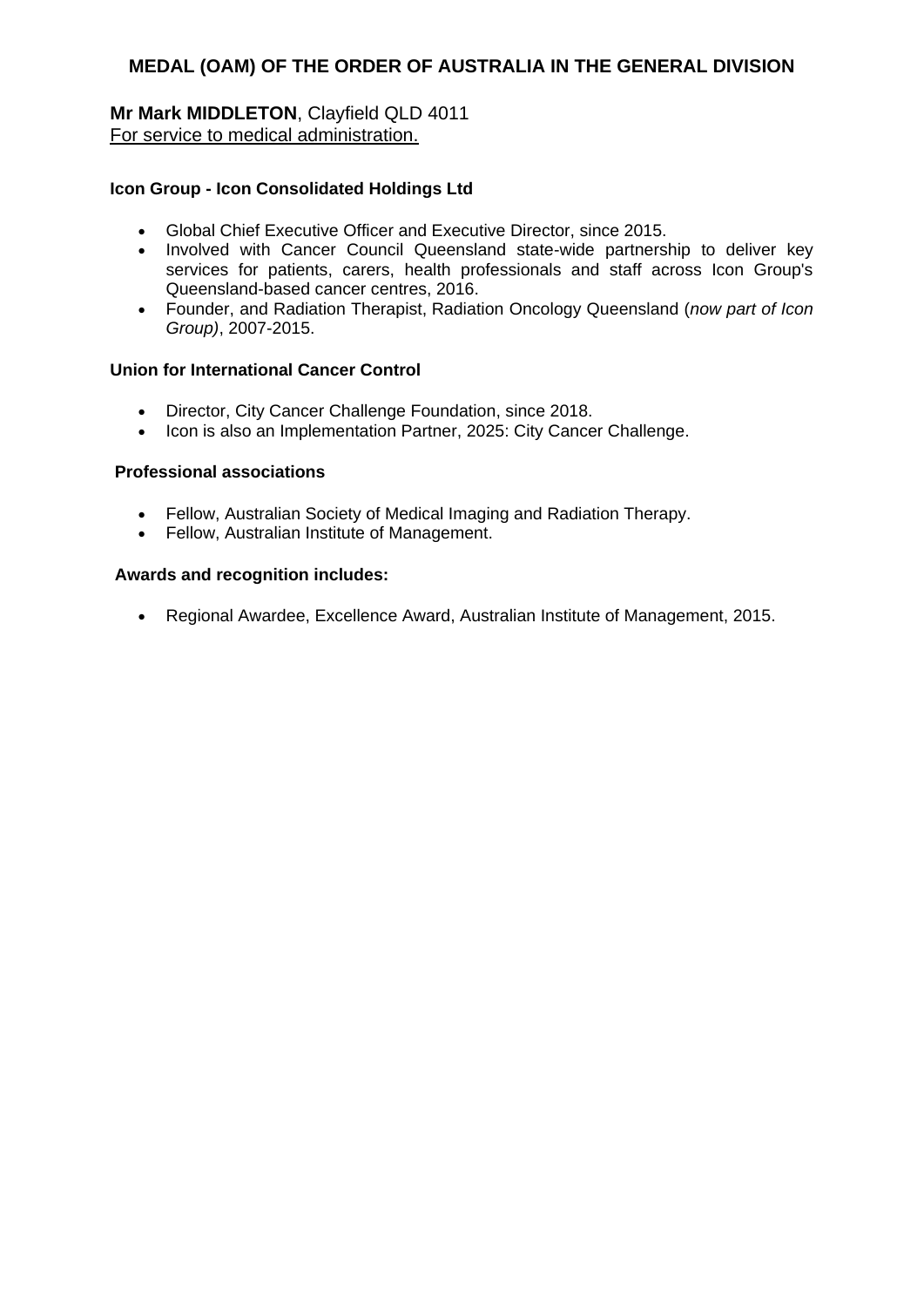# **Mr Michael James MILLAR**, Port Noarlunga South SA 5167 For service to the community through Lions International.

# **Lions Eye Health Programme Australia Inc**

- Deputy Chairman, and C Districts Representative (C1 and C2), c2005-2015.
- Trustee, C Districts, current.

# **The Lions Medical Research Foundation Inc (C Districts),** *servicing SA and NT*

- Treasurer, since 2019.
- Trustee, Board of Trustees, since 2016.
- Secretary, Member and Volunteer, Skin Cancer Screening Committee, since 2011.

## **Lions Australia District 201C2**

- District Governor, 2003-2004.
- Vice District Governor, 2002-2003.
- Cabinet Secretary, 2001-2002.
- Adviser to Cabinet, current.
- Liaison and Volunteer, Lions Skin Cancer Screening Project, since 2011.
- Member, Health Team, since 2014.
- Internet Chairperson, 2006-2009.
- Member, Lions Club of Kingscote, 1971-1974.

## **Lions Clubs International Foundation - District 201C2**

- Chairman, 2004-2005.
- Secretary, SightFirst II Multiple District Grants Committee, 2006-2008.
- Sector Coordinator, SightFirst II campaign, 2006-2008.

## **Lions Club of Noarlunga-Morphett Vale**

- President, 2 years.
- Secretary, 5 years.
- Treasurer, 2016-2019.
- Third Vice President Service Activities, since 2020.
- Board Member, 27 years.
- Life Member, since 1995.
- Member, since 1974.

## **Other**

- Member, Wooden Boat Association of South Australia, since c2001.
- Member, The South Australian Retired Police Officers Association, since 2001.

## **South Australian Police Force**

- Senior Constable and Acting Sergeant, retired 2001.
- Officer, 1964-2001.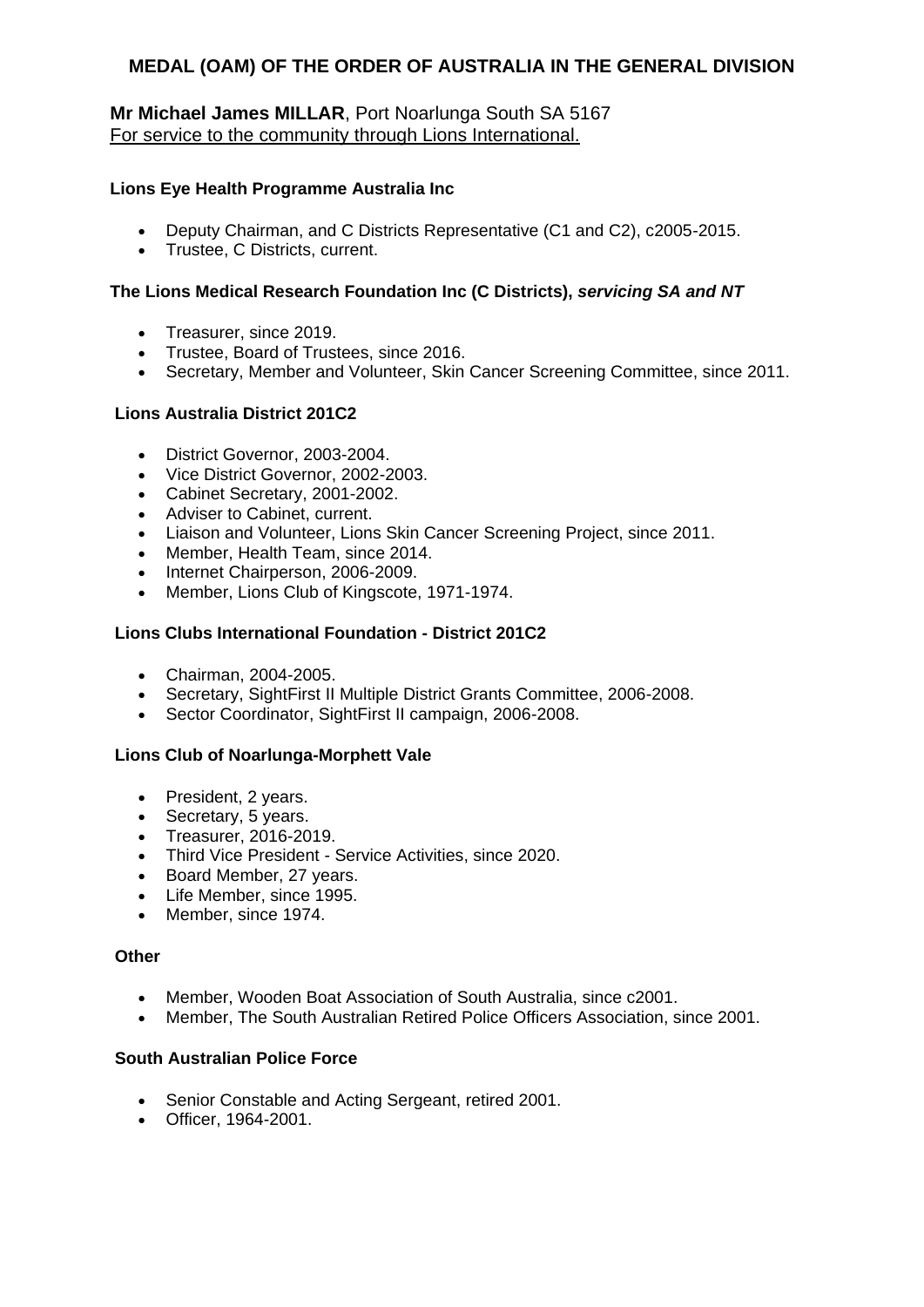- Campaign SightFirst II Recognition for Outstanding Service Award, Lions Clubs International.
- Melvin Jones Fellow, x 3, Lions Clubs International.
- Dr Bob Coulthard Award, Lion Eye Health Program Australia.
- James D Richardson Award, Australian Lions Foundation.
- Helen Keller Fellowship, Lions Hearing Dogs, Lions Clubs International.
- District Governor Star Medal, Lions Clubs International.
- National Police Service Medal, 2016.
- National Medal, 2003, 1992, and 1980.
- Australian Defence Medal, 2002.
- South Australian Police Service Medal, 1992.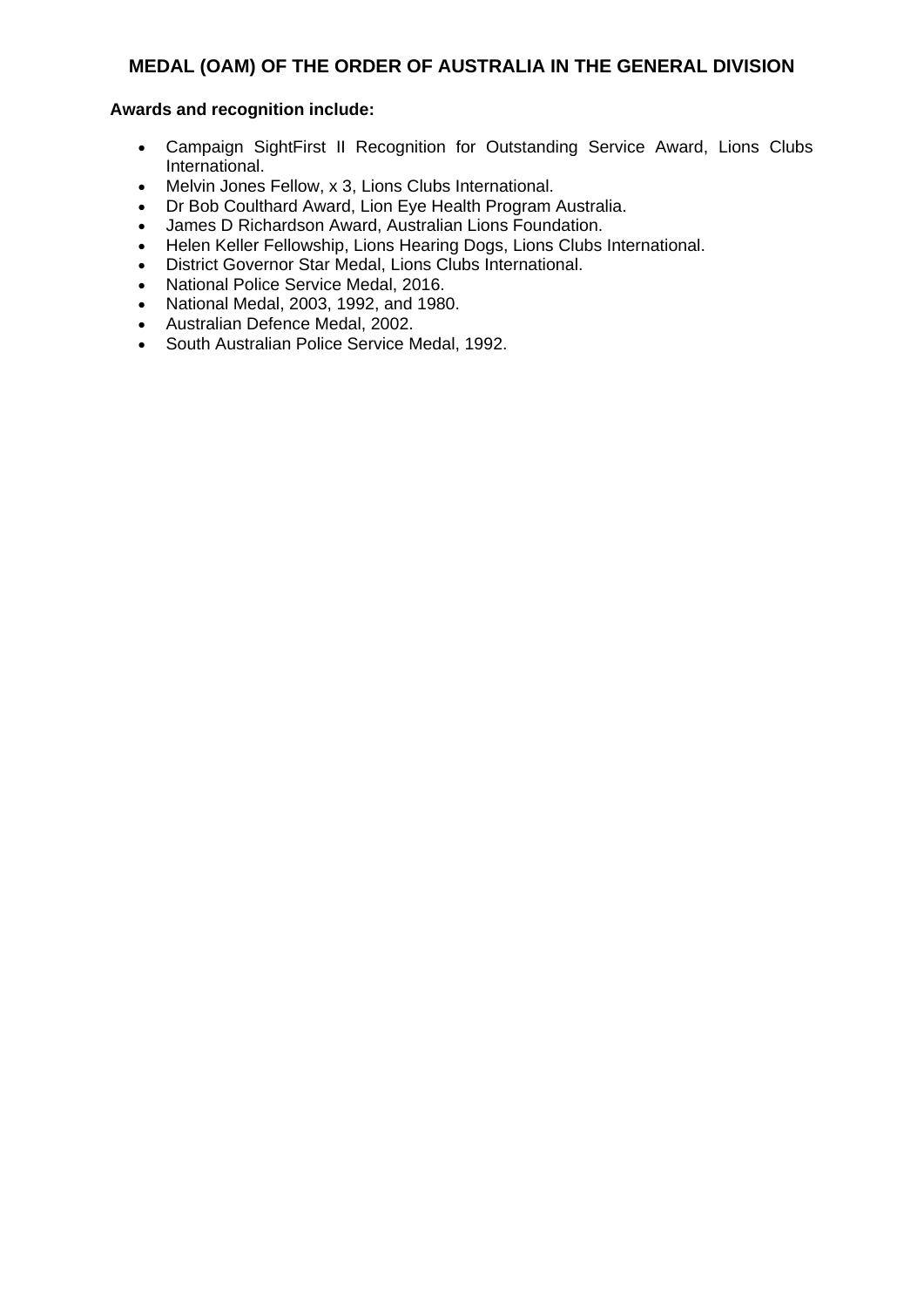# **Mrs Anne Maree MINATO**, Denhams Beach NSW 2536 For service to the community of the Eurobodalla.

# **Eurobodalla Education and Therapy Services (trading as Muddy Puddles)**

- Finance Manager, since 2019.
- Treasurer, 2014-2018.
- Founding Member, 2014.

#### **Southern Cross Community Housing**

- Director, 2009-2018.
- Director, Eurobodalla Tenancy Scheme, for many years prior to an amalgamation.

#### **Eurobodalla Shire Council**

- Representative (business sector), Community Reference Group, 2007.
- Past Member, Sunset Advisory Committee.

#### **Community - Other**

- Conference Convenor, St Vincent De Paul, Batemans Bay, 6 years.
- Member, Batemans Bay Chamber of Commerce, current.
- Past Member, Organising Committee, Seaside Carnival.

#### **Education**

- Teacher, St Bernard's Primary School Batemans Bay, 1991-2005.
- Past Teacher, Diocese of Wagga Wagga, approx. 1977-1990.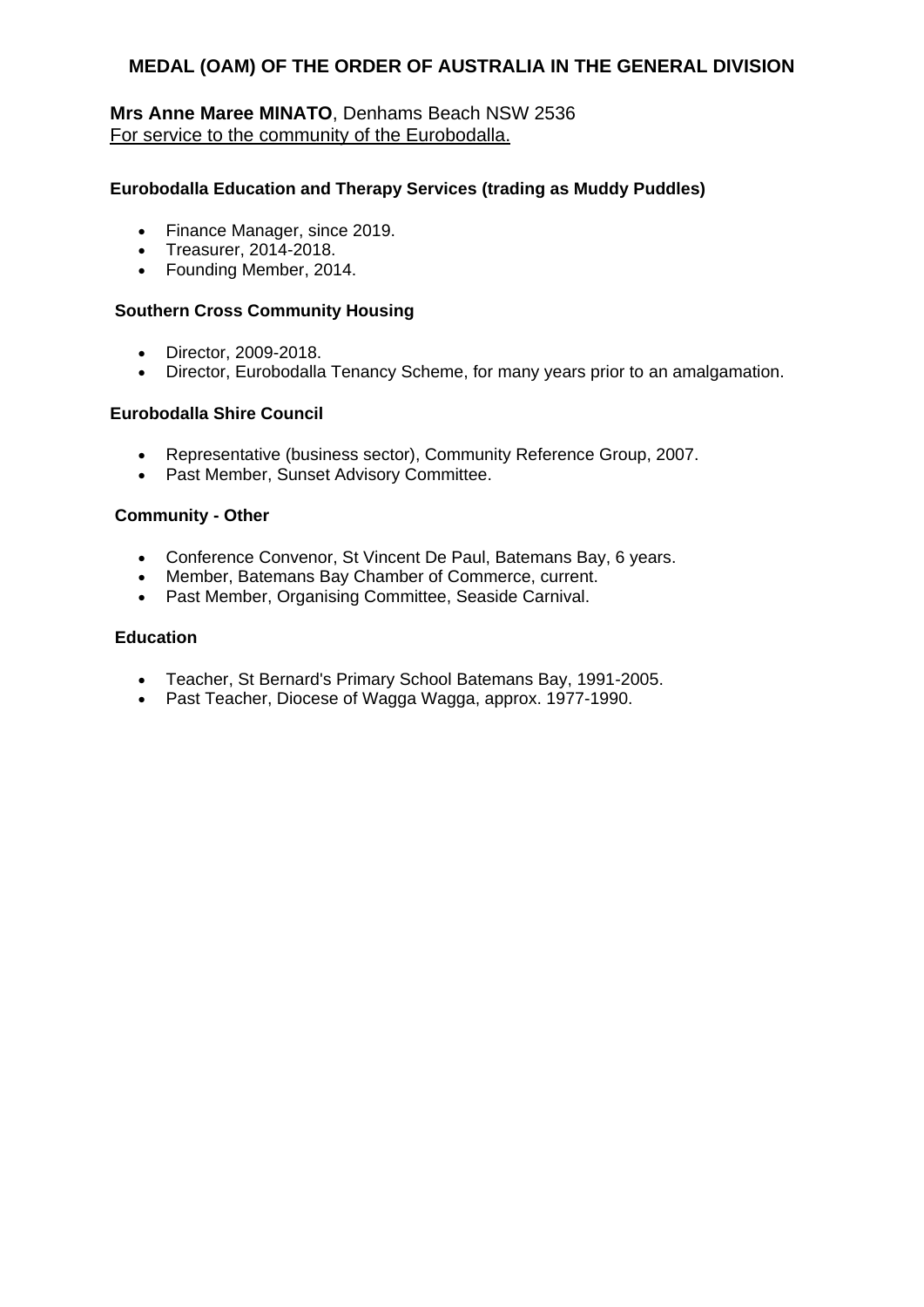# **Mr Dennis John MITCHELL**, Ebenezer NSW 2756 For service to emergency response organisations.

## **Ebenezer Rural Fire Brigade**

- Captain, since 1988.
- **•** Brigade Permit Issuing Officer, since 1988.
- Brigade Call-Out Officer, 1988-2000.
- Member, Brigade Management Team, since 1988.
- Life Member, 2014.
- Member, since 1988.

## **Other - Fire and Emergency**

- Former Captain, Wilberforce Brigade, 38 years.
- Former Member, Wilberforce Brigade, 38 years.

# **Community**

- Vice-President, Wilberforce School of Arts, 16 years.
- Volunteer, Australiana Pioneer Village at Wilberforce, 40 years.
- Life Member, Hawkesbury Showground Committee.
- Justice of the Peace, current.
- Member, Hawkesbury Cricket Association, current.

- National Medal Clasps 1 and 2, 2004.
- National Medal, 1989.
- Long Service Award and Clasps, NSW Rural Fire Service.
- 20 Years Long Service Award, State Emergency Service (SES).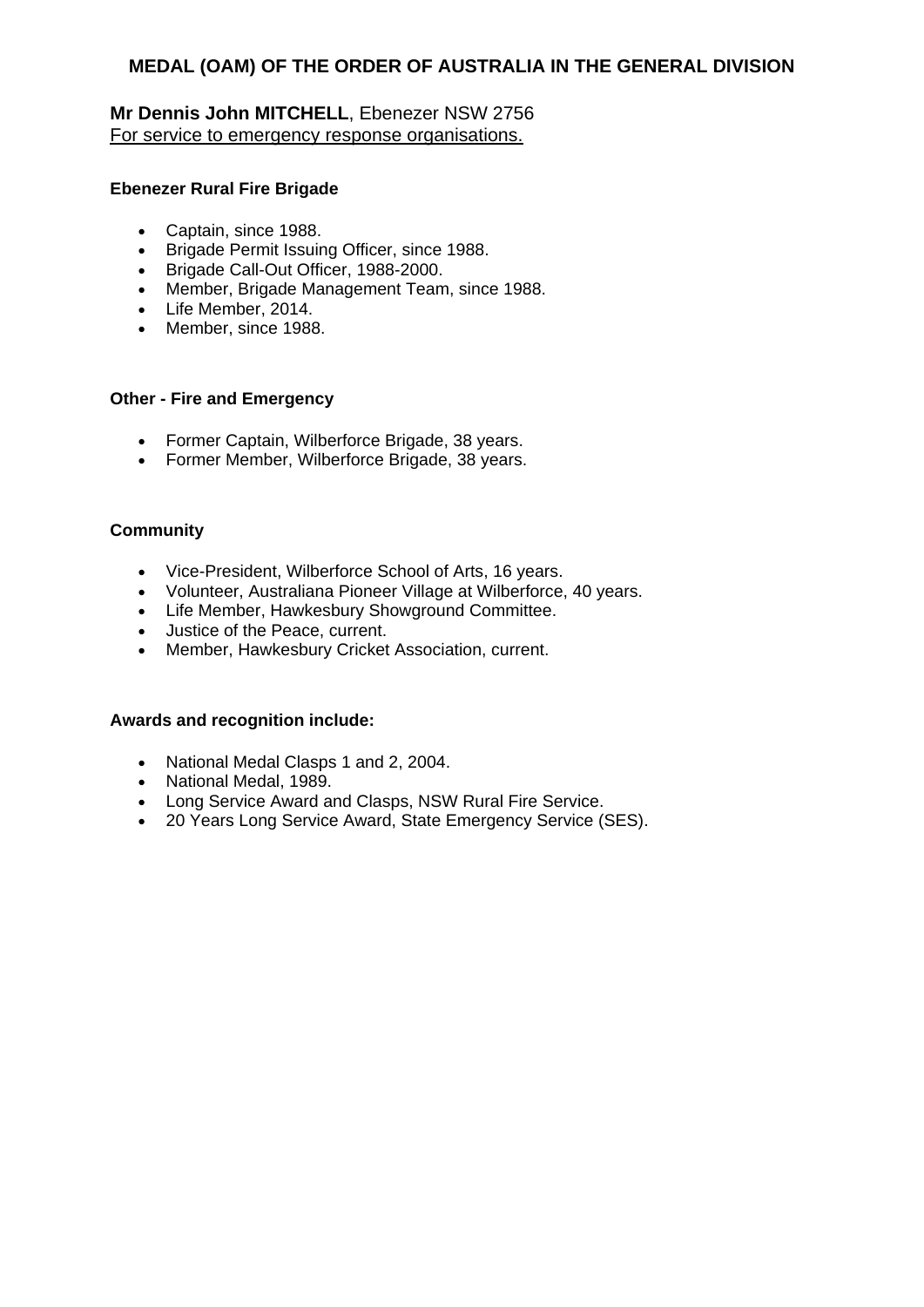**Mrs Heather Margaret MITCHELL**, Miranda NSW 2228 For service to athletics.

## **World Athletics**

- Oceania Walk Judge Lecturer, since 1996.
- Walk Judge, various international meets including Oceania Open Championships Cairns 2015, Commonwealth Games New Delhi 2010, World Masters Games 2009, Pacific School Games 2008 and Commonwealth Games Melbourne 2006.

#### **Athletics Australia**

- Life Member, 2019.
- 30 year Service pin, 2010.
- Race Walking Judge, since 1988.
- Official at Australian Track & Field Championships since 1988.

#### **Athletics NSW**

- Race Walking Judge, since 1980.
- Returning Officer, 2012-2020.
- Official at Athletics NSW Track & Field Championships, since 1980.
- Life Member, 2010.

#### **Race Walking**

- Life Member, 2002.
- President and Treasurer, NSW Race Walking Club, since 1992.
- Vice-President, Race Walking Australia, since 1992.
- 40 year service pin, Australian Federation of Race Walking Clubs, 1980-2020.

#### **Local Athletics**

- President, Cronulla Sutherland Race Walking Club, 1984-2009.
- Founder and President, Trinity Athletics Club, 1986-1994.
- Co-Manager, Sutherland District Athletics Club Competition, 1992-1994.
- Treasurer, Southern Zone Competition, Sylvania Waters, 1984-1990.
- Publicity Officer, Sutherland Women's Athletic Club, 1984-1989, and Official, 1980- 1989.

#### **Little Athletics Australia**

- National Technical Committee Member, since 2013.
- Walk Judge, since 1996.

#### **Little Athletics NSW**

- Board Director, 2018-2020.
- Board Director, Championships and Competition, 2003-2017.
- Board Director, Public Relations, 1988-2003.
- Technical Manager, Region 3, 7 and 8, since 2006.
- Publicity Officer, Southern Met Zone, 1998-2002.
- Chief Walk Judge, State Championships, since 1997.
- Chief Walk Judge, State Road Walk Championships, since 1997.
- Walk Judge, State Championships, 1983-1996.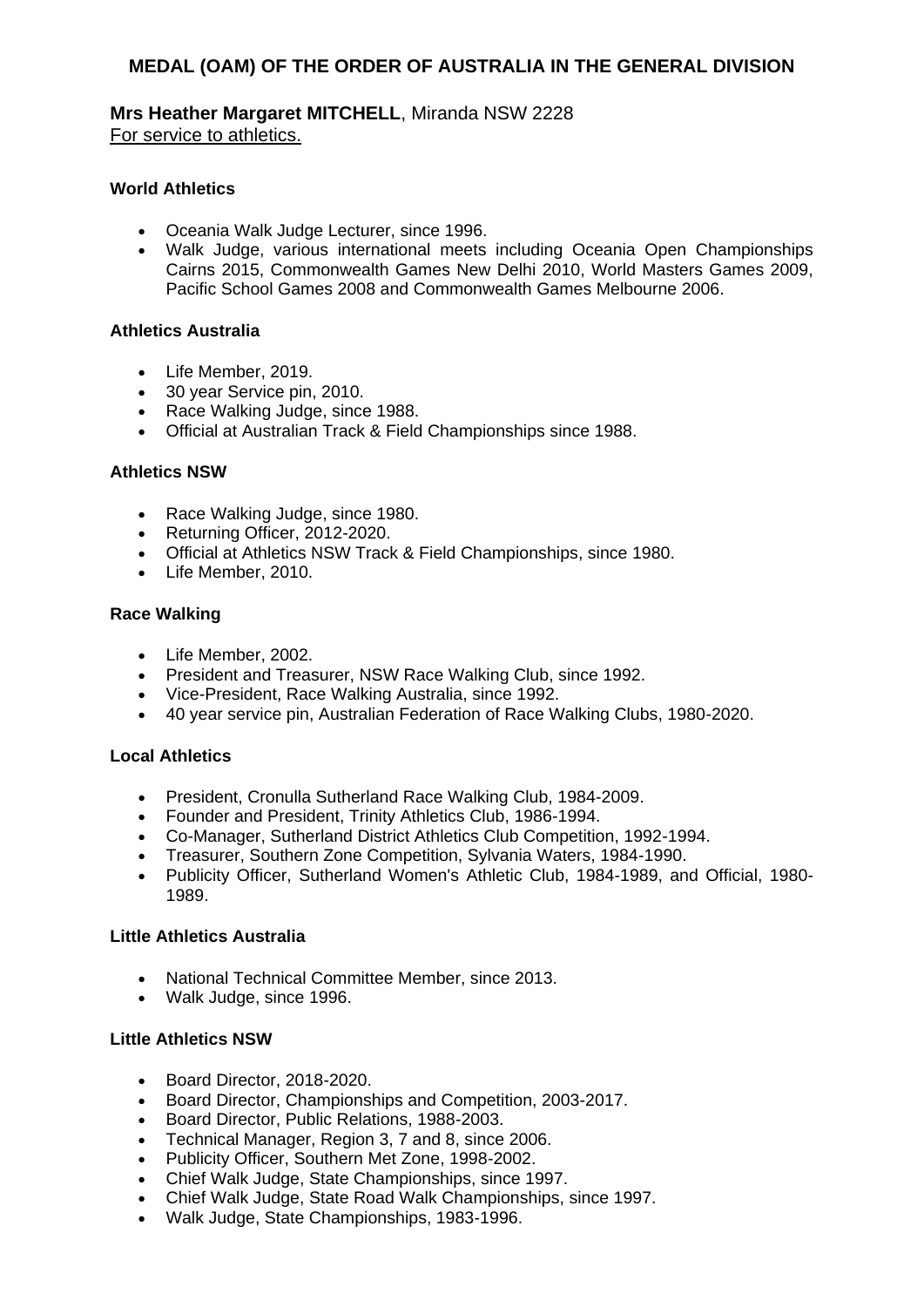- Walk Judge, State Road Walk Championships, 1984-1996.
- Officer for Officials, Southern Met Zone, 1984-1997.
- Life Member, Little Athletics Association of NSW, 1998.
- NSW Merit Award, Little Athletics Association of NSW, 1992.

#### **Little Athletics NSW Trans-Tasman Tours**

- Chairman and Manager, 1997-2020.
- Assistant Girls Manager, 1993, 1985.
- Secretary, 1988-1996.
- Girls Manager, 1987.
- Section Manager, 1986, 1984.

## **Local Little Athletics**

- Walk Judge, NSW Zone Championships, since 1981.
- President, Endeavour Little Athletics Club, 1986-2019.

## **Sylvania Little Athletics Club**

- President, 1982-1985.
- Secretary, 1979-1981.

## **Port Hacking Little Athletics Centre**

- President, 1992-2012.
- Secretary, 1984.
- Competition and Championships, 1983-1991, 2013-2020.
- Team Manager, 1983-1991.
- Officer for Officials, 1981, 1982.
- Life Member, 1986.

- Award, for service to the community of Miranda Public School, Federal Electorate of Cook, 2019.
- NSW Education Award for Community Member, 2019.
- 25 year Volunteering Award Athletics, NSW Government, 2017.
- Life Member, Sydney East School Sports Association, 2016.
- Federal Government Cook Award for services to athletics, 2010.
- NSW Government, Miranda Woman of the Year Services to Athletics, 2007.
- Federal Government Centenary Medal, for Contribution Made to Australian Society, 2001.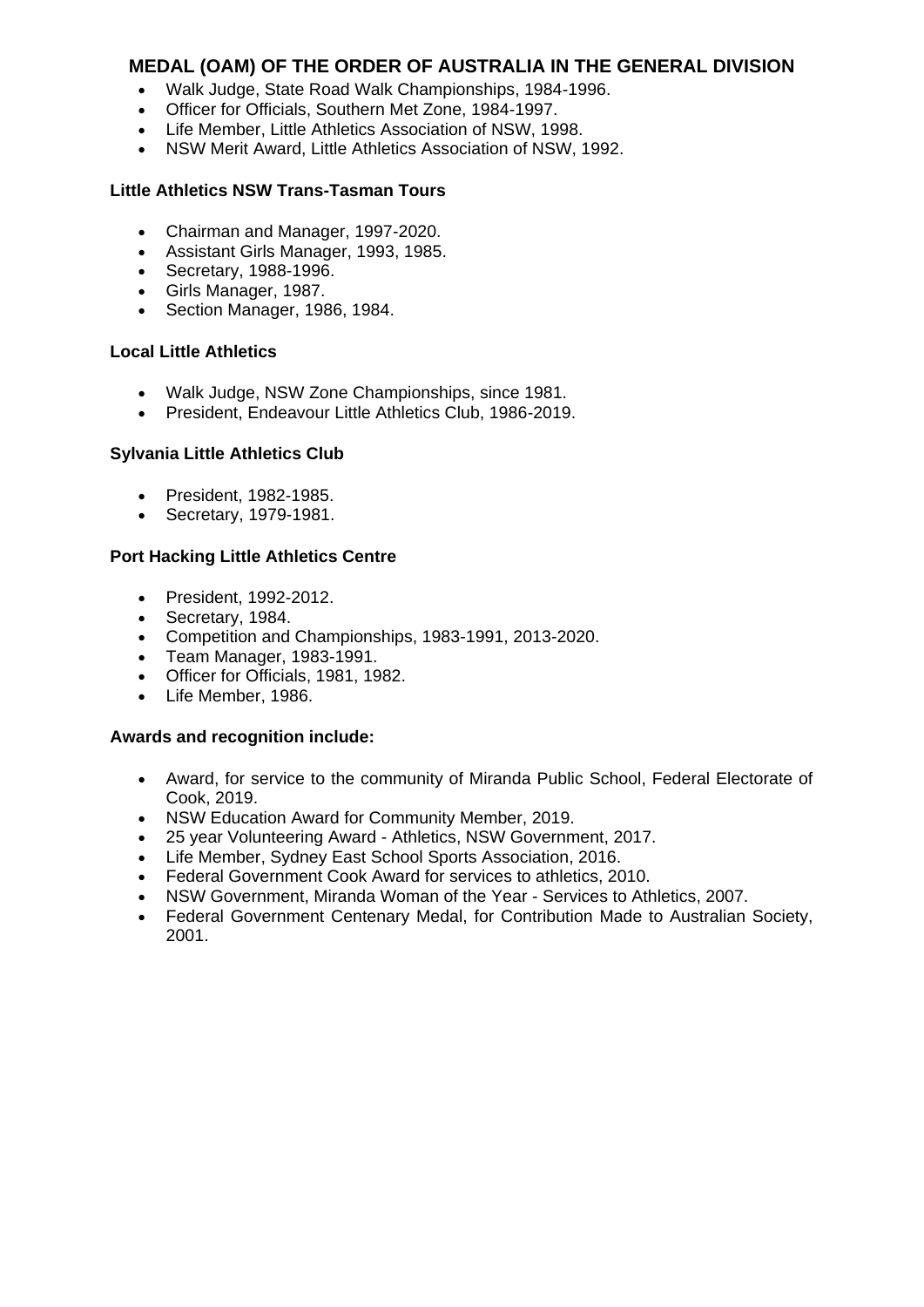# **Mrs Margaret Laurel MITCHELL**, Ebenezer NSW 2756 For service to emergency response organisations.

## **Ebenezer Rural Fire Brigade**

- Treasurer, since 1998.
- Brigade Call Out Officer, 1989-2016.
- Brigade Catering Officer, since 1989.
- Brigade First Aid Officer, 2016-2019.

## **Hawkesbury RFS Catering Unit**

- Senior Deputy Captain, since 2007.
- Deputy Captain, 2005-2006.
- Brigade Call Out Officer, 2009-2016.
- Member, Brigade Management Team, since 2013.
- Brigade Executive Member, since 2014.

#### **Country Women's Association, Wilberforce Branch**

- Member, 47 years.
- Life Member, 2017.

## **Community**

- Bookings Officers, Wilberforce School of Arts Management Committee, 16 years.
- Paul Harris Fellow, Kurrajong North Richmond Rotary Club.

- National Medal Clasps 1 and 2, 2004.
- National Medal, 1989.
- Long Service Award and Clasps, NSW Rural Fire Service.
- Long Service Award, SES.
- Life Member, Hawkesbury Grade Cricket Club, since 2002.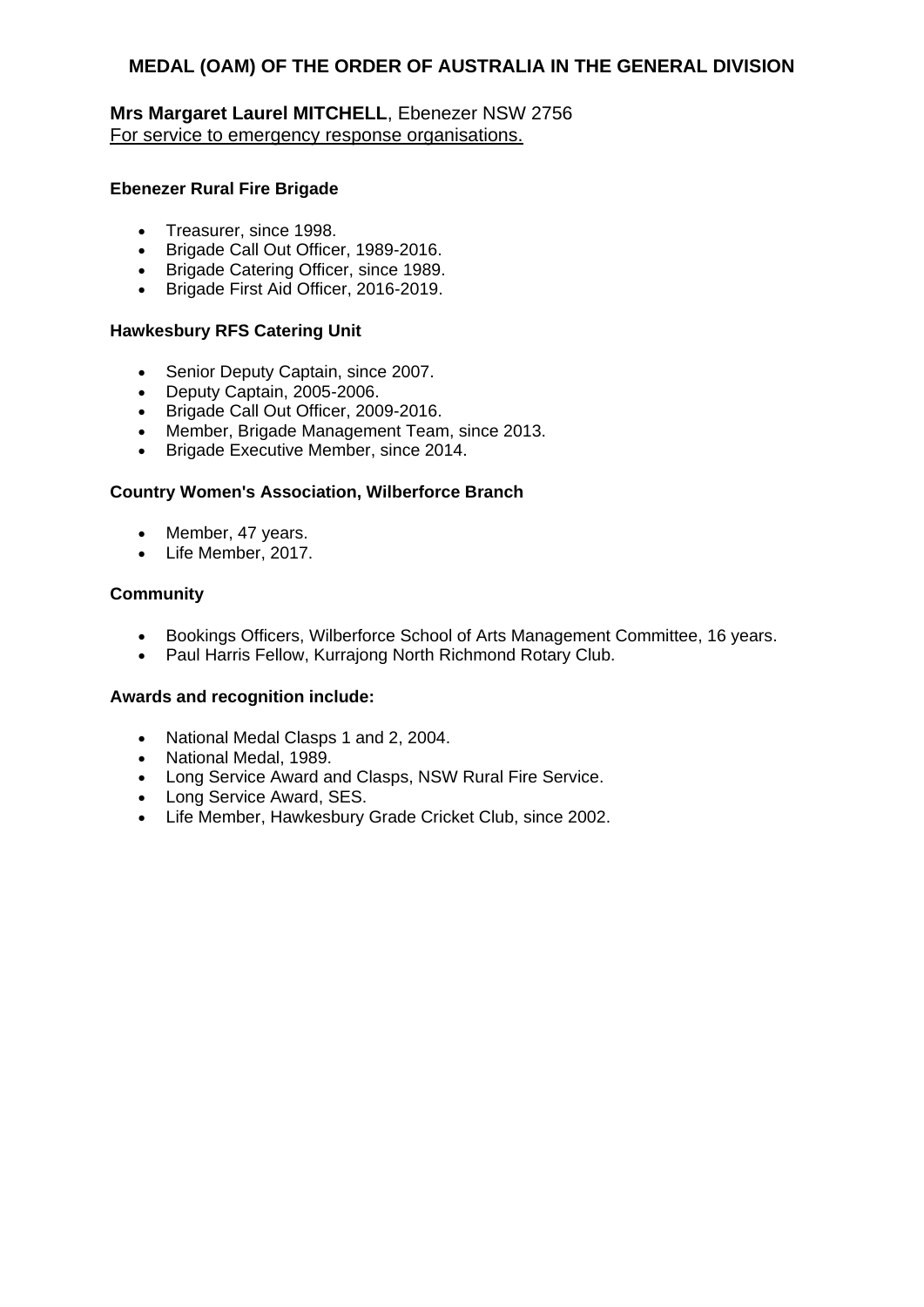# **Ms Leanne MITS**, Croydon Hills VIC 3136 For service to early childhood education.

# **Early Childhood Teacher**

• Since 1985.

## **Pope Road Kindergarten Blackburn**

Nominated Supervisor, Educational Leader and Teacher, since 2000.

## **Reggio Emilia Australia Information Exchange (REAIE)**

- National Committee Member, since 2000.
- National Secretary, since 2009.
- Convenor, Hundred Languages of Children Task Group.

#### **Other**

- Member, Early Childhood Australia, since 1985.
- Branch Special Interest Group Convenor, Talking Reconciliation, Early Childhood Australia Victoria Branch, since 2015.
- Reconciliation Action Plan Working Group, Early Childhood Australia Victoria Branch.
- Convenor, Whitehorse Kindergarten Group (Regional Network), 2004-2019.

#### **Awards and recognition include:**

Early Childhood Teacher of the Year, Victorian Early Years Awards, 2019.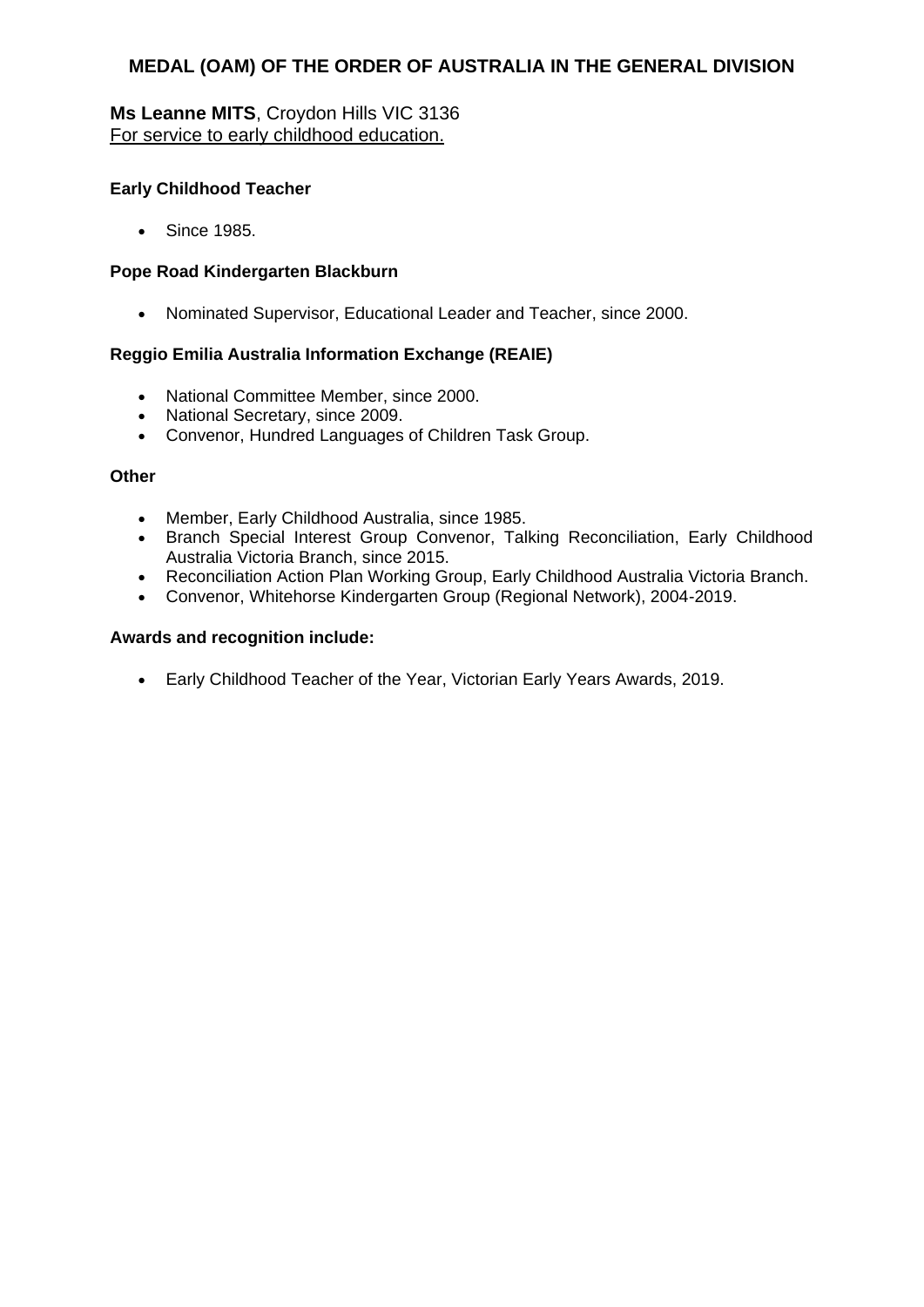# **Mr Anthony John MOGRIDGE**, Hawthorndene SA 5051 For service to veterans and their families.

## **Totally and Permanently Incapacitated Association of South Australia**

- Vice-President, since 2005.
- Member, since mid-1990s.

# **Totally and Permanently Incapacitated Association of Australia**

- President, 2015-2016.
- **•** Former Vice-President.

## **Blackwood and Districts Sub-Branch, Returned and Services League of Australia**

- President, 2005, 2006 and 2011.
- Former Vice-President.
- Former Committee Member.
- Members, since 1970s.

# **Operation Flinders Foundation**

- Operations Officer, 1997-2017.
- Supporter, current.

## **Other**

- Councillor, City of Mitcham Council, 1989-1994.
- Employee, South Australian Electoral Commission, 1990s.
- Serving Member, Australian Army, 1957-1985.

- Australian Service Medal 1945-75 with Clasp 'SE Asia', 'Malaysia', and 'Vietnam'.
- General Service Medal 1962 with Clasp 'Borneo'.
- Defence Force Service Medal with 1st and 2nd Clasps.
- Anniversary of National Service Medal 1951-1972.
- National Medal.
- Australian Defence Medal.
- Republic of Vietnam Campaign Medal.
- Vietnam Medal.
- Republic of Vietnam Cross of Gallantry with Palm Unit Citation.
- United States of America Meritorious Unit Citation.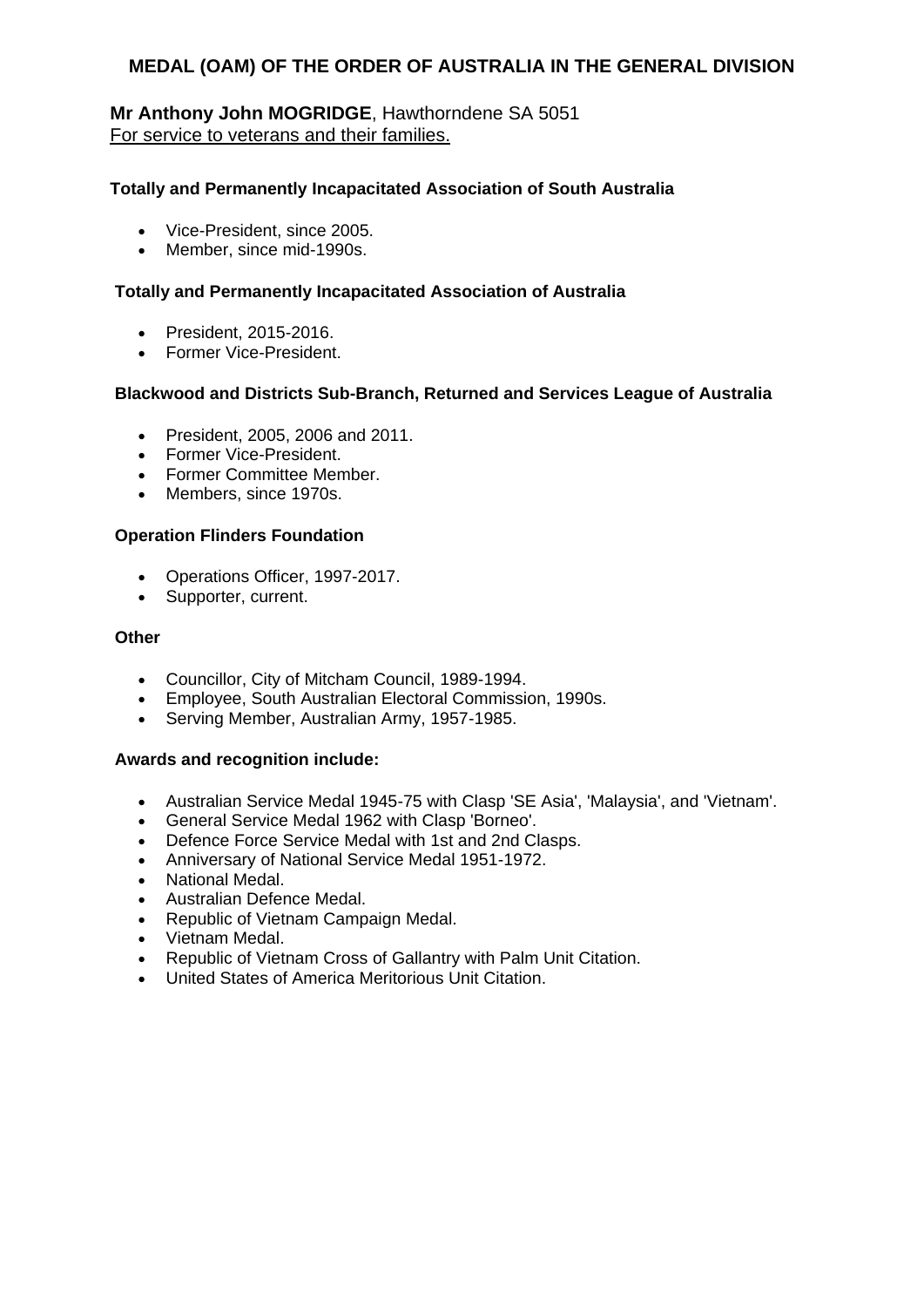# **Dr David Clifford MOORE**, Tamworth NSW 2340 For service to ophthalmology.

## **International Ophthalmology**

- Director and Co-Founder, Eye Openers International, Andhra Pradesh, India, since 2006.
- Director, Go Medical, North Korea, since 2015.

## **Royal Australian and New Zealand College of Ophthalmologists (RANZCO)**

- Fellow, since 1989.
- Clinical Tutor, RANZCO Vocational Training Program, Tamworth Hospital, current.

# **Ophthalmology - Other**

- Ophthalmologist, Tamworth, NSW, since 1991.
- Member, Australian Society of Ophthalmologists (ASO), current.
- Clinical Lecturer, Ophthalmology, University of New England, current.
- Founder, North West Eyes, Tamworth, 2003.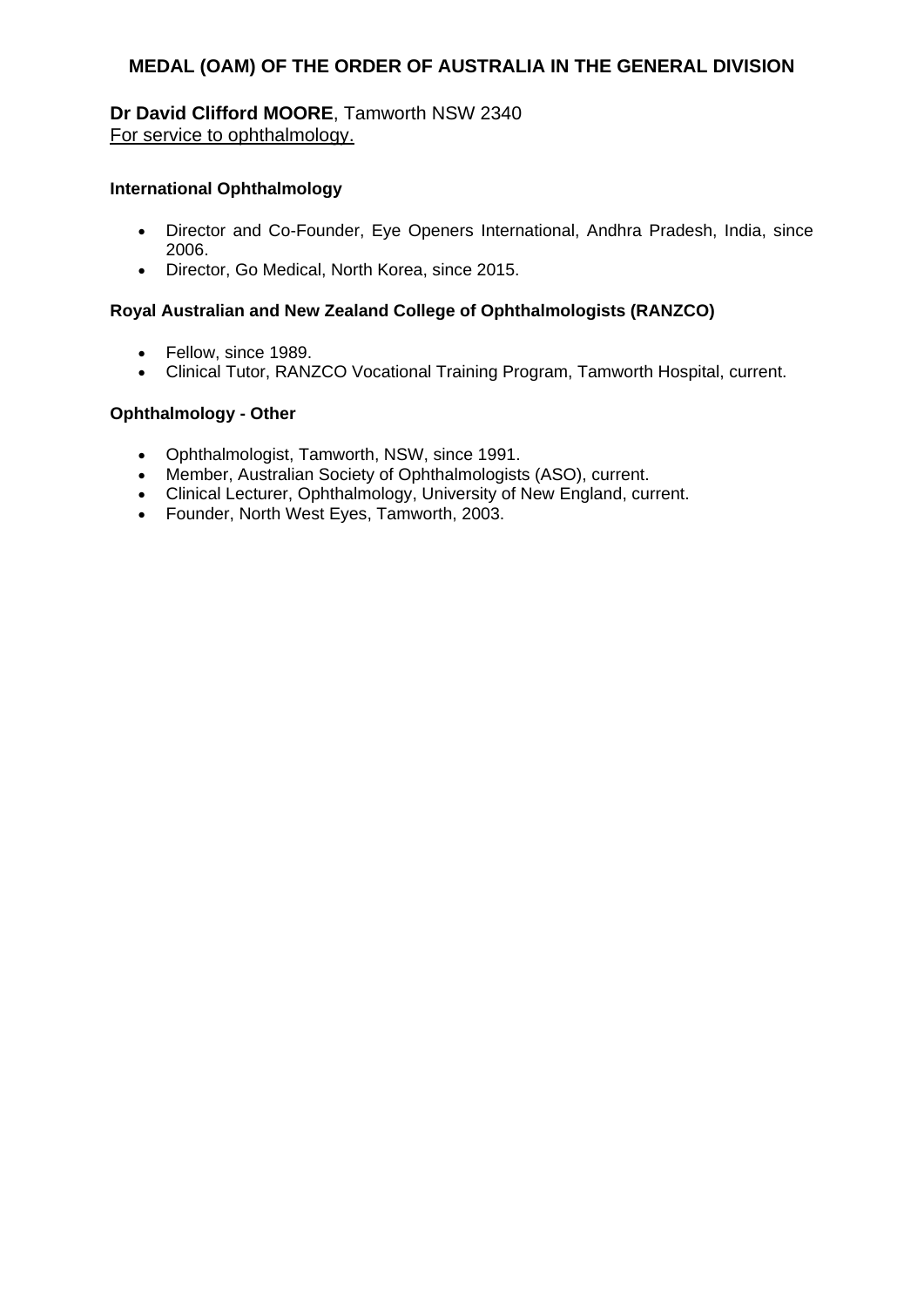# **Mr Kevin John MOSS**, QLD For service to veterans and their families.

# **Australian Army Aviation Association**

- Pensions and Welfare Officer, since 2004.
- Life Member, 2017.

# **Boonah Sub-Branch, Returned and Services League of Australia**

- President, 1993-1999.
- Pensions and Welfare Officer, 1993-2014.
- Member, since 1993.

# **Ex-Service Welfare**

- Point of Contact, Men's Health Peer Education, Department of Veteran's Affairs, Queensland.
- Life Member, Returned and Services League, Queensland, 2011.

## **Military service**

- Member, Australian Regular Army National Service, 1968-1970.
- Member, Australian Regular Army, 1971-1991.

- Australian Active Service Medal 45-75 with Clasp 'VIETNAM'.
- Australian Defence Medal.
- Defence Long Service Medal with First Clasp.
- Anniversary of National Service Medal.
- Vietnam Medal.
- Vietnam Campaign Medal.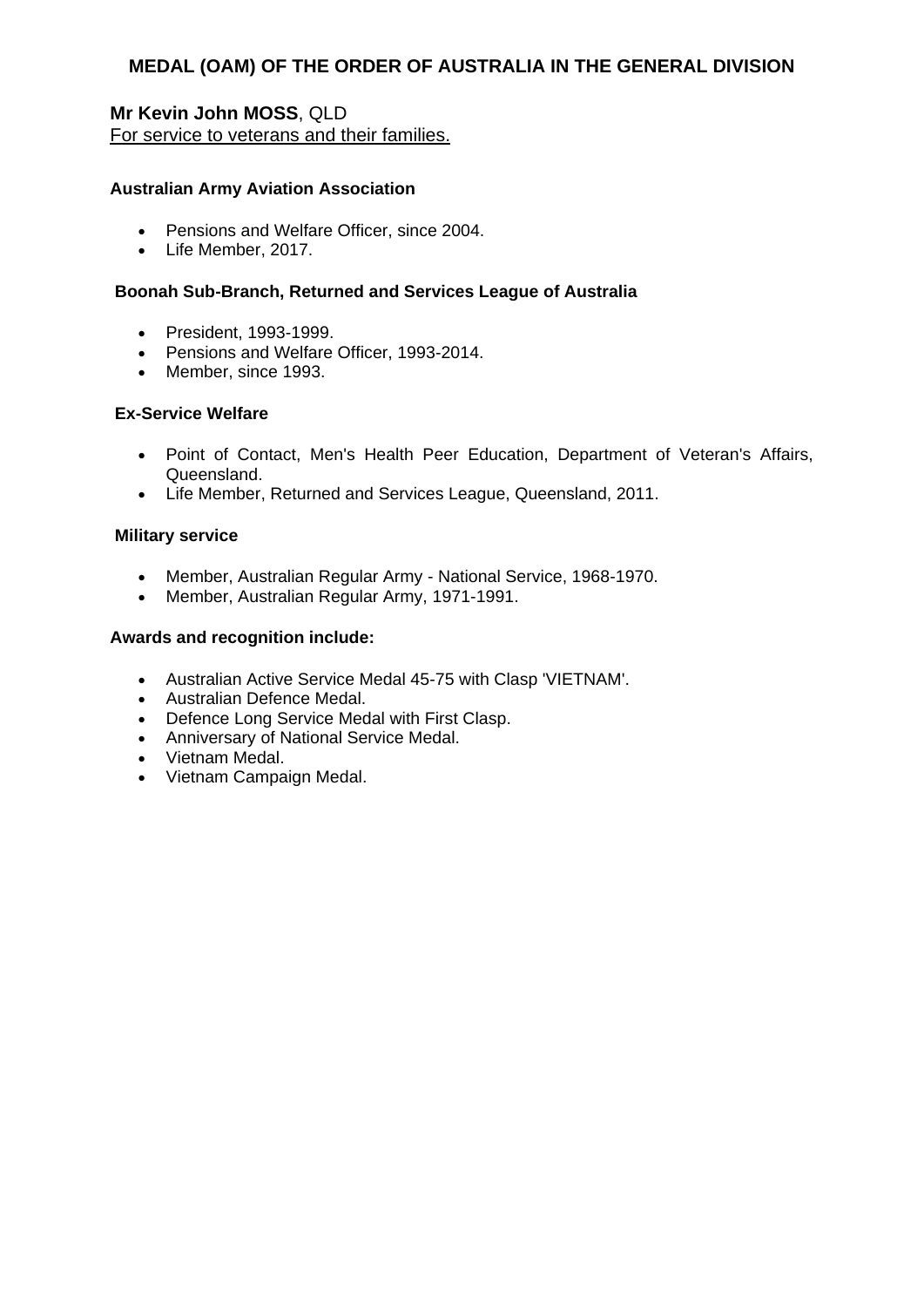# **Dr Christopher Murray MOTEN**, SA

For service to general medicine, and to the community.

# **Medicine**

- General Practitioner, St Peters, Glynde and Felixstow, until 2017.
- General Practitioner Locum, Independent Rural Locum Service *(now Rural Doctors Workforce Agency)*, 1998-2014.
- Member, Adelaide Central and Eastern Division of General Practice.
- Member, Eastern Suburbs Medical Practitioners Association.
- Member, Coordinated Care Committee, Health Plus.
- Registered Medical Officer, Royal Adelaide Hospital, 1965.

# **College Grove Private Hospital, Walkerville (now Calvary Rehabilitation Hospital)**

- Chairman, Medical Advisory Committee, 1996-1999.
- General Practitioner, 1993-1999.

# **Royal Australian College of General Practitioners**

- Member, Medical Board.
- Member, Research Committee.

# **Holdfast Bay Yacht Club (now Adelaide Sailing Club)**

- Commodore, 1985-1989.
- Life Member, 1998.
- **•** Trustee.
- Member, 1975.

## **Dulwich Burnside Conference, St Vincent de Paul Society**

- President, 2015-2020.
- Volunteer, since 2011.

## **Rostrevor College**

- Secretary/Treasurer, Parents and Friends Association, 1970s.
- Medical Officer, Senior Football Teams.

## **Community**

- Donated, 1792 Gagliano violin, Elder Conservatorium of Music, University of Adelaide, 2013.
- Medical Officer, 4th Brigade, Australian Defence Force Cadets.

## **Awards and recognition include:**

Locum Award, Rural Doctors Workforce Agency, 2006.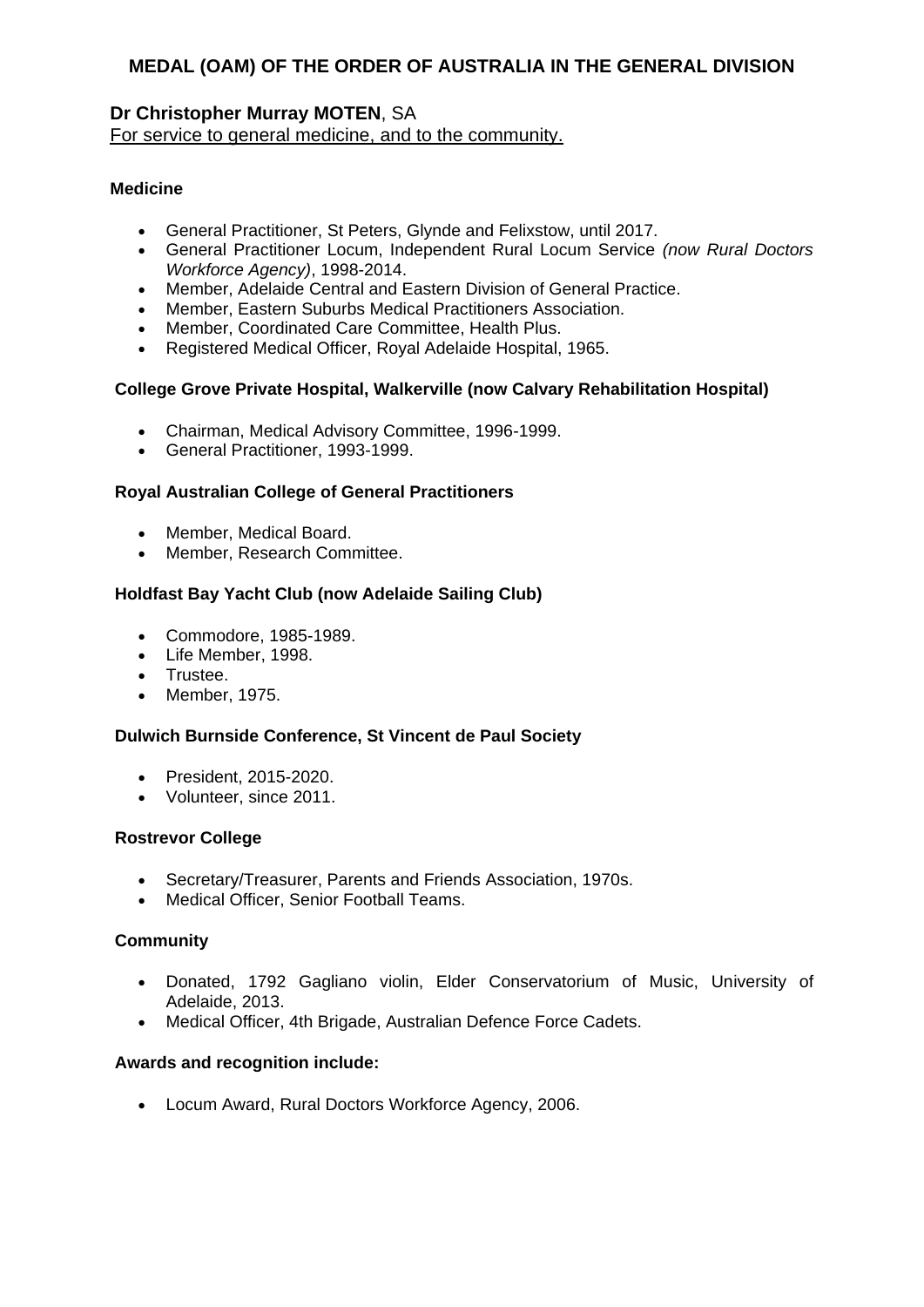# **Dr Phillip MOULDS**, The Range QLD 4700 For service to secondary education.

## **The Rockhampton Grammar School**

- Headmaster, since 2009.
- Conductor, Small Jazz Ensemble, since 2009.

#### **Brisbane Grammar School**

- Deputy Headmaster, Curriculum, 2006-2009.
- Deputy Headmaster, Planning and Administration, 2004-2006.
- Head of Science, 1998-2003.
- Head of Chemistry, 1996-1998.
- Secondary Teacher, 1991-1995.
- Deputy Head of Boarding, 1999-2001.
- Boarding Housemaster, 1991-1998.
- Rugby Union Coach and Referee, Level 2, 1991-2008.
- Cricket Coach, 1991-1996.
- Conductor, Stage Band 2, 1991-1992.
- Life Member, Brisbane Grammar School Old Boys' Association, since 2009.

#### **Other**

- Online Lecturer, WIDE World, Harvard Graduate School of Education, Harvard University, 2005-2016.
- Tutor, Chemistry and Engineering, Cromwell College, 1990-1991.
- Musician, Australian Naval Reserve Band H.M.A.S. Moreton, 1987-1990.

## **Professional Organisations**

- Fellow, Australian Council for Educational Leaders, since 2021.
- Fellow, Australian Institute of Management.
- Graduate, Australian Institute of Company Directors.
- Member, Association for Supervision and Curriculum Development.
- Member, Australian College of Educators.

#### **Board Activities**

- Member, Independent Schools Queensland Board and Chair, Education Committee, since 2017.
- Board Member, Anglicare Central Queensland, 2015-2017.
- Board Member, Australian Boarding Schools Association, 2014-2016.
- Non-Government Schools Representative, Ministerial Task Force Science Education, 2004-2006.
- Member, Senior Chemistry State Review Panel, Queensland Studies Authority, 2002- 2005.
- Member, Queensland Curriculum Assessment Authority Measurement Taskforce, 3 years.

- Australian Council of Educational Leaders Leadership Award, 2019.
- National Excellence in Teaching Award, 2018.
- Outstanding Contribution to Queensland Education, 2014.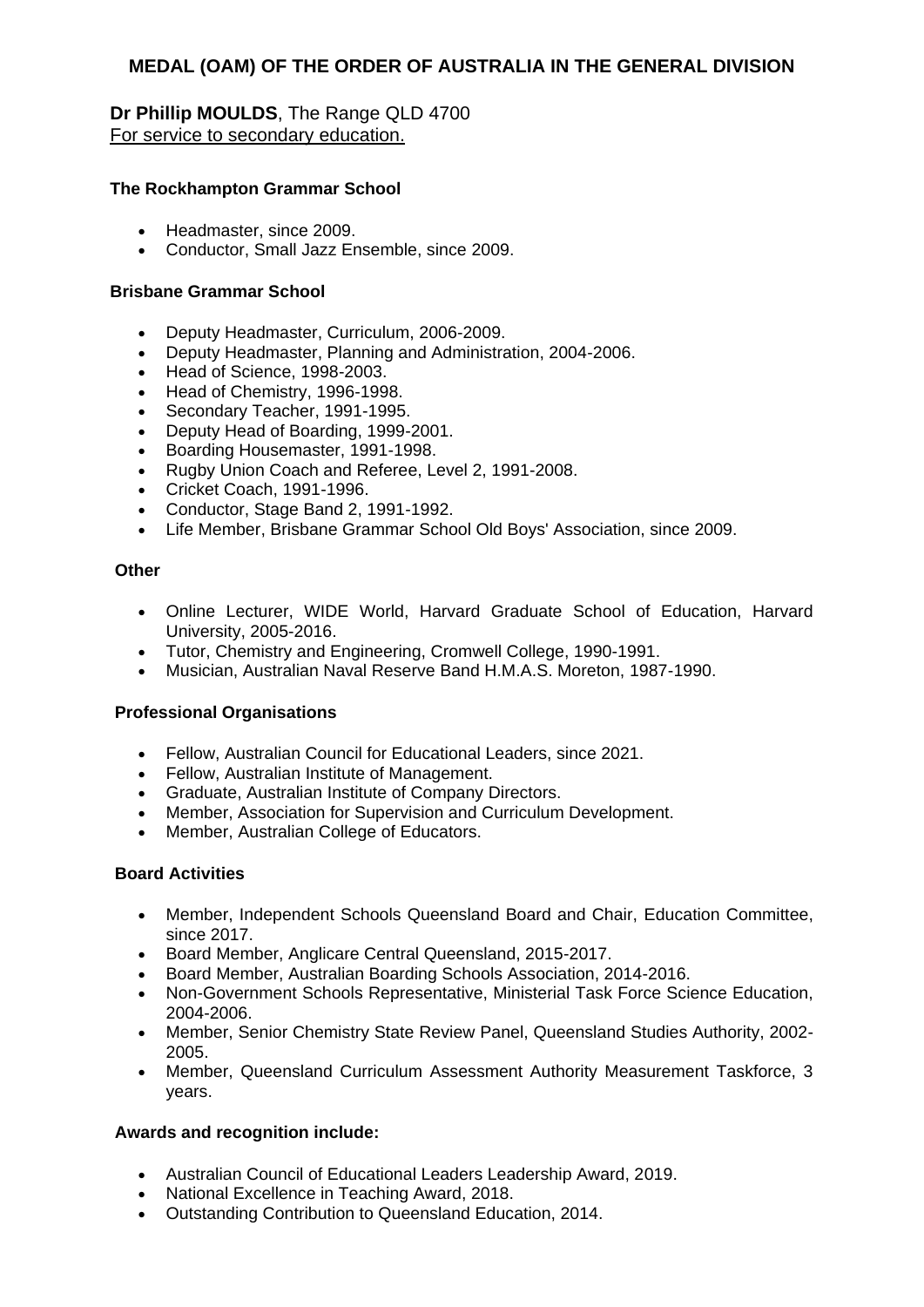- Peter Doherty Science Success Schools Award, 2006.
- Ambassador of Learning Award, Harvard Graduate School of Education, 2005.
- Australian College of Education Teacher Excellence Award, 2004.
- Westfield Premier's Scholarship for Teaching Excellence, 2003.
- Member, Golden Key Society.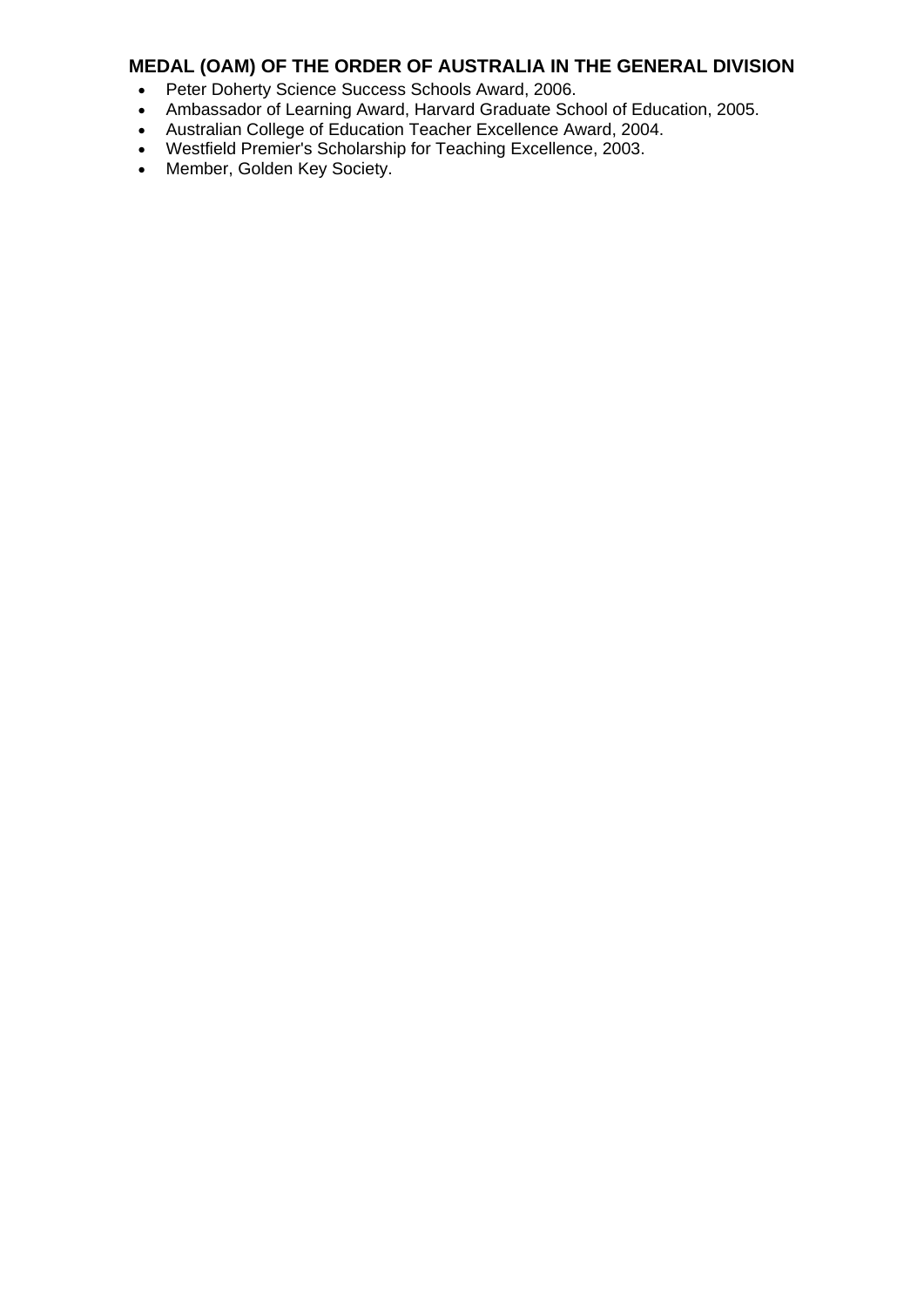# **Ms Sharyn Veronica MULLENS TAYLOR**, Tecoma VIC 3160 For service to amateur theatre.

# **Theatre**

- Founder, Executive Director, Dramatist and Performer, Fresh Theatre for Social Change (*formerly Fresh Youth Theatre*), since 2002.
- Member, Maroondah Arts Advisory Committee, Maroondah Council, since 2018.
- Applied Theatre Industry Specialist, School of Communication and Creative Arts, Deakin University, 2011-2016.
- Former Member, International Applied Theatre Symposium.
- Published playwright and dramatist.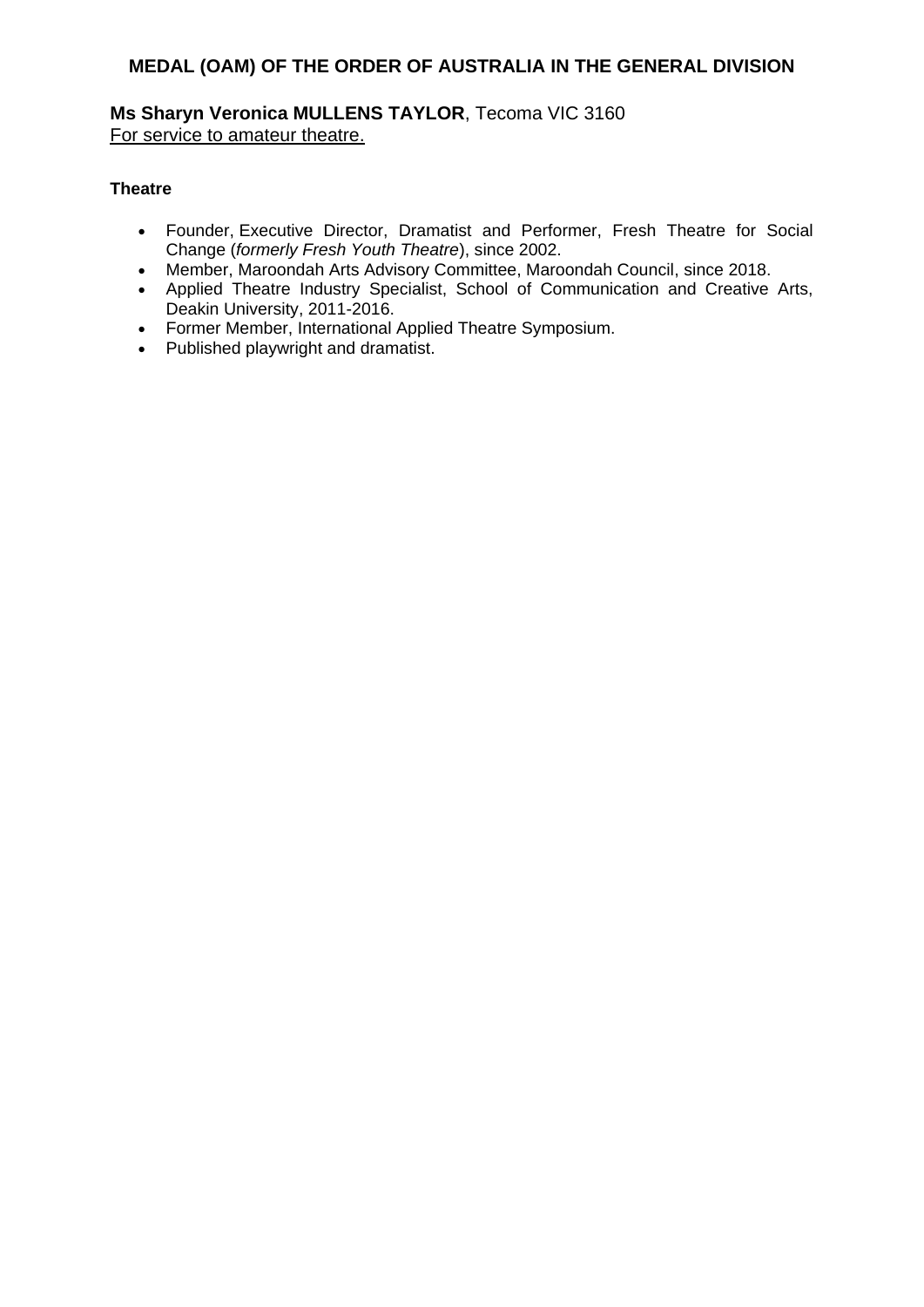# **Dr Michelle Janice MULLIGAN**, Dawes Point NSW 2000 For service to medicine, particularly to anaesthesia.

# **Northern Sydney Local Health District, NSW Health**

- Board Member, since 2017*.*
- Clinical Director, Surgery and Anaesthesia Network, since 2015.
- Clinical Lead, Clinical Advisory Group, during the COVID-19 pandemic.
- Member, District Finance Risk and Performance Committee, current.

# **Royal North Shore Hospital (RNSH)**

- Clinical Director of Surgery and Anaesthetics, 2016-2020.
- Chairperson, Operating Room Management Committee, since 2014.
- Visiting Medical Officer, since 1995.

# **Agency for Innovation**

- Board Member, Agency for Innovation, since 2020.
- Member, Finance and Audit Committees.

## **Clinical Excellence Commission**

- Board Member, since 2020.
- Member, Finance and Audit Committees.

# **Medical Board of Australia**

• Hearing Member, Medical Council New South Wales.

## **Australian and New Zealand College of Anaesthetists (ANZCA)**

- Director of Professional Affairs and Deputy Assessor, 2014-2016.
- Treasurer, 2012-2014.
- Board Member, 2008-2014*.*
- Chair, Investment Committee, 2012-2014.
- Chair, Fellowship Affairs Committee, 2009-2012.
- Chair, New Programs Committee, 2008-2010.
- Member, Finance, Audit and Risk Management Committee, 2010-2013.
- Former Member, College Communication Committee.
- ANZCA Medical Editor, 2009-2013.
- Member, Continuing Professional Development Committee, 2008-2010.
- Member, Education and Training Committee, 2008-2010.
- International Specialist Medical Graduate Inspector, 2008-2013.
- Examiner in Anaesthesia, 2001-2012.
- Examiner Assessor, 2012-2016.
- Fellow, current.

# **Professional Roles - Other**

- Anaesthetist, Macquarie Anaesthetics Group, since 1995.
- Visiting Anaesthetist, The Mater, since 2006, and Strathfield Private, since 2006.
- Acting Director of Medical Services, Calvary Hospital, Canberra, 2005-2006.
- Acting Director of Anaesthesia, Canberra Hospital, 2003.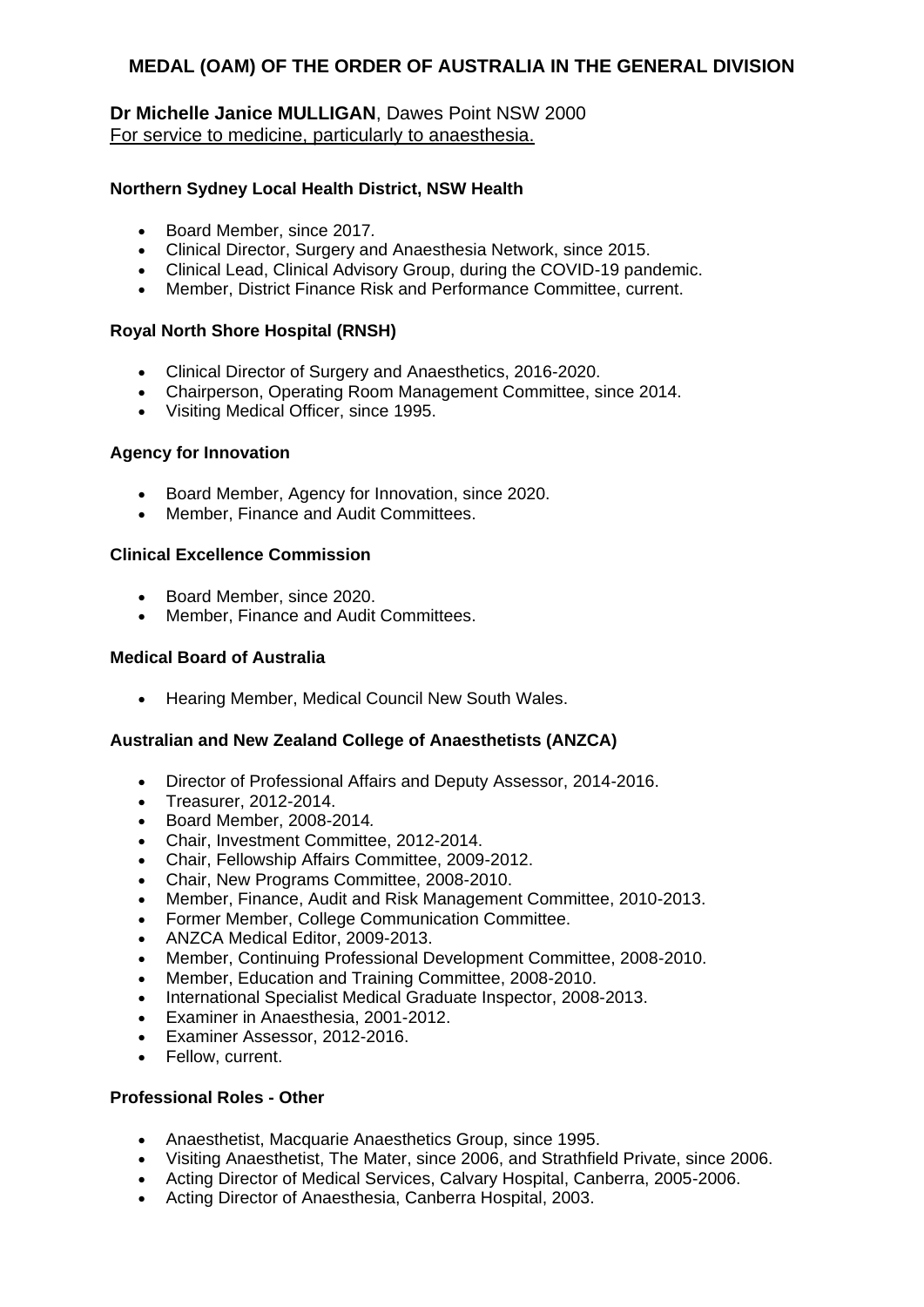Director - Medical Services, Wagga Wagga, 2001.

# **Other**

- Co-Founder, Institute of Technology Australia, 2002-2005.
- Fellow, Australian Institute of Company Directors.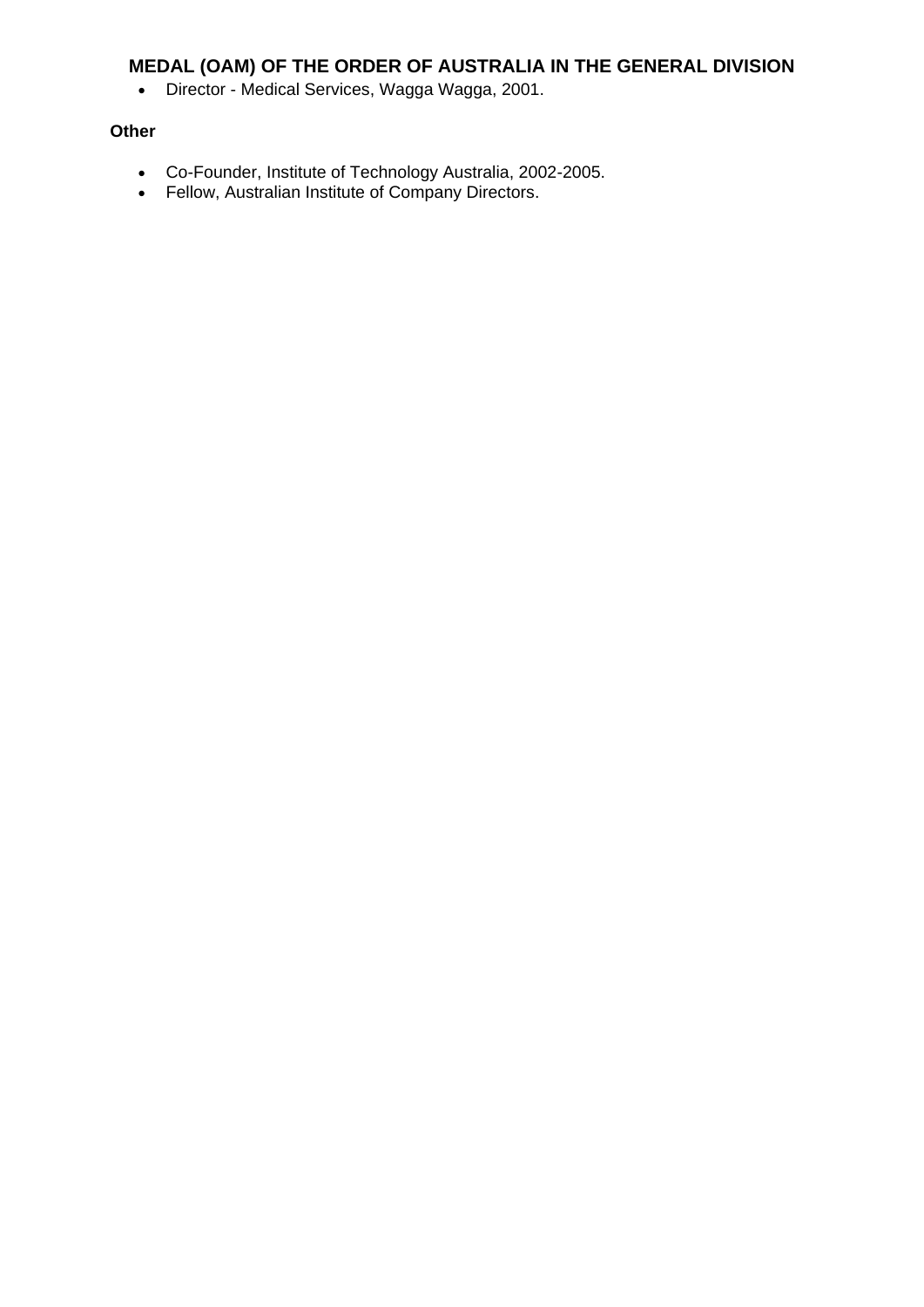# **Mrs Nancy Jean MURDOCK**, Glossop SA 5344 For service to people with cancer, and to the community.

## **Cancer Support**

- Committee Member and Spokesperson, Organising Committee, Riverland Relay for Life, since 2006.
- Secretary, Riverland Branch, Cancer Council SA, since 2007.

# **Berri Church of Christ**

- Deacon, current.
- Volunteer, various roles including Kitchen Coordinator, Assistant Treasurer, and Pastoral Care Worker, current.
- Member, Carer's Advisory Committee, current.
- Volunteer Shop Assistant, Church Op Shop, current.

# **Riverland Orchid Society**

- Vice-President, since 2015.
- Former Librarian and Catering Manager.
- Member, since 2012.

## **Community**

- Member, Advisory Group, River Murray and Mallee Carers, since 2013.
- Board Member, Riverland Respite and Recreation Service, since 2017.

- Named as a Global Hero of Hope, American Cancer Society, 2018.
- Australia Day Citizen of the Year, Berri Barmera Council, 2016.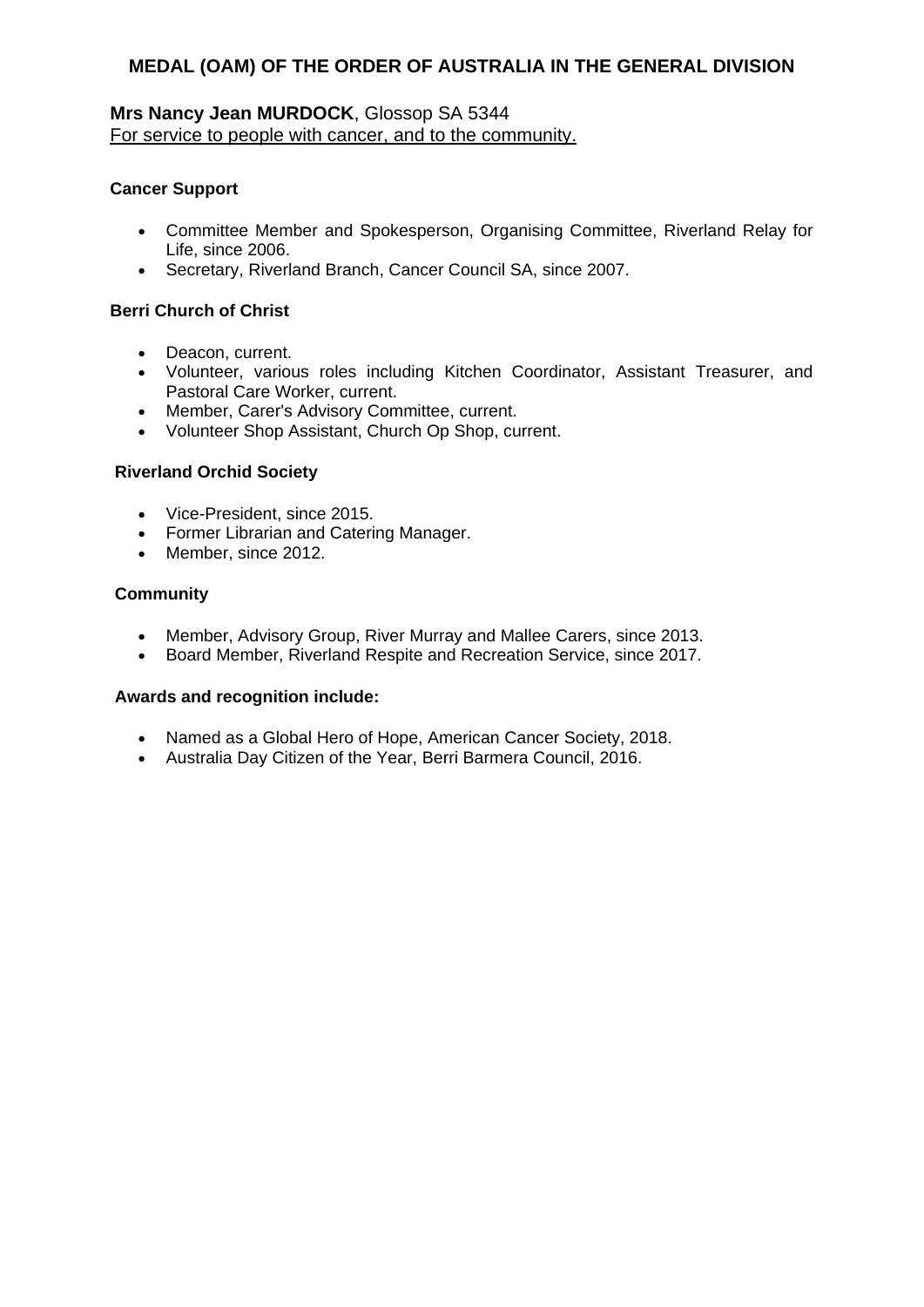# **Dr Sally MURPHY**, Dalyellup WA 6230 For service to children's literature, and to education.

# **Author**

- Author and poet of over 50 children's and educational books, since 1996.
- Asialinks Arts Residency, Hanoi, Vietnam, 2018.
- Founder, *Aussie Reviews* website, since 2001.
- Member, Australia and New Zealand, Society of Children's Book Writers and Illustrators, since 2005.
- Awarded Creative Time Fellowship, May Gibbs Children's Literature Trust, 2019.

# **Curtin University**

- Lecturer, Literacy and Early Childhood, School of Education, since 2019.
- Course Coordinator, Early Childhood Education, since 2020.
- Sessional Academic, 2017-2019.

# **Education - Other**

- Fields of research include Creative Writing , Early Childhood Education, Education, English and Literacy Curriculum and Pedagogy, and Literary Studies.
- Sessional Lecturer and Learning Advisor, Edith Cowan University, 2012-2013.

- Winner, Children's Book category, The Indie Award, 2009 (for *Pearl Verses the World).*
- Winner, Family Therapist Literary Award, 2010 (for *Pearl Verses the World).*
- Honour Book, Children's Book Council of Australia (CBCA) Children's Book of the Year Awards, 2010 (for *Pearl Verses the World).*
- Winner, Hoffman Award, Western Australian Young Readers Book Award, 2010 (for *Pearl Verses the World).*
- Winner, Western Australian Premier's Book Awards (Children's Book Category), 2010 (for *Pearl Verses the World).*
- Winner, Queensland Premier's Literary Awards (Children's Book Category), 2010 *(for Toppling).*
- Notable Book, Children's Book of the Year (Younger Readers), 2016 *(*for *Roses are Blue).*
- Notable, Children's Book of the Year (Younger Readers), 2018 (for *Looking Up).*
- Honour Book, Children's Book Council of Australia (CBCA) Children's Book of the Year Awards, 2021 (for *Worse Things*).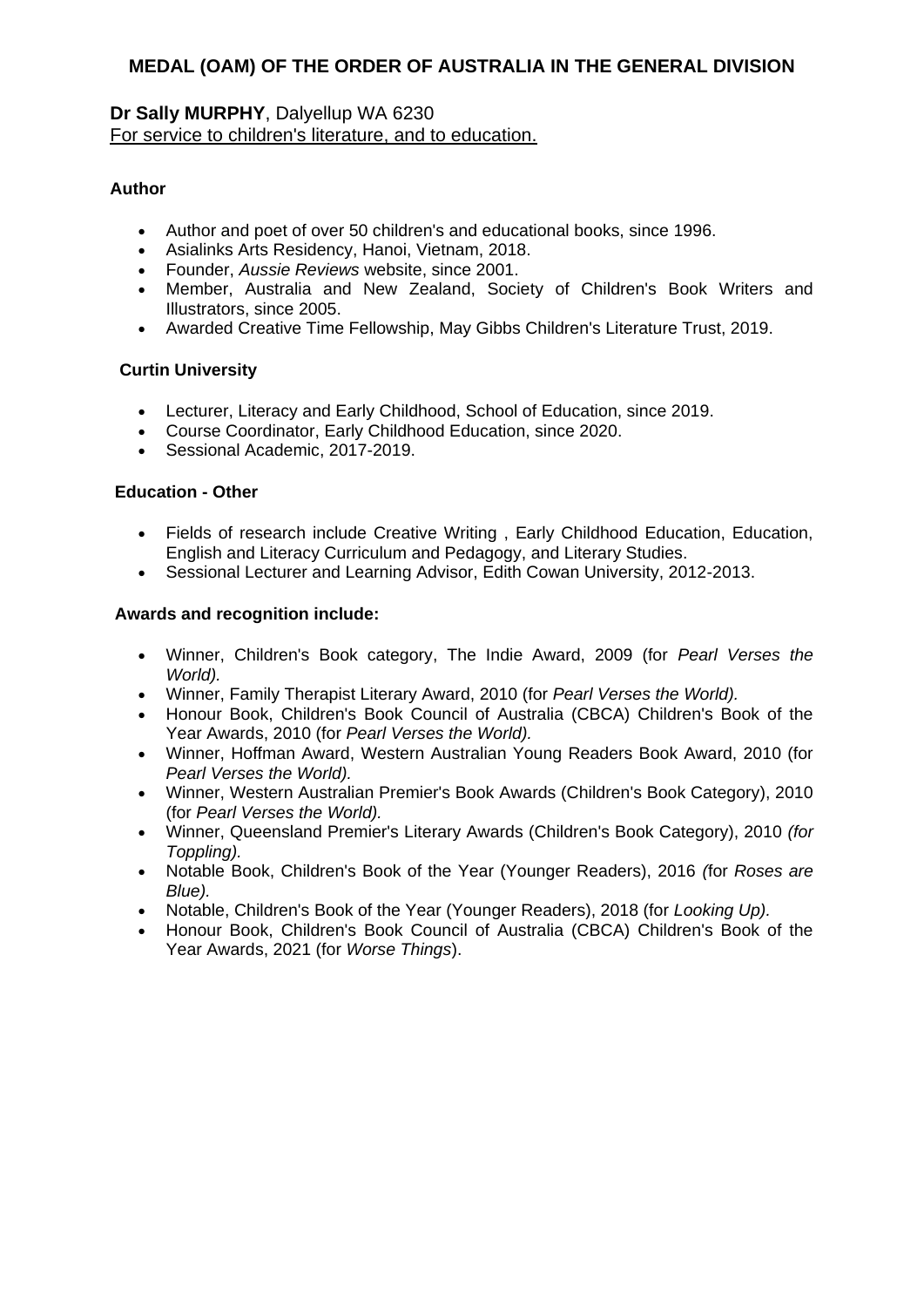# **Mr William Michael MURPHY**, Cowra NSW 2794 For service to the community of Cowra.

# **Rotary Club of Cowra**

- Secretary, since 2019 and 2017-2018.
- President, 2018-2019.
- Member, since 2015.

## **Cowra Community Development Company Ltd**

- Chair, since 2018.
- Past Deputy Chairman, 1990s.

## **Cowra Shire Council**

- Deputy Mayor, 8 years.
- Councillor, 12 years.
- Past Chairman, Economic Development Committee.
- Past Chairman, Planning Committee.
- Past Member, Management Committee.
- Past Member, Roads Committee.

#### **St Raphael's Parish Cowra**

- Member, Parish Council, 1999-2002.
- Member, current.

## **Community - Other**

- Chairman of Cowra, 2000.
- Past Secretary, Cowra Export Packers.
- Past Treasurer, Cowra Retirement Village Association.
- Past Secretary, Cowra Rugby Club.
- Past Treasurer, Cowra Sports Council.

#### **Chartered Accountants Australia and New Zealand**

- Past Chair, Members Committee, Central West Region.
- Fellow, since 1979.

#### **Professional**

- Principal, SWM Chartered Accountants, since 1980's.
- Manager, Calare Investments Pty Ltd, 1986-1990s.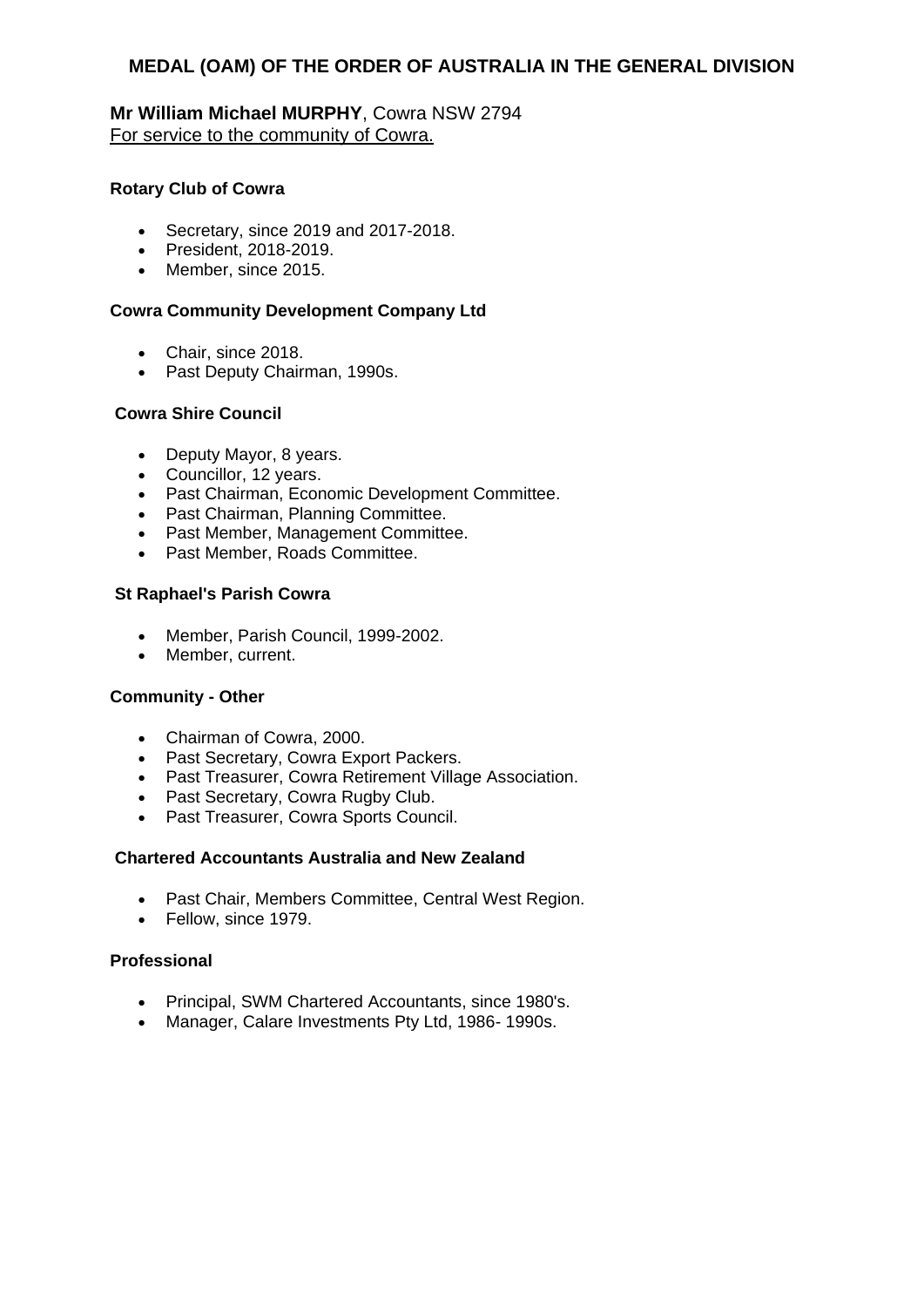# **Mr Brian Peter MYERSON**, Rose Bay NSW 2029 For service to community health, particularly organ donation.

## **Outcomes Australia**

- Founding Director, ShareLife, since 2006, and Founding Member, since 2003.
- Developed an organ donation strategy in 2007-2008 which contributed to the establishment of the Organ and Tissue Authority in 2009.
- Organ transplant advocate, since 2000.

## **Transplant Australia**

• Supporter and advocate, since 2006.

## **NSW Donation and Transplantation Implementation Advisory Group**

Past Member.

## **Diabetes NSW and ACT**

- Ambassador, since 2017.
- Member and benefactor, since 1984.
- Recipient, 50 year Kellion Medal, 2015.

#### **Publications include:**

 Contributor/co-author, Research Article, *'An International Comparison of the Effect of Policy Shifts to Organ Donation following Cardiocirculatory Death (DCD) on Donation Rates after Brain Death (DBD) and Transplantation Rates'*, *PLOS ON Journal*, 2013.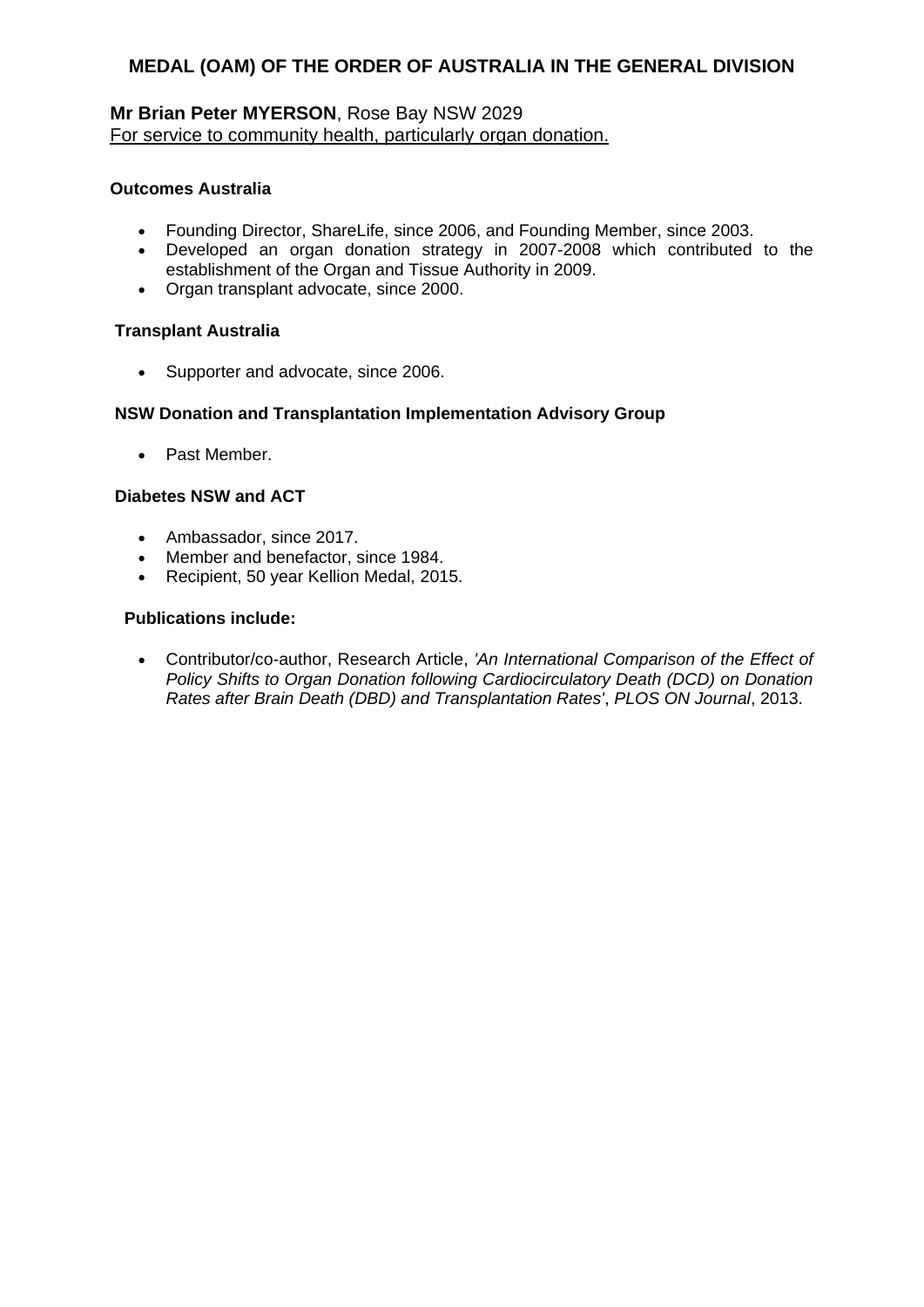**Mrs Marie MYSSY**, Strathfield South NSW 2136 For service to the multicultural media.

# **Media**

 Executive Producer, SBS Arabic 24 (Radio), Special Broadcasting Service (SBS) Australia, 1980-2019.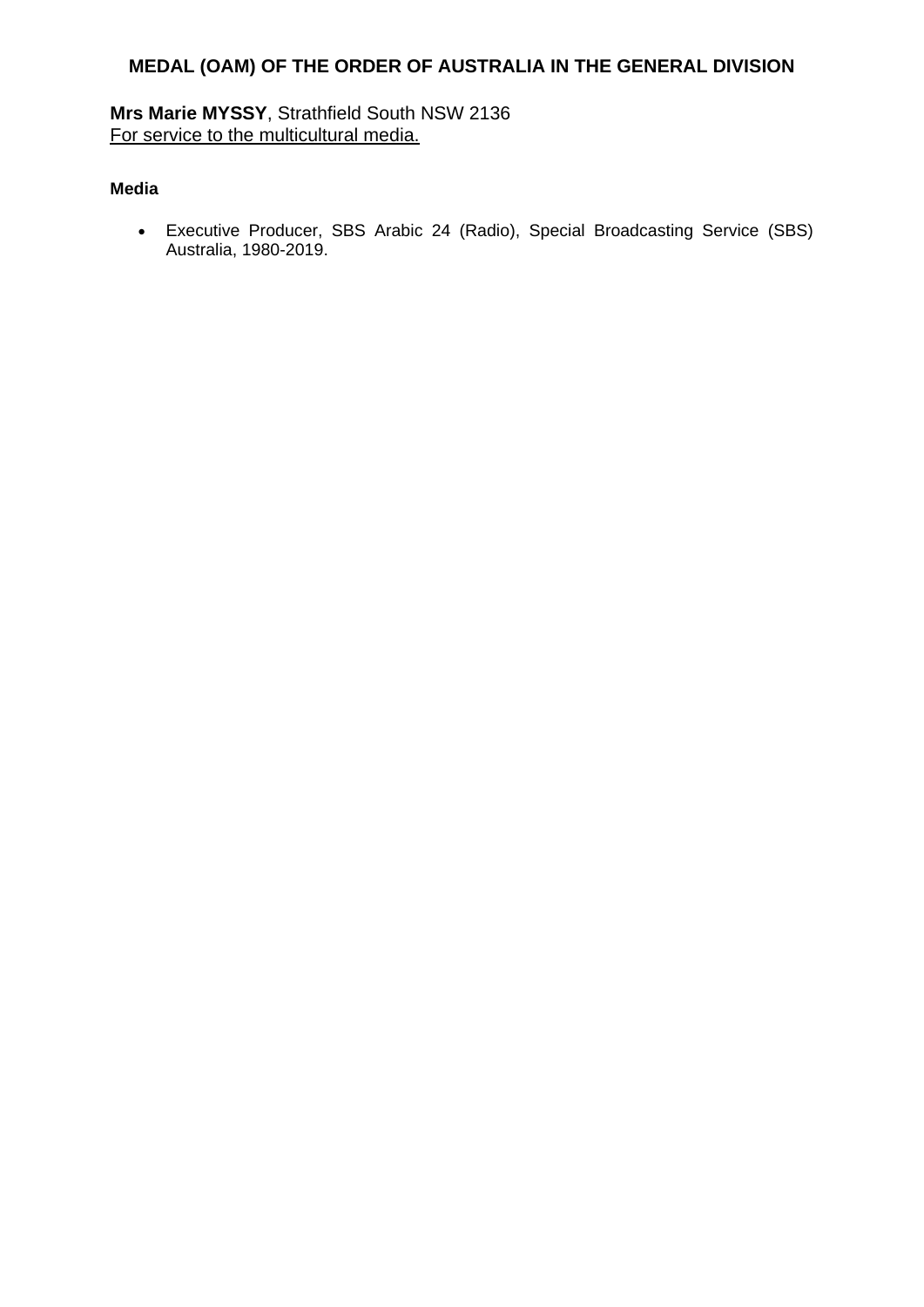**Dr Lee Michelle NAYLOR**, Malvern East VIC 3145 For service to athletics.

# **Athletics Australia**

- Foundation Committee Member, 2020.
- Chair, Athletes Commission, 1997-2003.
- Board Member, 1998-2002.

#### **Athletic Associations**

- Foundation Director, Athletes Association, 2020.
- Victorian Ambassador, Little Athletics, 1998-2001.
- Committee Member, Old Melburnians Athletics Club, current.
- Former Committee Member, Melbourne University Athletics Club.

#### **Sport - Athletics**

- Olympic track and field athlete, 1996 and 2000.
- Commonwealth Games Gold Medallist, 4x400m Relay, 1998.
- World Championships Bronze Medallist, 4x400m Relay, 1995.

#### **Education**

- President, Sports Auxiliary, St Catherine's School, current.
- Schools Athletics Coach, 2000-2020.

## **Professional**

- Managing Director, Fit and Healthy Business, current.
- Principal Master Trainer, Mental Health First Aid Australia, current.
- Director, Little Champions Athletic Clinics, 2000-2010.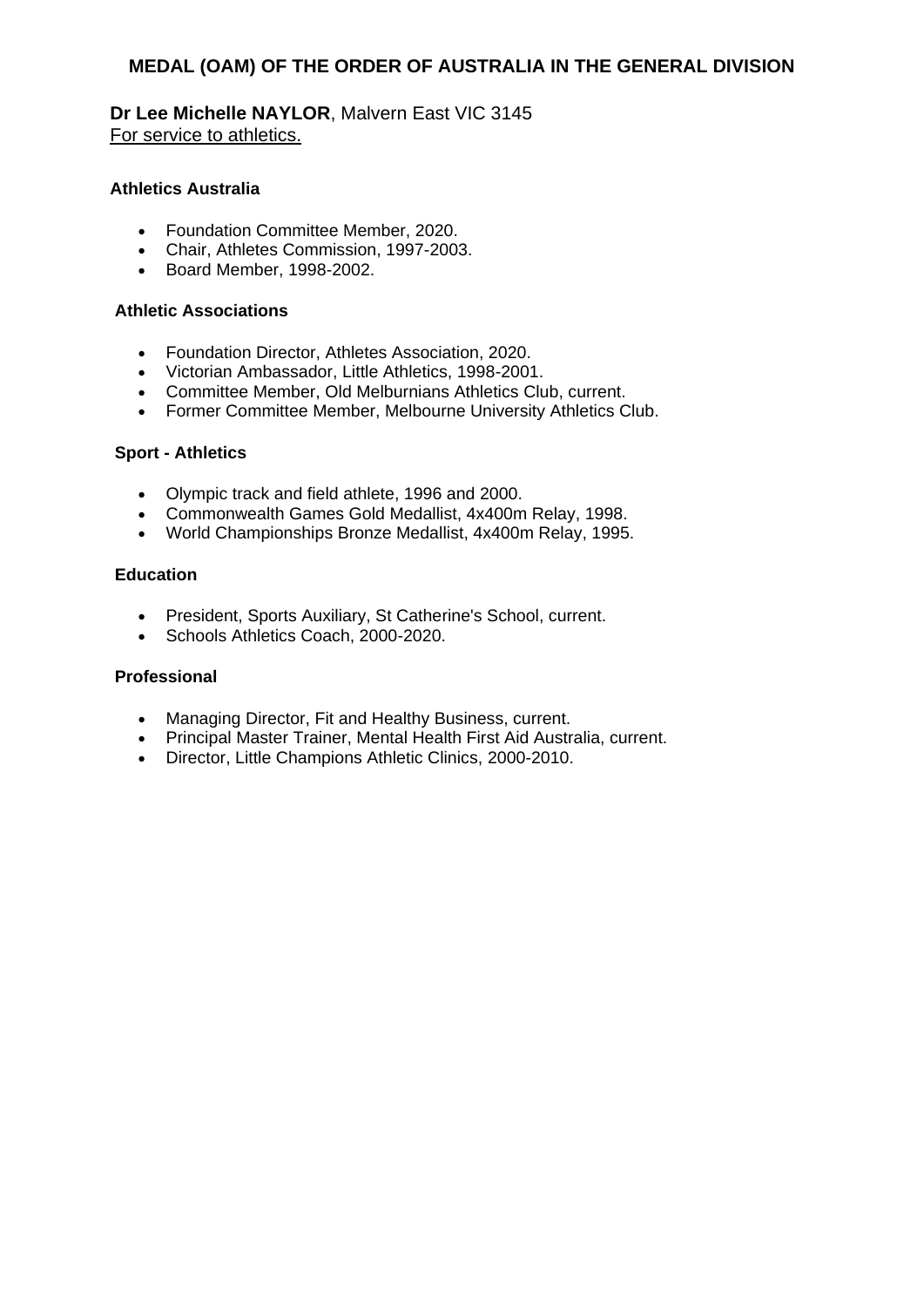# **Ms Anne-Maree NEWBOLD**, Yarraville VIC 3013 For service to community mental health, and to the disability sector.

# **Royal Melbourne Hospital**

- Chief Social Worker, North West Area Mental Health Service, since 2002.
- Academic Educator, North Western Mental Health, since 2021.
- Leader, Quality Improvement Project, Homelessness in Mental Health Inpatient Unit, current.
- Disability Working Group Portfolio Holder, current.
- Carer and Family Work Portfolio Holder, current.
- Member, Social Worker Professionals Group, current.
- Member, Safety and Inclusion Committee, current.

## **Victorian Mental Health Social Workers Group**

- Former President, 2 years.
- Former Executive Member.

# **Association for Children with a Disability (VIC)**

- Former President, 3 years.
- Former Vice President, 6 years.
- Former Committee Member, 3 years.

# **ABC Friends - Victoria**

- Membership Secretary, current.
- Founder and Chair, Inner West Group, current.

## **Other**

- Training Consultant, Bouverie Centre, School of Psychology and Public Health, La Trobe University.
- Counsellor, West Region Centre Against Sexual Assault.
- Member, Australian Association of Social Workers (AASW), current.
- Member, Western Health Disability Working Group, current.
- Training Consultant, Mental Health Training and Development Unit, Department of Human Services, 1994-1998.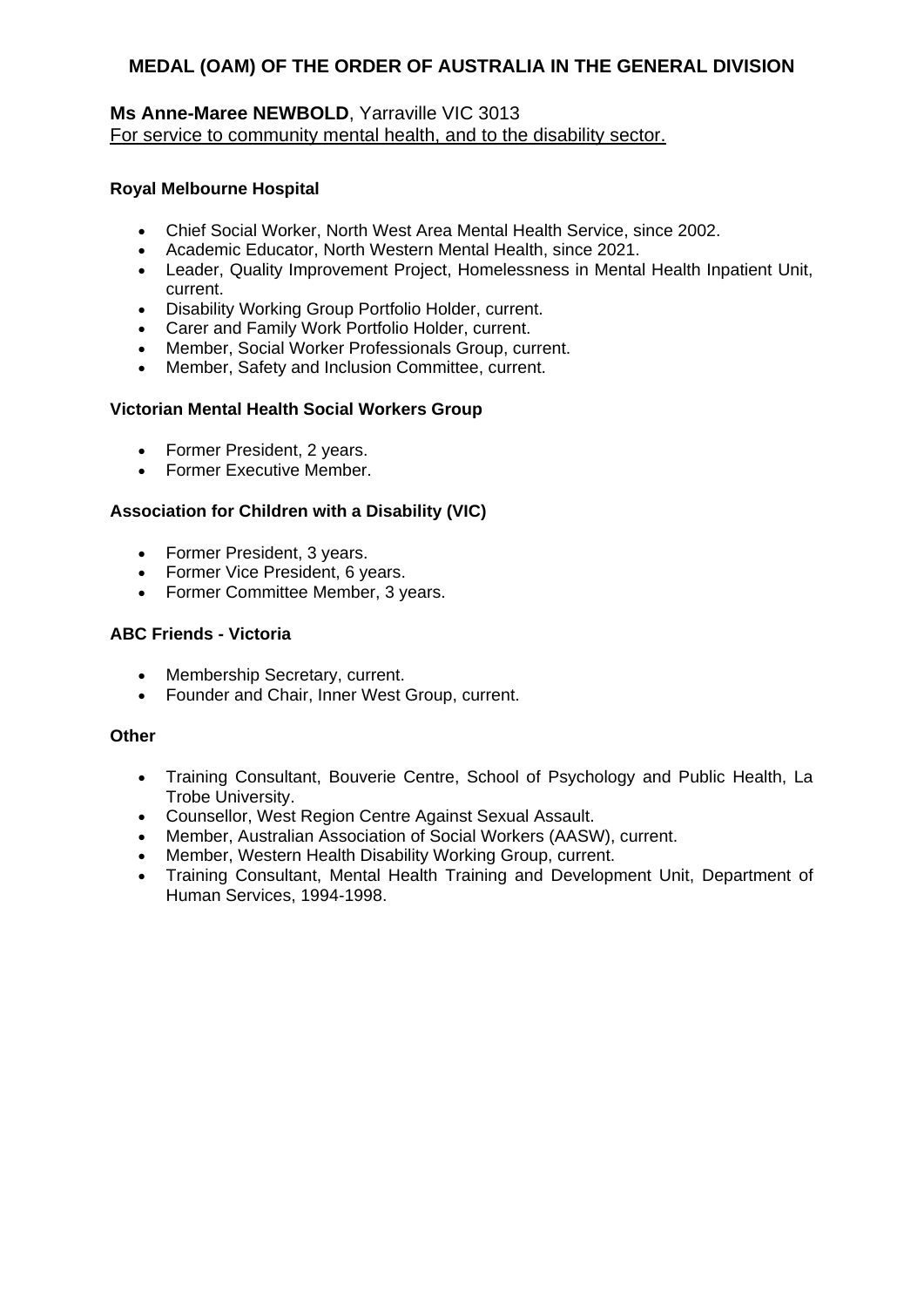# **Mr Bruce Beaumont NEWMAN**, SA For service to the community of Mt Barker.

## **Mt Barker Football Club**

- Patron, since 2015.
- Former Committee Member.
- Auditor, 1960-1971.
- Treasurer, 1950-1958.
- Player, 1950-1958.
- Life Member, 2003.

## **Southern Golf Group**

- President, 2001-mid-2010s.
- Member of the Executive, 1971-2006.
- Country Councillor, South Australian Golf Association.
- Founding Member, 1971.
- Life Member, 2007.

# **Mt Barker-Hahndorf Golf Club**

- President, 1973-1974 and 1995-1998.
- Committee Member, 1960-1980 and 1995-2005.
- Representative, Southern Golf Group, 35 years.
- Captain, 1970-1971.
- Member, since 1958.
- Life Member, 2002.

## **Lions Club of Mt Barker, Lions Australia**

- Former Secretary.
- Former Treasurer.
- Charter Member, since 1976.
- · Life Member.

## **Mount Barker District Council**

- Deputy Mayor, 1995-1997.
- Councillor, 1985-1997.

## **St Andrew's Mt Barker Presbyterian Church**

- Board Member, 1992-2012.
- Treasurer, 2000-2012.

## **Community - Other**

- Board Member, Mt Barker Soldiers Memorial Hospital, 1985-1995.
- Foundation Member, Mt Barker Apex Club, 1957-1974.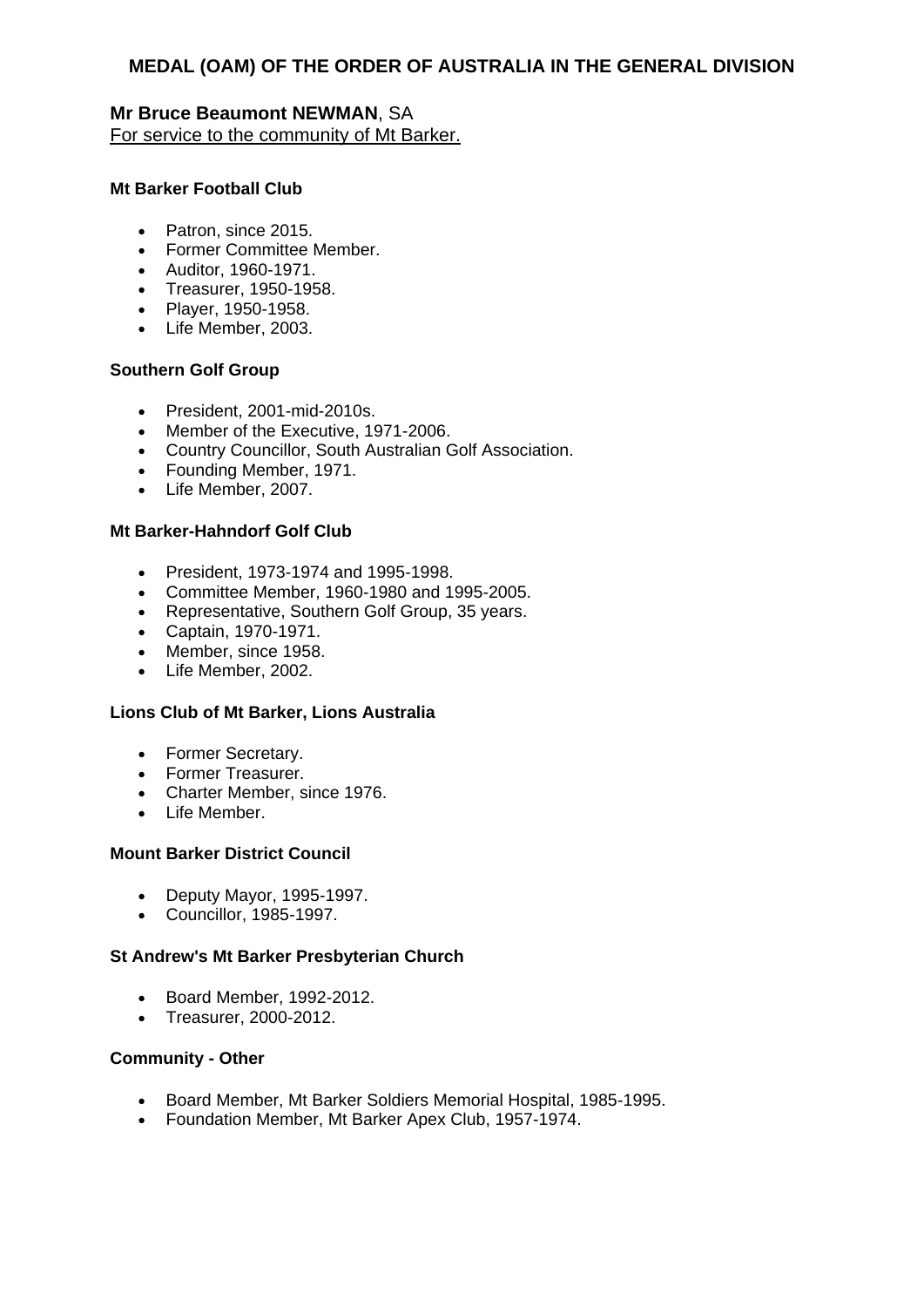# **Mrs Elizabeth Ann NEWSTEAD**, Molong NSW 2866 For service to emergency response organisations.

## **St John Ambulance New South Wales, Molong Cadet Division**

- Member, since 1998.
- First Aid Teacher, current.
- Eternity Award, for more than 30 years and 6000 voluntary hours of service, 2020.
- Bronze commendation, for outstanding service to the Molong Cadet Division, 2018.
- Member of the Most Venerable Order of the Hospital of St John of Jerusalem, 2011.
- Honorary Life Membership, 2003.

## **St John Ambulance New South Wales, Broken Hill Division**

- Member, 1980-1998.
- Former First Aid Teacher.

## **New South Wales State Emergency Service, Molong**

- Member, 1995-2017.
- National Medal, 2010.

## **Country Women's Association - Broken Hill and Menindee**

Former Member.

- Named on the Hidden Treasures Honour Roll, 2019.
- Molong Citizen of the Year, 2014.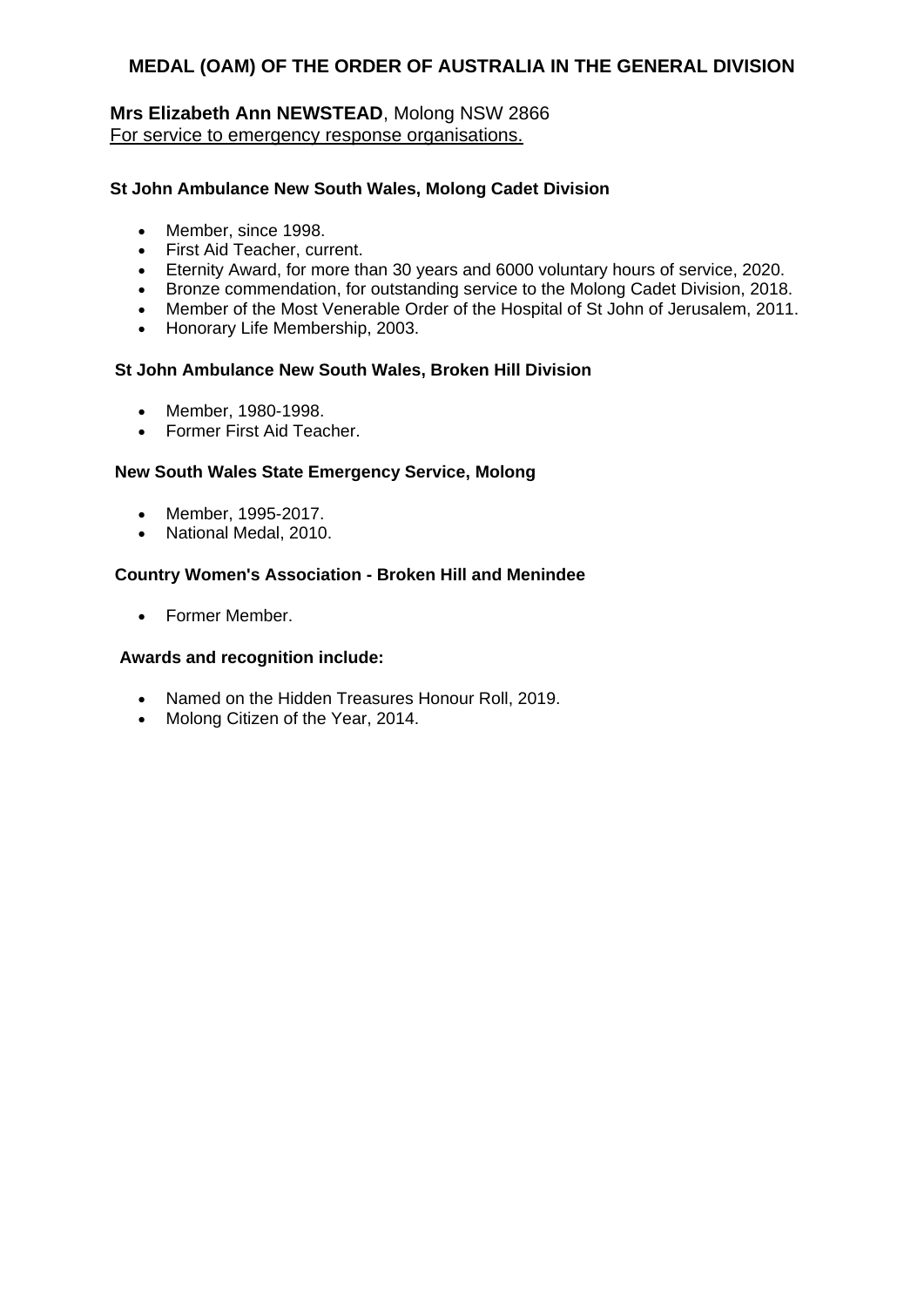**Dr Graeme Alexander NICHOLSON**, QLD For service to community history and safety.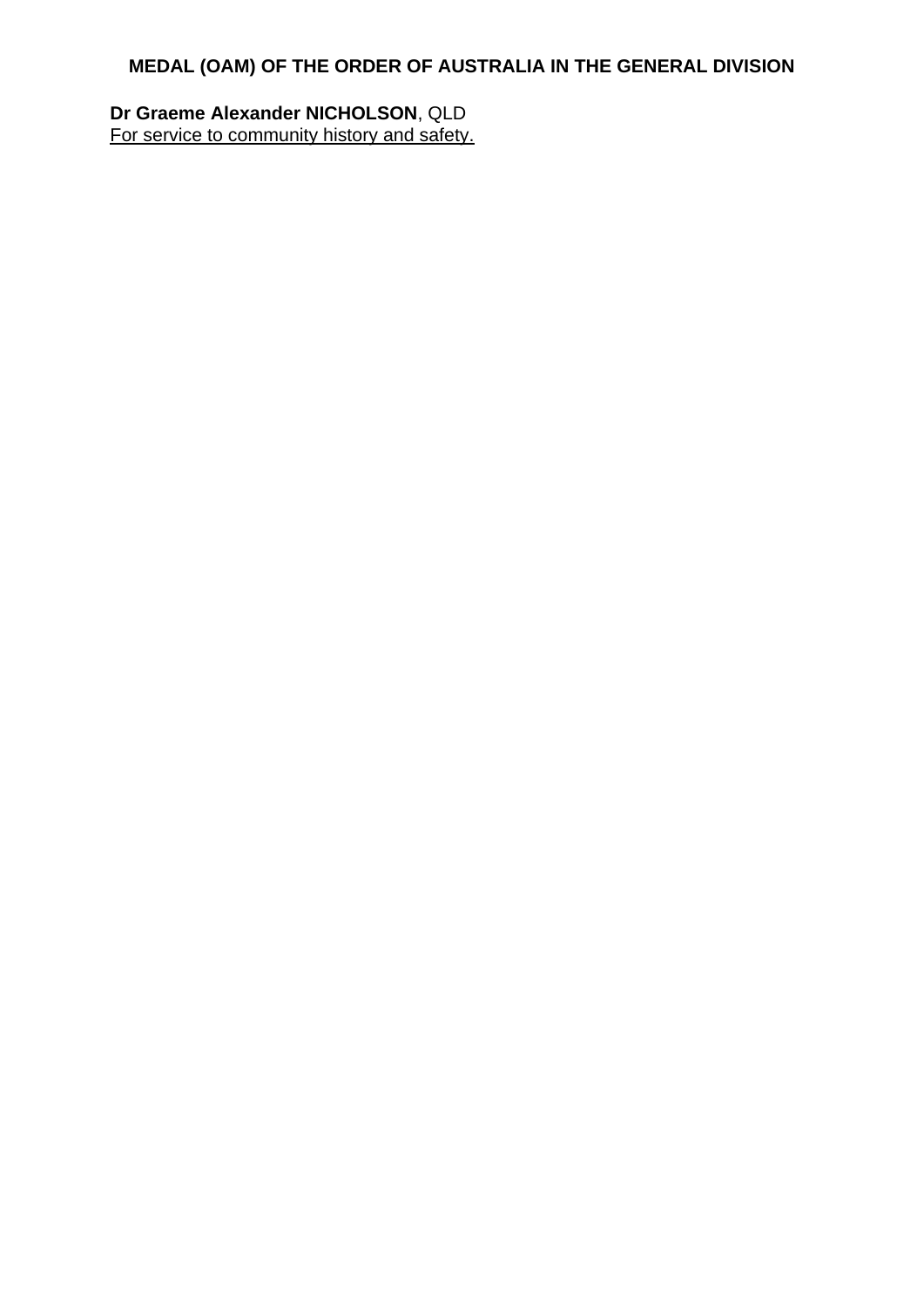### **Mrs Gail Elizabeth NIXON**, QLD

For service to the community of the Central Highlands.

### **Central Highlands Regional Council**

- Deputy Mayor, 2012-2016.
- Councillor, 2008-2012 and 2016-2020.

### **Bauhinia Shire Council**

- Mayor/Shire Chair, 1985-1997.
- Councillor, 1982-1985 and 2004-2008.

### **Central Highlands Community**

- Chair, Ivy Anderson Age Home Committee, current.
- Director, Central Highlands Housing Company, since 2012.
- Director, Central Highlands Development Corporation, 2012-2016.
- Chairperson, Central Highlands District Health Council, 1997-2012.
- Chair, Central Highlands Area Consultative Committee, 1996-2001.
- Former Member, Central Highlands Sport and Recreation Council, 8 years.
- Former Member, Bauhinia Shire State Emergency Service.
- Justice of the Peace in Queensland, current.

### **Springsure Community**

- President, Springsure Hospital Auxiliary Committee, 2001-2012.
- Steward/Judge, Springsure Pastoral and Agricultural Show Society, until 2016.
- Member, Springsure Home and Community Care Committee, since 1998.
- Inaugural Member, Meals on Wheels, Springsure, 1999.
- President/Secretary/Treasurer, Parents and Friends Association, Springsure, 1971- 1981.
- President/Secretary/Treasurer, Kindy Association, Springsure, 1970-1974.
- Former Treasurer, Springsure Jockey Club.
- Life Member, Springsure Swimming Club.

### **St Vincent De Paul Society,Springsure**

- Former President.
- Former Secretary.
- Former Treasurer.
- Former Crisis Accommodation Controller.
- Inaugural Member, since 1972.

### **Professional Affiliations**

- Commissioner, Local Government Electoral and Boundaries Review, 2001 and 1995.
- Past Secretary, Central Regional Economic Development Organisation of Queensland, 8 years.
- Policy Executive Member, Local Government Association of Queensland, 1994-1997.
- Chairperson, Central Queensland Local Government Association, 1991-1997.
- Member, Local Government Training Council, 1994-1997.
- Member, Audit Committee, Queensland State Electricity Commission, 1993-1994.
- Member, Queensland Community Arts Network, 1988-1998.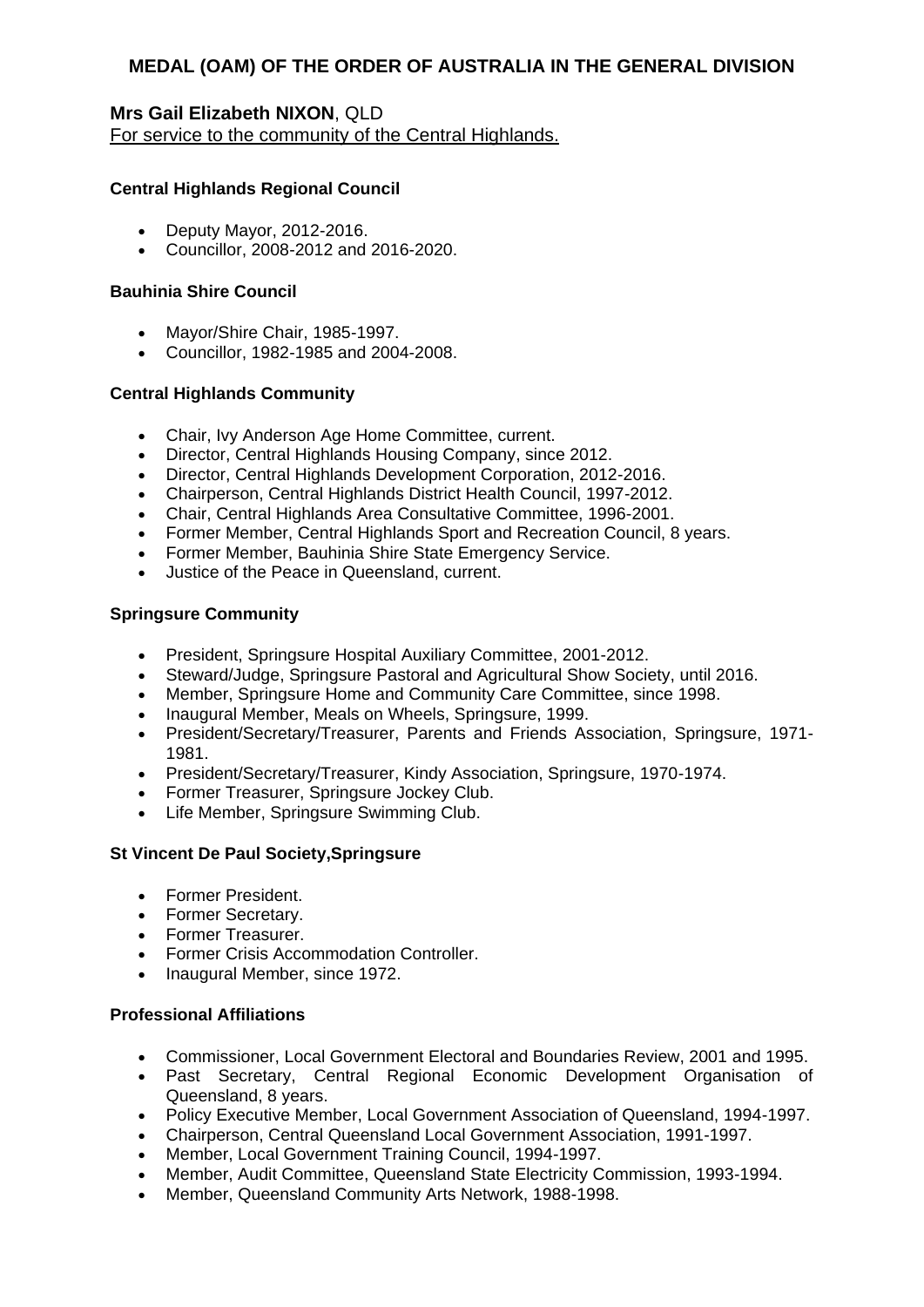### **Ms Christine Sara NOLAN**, Trentham VIC 3458 For service to social welfare organisations.

### **Social Services**

- Independent Decision Maker, National Redress Scheme, Department of Social Services, since 2020.
- Executive Director, Office for Children, Youth and Family Support, Community Services Directorate, ACT Government, 2011-2014.
- Deputy Commissioner, Strategic and Financial Services, Corrections Victoria, 2008- 2011.
- Director, Policy and Practice Development, Department of Child Safety, 2005-2006.
- Various positions including Director, Policy Research, Department of the Premier and Cabinet Queensland, 2000-2005.
- Co-Author, *Beyond These Walls*, Report of the Queensland Domestic Violence Taskforce to the Minister for Family Services, 1988.

### **Logan City Council**

Director, Community Services, 1994-2000.

### **Queensland Department of Family and Community Services**

- Secretary, Queensland Domestic Violence Council, 1988-1989.
- Secretary, Domestic Violence Task Force, 1987-1988.

### **Community**

Chief Executive Officer, Breast Cancer Network Australia, 2015-2018.

### **Awards and recognition include:**

 Telstra Queensland Business Woman for Government and Community Services, 1997.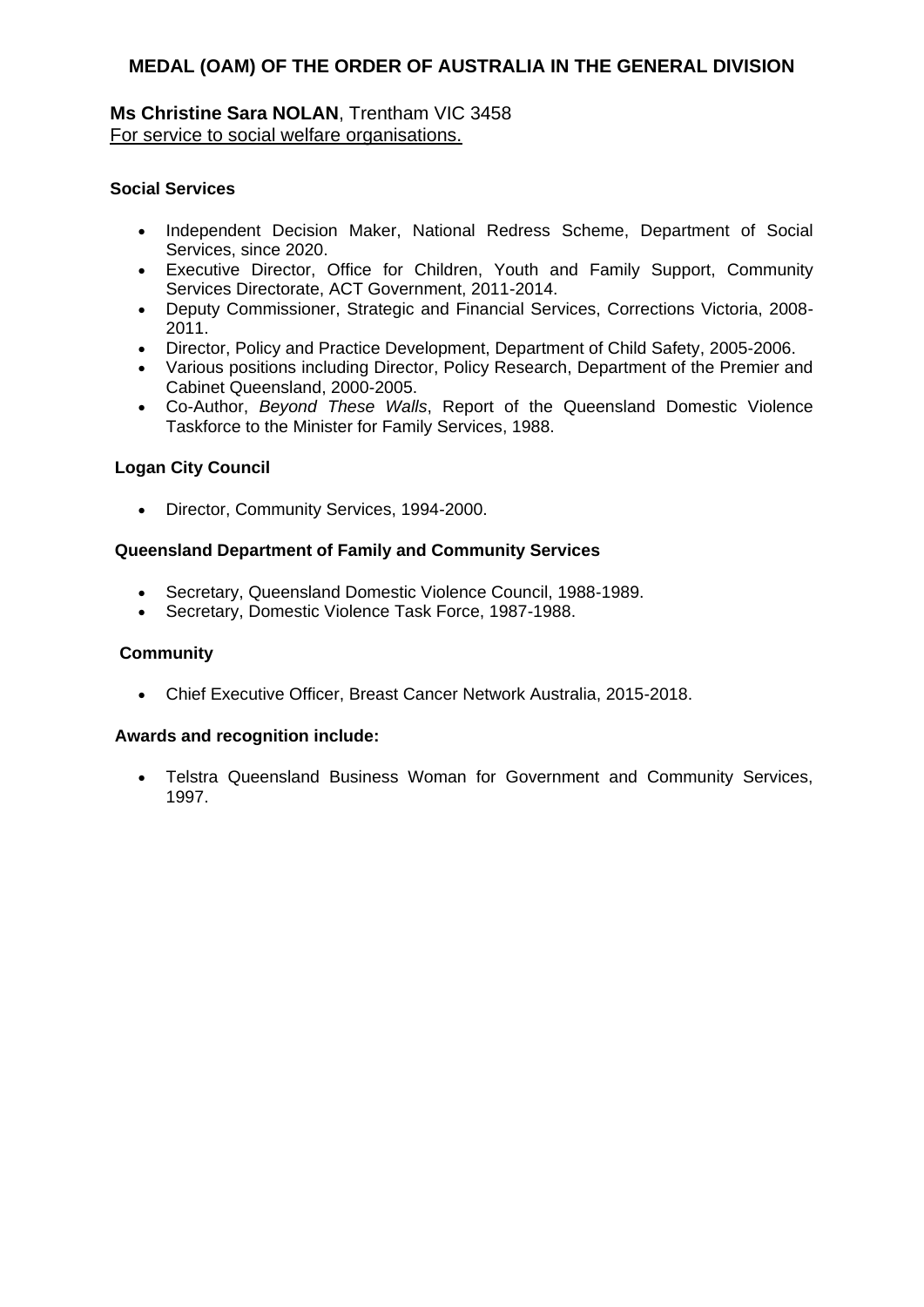### **Ms Teresa NOWAK**, Norrie SA 5608

For service to the multicultural community of South Australia.

### **South Australia Multicultural and Ethnic Affairs Commission**

- Commissioner, 2013-2018.
- Deputy Chair, 2013-2014.
- Commission Member, 1985-1988.
- Former Convenor, Northern Regional Advisory Committee.
- Former Member, Women's Advisory Committee.

#### **Multicultural - Other**

- Member, Filipino Cultural Association of Whyalla, current.
- Member, Club Italico, current.
- Member, Croatian Social and Football Club, current.
- Former Member, Migrant Women's Lobby Group of South Australia.
- Former Member, Management Committee, Whyalla Migrant and Ethnic Communities Centre.
- Former Member, Regional Multicultural Communities Network, Migrant Resource Centre of South Australia.
- Interpreter and Bilingual Worker, Department of Immigration and Ethnic Affairs, 1984-1989.
- Interpreter and Bilingual Worker, South Australia Ethnic Affairs Commission, 1978-1984.

### **UnitingSA**

- Regional Coordinator, Ethnic Link Services, since 2012.
- Ethnic Link Services Worker, 1997-2012.

### **Community Health and Welfare**

- Former Member, Whyalla Falls Prevention Project, South Australian Centre for Rural and Remote Health, University of South Australia.
- Former Member, People with Disability Action Group and Whyalla Elderly Support Group, Whyalla City Council.
- Member, Health Advisory Council, Whyalla Hospital and Health Service, current.
- Former Member, Anti-Poverty Forum, Centacare.
- Administrator, Elouera House Women's Shelter, Whyalla, 1993-1995.

### **Whyalla Community Health Service**

- Community Care Worker, Ethnic Aged and Frail, 1987-1993.
- Former Member, Mental Health Team Meetings.

### **Whyalla Counselling Service**

- Interpreter and Bilingual Worker, 1983-1987.
- Former Board Secretary.

### **St Vincent de Paul Society**

Volunteer, Whyalla Conference, 15 years.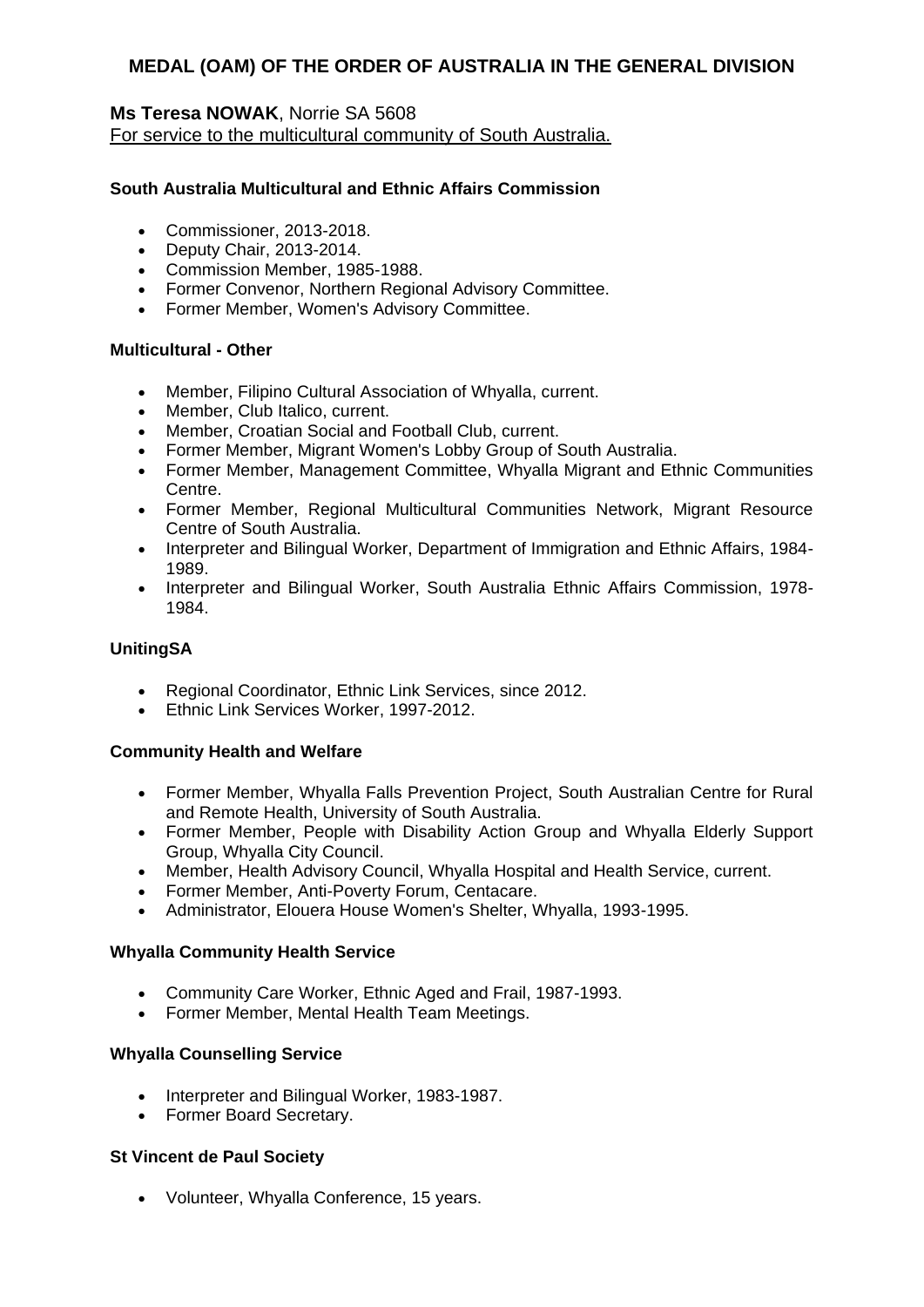Member, 'Good Sam In' group, 2014-2019.

# **Community Other**

- Council Member Catholic Parish of Whyalla, since 2019.
- Justice of the Peace, 1979-2012.
- Former Member, World Council of the Young Women's Christian Association(YWCA).

- Award of Recognition, Filipino Cultural Association of Whyalla, 2017
- Irene Krustev Centenary Award, Migrant Women's Lobby Group of South Australia, 2004 and 2011.
- Community Services Award, Federation of Ethnic Communities' Councils of Australia, 2005.
- Community Services Award, South Australia Housing Trust, 2005.
- Whyalla Citizen of the Year, 2002.
- International Year of Volunteers, Whyalla community and to multicultural South Australia, 2001.
- Inductee, South Australian Women's Honour Roll, 2001.
- International Year of Older Persons, Whyalla Multicultural Communities Council, 1999.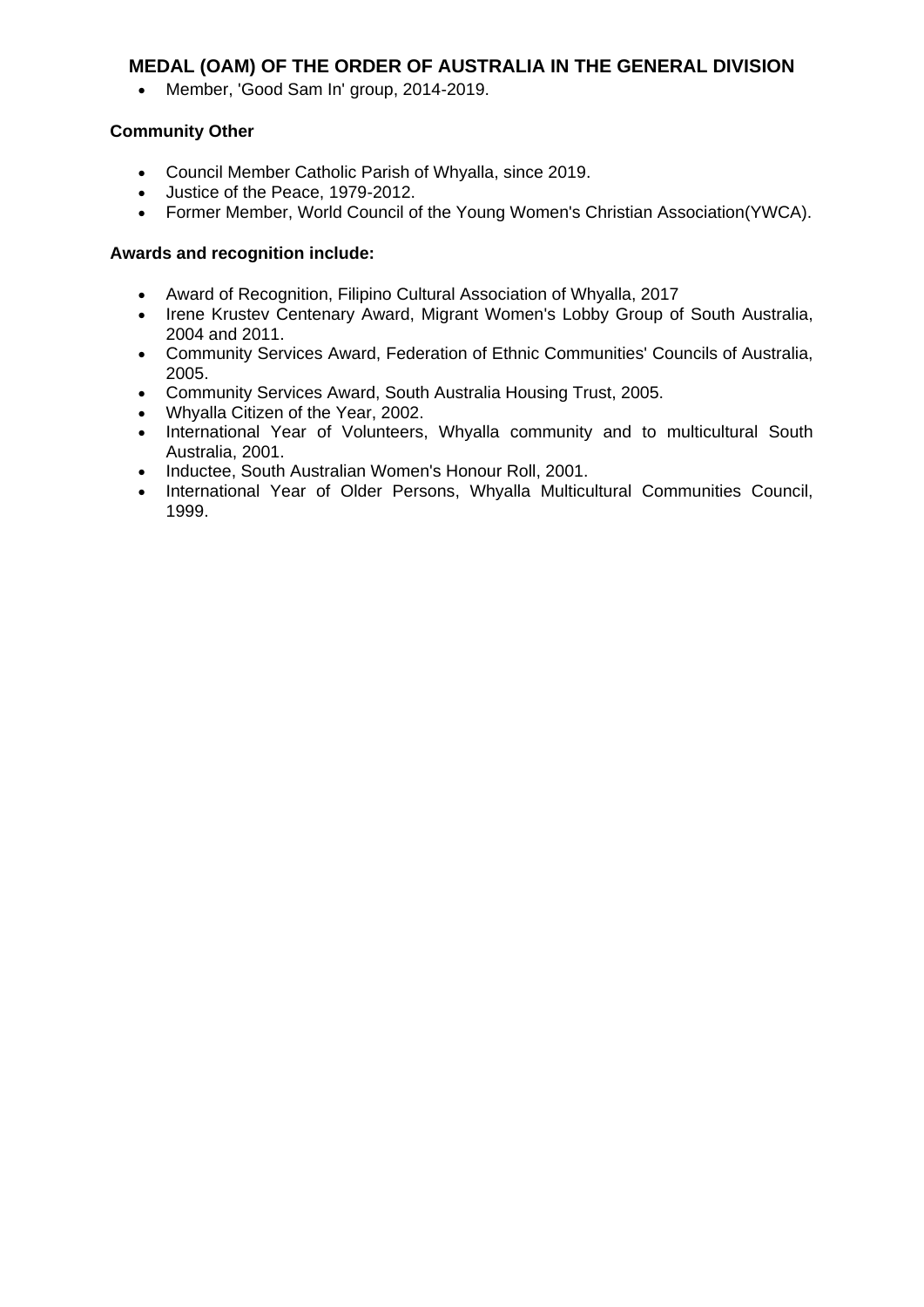# **Ms Rosemary Patricia NUGENT**, Geelong West VIC 3218 For service to the communities of Geelong and Timor Leste.

### **Community - Geelong**

- Founding Committee Member, Geelong West Neighbourhood House, since 2009.
- Member, and Former Committee Member, Geelong West Community Garden, since 1992.
- Founding Member, Ashby Community Garden, current.
- Committee Member, Greening Geelong West, 2003-2013.
- Member, Geelong Organic Gardeners, current.
- Member, Geelong Sustainability, current.
- Founding Committee Member, Friends of Ashby Primary School, 2004-2012.
- Founding Committee Member, Sing Out Geelong, since 2019.
- Team Member, Humans in Geelong, current.
- Member, Cycling Geelong, current.
- Member, Geelong Transition Streets, current.
- Founding Member, Geelong Refugee Action and Information Network (GRAIN), since 2001.
- Member, Combined Refugee Action Group, current.
- Volunteer Presenter, The Pulse Community Radio, 1991-1997.

### **Community - Timor Leste**

- Founding Member, and former Committee Member, Geelong Branch, Australia East Timor Association, since 1984.
- Founding Member, Geelong Friends of Viqueque, since 2003.
- Founding Member, Geelong-Viqueque Friendship Schools, since 2006.
- Member, Alola Foundation, since 2002.

### **Associations**

Committee Member, Women in Local Democracy, current.

### **Education**

- Tutor, Deakin University, 1995.
- Teacher, Clonard College, Geelong, 1984-1994.
- Teacher, Trinity College, Colac, 1983.
- Teacher, Marian College, Ararat, 1978-1980.

# **Professional**

- Electorate Officer, Office of Gayle Tierney MP, Member for Western Victoria, Victorian Legislative Council, Minister for Training and Skills and Higher Education, current.
- Executive Assistant to the Chief Executive Officer, Leisure Networks, 2008-2010.
- Electorate Officer, Office of Gavan O'Connor MP, Member for Corio, Parliament of Australia, 1996-2007.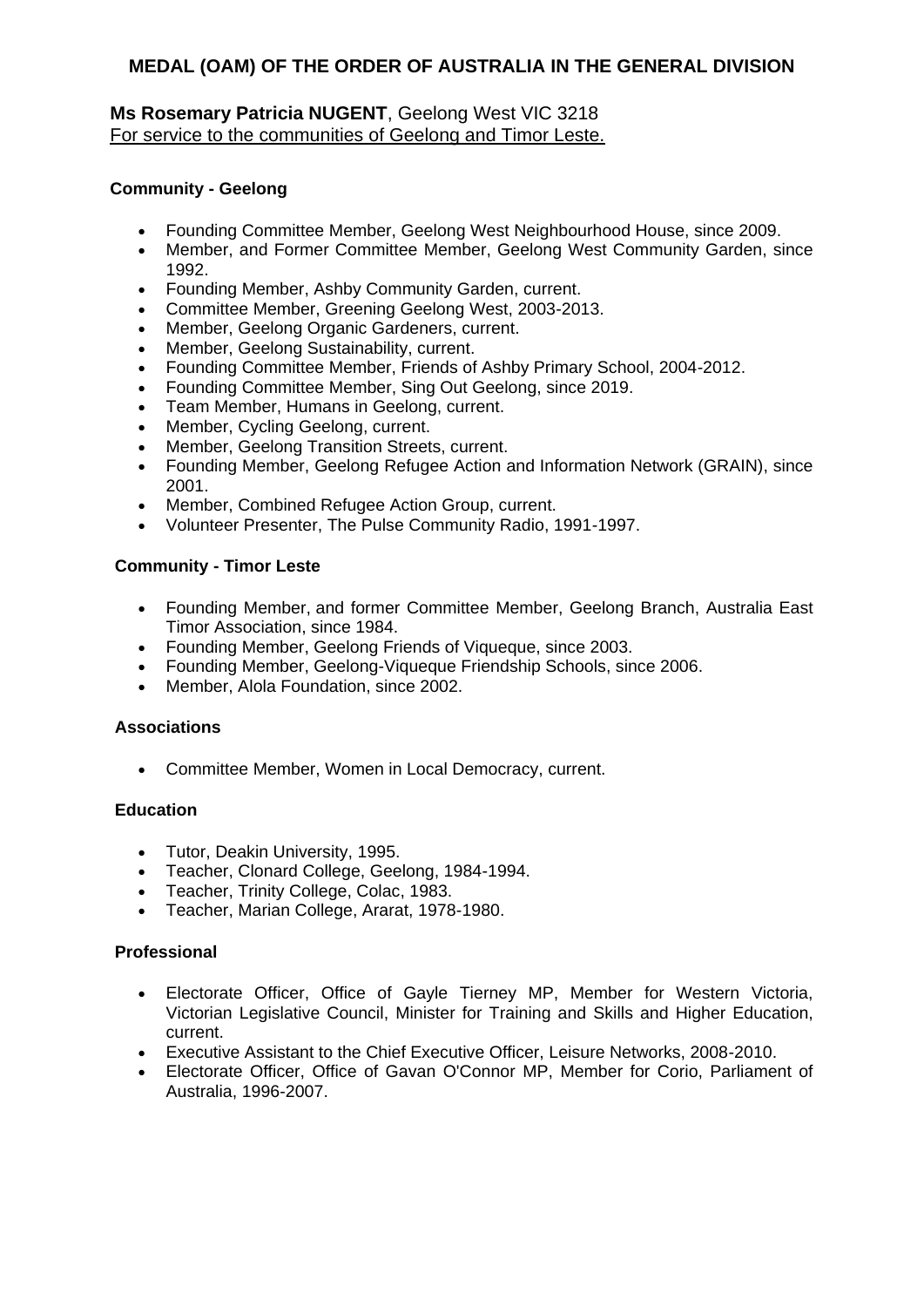# **Mrs Rhonda Annette NUNNS**, Worongary QLD 4213 For service to the community through a range of roles.

### **Lions Club of Ashmore**

- President, 2005-2006 and 2008-2009.
- Vice-President and Membership Chairperson, 2007-2008.
- Secretary, 2002-2003 and 2008-2009.
- Public Relations Officer, 2011-2012.
- Christmas Cake Chairman, 2009-2010 and 2011-2012.
- Coordinator, Citizenship Ceremonies, since 2016.
- Member, responsible for Club Care and Growth, 2006-2007.
- Member, since 2002.

### **Community**

- Volunteer Chairman, Retirement Village Body Corporate, 5 years.
- Electoral Officer, 40 years.
- Member, and Committee of Management Member, Salt Church Mudgeeraba (Presbyterian), 30 years.
- Justice of the Peace, 40 years.

### **Finance**

- Financial Controller, Chelbrooke Homes, since 2008.
- Registered Business Activity Statements (BAS) Agent, since 2012.
- Bookkeeper and Business Advisor, since 2001.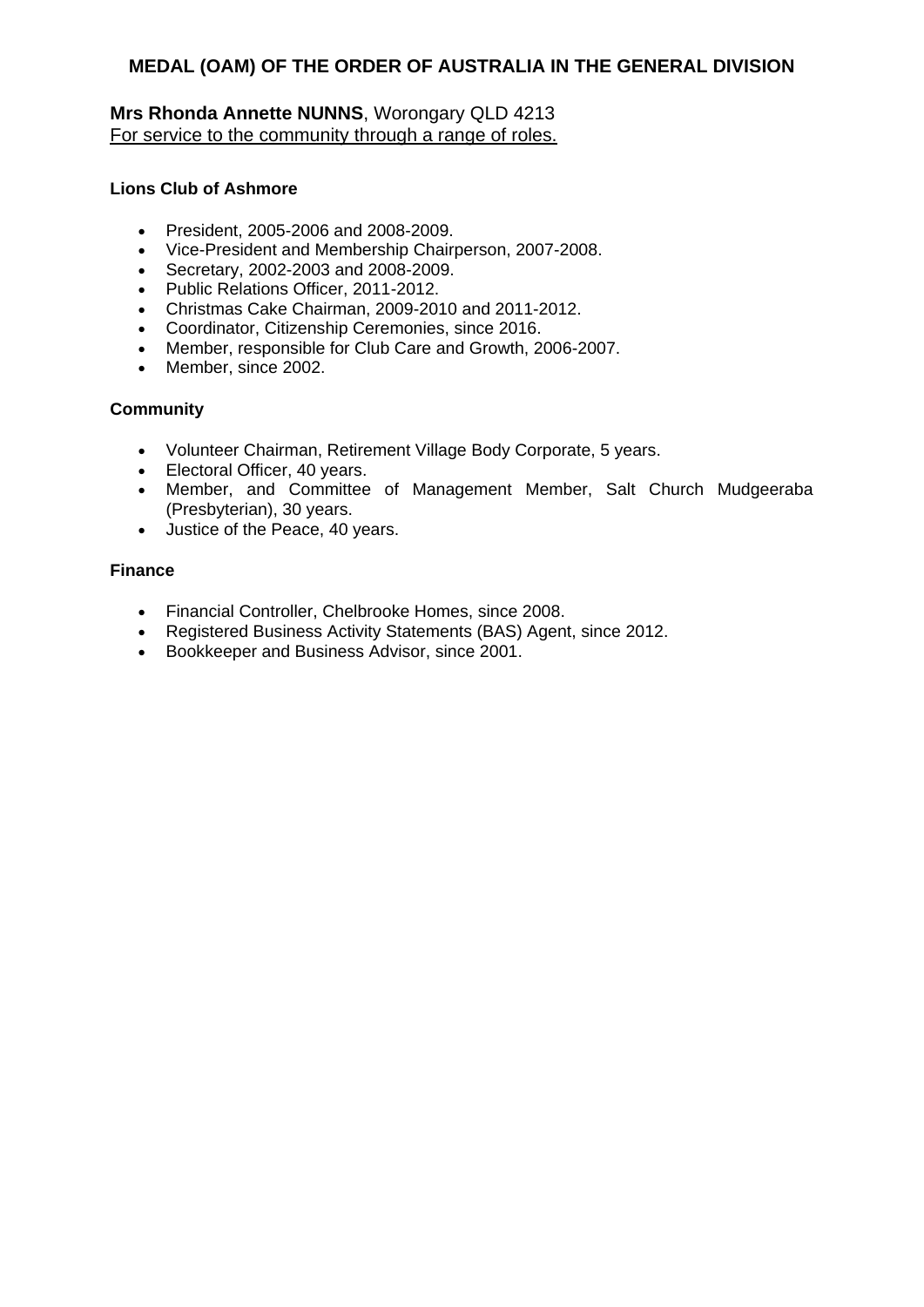# **Mr Russell John NUSKE**, SA

For service to the community of Murray Bridge.

### **SA Health**

- Member, Murray Bridge Soldiers' Memorial Hospital Health Advisory Council Inc, since c<sub>2008</sub>.
- Vice-Chairman, Lower Murray District Hospital Board, prior to 1998.

### **St John Ambulance, South Australia**

- Divisional Superintendent, Tailem Bend Ambulance Division, 1982-2008, Officer, 1979-1982, and Chairperson 1979-1997.
- Divisional Officer, Bordertown Ambulance Division, 1976-1979, and Volunteer, 1974- 1975.
- Private/Corporal, Coonalpyn Branch, 1964-1967 and 1972-1974 .
- Volunteer, Millicent Branch, 1962-1972.
- Member (Serving Brother), Order of St John, since 1988.

#### **Jervois Hall**

- President, since c2000.
- Committee Member, since c1980.

### **Royal Association of Justices of South Australia**

- Secretary, Lower Murray Justice Group, 1992-2013.
- **Bench Justices, Traffic Court, and Bail Justice, Murray Bridge, 1994-2004.**
- Life Member, since 2014.
- Volunteer Prison Inspector, since 1999.
- Justice of the Peace, since 1988.

### **Murray Bridge Seventh-Day Adventist Church**

- Parishioner, current.
- Former Senior Elder, Pathfinder Club Director and Assistant Director.

### **Community - Other**

- Former Member, various consultative committees, Rural City of Murray Bridge.
- Former Committee Member, Spina Bifida Association.
- Groundsman, Jervois Primary School, 10 years.
- Member, Murray Bridge and District Table Tennis Association, since 1970s.
- Civil Marriage Celebrant, and Carer, 1997-2007.
- Employee, Engineering and Water Supply *(now SA Water)*, 1961-1997.

- 5th Bar, National Medal, St John Ambulance SA Inc, 2004.
- Australia Day Citizen of the Year, Rural City of Murray Bridge, 1998.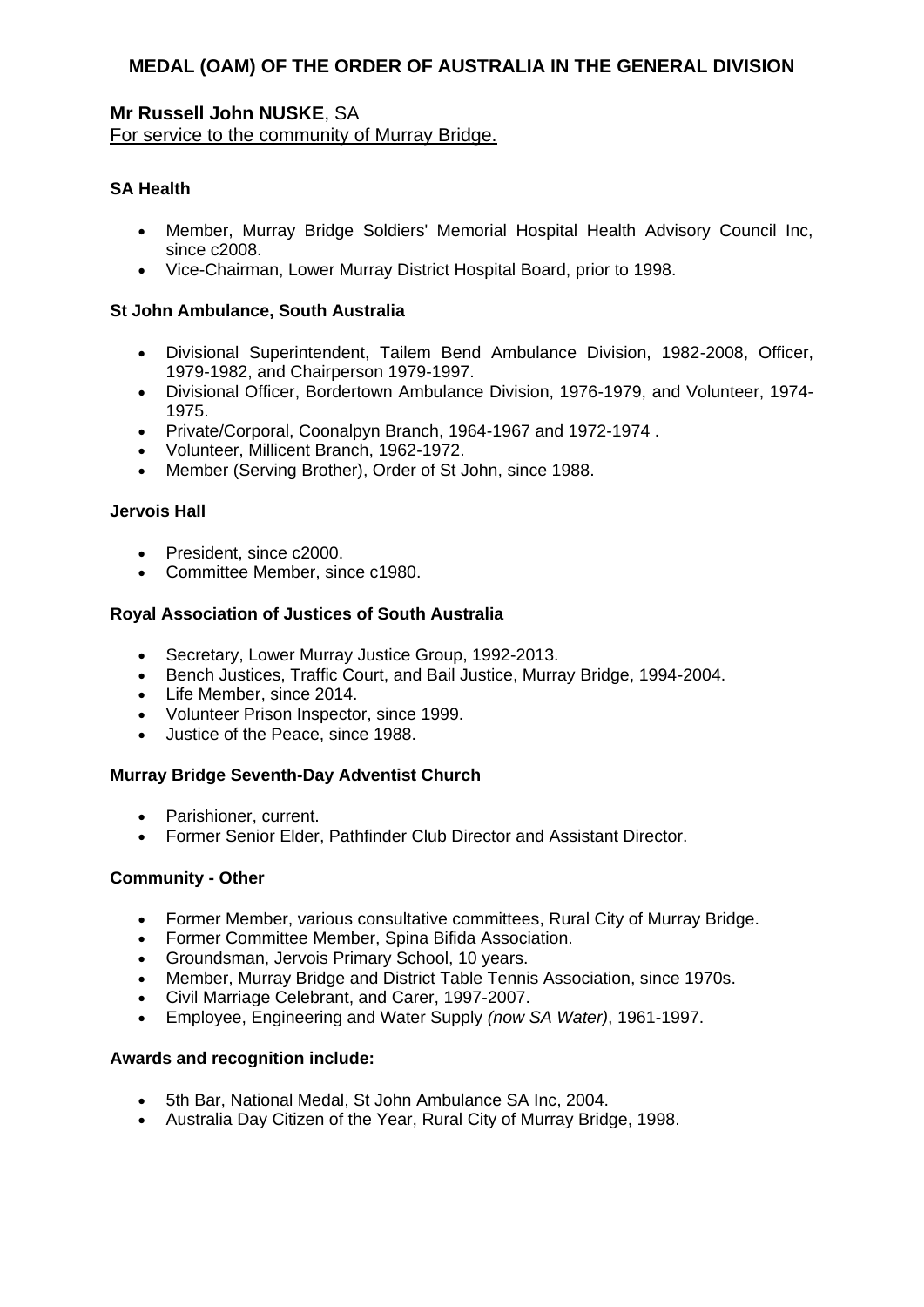# **Ms Nyadol NYUON**, VIC

For service to human rights and refugee women.

### **Human Rights Advocacy**

- Chair, Harmony Alliance: Migrant and Refugee Women for Change, since 2020.
- Member, Steering Committee, Community Refugee Sponsorship Initiative, since 2020.
- Member, Advisory Committee, Kaldor Centre for International Refugee Law, since 2021.
- Board Member, Career Seekers Australia, since 2021.
- Member, Advisory Board, Melbourne Social Equity Institute, 2017-2020.
- Member, Policy Advisory Committees, Federation of Ethnic Communities Council of Australia, early-2010s.
- Director, Ethnic Communities' Council of Victoria, 2011-2012.
- Board Member, African Think Tank, 2011-2012.
- Ambassador, The Social Studio, since 2011.
- Past Board Member, New Sudanese Youth Association.
- Contributor, The Guardian, The Age, Sydney Morning Herald, Australian Mosaic, since 2002.

### **The Law**

- Public Interest and Commercial Lawyer, Arnold Bloch Leibler, 2016-2021.
- Legal Assistant, Emrys Nekvapil, 2012-2014.
- Member, Law Institute of Victoria, since 2015.

### **Professional Roles**

- Senior Consultant, Community Crime Prevention Unit, Department of Justice and Community Safety Victoria, since 2021.
- News Operations Assistant, Australian Broadcasting Corporation, 2012-2013.
- Research Assistant, Victorian Equal Opportunity and Human Rights Commission, 2010-2011.
- Project Officer, Department of Justice and Regulation Victoria, 2009.
- Liaison Officer, Centre for Multicultural Youth, 2008.
- Youth Worker, The Drum African Centre, 2008.

### **Other**

- Ambassador, Honour a Woman, since 2018.
- Board Member, Defence Reserves Support Council, 2010-2013.

- Victorian Premier's Award for Community Harmony, 2019.
- 11 Most Influential Australian Women, Australian Financial Review, 2019.
- Racism. It Stops With Me Award, Australian Human Rights Commission, 2018.
- Harmony Alliance Award*,* 2018*.*
- Tim McCoy Prize (Co-Winner), *for advocacy on behalf of the South Sudanese community in Australia,* 2018*.*
- Future Justice Prize, 2016*.*
- Unsung Hero Award, Afro-Australian Student Organisation.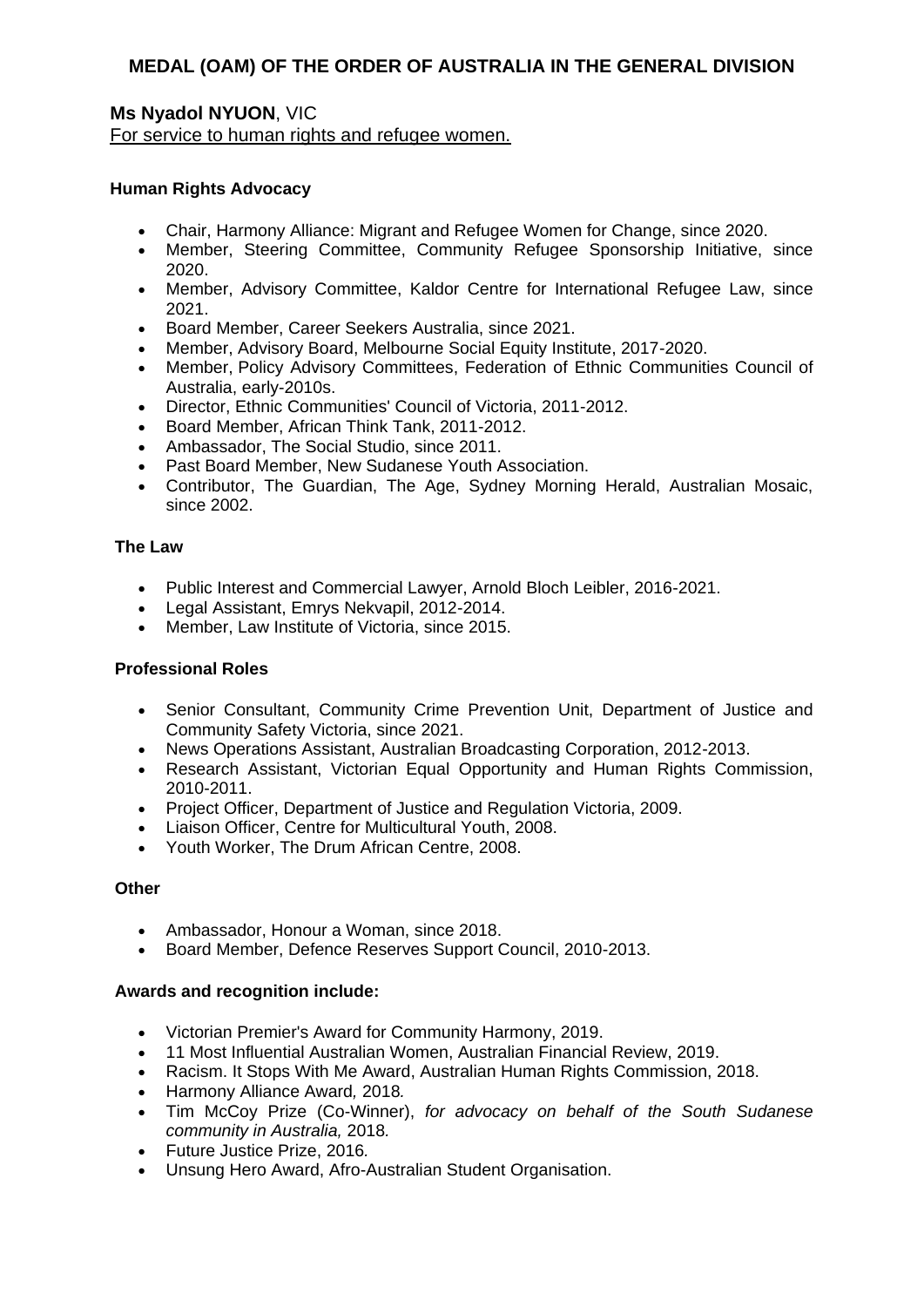# **Ms Elizabeth Anne O'DONOVAN**, SA

For service to jazz and cabaret music.

### **Music**

- Jazz and Cabaret Artist.
- Vocalist and Musician.
- Former Member, Coco's Lunch (*a cappella musical group*).
- Member, Women With Standards, mid-2000s.
- Member, Flat on Your Bacharach, early-2000s.

### **Albums include:**

- *Back to Broken Hill*, 2018.
- *Home to You*, 2013.
- *The Complication*, 2011.

### **Performed seasons include:**

- Adelaide Cabaret Festival.
- Adelaide Festival of Arts.
- Melbourne Fringe.
- Adelaide Fringe.
- Edinburgh Fringe.
- Sydney Spring Festival.
- Perth International Arts Festival.
- International Jazz Educators Convention.
- Feast Festival.
- Wangaratta Jazz Festival.
- Perth International Cabaret Festival.
- All About Women Festival Sydney Opera House.

### **Theatre credits include:**

- Matthew Robinson's Metro Street.
- Doppio Parallelo's DJ Squat, Contaminations Lab and The Last Child.
- Vitalstatistix's Way Dead Cool.
- Patch Theatre Company's Sharon Keep Ya Hair On!

### **Cabaret includes:**

- The Story of Meredith Crocksley.
- Some of My Best Friends Are Single.
- Gady La La: Songs for the Sophisticated Fag Hag.
- Kate Leigh: The Worst Woman.
- UNSUNG.
- The Cowgirl and The Showgirl.

### **Community**

- Ambassador, The Pinnacle Foundation, current.
- Advocate, Same Sex Marriage, 2010s.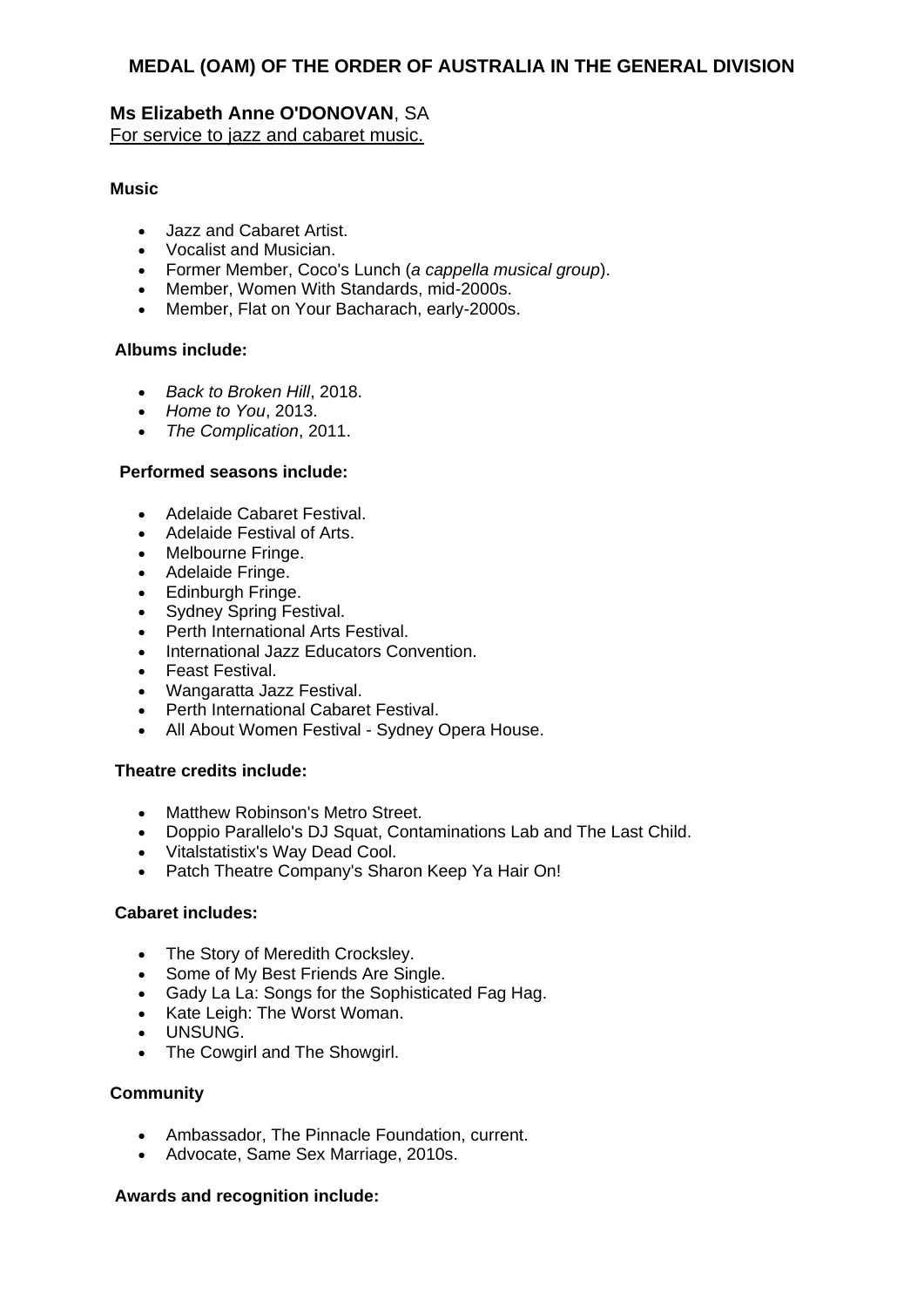- Inaugural Frank Ford Commission, Adelaide Cabaret Festival, 2019.
- Green Room Award for Musical Direction (Women With Standards).
- Cabaret Icon Award, Cabaret Festival, 2022.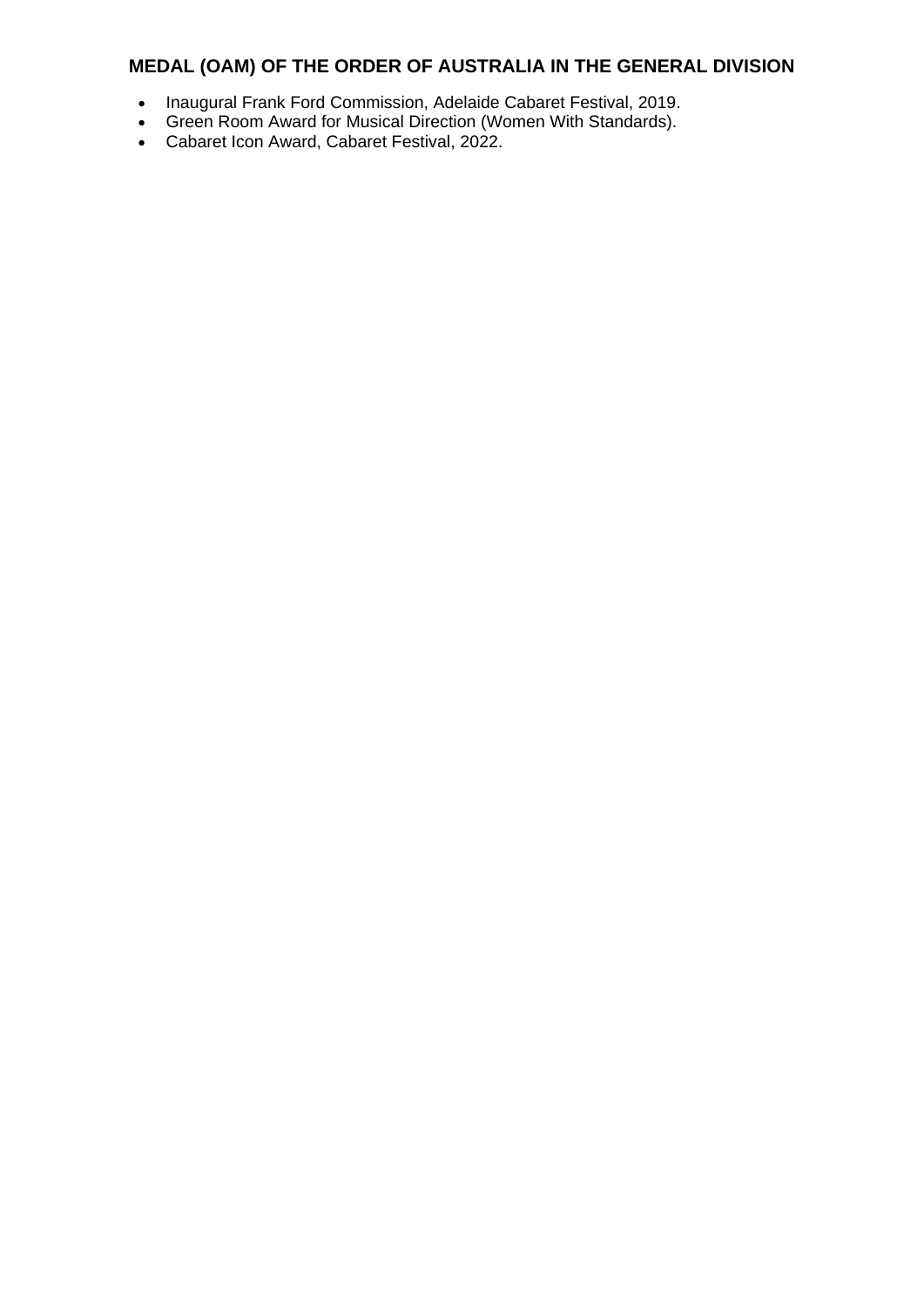**Ms Linda Elizabeth OKE**, Fitzroy North VIC 3068 For service to occupational therapy.

### **Occupational Therapy Australia**

- Inaugural Chief Executive, 1992-2004.
- Former President, 1989-1992.
- Former Chair, Steering Committee, Accredited Occupational Therapist Program, 2000s.

#### **Occupational Therapy - Other**

- Executive Officer (part-time), Allied Health Professions Australia, 2012-2018.
- Involved in the creation of the Indigenous Allied Health Australia, 2010.
- Contributor, Cultural Integrity and Safety Project, World Federation of Occupational Therapists.
- Founding Member, Koori Occupational Therapy Scheme, 2005.
- Board Member, Climate and Health Alliance, since 2021.

#### **Weenthunga Health Network**

- Executive Assistant to Aunty Steff Armstrong, current.
- Executive Director (part-time), 2010-2018.
- Co-Founder, 2010.

#### **Anna Wearne Trust**

- Board Member, since 1997.
- Former Financial Officer.
- Founding Member, 1997.

#### **Professional - Other**

- Manager, Occupational Therapy (OT) Department, Children's Hospital, Melbourne, mid-2000s.
- Lecturer, Lincoln Institute of Health Sciences, 1980s.
- Former Manager OT Services, Spastic Society of Victoria (*now known as Scope*).
- Former National Director Client Services, Royal Guide Dogs Association of Australia.
- Qualified Occupational Therapist and Neurophysiologist.

#### **Awards and recognition include:**

Commitment to Indigenous Health Award, Indigenous Allied Health Australia, 2015.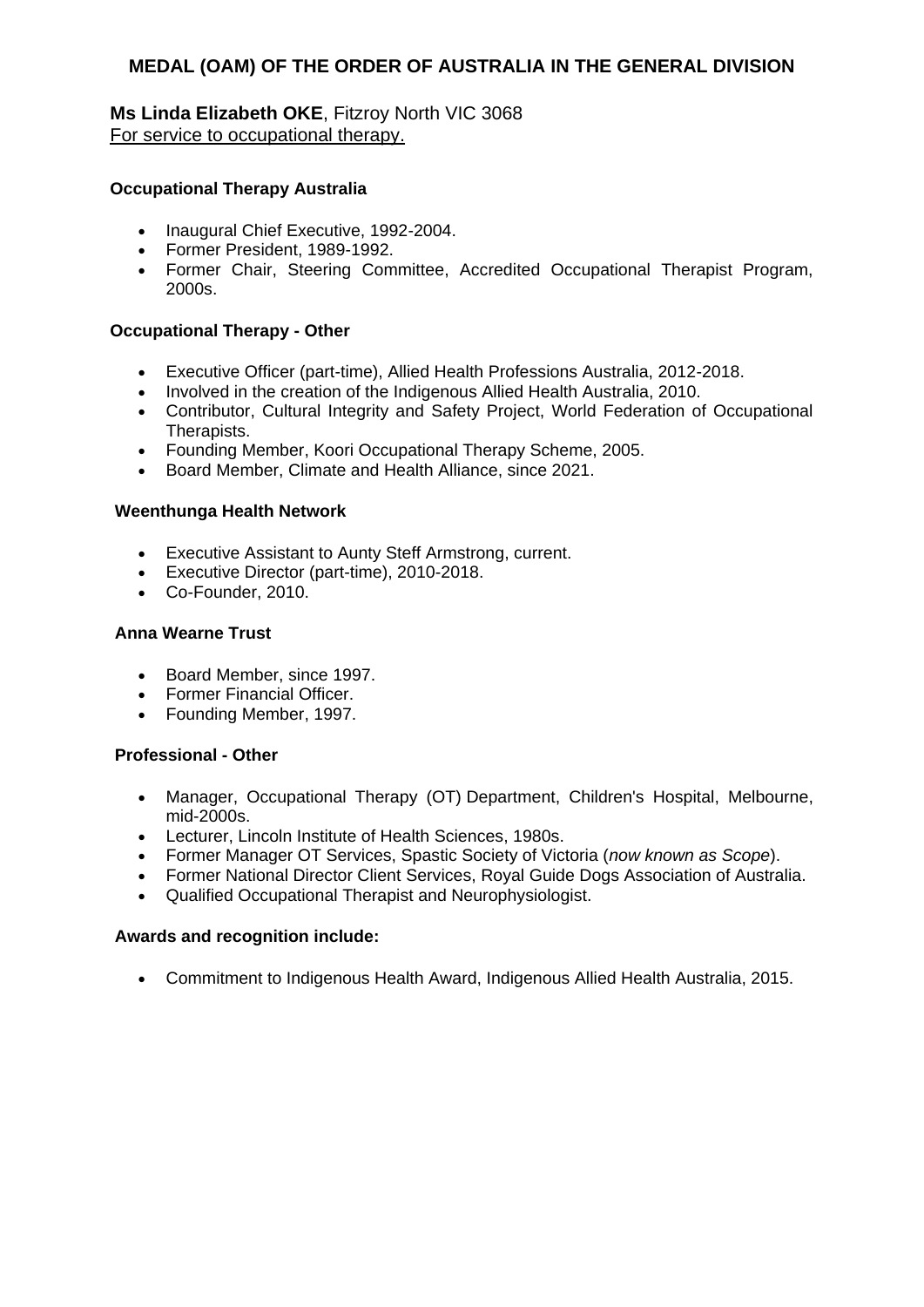### **Mr Kevin Andrew O'KEEFE**, Sorrento WA 6020 For service to Indigenous education.

### **Western Australian Department of Education**

- Principal Advisor, Aboriginal Education Teaching and Learning Directorate, since 2017.
- Executive Principal, Ngaanyatjarra Lands School, 2013-2016.
- Executive Director, Teaching and Learning, 2001-2007.

### **Education - Other**

- Senior Research Officer, Edith Cowan University, 2010-2012.
- Executive Member, State School Teachers Union of Western Australia, 10 years.

### **Publications**

 Co-Author, *Obstacles to Success, Indigenous Students in Primary Schools,* Australian Primary Principals Association, 2012.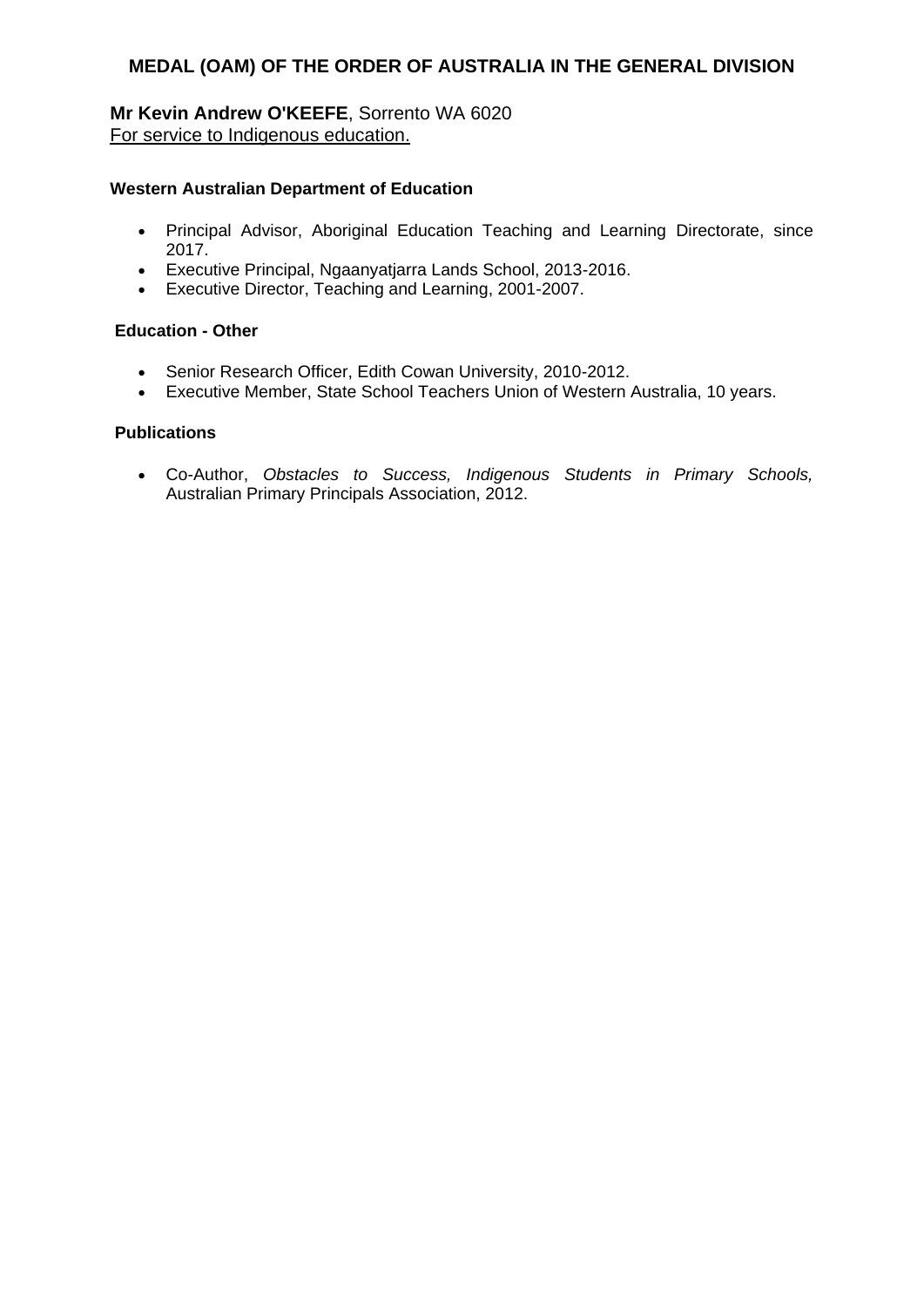### **Ms Maeve Catherine O'MEARA**, Mosman NSW 2088 For service to the food media industry.

### **Food Television Productions**

- Creator, Presenter and Producer of *Food Safari* programs in association with SBS Television and Kismet Productions.
- Creator and Co-Presenter of 5 series of *Food Lovers' Guide to Australia*, 1996-2005.
- Former Food Presenter, Better Homes and Gardens, 2000-2007.

### **Publications**

- *Food Safari - Earth, Fire, Water, 2018.*
- *Food Safari Fire, 2018.*
- *French Food Safari, 2012.*
- *Italian Food Safari - A Delicious Celebration of the Italian Kitchen, 2010.*
- *Food Safari - Glorious Adventures Across Through a World of Cuisines, 2009.*
- *Food Safari, 2009.*
- *Complete Food Safari, 2004.*
- *The SBS Eating Guide to Sydney, 1998.*
- Co-authored, 12 other books on food including a cookbook *Lamingtons and Lemongrass, 1998.*

### **Gourmet Safaris**

• Owner and Director, since 1998.

### **Ambassador Roles**

- Ambassador, OzHarvest, since 2007.
- Former Hero Ambassador, Taste of Harmony, Scanlon Foundation.

- The Australia Travel and Tourism Awards Winner Best Tour Operator, 2007.
- World Food Media Awards Best Food TV show (short form) Better Homes and Gardens, 2005.
- World Food Media Awards Best Food TV show (long form) The Food Lovers' Guide to Australia, 2005.
- World Food Media Awards Bronze for Best TV Food Show Better Homes and Gardens, 2003.
- Australian Food Writers Award for Best Article on Culinary Tourism in Australia, 1999.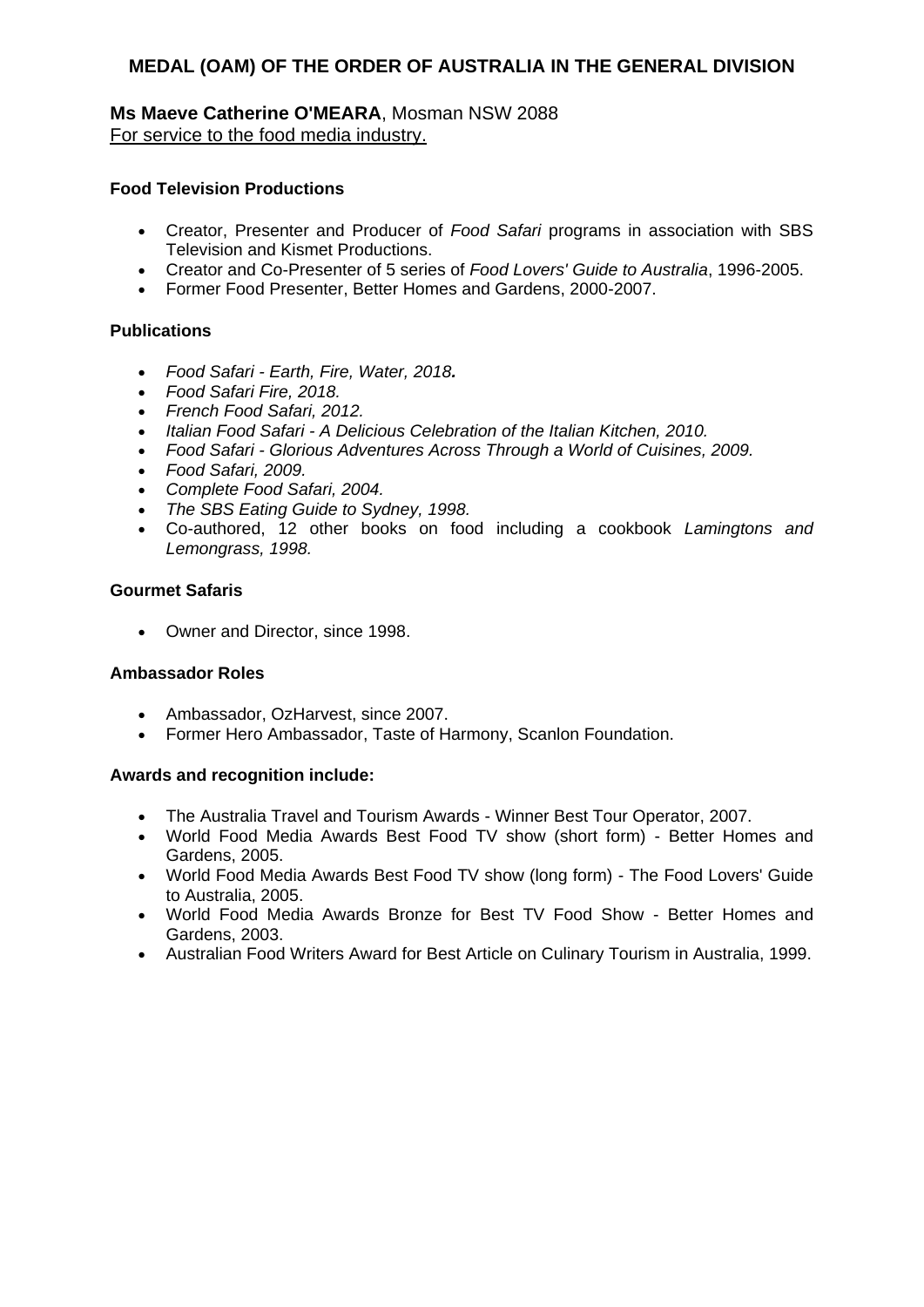### **Ms Miri ORDEN**, Dover Heights NSW 2030 For service to the Jewish community of New South Wales.

### **National Council of Jewish Women of Australia - New South Wales Division**

- Co-President, since 2018.
- Co-Vice-President, 2013-2015.
- Member, Board of Directors, since 2010.
- Member, Steering Committee, 2015-2018.
- Chair, Building Committee, since 2013.
- Chairperson, 'Books Out Loud' Program, 2013-2018.
- Raising Events Committee, 2013-2016.
- Member, Status of Women Committee, 2012.
- Co-Chair, Keren Or Group, 2011.
- Member, 'Grandkidz' Organising Committee, 2010-2011.
- Member, since 2007.

#### **Jewish Folk Centre, Ha'Moadon Ha'Israeli**

- Co-President, since 2017.
- President, 2012-2017.
- Building Chair, since 2012.
- Board Member, since 2009.

### **Community - Other**

- Trustee Governor, representing Jewish Folk Centre Ha'Moadon Ha'Israeli, Jewish Communal Appeal, 2012-2017.
- Trustee Governor, representing National Council of Jewish Women New South Wales Division, Jewish Communal Appeal, 2013-2017.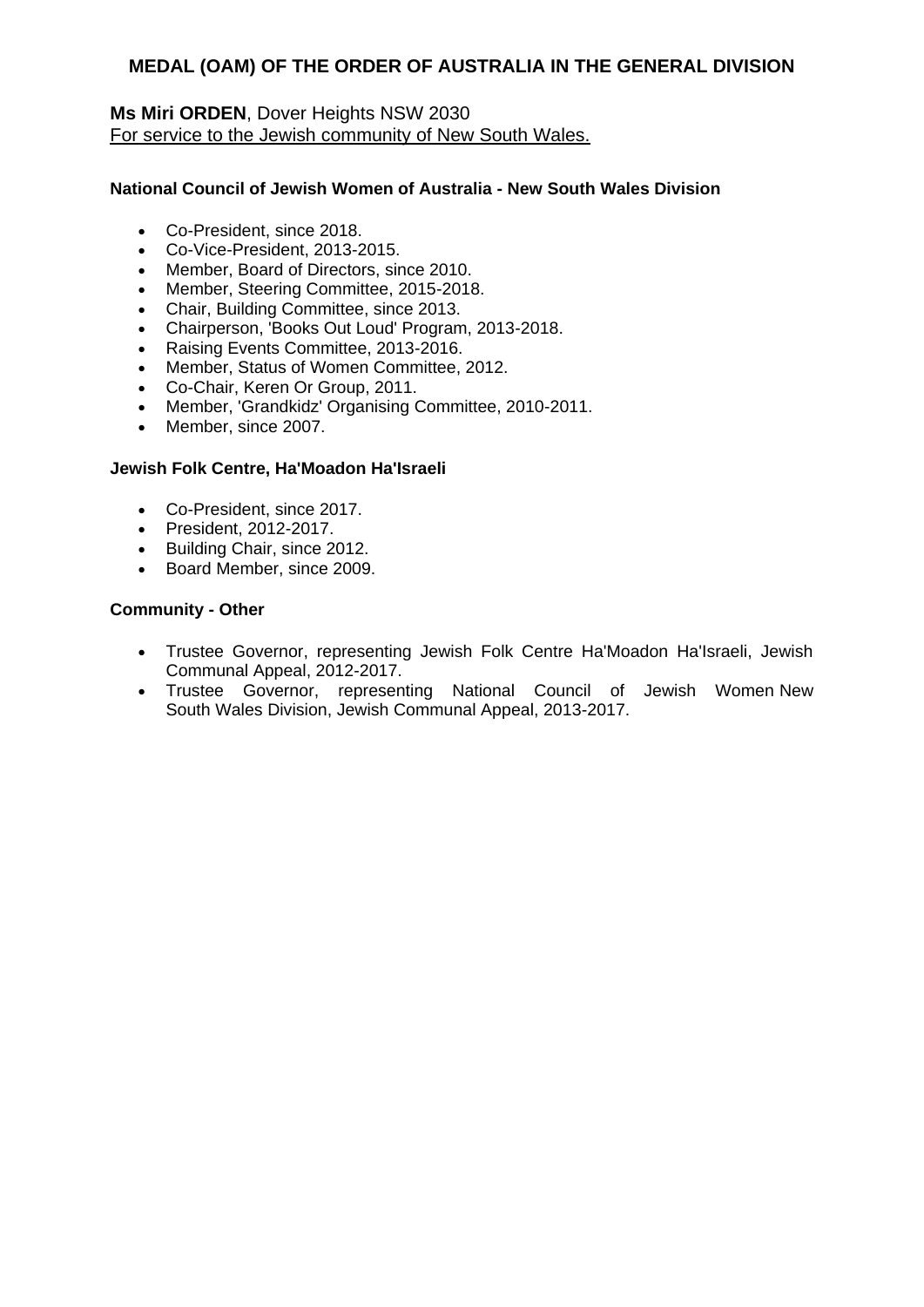### **Mr Graham Barry OSTERFIELD**, Corinda QLD 4075 For service to the community of the Brisbane region.

### **Rotary Club of Brisbane Centenary**

- Former President, 4 terms.
- Former Secretary.
- Former Treasurer.
- Board Member, current.
- Foundation Board Member, Rotary Beefbank, since 2007.
- Member, Rotary Fun Run, Brisbane, since 2008.
- Member, Fiji Kindergarten Project.
- Member, Solomons Project.

### **Darra Oxley Pony Club**

- President, 1983.
- Former Secretary.
- Former Treasurer.
- Life Member, since 1984.

### **Other**

- Former Director, Osterfield Design, Brisbane.
- Director, BeefBank Ltd, (a Rotary project).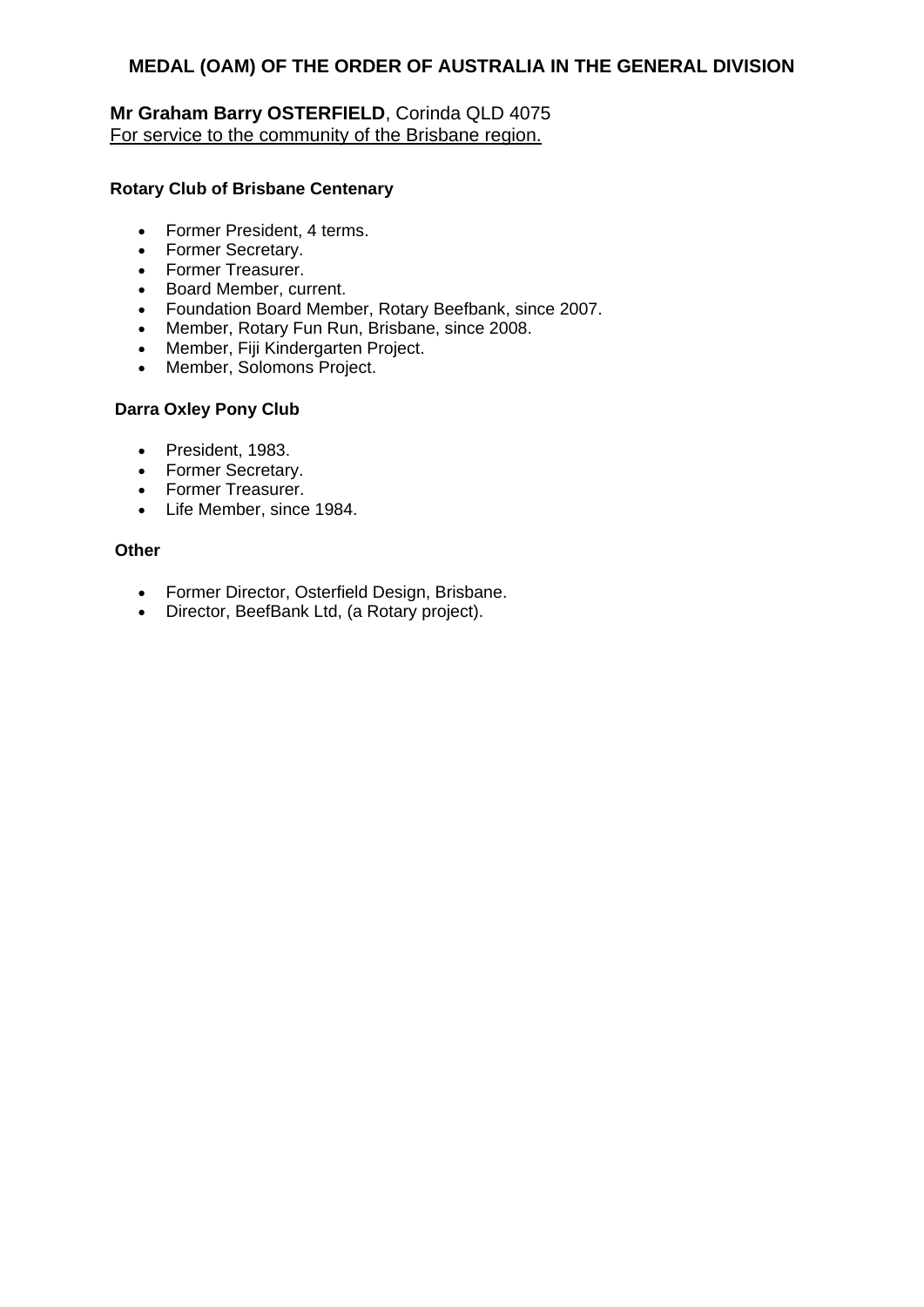### **Mr Nicolas PAPAZAHARIAKIS**, North Adelaide SA 5006 For service to the hospitality industry.

### **Government of South Australia**

- Chairman, Food Tourism and Hospitality Industry Skills Advisory Council SA Inc, 2012-2017, Deputy Chair, 2008-2011, and Industry Standing Committee Member, 2008-2017.
- Member, Business Vision Panel. 2010.
- Member, Tourism Council of South Australia, and Member, Food and Wine Tourism Committee, 2000-2008.

#### **South Australian Chapter, La Chaine de Rotisseurs**

- Honorary Bailli, 2014, and Bailli, 2011-2012.
- Honorary Vice-Charge de Missions, 2008.
- Vice-Charge de Missions, 2003.
- Vice-Conseiller Culinaire, 1994.
- Foundation Member, 1981-2021.

#### **South Australia Branch, Restaurant and Catering Industry Association**

- President, 1996-2006.
- Inaugural Chair, National Restaurant and Catering Awards, 1999.

#### **Business**

- Board Member, Tourism Training Australia, 2002-2021.
- Owner/Operator, Chloes Restaurant, Kent Town, 1985-2019.
- Owner/Operator, Le Paris Restaurant, Robe Terrace, Walkerville, 1978-1984.
- Sommelier, La Terrace Restaurant, Adelaide, 1975-1977.
- Sommelier and Manager, Benjamin's on the Weir, Adelaide, 1977.

### **Community - Other**

- Member, Museum Advisory Committee, Flinders University, 2010.
- Supporter, The Archbishop of Adelaide Fundraising Events, current.
- Former Associate Judge, McLaren Vale Wine Awards.

- People's Choice Award, The Australian Good Food Guide, 2019.
- Adelaide Food Legend Award, The Advertiser, 2009.
- South Australia Life Time Achievement Award, Restaurant and Catering Association, 2003, and Hall of Fame Award, 2001, Award for Fine Dining Excellence, 2002, and Best Fine Dining Award, 1998.
- The Meat Industry Award of Excellence, 1999.
- South Australia State Wine List of the Year Award, 1996 and 1998-1999.
- Boral Energy Restaurant of the Year Award, 1998.
- American Express Fine Dining Award, 1994-1998.
- Top 100 Restaurant, National Gourmet Traveller, 1995-1996.
- Federation of Wine and Food Societies of Australia Award, 1995.
- Sommelier of the Year Award, Remy Martin, 1992.
- Inaugural International Grand Prix Sopexa du Sommelier Award, 1992.
- South Australia Tourism Award, Fine Dining Section, 1992.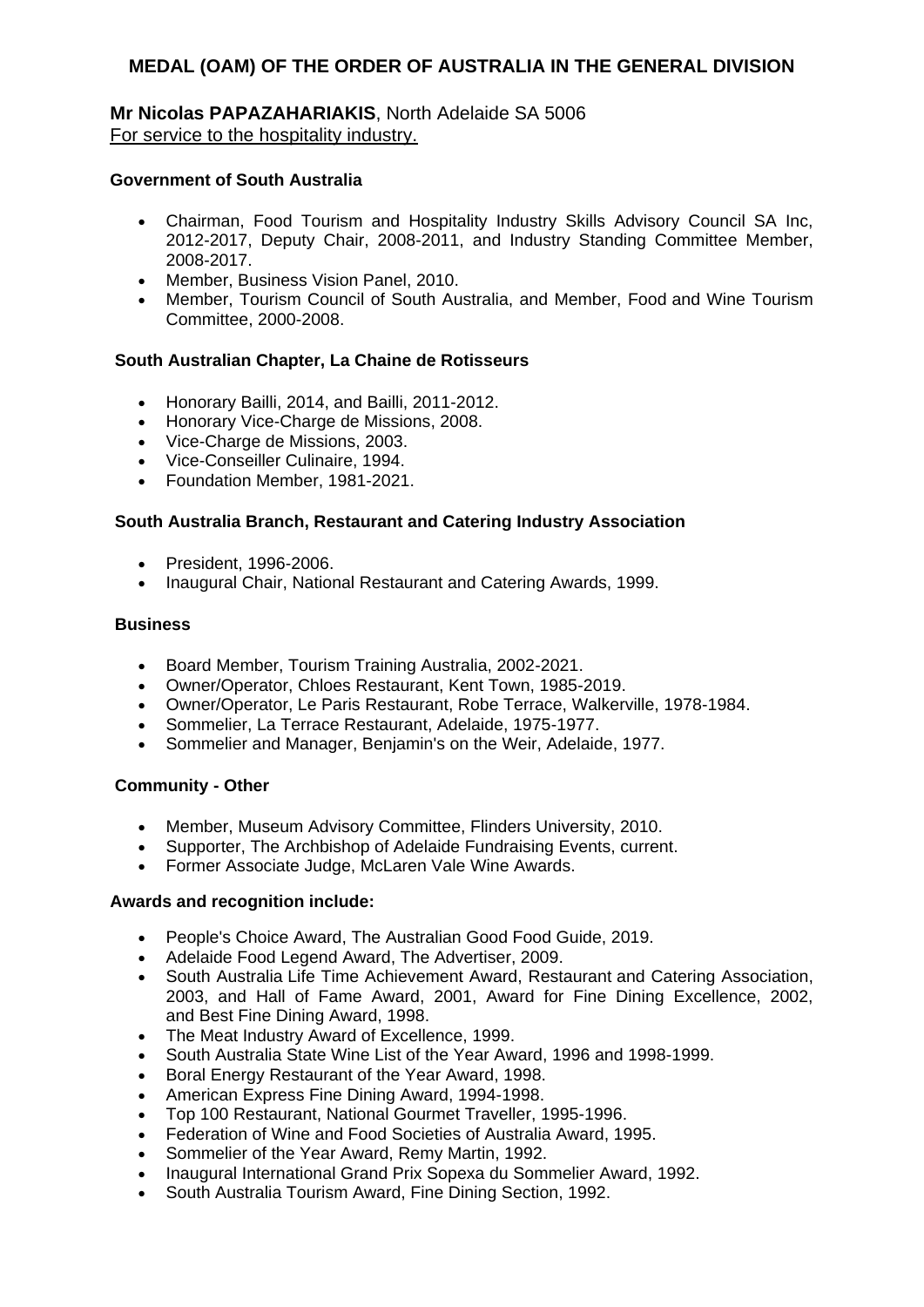**Mrs Helen PARK**, Marcus Beach QLD 4573 For service to water polo.

### **Sunshine Beach State School**

Teacher and Water Polo Coach, 1996-2022.

#### **Volunteer Coach**

- Sunshine Coast U14, U16 and U18 Girls Teams, 2009-2018.
- Sunshine Coast U18 Regional Schoolgirls Teams 2008-2018.
- Sunshine Beach State High school Teams, 1999-2020.
- Noosa Water Polo Juniors, since 1999.

#### **Sunshine Coast Schools Water Polo**

- President, 2012-2020.
- Vice President, 2008-2012.
- Treasurer, since 2019.
- Secretary, 2003-2008.
- Manager, Sunshine Coast U18 Regional Schoolboys and Schoolgirls Teams, 2000- 2007 and 2018-2021.

#### **Noosa Water Polo**

- President, 2018-2020.
- Secretary, 2010-2015

#### **Sunshine Coast Water Polo Association**

- Vice-President, 2008-2011.
- Secretary, 2002-2008.
- Life Member, 2012.

#### **Water Polo Queensland**

- Secretary, 2010-2011.
- Manager, U20 Women's Team, Nationals, 2010.
- Manager,U18 Queensland Country Girls Team, 2003.

#### **Queensland School Sport**

- Manager,Schoolgirls or Schoolboys Water Polo Teams, 2002-2021.
- Secretary, 2002-2022
- Water Polo Delegate, Management Group, 2008-2013.

#### **Water Polo Australia**

- U18 Australian Girls Team Manager to Fina Youth World Championships, 2013.
- U17 Australian Girls Team Manager, 2012.
- U16 Australian Girls Team Manager, 2011
- Australian Table Official, Fina World Championships, 2007.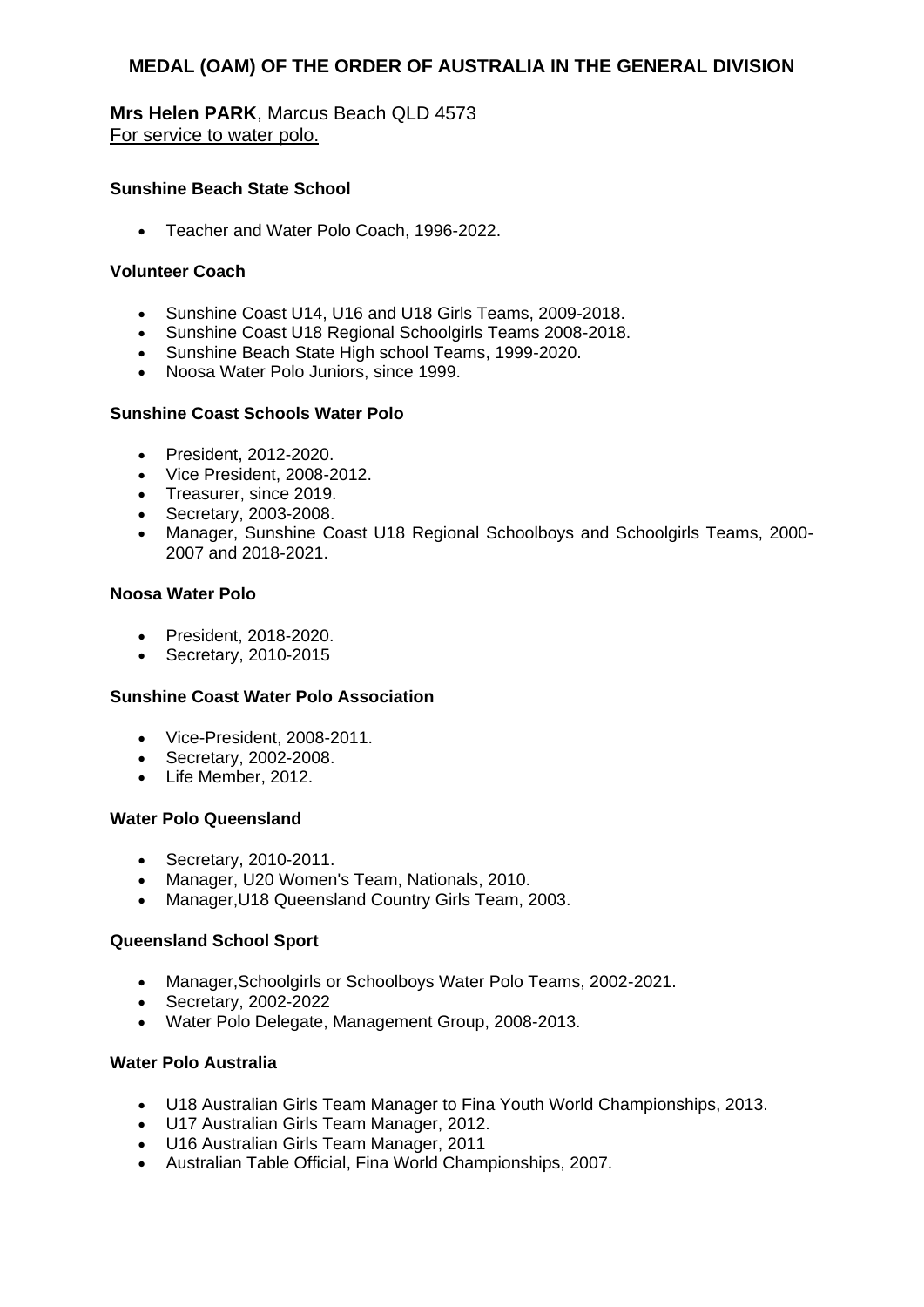# **MEDAL (OAM) OF THE ORDER OF AUSTRALIA IN THE GENERAL DIVISION School Sport Australia**

- Life Member, Queensland Representative, 2022.
- AustralianSchoolgirls Water Polo Team Manager, 2011, 2013, and 2015.
- AustralianSchoolgirls and Schoolboys Water Polo Tour Manager, 2007-2010.

- Certificate of Merit, Sunshine Coast Sports Hall of Fame, 2020.
- Recognition for 20 years of service, Sunshine Coast Region School Sport, 2019.
- Service Award, School Sport Australia, 2014.
- Queensland Sport Volunteer of the Year Award, Sports Federation of Queensland, 2005.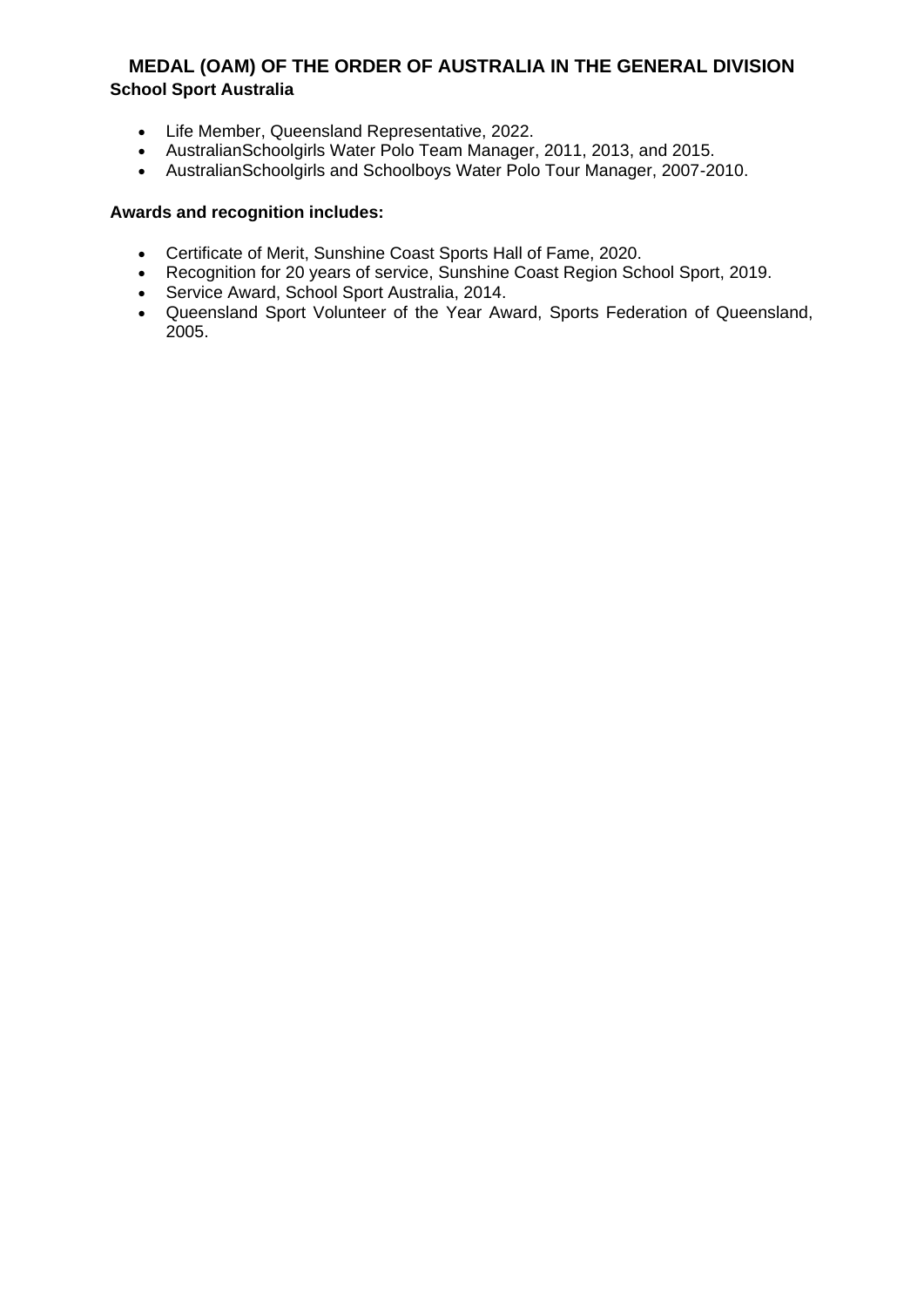### **Ms Jacqueline PASCARL**, Brighton VIC 3186 For service to the community through a range of roles.

# **Community**

- Founder and Chief Executive Officer, Operation Angel, since 1997.
- Executive Director, Cure Kids Australia, 2013-2015.
- Board Member, Australian National Veterans Arts Museum, 2018-2021.
- Board Director, Project Rozana, 2020-2022.
- Board Member, Endocrinology Research and Fundraising, Royal Children's Hospital, 2009-2019.
- Committee Member, Women@The Alfred (Hospital) (fundraising to support Prostate Cancer Research and diagnostic equipment), since 2009.
- Founder and Chief Executive Officer, Empty Arms Network Australia, 1993-2009.
- Founder and Director, Operation Book Power, South Africa and Kenya, 1995-2000.

# **CARE International**

- Special Ambassador, 1998-2007.
- Patron, CARE International UK, 2007-2012.
- Acting Country Director, CARE International East Timor, 1999-2000.
- Acting Country Director, CARE International Macedonia/Kosovo, 1999.

### **Other**

- National Vice-Chair, Defence Force Reserves Support Council, 5 years.
- Special Consultant and Advisor, Attorney General of Australia, 1997-2005.
- Consultant, Department of Foreign Affairs and Trade, Australia, 1996-2004.
- Official Observer, OSCE, Oversight of Free Election Process in Bosnia Herzegovina, 1997.
- Director, Operation Book Power in co-operation with United Nations High Commissioner for Refugees (UNHCR), Bosnia Herzegovina, 1997.
- Non-Government Organisation (NGO) Humanitarian Liaison, CMOC, INTERFET, Dili, East Timor, 1999-2000.
- International Advisor, Hague Convention, National Center for Missing and Exploited Children, US State Department, United States of America.
- Special Advisor to President Nelson Mandela, READ Educational Trust, 1995.

- Queensland State Disasters Hero Medal.
- Humanitarian Overseas Service Medal, Balkans and East Timor, 2012.
- United Nations Peace Medal, Bosnia, Kosovo, East Timor.
- United Nations Special Commendation for the International Year of the Family.
- Recognition Award, National Center for Missing and Exploited Children, United States of America.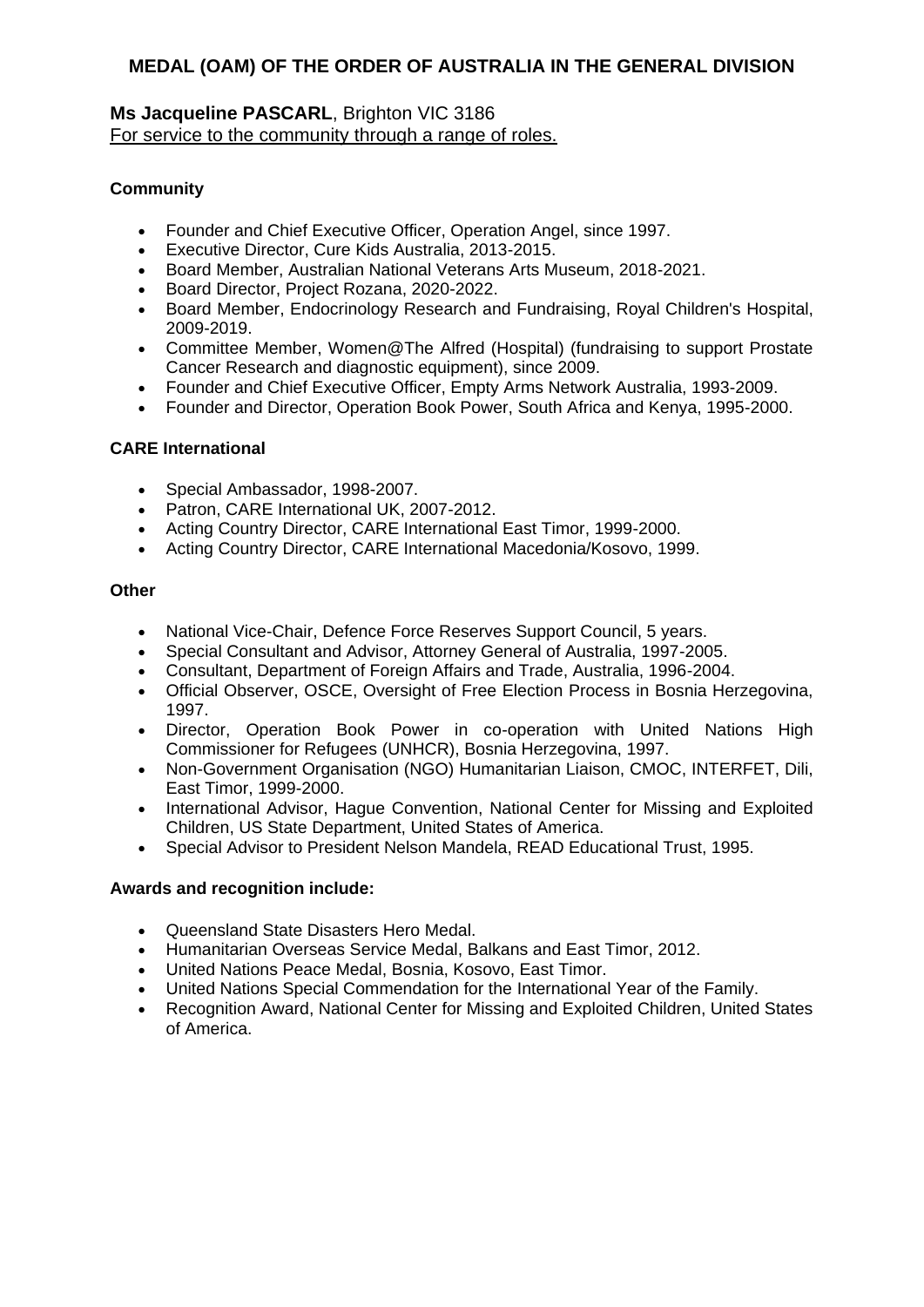# **Mrs Beryl Marcia PATULLO**, Thomastown VIC 3074 For service to the community through a range of roles.

### **Community**

- Member, Whittlesea Historical Society, since 2016.
- Member, Aurora Support Services, since 2010.
- Past Member, Whittlesea Neighbourhood Watch Group, 30 years.
- Author of a booklet *130 Years of Schooling: History of Thomastown Primary School, 1955-1985,* Thomastown Primary School, 1985.

### **Friends of Will Will Rook Cemetery Inc.**

- Secretary, current.
- Treasurer, current.

#### **Freemasons Victoria**

- Member, Management Committee, Greensborough District Masonic Centre, current.
- Former Member, Berry Street Masonic Support Group*.*

### **Awards and recognition include:**

• Member of the Order of Merit, Freemasons Victoria.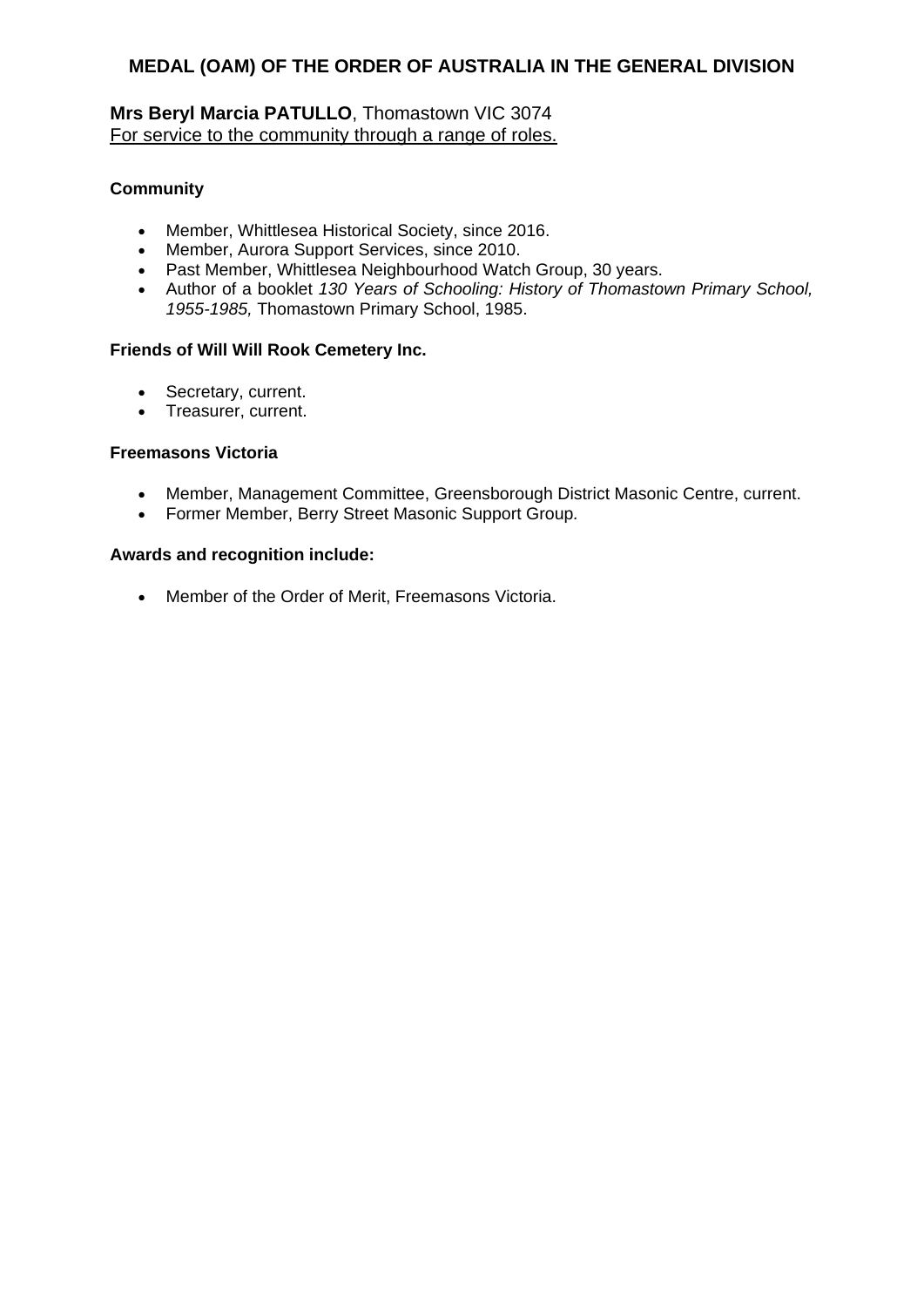# **Mr Lindsay David PATULLO**, Thomastown VIC 3074 For service to the community through a range of roles.

### **Aurora Support Services Inc. (***formerly Whittlesea Helping Hand Association***)**

- President, Management Committee, since 2015.
- Junior Vice President, 2013-2015.
- Committee Member, since 2005.

### **Freemasons Victoria**

- Chairman, Greensborough District Masonic Centre, since 2006.
- Former Member, Berry Street Masonic Support Group*.*

### **United Preston Masonic Hall Trust**

- Chairman, 1989-2003.
- Former Member, Management Committee, until 2006.

#### **Awards and recognition include:**

Member of the Order of Merit, Freemasons Victoria.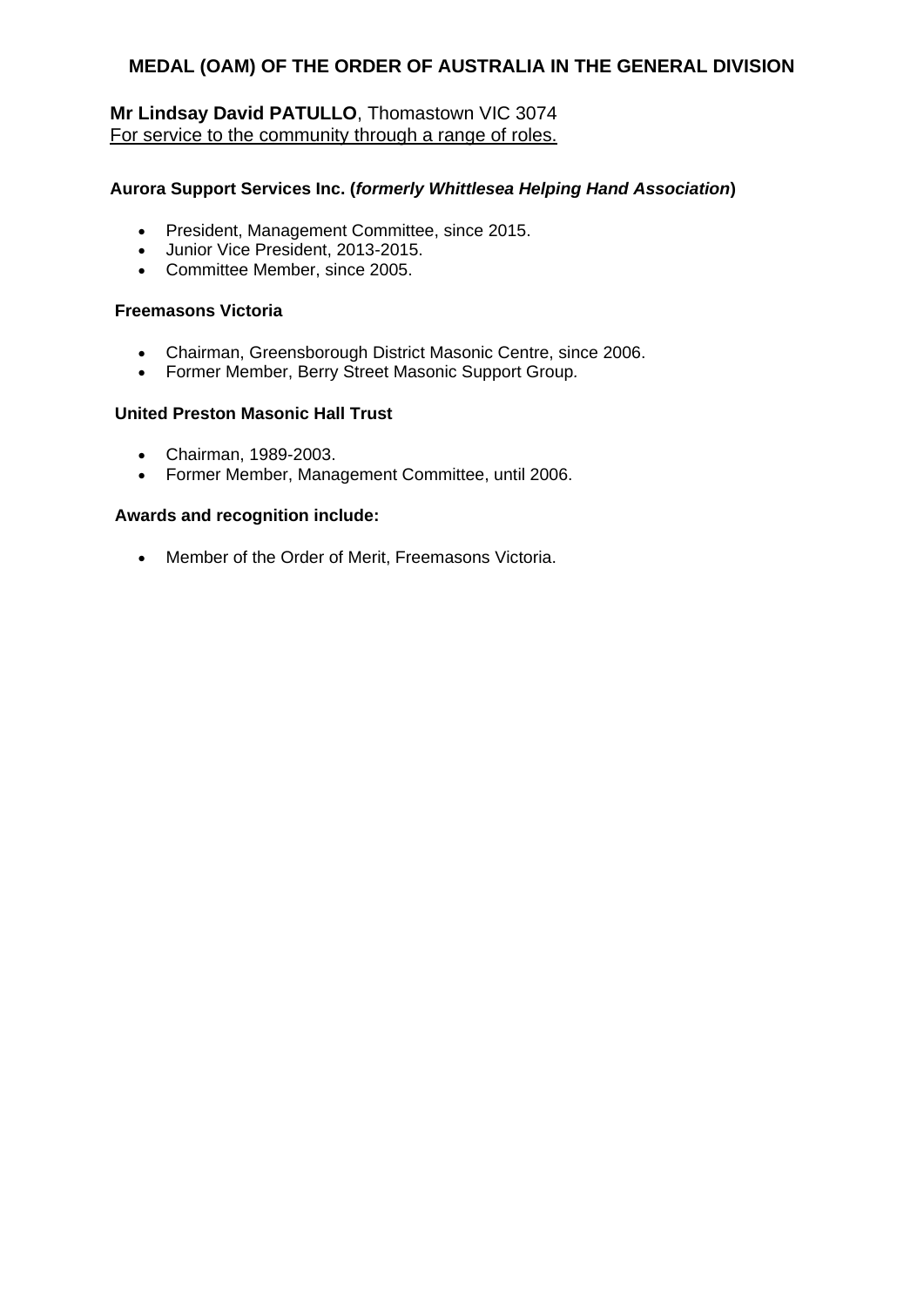# **Mr Con PAVLOU**, NSW For service to the multicultural community of New South Wales.

### **Multicultural Community**

- Member, Ethnic Community Council of New South Wales, since 1991.
- Member, Maroubra Chamber of Commerce, 2003-2017.
- Member/Life Member, Cyprus Community of New South Wales (Cyprus Hellene Club), since 1980.
- Former Member, Greek Australian Sports Hall of Fame Committee.
- Justice of the Peace in New South Wales, since 1975.

#### **St Spyridon'Greek Orthodox Parish of South East Sydney**

- Former President.
- Former Vice President.
- Former Secretary.
- Assistant Treasurer, approx. 2019- 2020.
- Board Member, since 1975.
- Life Member.

#### **St Spyridon College**

- Service Counsel, current.
- FormerPast President.
- Vice-President, 2006.
- Former Treasurer.
- Founding Board Member, since 1983.

#### **St Spyridon Soccer Club** *(now known as the South East Eagles)*

- President, 30 years.
- Committee Member, 43 years.
- Founding Member, since 1976.
- Inaugural Life Member.

#### **Stanmore Hawks Soccer Club** *(now known as the Inner West Hawks Football Club)*

- President, 4 years.
- Committee Member, 11 years.
- Life Member.

#### **Eastern Suburbs Football Association**

- Former President.
- Committee Member, 14 years.

#### **Professional**

- Senior Business Development Manager, Delphi Bank, since 2007 *(formerly known as Bank of Cyprus).*
- Branch Manager/Supervisor, Commonwealth Bank, 1982-2001.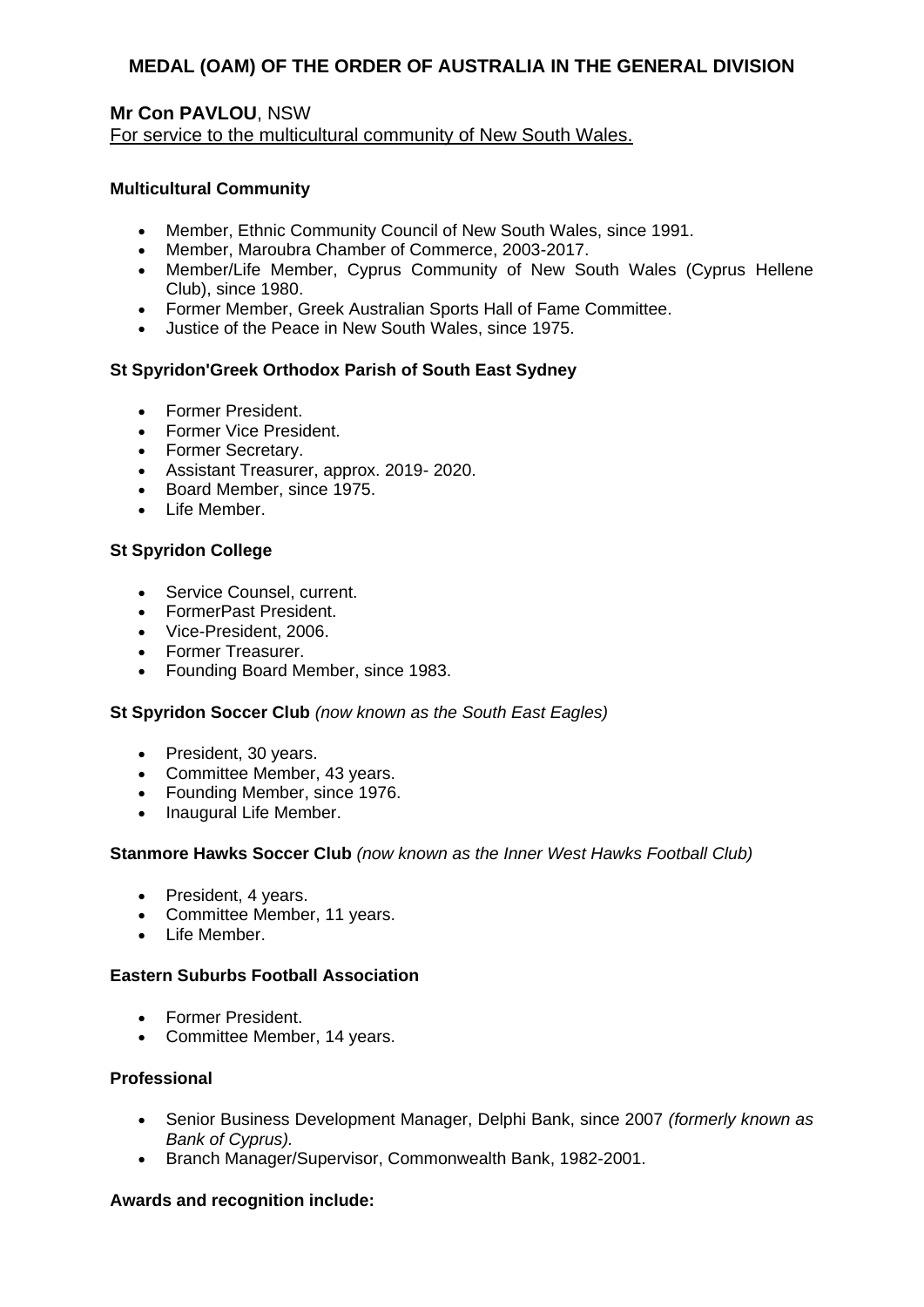- St Spyridon Parish Award, Greek Orthodox Archbishop of Australia*.*
- Award of Living Legend, St Spyridon Olympic Eagles Soccer Club.
- Hall of Fame, Eastern Suburbs Football Association.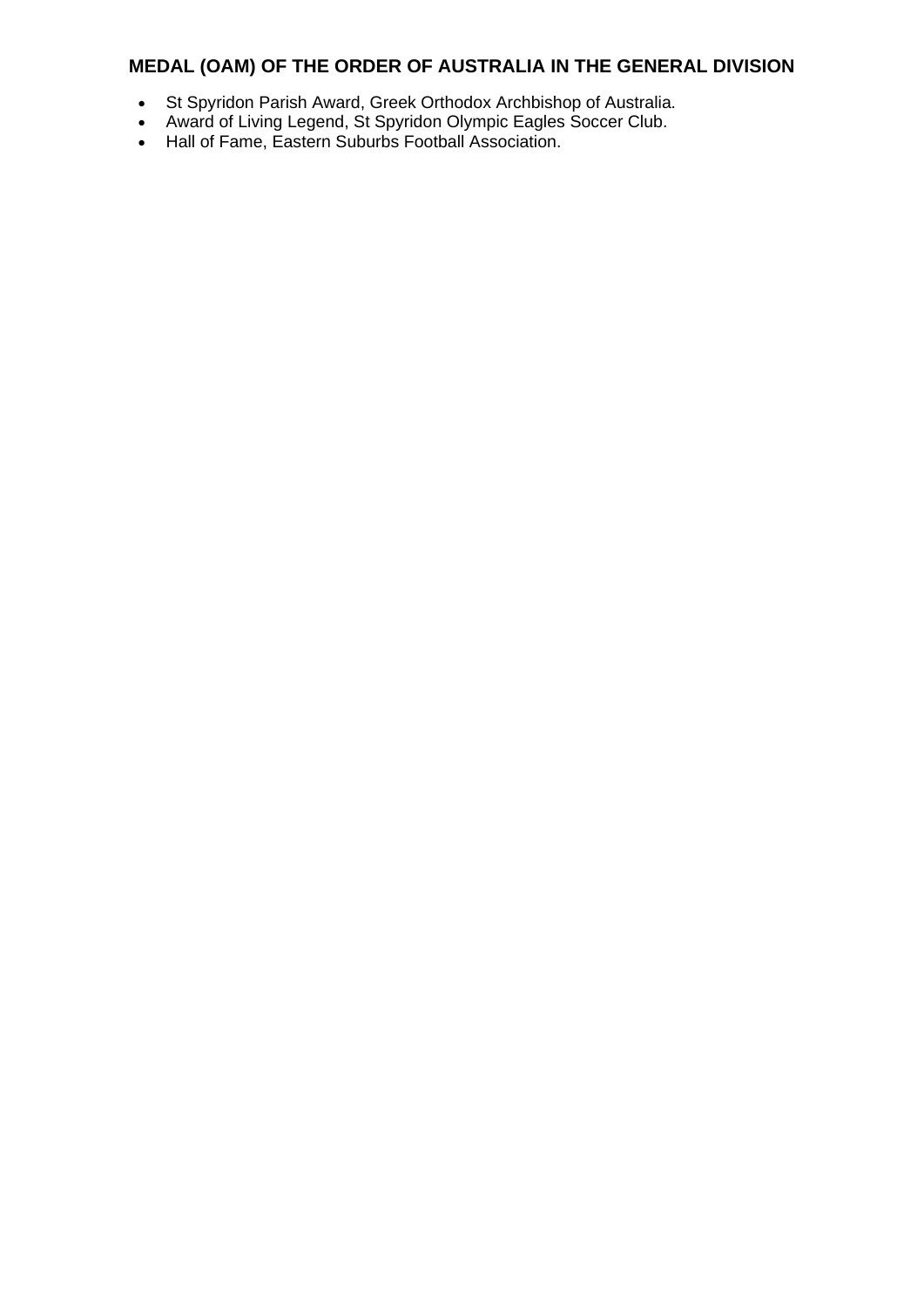**Mr John Marshall PEARCE**, QLD For service to sport, and to philanthropy.

### **Brisbane Lions Football Club**

- Hall of Fame, 2019.
- Club Patron, 2015.
- No 1 Ticketholder, 2002-2008.
- Life Member, 2008.
- Founder and Supporter, Lethal Lions (coterie group), since 2000.
- Member, Chairman's Circle, 1997.
- Supporter, since circa 1990s.

#### **Brisbane Lions Foundation**

- Chair, 10 years.
- Founder, 2002.

#### **Philanthropic support includes:**

- AFL Queensland.
- Queensland Cricket, over 20 years.
- Australian Sports Foundation.
- Queensland Olympic Council.
- Gold Coast SUNS Football Club.
- QSport (Sports Federation of Queensland).
- Peter Burge Eleven (coterie group).
- Australian Olympic Team, 2016.

### **Executive Roles**

- Board Member, Australian Sports Foundation, 2014-2017.
- Director, Coorparoo Australian Football Club, c1980s.

#### **Financial Basics Foundation**

- Supporter, since 2002.
- Board Director, 5 years.
- Founder, 2002.

#### **Other**

Founder, Rutherglen Cemetery Foundation, 2002.

### **Collection House Financial Services**

- Chairman, 2009-2012.
- Deputy Chairman, 2005-2009.
- Chief Executive Officer, 1998-November 2003 and April 2004-2005.
- Co-Founder, 1992.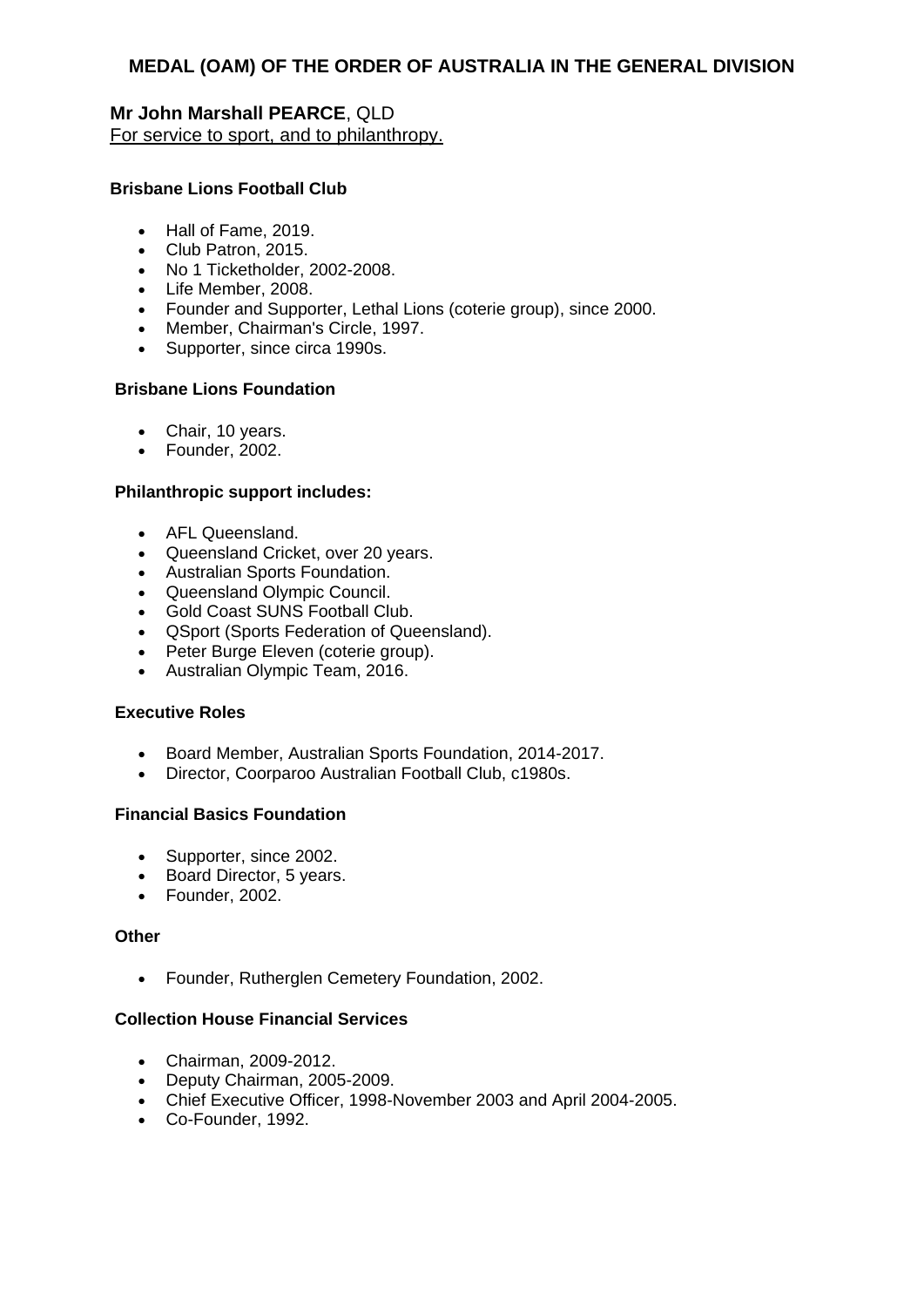### **Mr Neville George PENGILLY**, Cowra NSW 2794 For service to the community of Cowra.

### **Cowra Uniting Church**

- Lay-Presider, since 2007.
- Chairperson, Church Council, since 2007.
- Volunteer, Cowra Food Hall, since 2010 and Chair, Advisory Committee, 2011-2013**.**
- Manager, Church Hall, current.
- Parish Elder, 1977-1987.
- Parish Secretary, 1977-1979.

### **Church - Other**

- Member, Cowra Clergy Group, current.
- Member, Pastoral Team, Weeroona Aged Care Residence, since 2009.
- Representative, Macquarie Darling Presbytery of the Uniting Church's Ministry Mission Committee, since 2007.
- Member, United Protestant Association, 1968.
- Superintendent, Cowra Sunday School, Methodist Church, 1965-1969**.**

### **Cowra Retirement Village (***known as Bilyara***)**

- Deputy Chairman, since 1988.
- Chairman, 1980s.
- Founding Board Member, since 1983.
- Board Member, Cowra Retirement Village Association, 1982-1983.
- Involved with the planning of the Village, late 1960s-1983.

### **Cowra Shire Council**

- Deputy Shire President, 1986-1992.
- Councillor, 1972-1977 and 1983-1995.

### **Cowra Chamber of Commerce**

President, 1973-1976.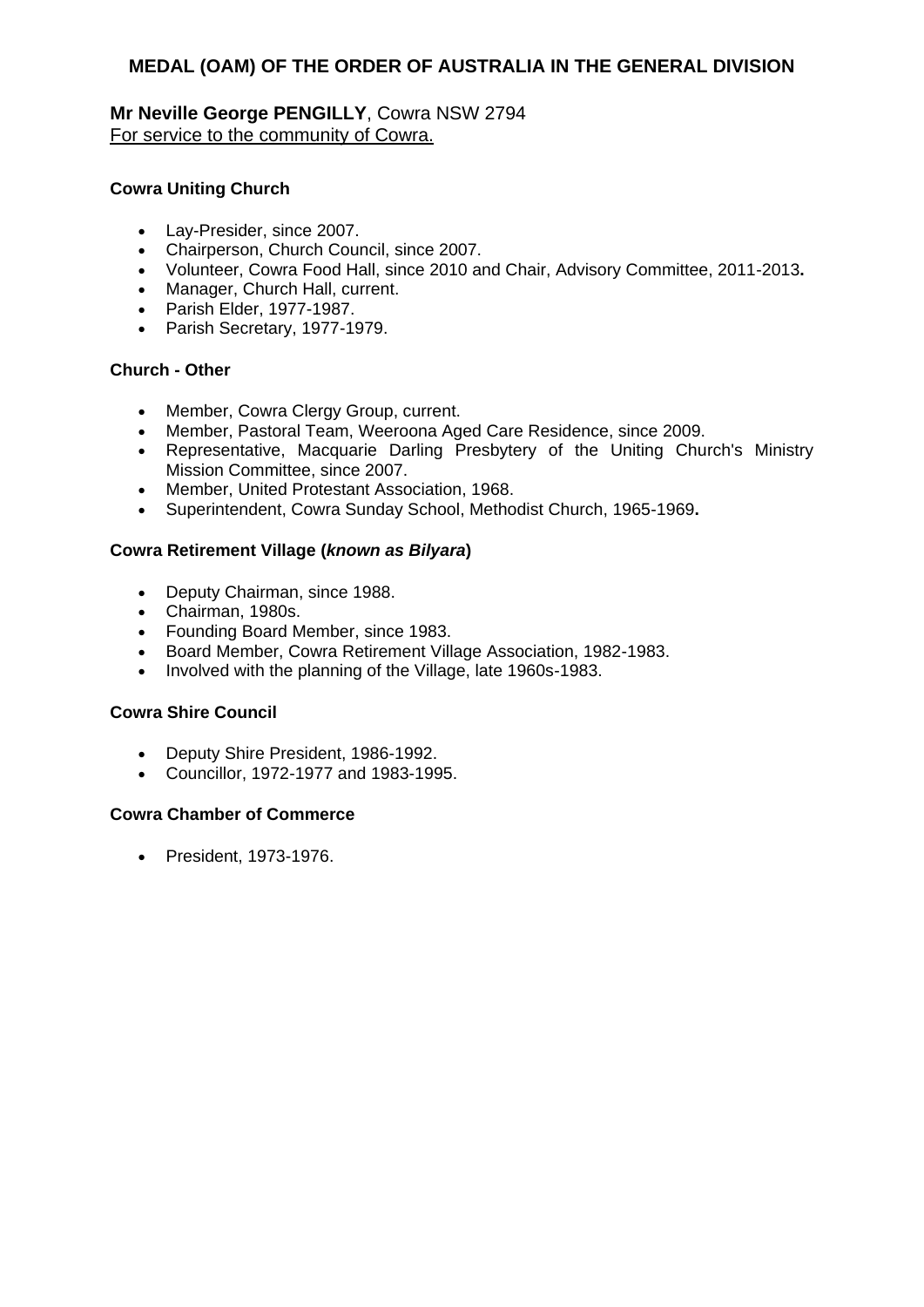# **Mr Geoffrey Douglas PENNA**, Elmhurst VIC 3469 For service to the communities of Ararat and Elmhurst.

### **Elmhurst Bush Nursing Centre**

- President, since 2018.
- Board Member, since 2016.
- Member, Quality and Safety Committee, Finance Committee and Community Consultative Committee, current.
- Volunteer Driver, current.

### **Elmhurst Development Group**

- Secretary, current.
- Committee Member, current.
- Founding Member, since 2005.

### **Elmhurst Landcare Group**

- Secretary, current.
- Former President.
- Member, since 2004.

### **Community - Other**

- Founding Member, Elmhurst Blokes Group, current.
- Member, College Stewardship Council, Marian College Ararat, 2017-2018.
- Former Chairman, Board of Management, Ararat Retirement Village.
- President, Ararat College School Council, 1995-1997 and Member 1991-1993.
- Photographer, Writer, Newsletters and Compiler/Editor of many documents connected with the Rural City of Ararat and Township of Elmhurst, and surrounding rural communities.
- Former Chairperson, Ararat Regional Business Association.
- Former Member, Ararat Y's Men's Club.
- Ararat business proprietor, 1978-2006.

# **Country Fire Authority Victoria**

- Member, Elmhurst Brigade, since 2005.
- Former Secretary and Treasurer, Elmhurst Brigade.
- Member, Ararat Rural Fire Brigade, 1979-1982.
- Member, South Wangaratta Brigade, 1964-1979.

### **Royal Victorian Association of Honorary Justices**

- Justice of the Peace, since 2003.
- Secretary, Wimmera Branch, 2011-2013 and Former Chair.
- Office of the Public Advocate, Registered Independent Third Person, current.

- 25 year medal, Country Fire Authority Victoria, 2013.
- National Emergency Medal, 2013.
- National Service Medal, 1970-1971.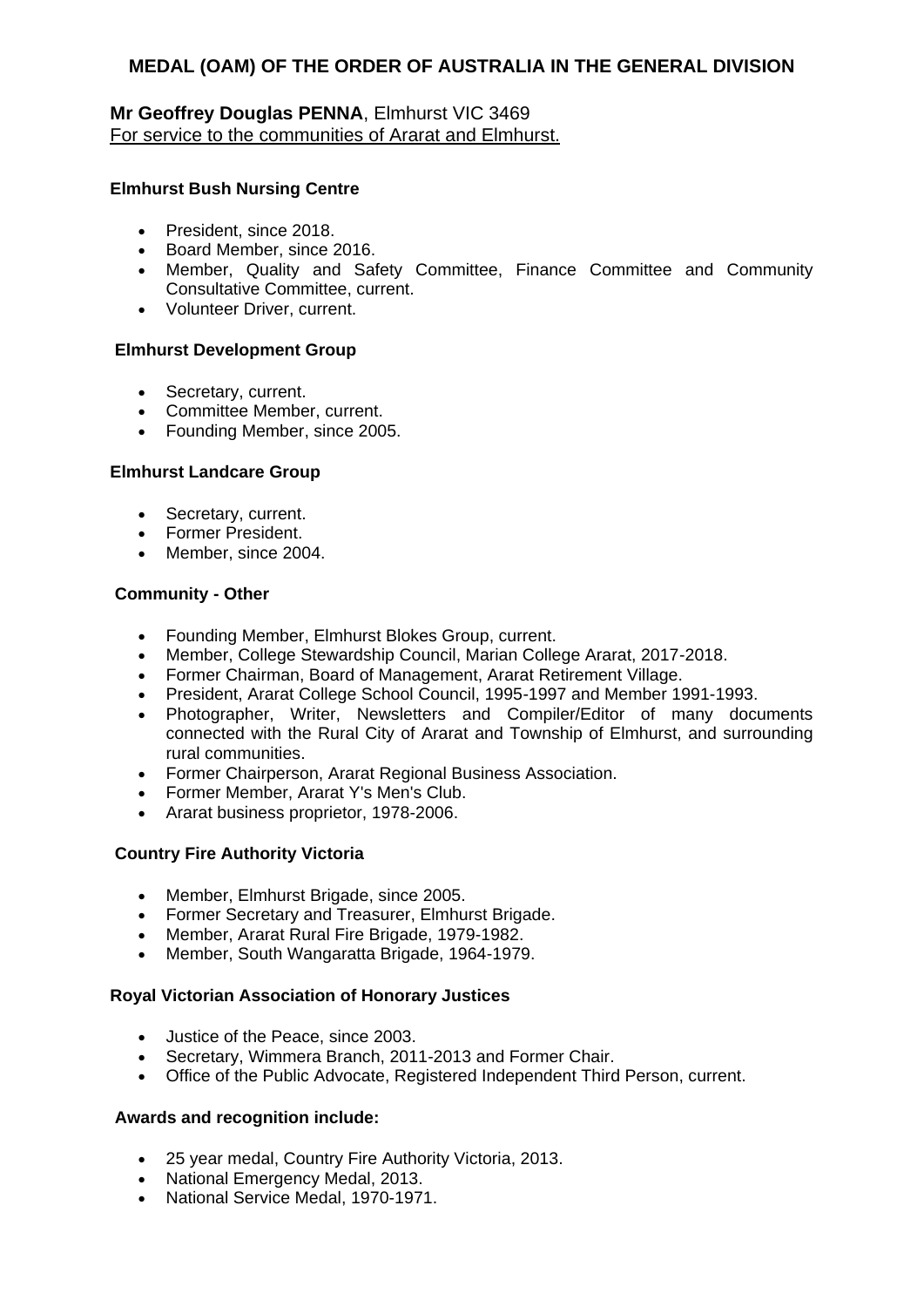### **Mrs Gael Maxine PERRY**, Geelong VIC 3220 For service to multicultural aged care, and to the community.

### **Multicultural Aged Care Services (MACS)**

- Chair, 2014-2019.
- Board Member, since 2002.
- Chair, Quality Committee, 2011-2014.
- Former Member, Finance and Audit Committee.
- Former Member, Elder Abuse Committee.
- Former Chair and Board Member, Governance Committee.

### **Colac Area Health Hospital**

- Former Chair.
- Former Board Member.

### **St Mary of the Angels Roman Catholic Parish**

- Lay Assistant, current.
- Former Member, Fete Committee, 20 years.
- Special Minister.
- Reader of Scripture.
- Commentator at Mass.

#### **Geelong DoCare** (now known as Karingal Inc.)

- Former Chair.
- Board Member, 2009-2016.

#### **Kalkee Community Care**

Former Board Member.

### **Wesley Uniting Church Geelong**

- Committee Member, Wesley Centre for Life Enrichment.
- Liaison Officer.

#### **Boards and Appointments**

• Board Member, Lazarus House Geelong.

### **Sacred Heart College Geelong**

- Member, College Advisory Council, 2013-2020.
- Former Member, Appeals Committee.
- Member, Chapel Restoration Committee.

### **Sacred Heart College Geelong Old Collegians Association**

- President, 2000-2003.
- Secretary, 1963-1976 and 2002.
- Member, since 1963.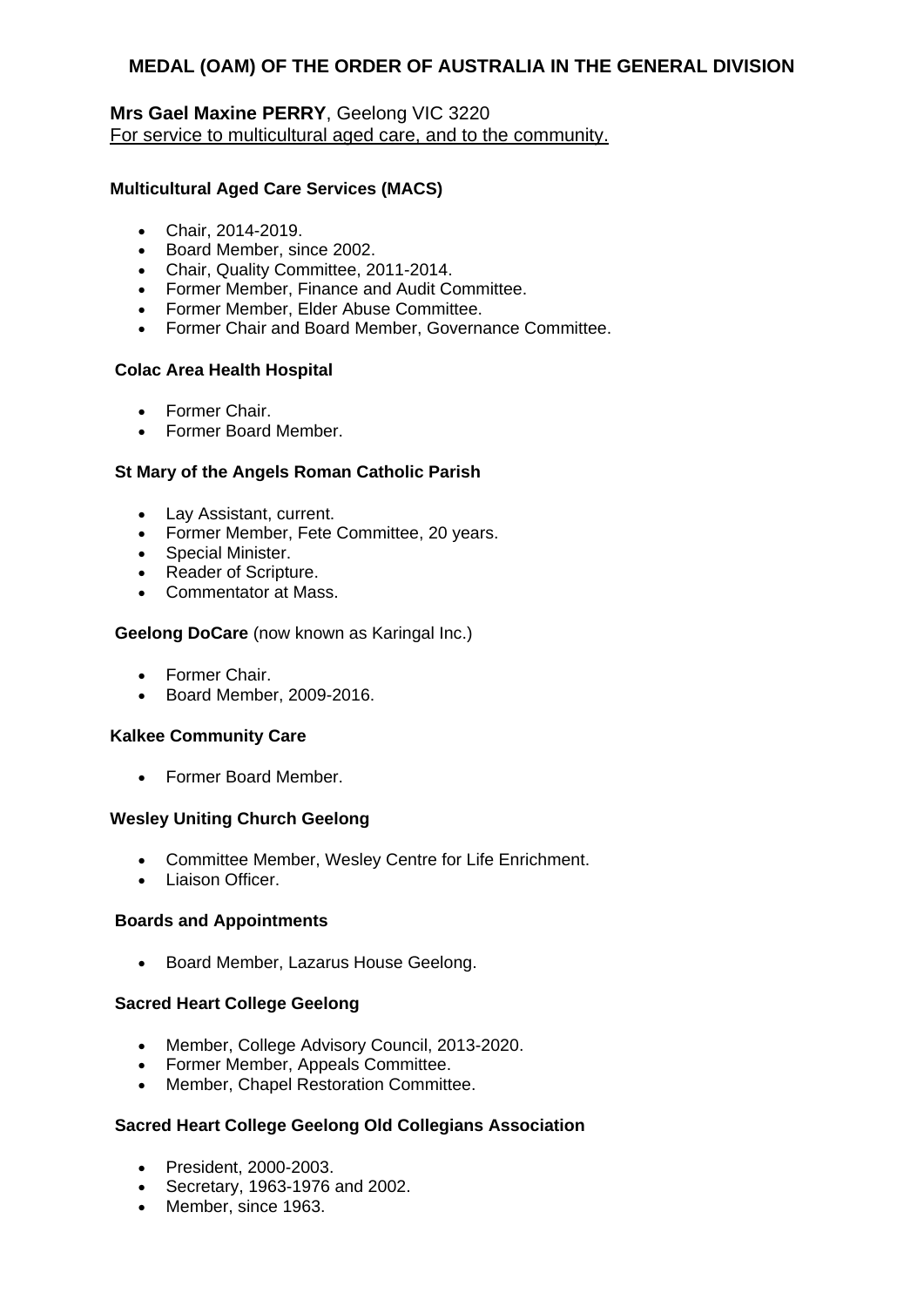# **MEDAL (OAM) OF THE ORDER OF AUSTRALIA IN THE GENERAL DIVISION Colac Otway Shire**

- Former Aged Care Manager.
- Former Community Services Officer.
- Former Aged and Community Manager for Colac City.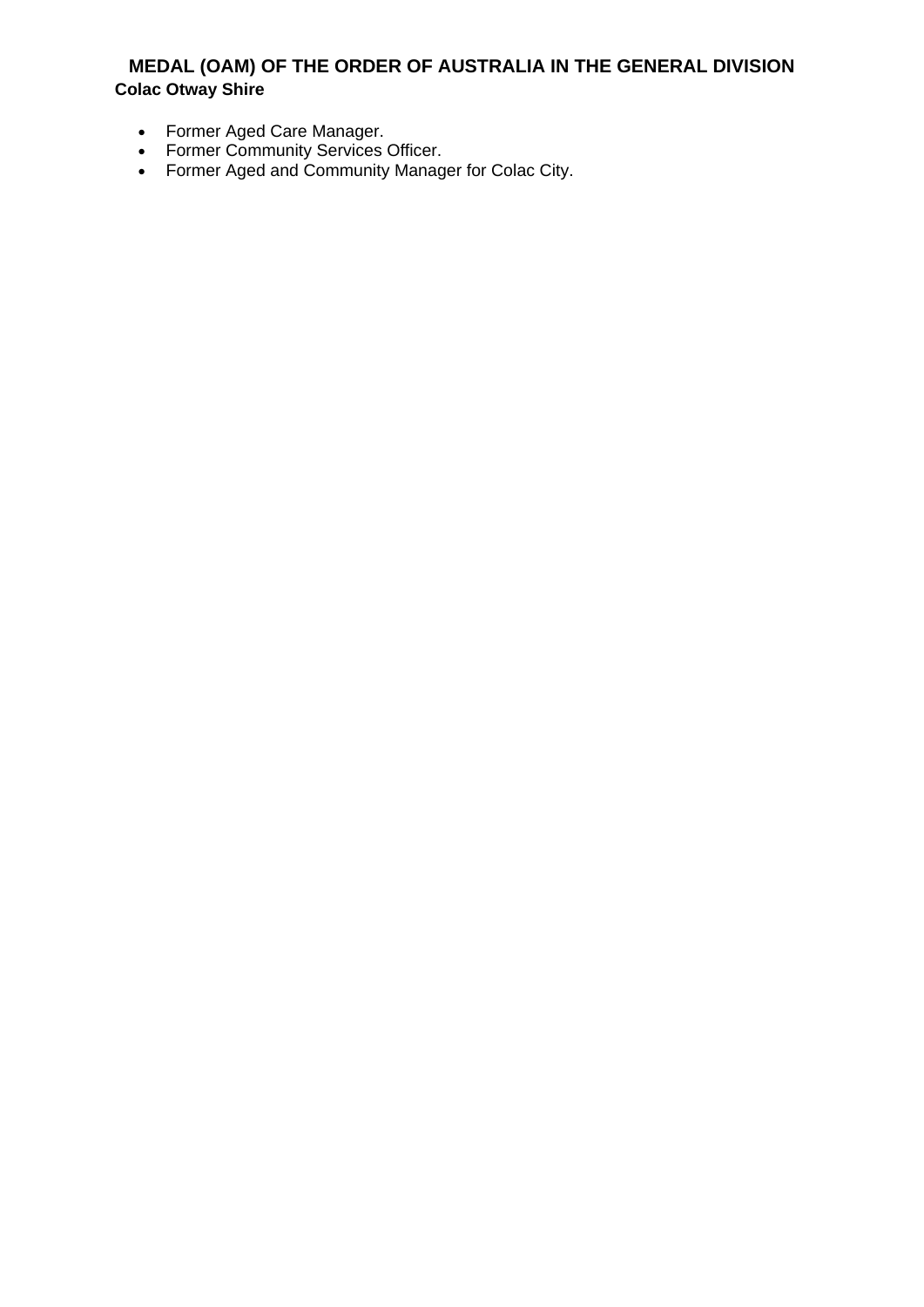**Ms Jennifer Kay PHILLIPS**, South Yarra VIC 3141 For service to botanical art.

### **The Botanical Art School of Melbourne**

- Art Teacher, Botanical Art Classes, since 1992.
- Founder, 1992.

### **Exhibitions and Publications**

- The Shirley Sherwood Collection: *Modern Masterpieces of Botanical Art*, 2019.
- The Shirley Sherwood Gallery, Private Collection, since 2008.
- Mornington Peninsula Art Gallery, Victoria, 2009.
- Shirley Sherwood Gallery, Royal Botanic Gardens, Kew, United Kingdom, since 2008.
- The Royal Botanic Gardens, Melbourne, since 2008.
- The Prince of Wales Trust: *The Highgrove Florilegium*, 2008.
- The Hunt Institute for Botanical Documentation, United States of Australia.
- The Filoli Collection, United States of Australia.
- The Florilegium Wildflowers of Transylvania.

#### **Arts - Other**

- Freelance Botanical Artist, since 1971.
- Master Class Instructor, various countries, including Australia, England, United States of America, Japan, France, Italy, Portugal, and South Africa, since 1996.

#### **Professional Affiliations**

- Fellow, Linnean Society of London, United Kingdom, since 2003.
- Honorary Member, Chelsea Physic Garden Florilegium Society, United Kingdom.
- Honorary Director, American Society of Botanical Artists, current.
- Honorary Member, Brooklyn Botanic Gardens Florilegium Society, current.

- The Celia Rosser Award, 2008.
- Gold Medal, Australian National Print Awards, 1998.
- Gold Medal, Royal Horticultural Society London, 1993.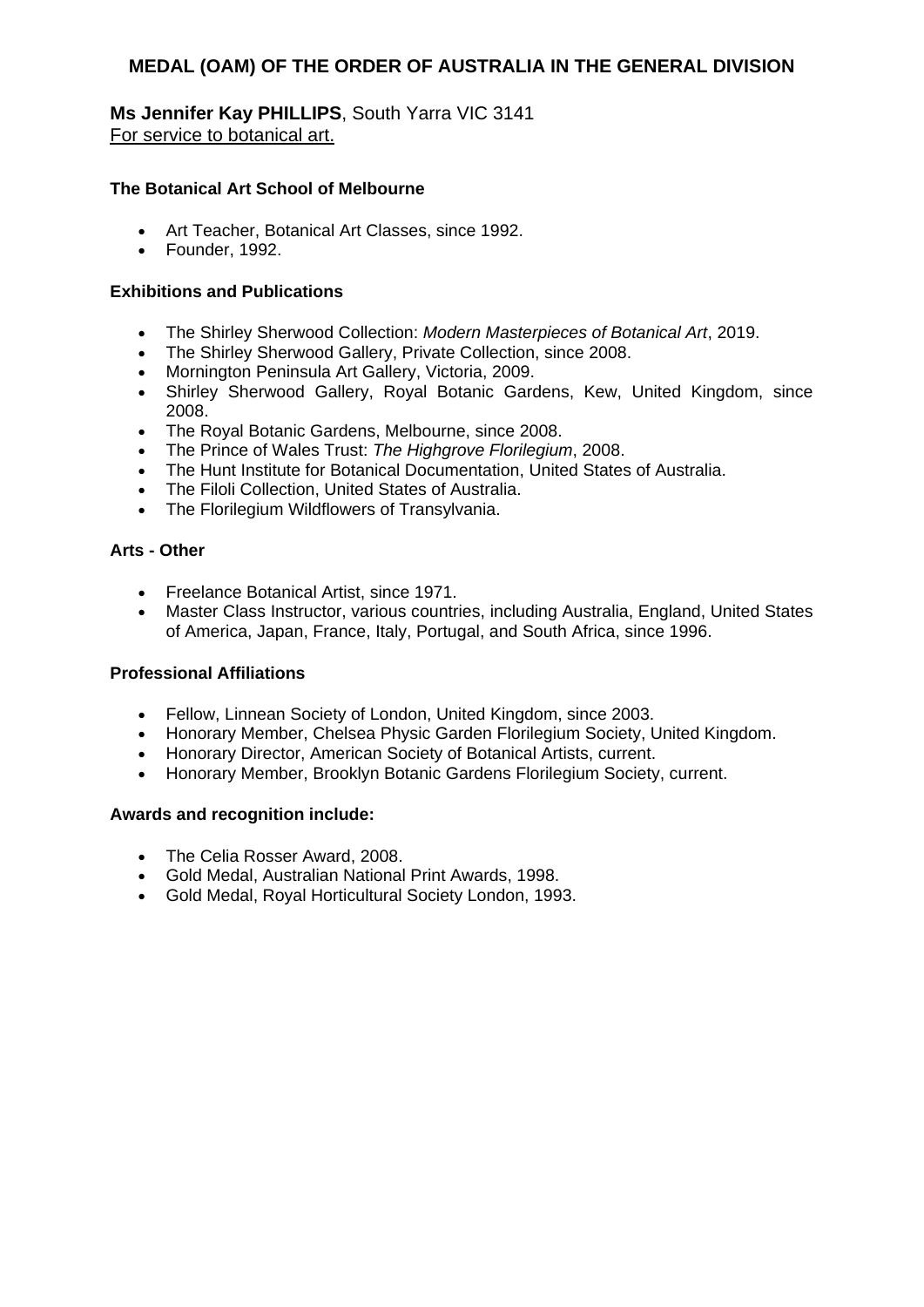**Ms Marilyn PHILLIPS**, City Beach WA 6015 For service to choral music.

### **Music**

- President, Royal Schools Music Club, since 2019.
- Chorus Director, West Australian Symphony Orchestra, 2005-2013.
- Advisor and Coach, Art Song Perth, since 2005.
- Studio Recordings and Live Recitals, ABC Classic FM, 1995-2013.
- Specialist Opera Chorus Workshop Director, Perth Choral Institute.
- Associate, Royal Academy of Music, 1996.

#### **West Australian Opera**

- Guest Chorus Director, 2010-2017.
- Head of Music, 1995-2005.

### **Concerts and Recitals**

#### *International*

- London appearances included concerts in the Royal Albert Hall, Royal Festival Hall and St. John's, Smith Square, with recitals in the Purcell Room and Wigmore Hall, 1975-1993.
- Concert venues outside London have included the Usher Hall, Edinburgh,
- St. David's Hall, Cardiff and Brangwyn Hall, Swansea.
- Concert performances and recitals given in Salzburg, Copenhagen, Berlin and Detroit, 1974-1991.

#### *National*

- Recitals St. George's Cathedral Perth and St. Paul's Cathedral Melbourne, 2007.
- Numerous recitals with Art Song Perth, planning themed programmes, since 2006.
- Recital with Denis O'Neill, His Majesty's Theatre, Perth, 2004.

#### **Education**

- Sessional Teacher of Piano, West Australian Academy of Performing Arts, Edith Cowan University, 2019.
- Vocal Master Classes, Monash University, 2015 and 2017.
- South-West Opera weekend workshop, vocal technique, learning new works, improving existing repertoire, 2016.
- Public vocal master class University of Western Australia, 2014.
- Vocal Coach, West Australian Academy of Performing Arts, 2012, 2000 and 1994.
- Artist in Residence, Sydney Conservatorium, 2008.
- Vocal Workshop, The University of Western Australia, 1997.
- Coach and Assistant Course Director, City Literary Institute, London, 1983-1985.

- Prime Minister's Centenary Medal for services to Australian Society and Opera, 2003.
- ArtsWA Travel Award, 2002.
- Western Australia Richards Memorial Prize for Piano and Ralph Vaughan Williams Scholarship for Accompaniment, Royal Academy of Music, 1970.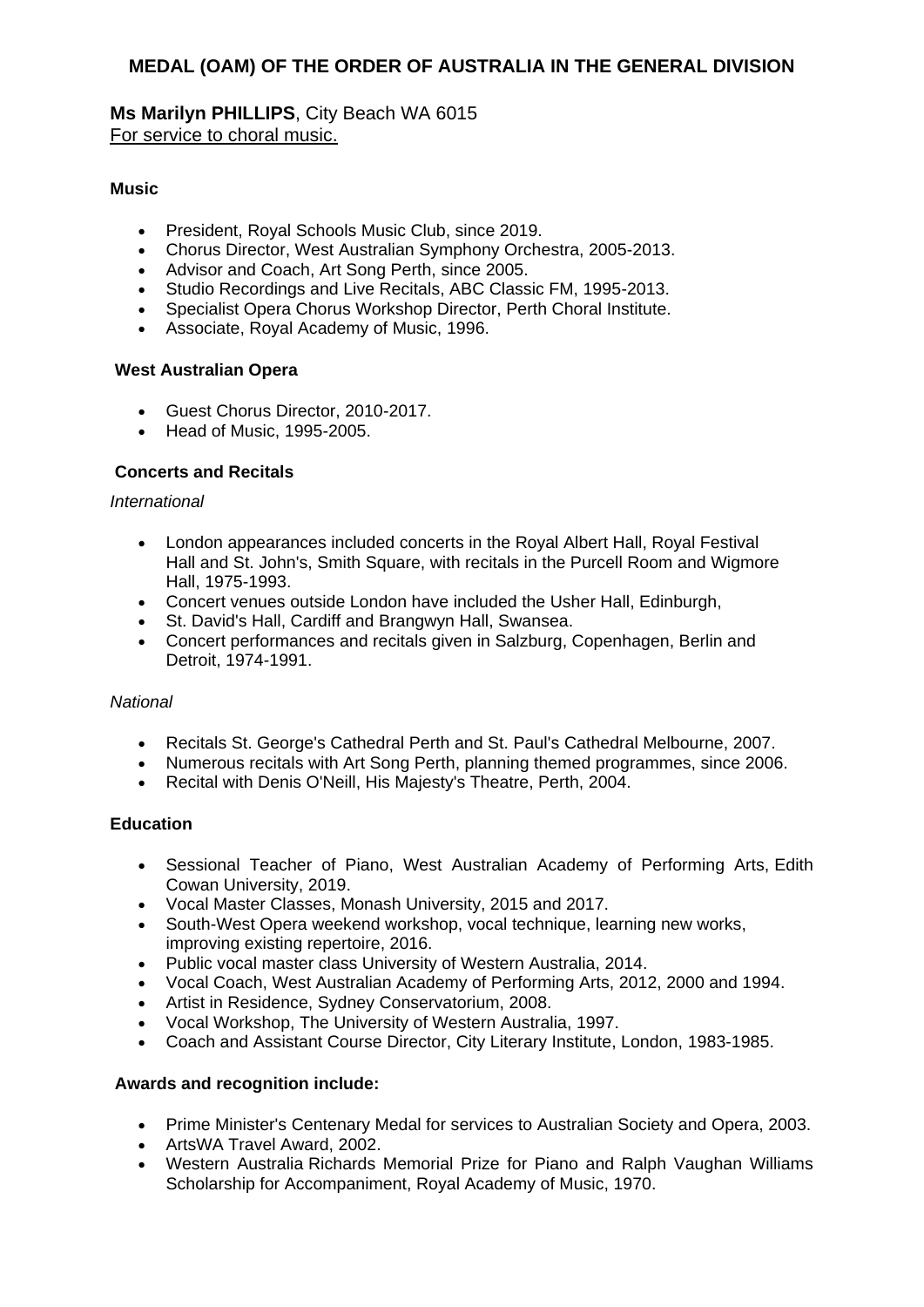### **Mr William PICKEN**, Port Hacking NSW 2229 For service to the horse racing industry.

### **Sydney Turf Club** *(now Australian Turf Club)*

- Chairman, 2008-2010.
- Vice-Chairman, 2005-2008.
- Honorary Treasurer, 2003-2004.
- Board Member, 1998-2010.
- Member, since 1988.

### **Racing New South Wales**

• Board Member, 2008.

### **Royal Agricultural Society of New South Wales (RAS)**

- Ringmaster, Sydney Royal Easter Show, 2014, 2015 and 2016.
- Honorary Councillor, since 2020.
- Councillor, 2000-2020.
- Board Member, 3 years.
- Supporter, Don Rowlands Best Mounted Trooper, Royal Easter Show, since 1998.
- Former Chairman, Horse Committee.

### **New South Wales Police**

- Supporter, New South Wales Mounted Police Unit.
- Benefactor, Newtown Police Citizen Youth Club New South Wales.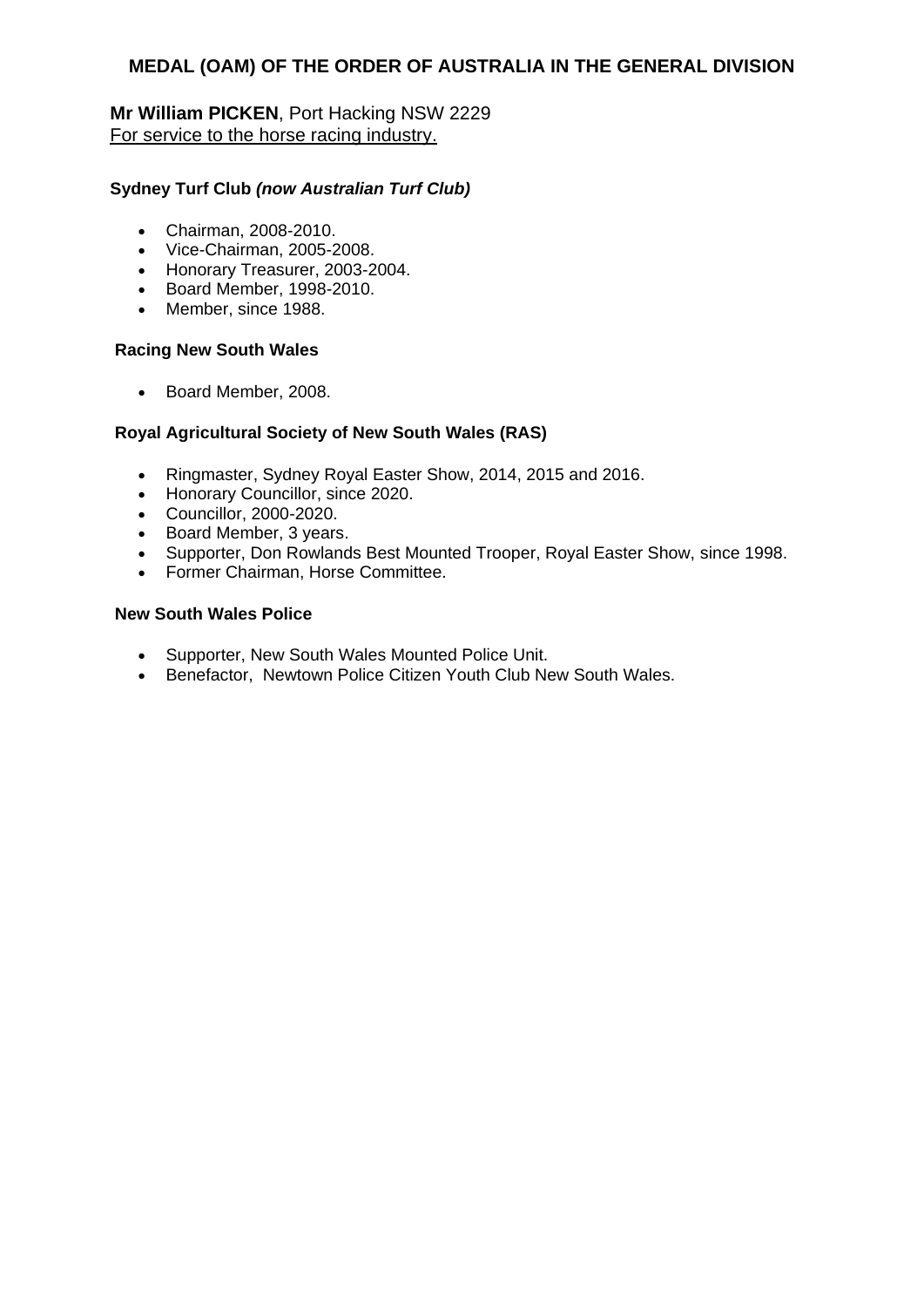# **Mr Kevin William PITTS**, Myrtleford VIC 3737 For service to veterans and their families.

### **Myrtleford Sub-Branch, Returned and Services League of Australia**

- President, 1990 and 2010-2021.
- Secretary, 1986-1988.

### **Melbourne Legacy**

- Member, Wangaratta, Myrtleford, Bright Group, since 1997.
- Co-ordinator, Myrtleford Sub-Group, since 2010.

### **Myrtleford Combined Services Club**

- President, since 2016.
- RSL Representative, since 2010.

### **Community - Other**

- Treasurer, Myrtleford Golf Club, 2016-2017.
- President, Lions Club of Myrtleford, 1986.
- Member, Rotary Club of Myrtleford, since 1999.
- Australian Regular Army, Australian Defence Force, 1963-1969.

- Local Achiever of the Year Myrtleford, Alpine Shire Council, 2014.
- Citizen of the Year, Alpine Shire Council, 2014.
- Paul Harris Fellow, Rotary Club of Myrtleford, 2014.
- Life Membership, Victorian Branch, Returned and Services League of Australia, 2017.
- Meritorious Service Medal, Returned and Services League of Australia, 2021.
- General Service Medial 1962 with Clasp 'BORNEO' and 'MALAY PENINSULA'.
- Australian Active Service Medal 1945-75 with Clasp 'MALAYSIA' and 'VIETNAM'.
- Australian Defence Medal.
- Pingat Jasa Malaysia (Malaysian Service Medal).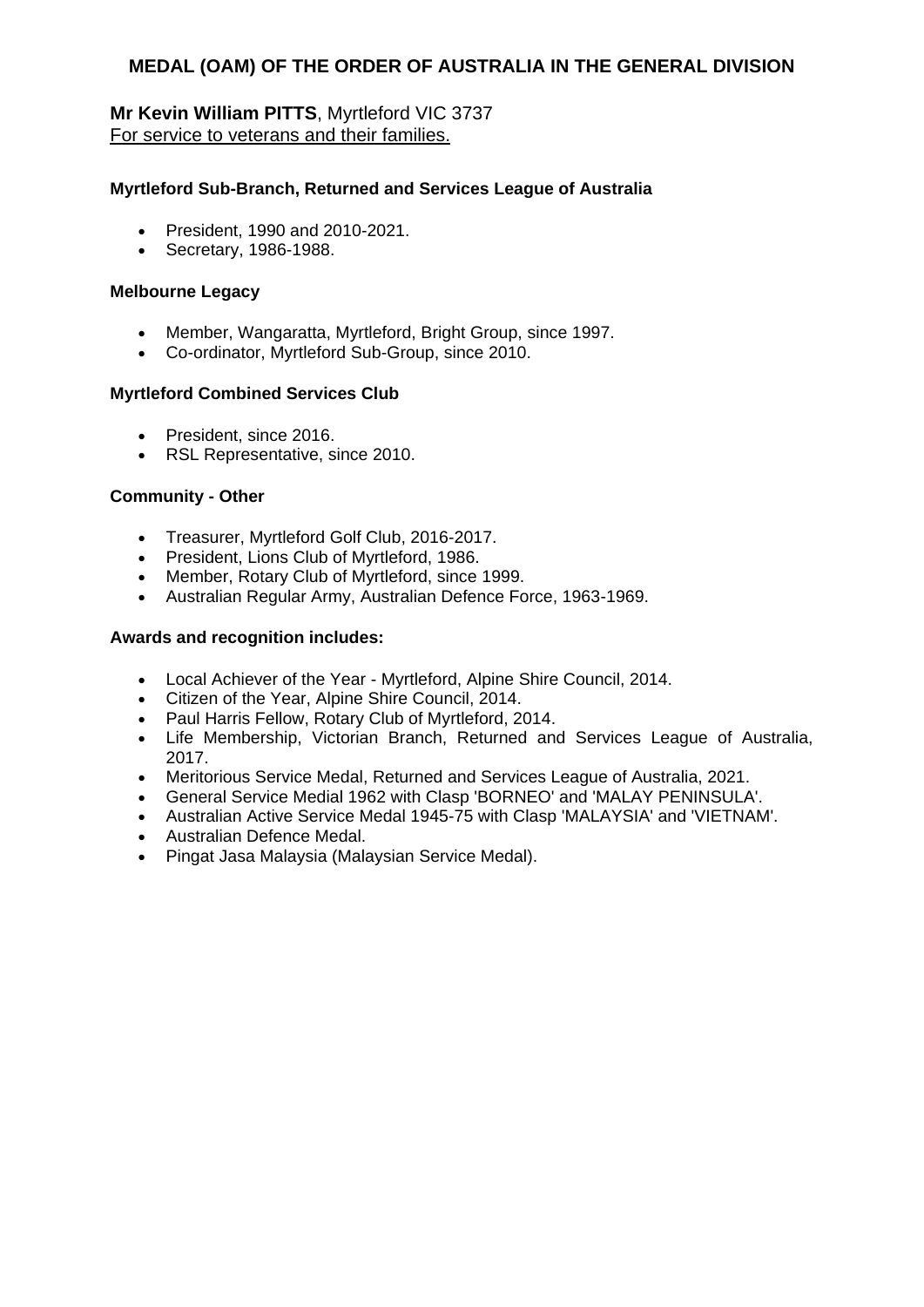# **Mr Clive Edgar PLATER**, Eudlo QLD 4554 For service to community history.

### **Nambour and District Historical Museum Association**

- President, current.
- Committee Member, since early-1990s.

### **Author**

*Locomotives of the Moreton Central Sugar Mill*, 2013.

# **Eudlo Hall and Grounds Association**

• Former Committee Member.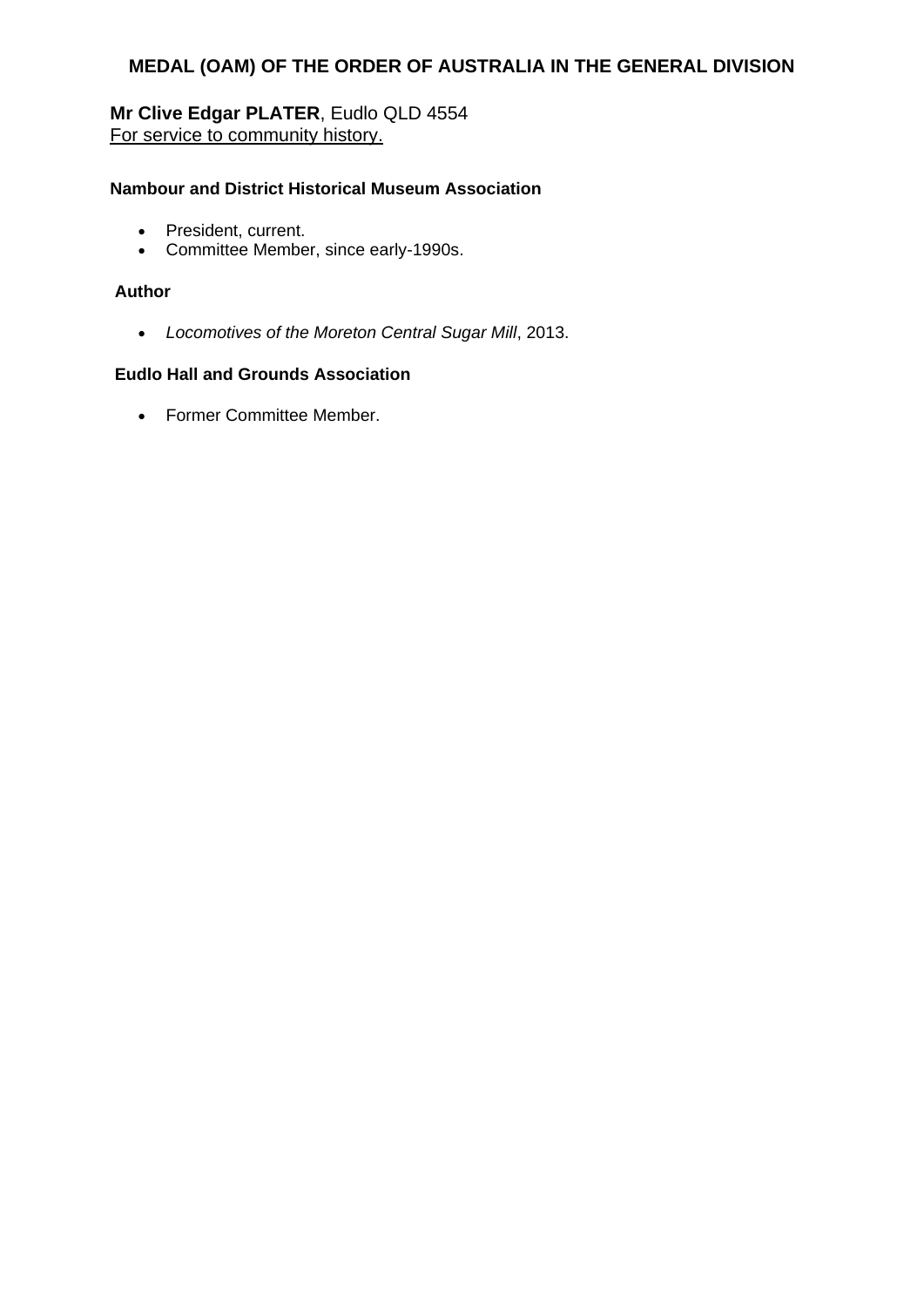# **Mr James Leon POZARIK**, Dover Heights NSW 2030 For service to photography.

### **Sydney Children's Hospitals Foundation**

- Photographer-in-Residence, since 2012.
- Exhibitions*, 'Then and Now',* also printed as a book, 2019, *'Another Year in the Life'*, 2015, *'A Year in the Life',* 2012.
- Contributor, *'The Family Handbook'* publication.
- Volunteer, play therapy, Sydney Children's Hospital, Randwick, Emergency, 2013- 2018, and Oncology, 2001-2006.

#### **Exhibitions include:**

- *Then and Now* series, Head On Festival, 2019-2020.
- Five images in the collection at the National Portrait Gallery.

#### **Photographer**

Various Australian film and TV productions, 1994-2011.

#### **Time Magazine**

- Photographer for the South Pacific, 1985-1990s.
- Cover Credit, *Hostage Breakthrough*, January 26, 1981.

#### **Contributing Photographer and Photojournalist**

 Associated Press, New York Magazine, Time Magazine, Newsweek Magazine, The New York Times, Who Magazine, prior to 1985.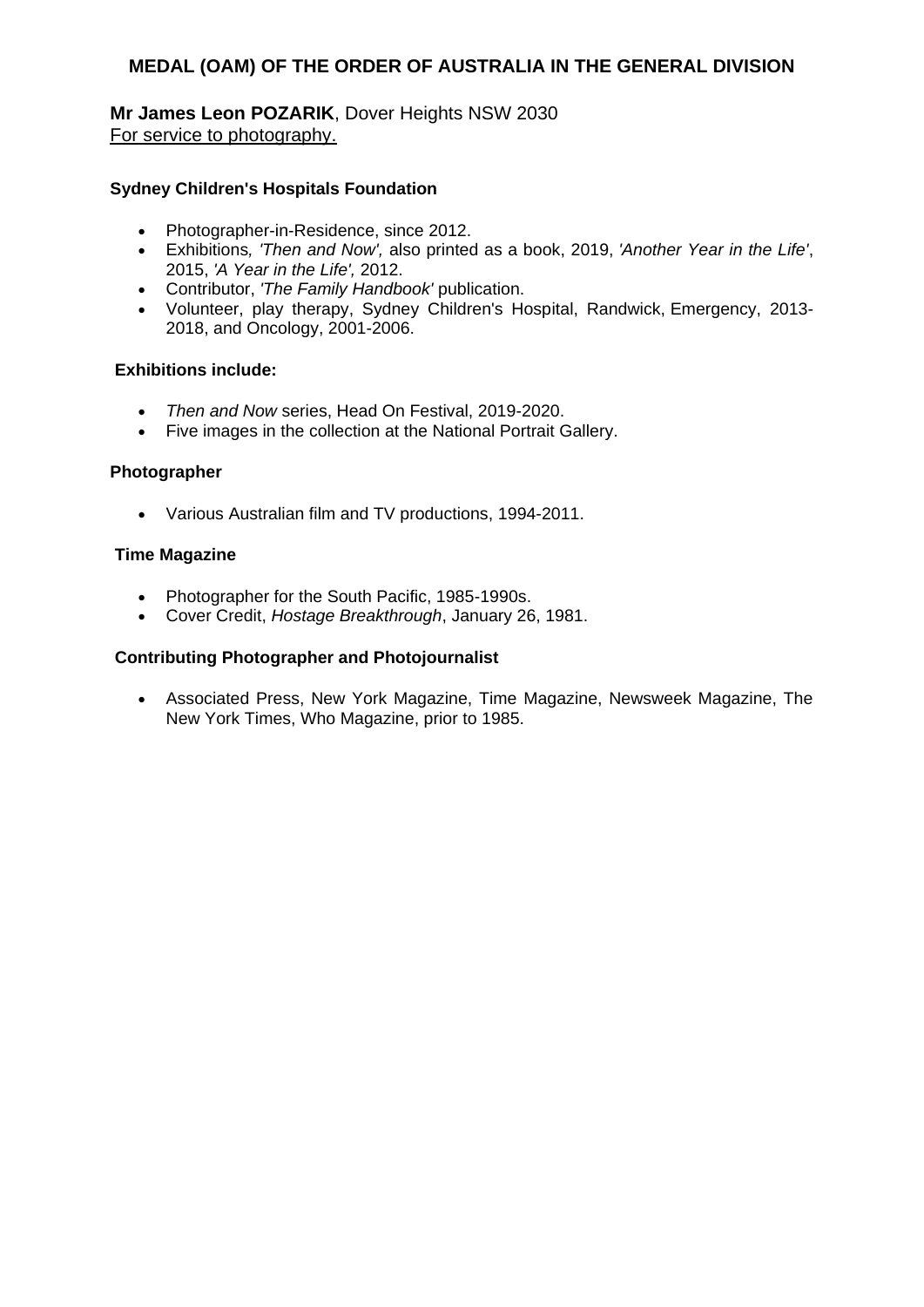### **Mrs Kim Suzanne PRODINGER**, NSW For service to education, and to the community.

### **Saint Ignatius College, Riverview**

- Teacher's Aide, Special Education Inclusion Program, since 2006.
- Transition2Work Supervisor, current.
- Volunteer, Sony Foundation Children's Holiday Camp, 2006-2019.
- Leader, India Immersions, 2011-2019.
- Country Placement, Year 10, Bathurst Island, since 2008-2019.
- Faith Through Service Cooking program, supporting Life for Koori Kids Community in Redfern, since 2010.

### **The Children's Hospital at Westmead**

- Committee Member, A Bear Affair, since 2003.
- Volunteer, Bear Cottage, since 2003.
- Donor, 2010.

#### **Other**

- Volunteer, Cana Farm, Sydney, current.
- Teachers Aide, prior to 2006.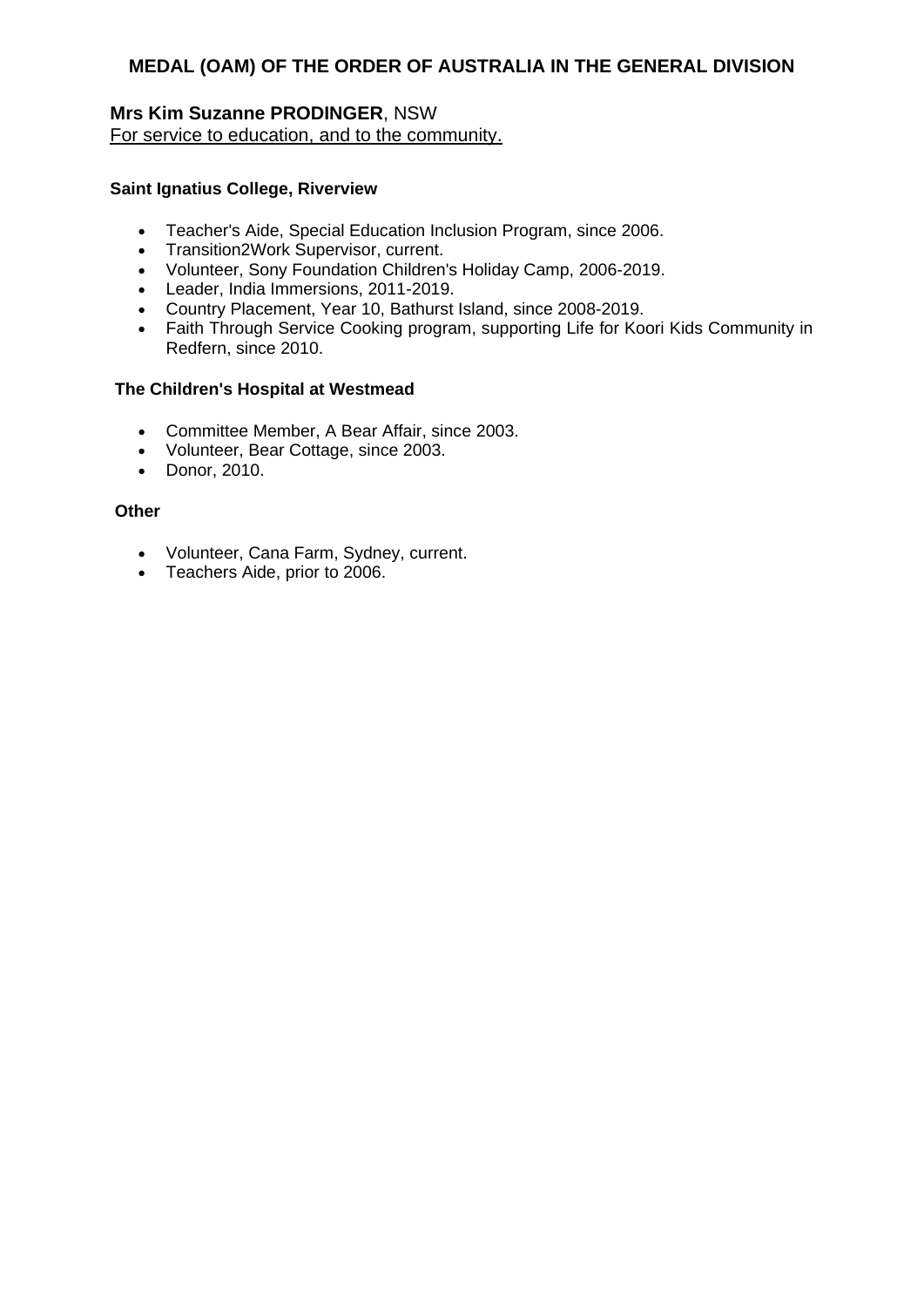# **Mr David Geraint PUMPHREY**, Greenwich NSW 2065 For service to medical research and performing arts organisations.

### **MS Research Australia**

- Member, Leadership Council, since 2017.
- Former Mentor and Advisor to Chief Executive Officer.
- Donor and Supporter, since 2007.
- Former Director, MS Society of New South Wales.

#### **Not-For-Profit Organisations - Other**

- Former Director, Bell Shakespeare Company and Foundation, for 13 years, and Honorary Life Member.
- Board Member, Foundation for National Parks and Wildlife, since 2012.

#### **Community**

 Vice-President for Members and Former President, Harvard Club of Australia, current.

### **Heidrick and Struggles**

- Emeritus Partner and Consultant, 2012-2020.
- Partner, 1993-2012.

#### **Spencer Stuart**

- Managing Director, Australian practice, 1989-1991.
- Partner and Senior Director, 1988-1993.
- Associate Consultant Sydney, 1984-1988.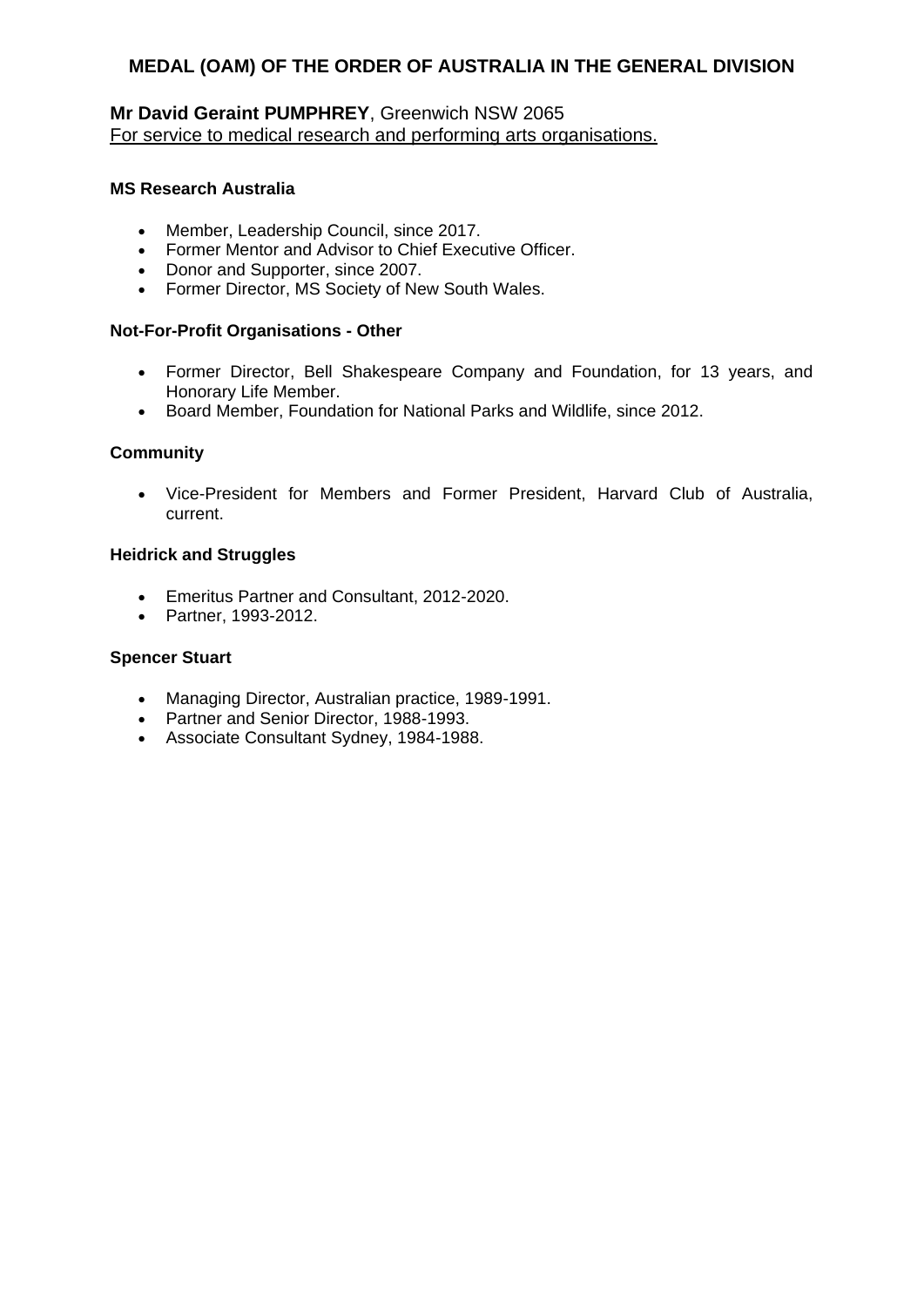## **Dr Sathya RAO**, VIC For service to psychiatry.

#### **Spectrum - Personality Disorder Service, Eastern Health**

- Executive Clinical Director, Victoria, since 2012.
- Clinical Director, 2010-2012.
- Consultant Psychiatrist, since 2006.
- Director, Electroconvulsive Therapy (ECT) Committee, 2011-2012.
- Convener, ECT Training Program, current.

#### **Consultant Psychiatrist**

- Delmont Private Hospital, Glen Iris, current.
- Southern Health, Victoria, 2002-2008.
- Pinelodge Clinic, Dandenong, 2002-2006.
- Southwest Health Care, Warrnambool, 1997-2002.

#### **Australian Borderline Personality Disorder Foundation**

- Deputy Chair, since 2012.
- Founding Member, since 2011.

#### **Victorian Branch, Royal Australian and New Zealand College of Psychiatrists (RANZCP)**

- Committee Member, 2007-2011, and 2003-2004.
- Director, Advanced Training Psychotherapy, 2013-2016.
- Chair, Psychiatry Training Committee, 2007-2011.
- Member, Specialist International Medical Graduate (IMG) Committee, and Coordinator, Skills Enhancement Program, 2011-2013.
- Member, Specialist Training Program, 2009-2010.
- Former Examiner.
- Fellow, current.

#### **Monash University**

- Honorary Adjunct Clinical Associate Professor, since 2015.
- Lecturer, MPM-M Medical program, Monash and Melbourne Universities, since 2006.

#### **Department of Health, Victoria**

- Deputy Chief Psychiatrist, Office of Chief Psychiatrist, Victoria, since 2021.
- Member, Multiple and Complex Needs panel, since 2015.
- Member, Chief Psychiatrist Quality Assurance Committee for Victoria Electroconvulsive therapy (ECT) Subcommittee.
- Member, ECT Training Provider's Forum, Chief Psychiatrist Office.

#### **Professional Associations - other**

- Member, Borderline Personality Disorder Guidelines Development Committee, National Health and Medical Research Council (NHMRC), 2011-2012.
- Member, International Society for Study of Personality Disorders, current.
- Member, European Society for Study of Personality Disorders, current.
- Member, Australian Medical Association, current.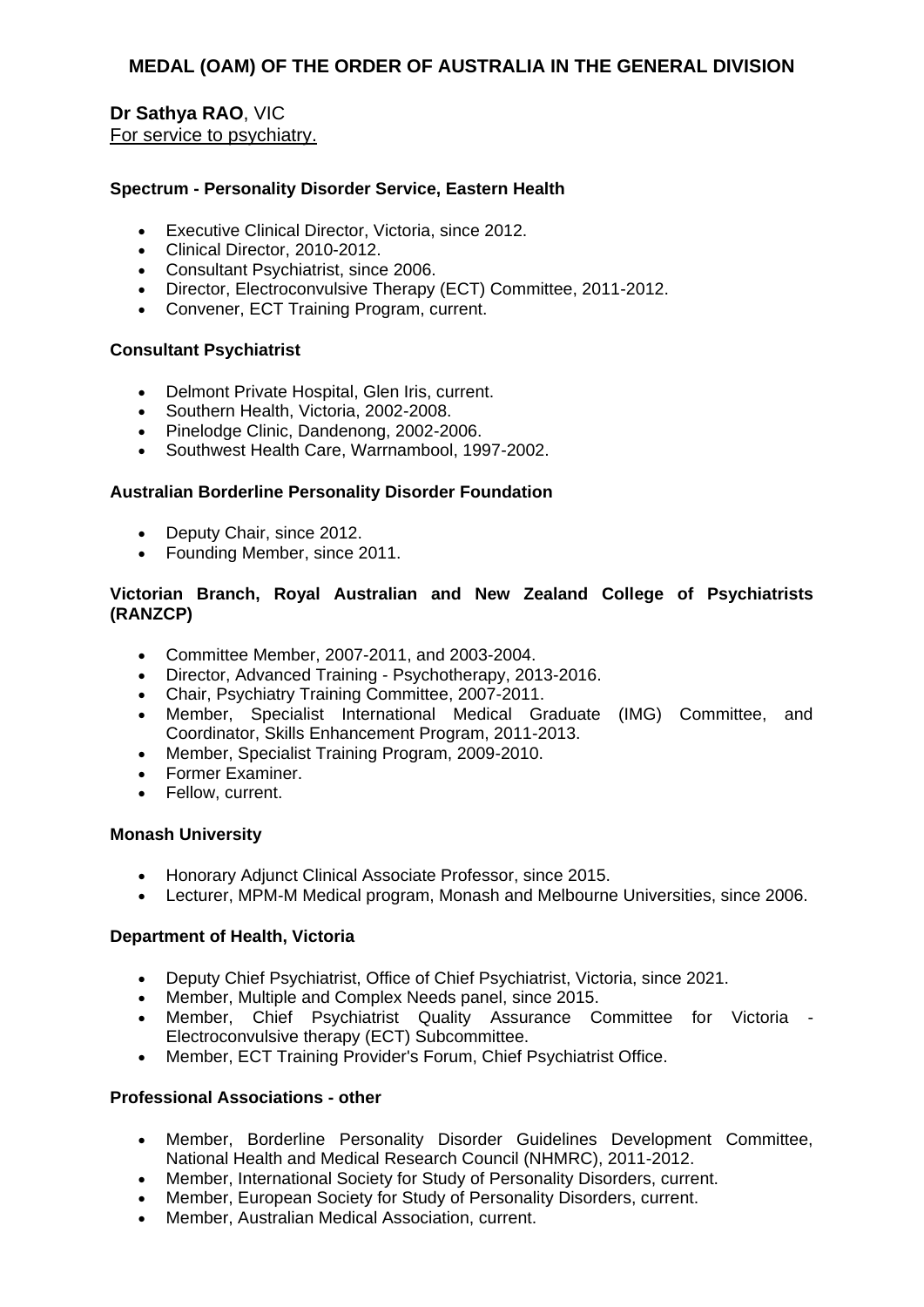Member, Overseas Medical Graduates Association, current.

- Victorian Branch Meritorious Service Award, RANZCP, 2020.
- Outstanding Teaching Award, Department of Psychiatry, University of Melbourne in 2016.
- The Bat Award, Our Consumer Place, Victoria, 2012.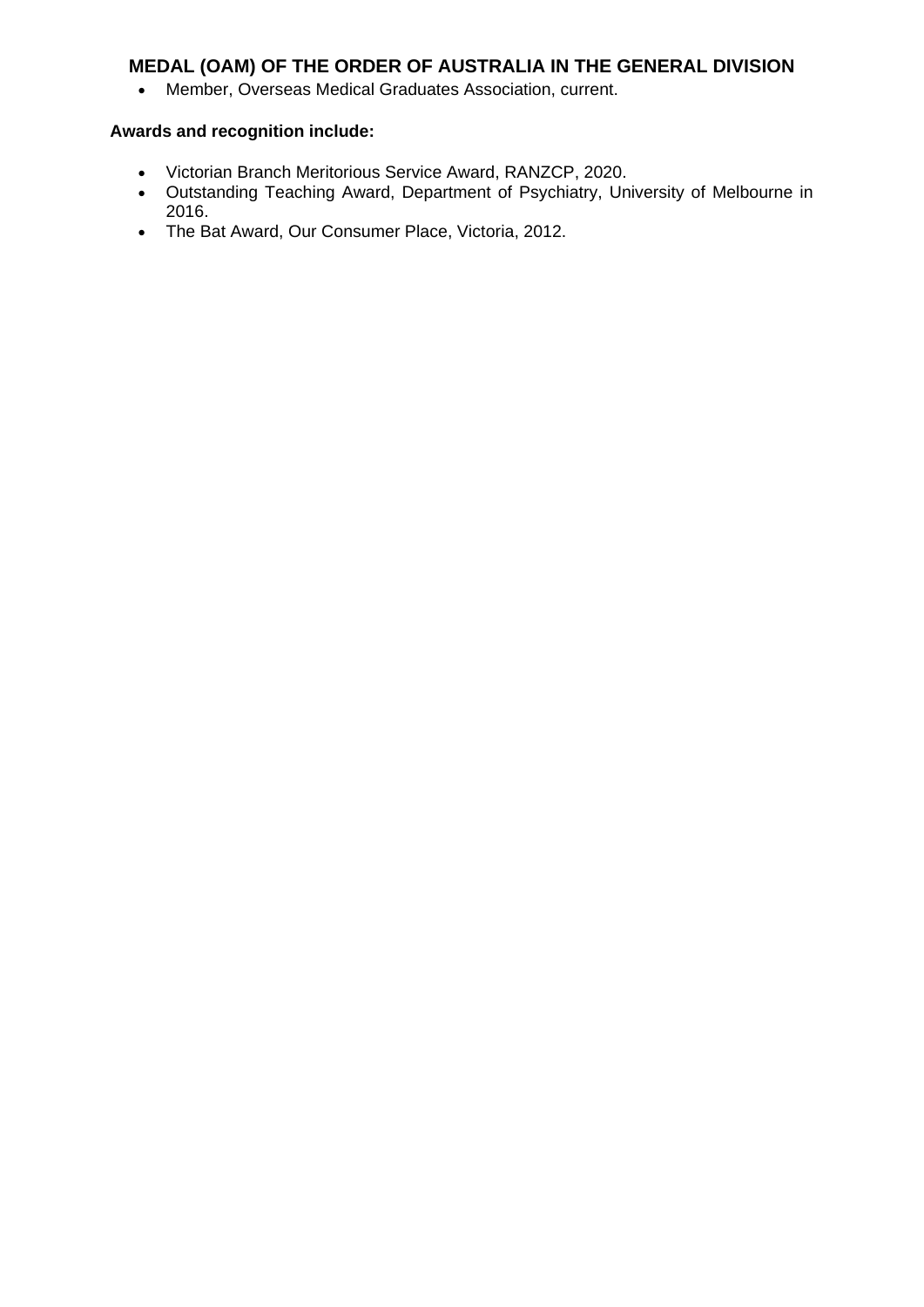# **Mrs Helen May REID**, Nar Nar Goon VIC 3812 For service to the community of Pakenham.

## **Community**

- Secretary, West Gippsland Zone, Pony Club Association of Victoria, 1992 -2001.
- Secretary, Pakenham Pony Club, 1986-1997.
- Inaugural Secretary and Committee Member, Tonimbuk Horse Trials, 2000-2013.

### **University of the Third Age (U3A) Cardinia**

Volunteer Tutor, English Medieval History, since 2004.

# **Liberal Party of Australia (VictorianDivision)**

- Electorate Officer, Member for Eastern Victoria, Parliament of Victoria, 2008-2021.
- Secretary, Pakenham Branch.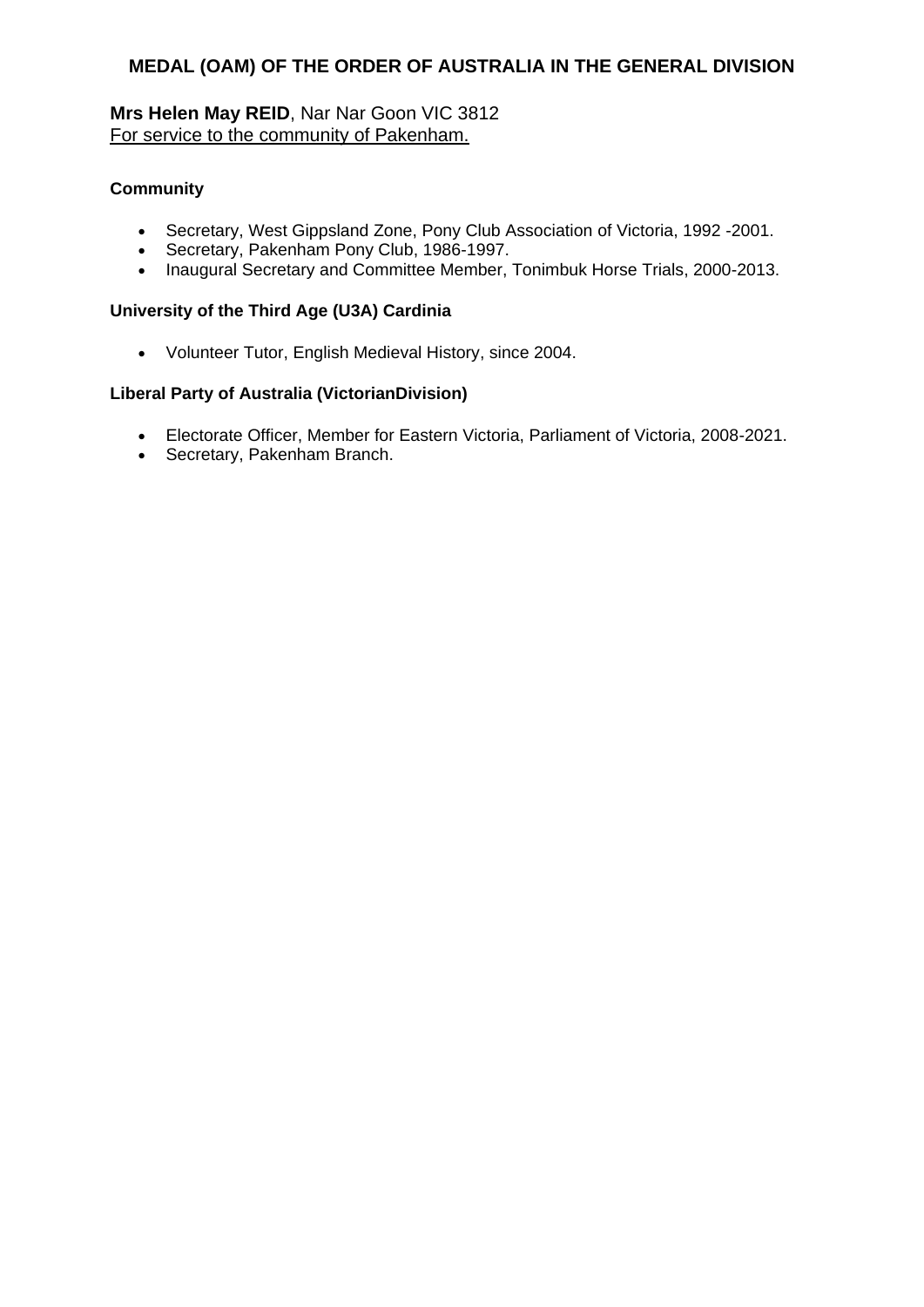## **Mr Terry REID**, Glenorchy TAS 7010 For service to the environment, and to the community.

## **Tasmania Parks and Wildlife Service**

Ranger, Senior Ranger, and Track Ranger, 1989-2017.

#### **Fraser Creek Hut and Raglan Hut**

Restorer and Caretaker, since 1980s.

#### **1st Queenstown Scout Group**

Youth Member, Leader, and volunteer, since 1960s.

#### **Awards and recognition:**

- Certificate of Appreciation, Bushwalking Tasmania, 2019.
- Medal of Merit for Services to Scouting, 1984.
- Life Member, Queenstown Football Club, 1980.
- Australian Antarctic Division Overwintering Medal Macquarie Island, 1993 and 2001.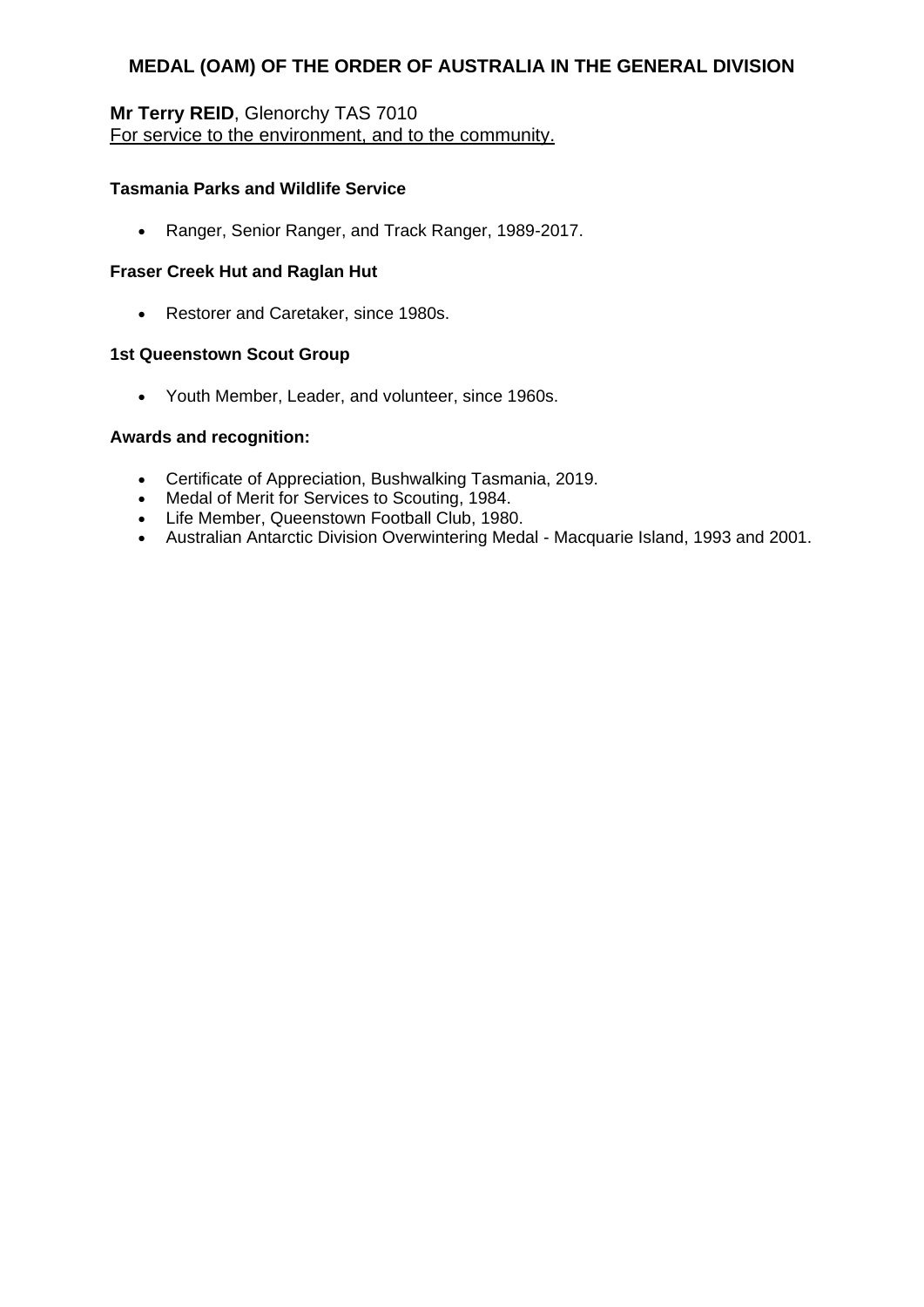# **Mr Robert James RICHARDS**, NT For service to the aquaculture industry.

#### **Humpty Doo Barramundi**

- Managing Director, since 1994.
- Certified under the Australian Sustainable Barramundi Farming program, since 2014, and Best Aquaculture Practices (BAP) global certification, since 2017.

#### **Australian Barramundi Farmers Association**

- Secretary and Public Officer, 1994-2021.
- Past President, Vice-President, Secretary and Treasurer
- Life Member.
- Founding Member, since 1994.

#### **Palmerston Game Fishing Club**

Hosting sponsor, Kids' Annual Fishing Clinics, since 2011.

#### **Other**

- Member, Judging Panel, NT Churchill Fellowship, 2003-2016.
- Member, Friends of Fogg Dam, current.

- Northern Territory Landcare Farming Award, 2019.
- Ambassador Award, Northern Territory Seafood Industry, 2019.
- Delicious Harvey Norman State Produce Seafood Award, Queensland, 2019.
- Woolworths Sustainability Supplier Award, 2018.
- Territory Natural Resource Management Primary Producer Award, 2017.
- National Seafood Industry Award (large seafood business), 2017.
- Primary Producer of the Year, Northern Territory Seafood Industry, 2013.
- Churchill Fellowship, 2002.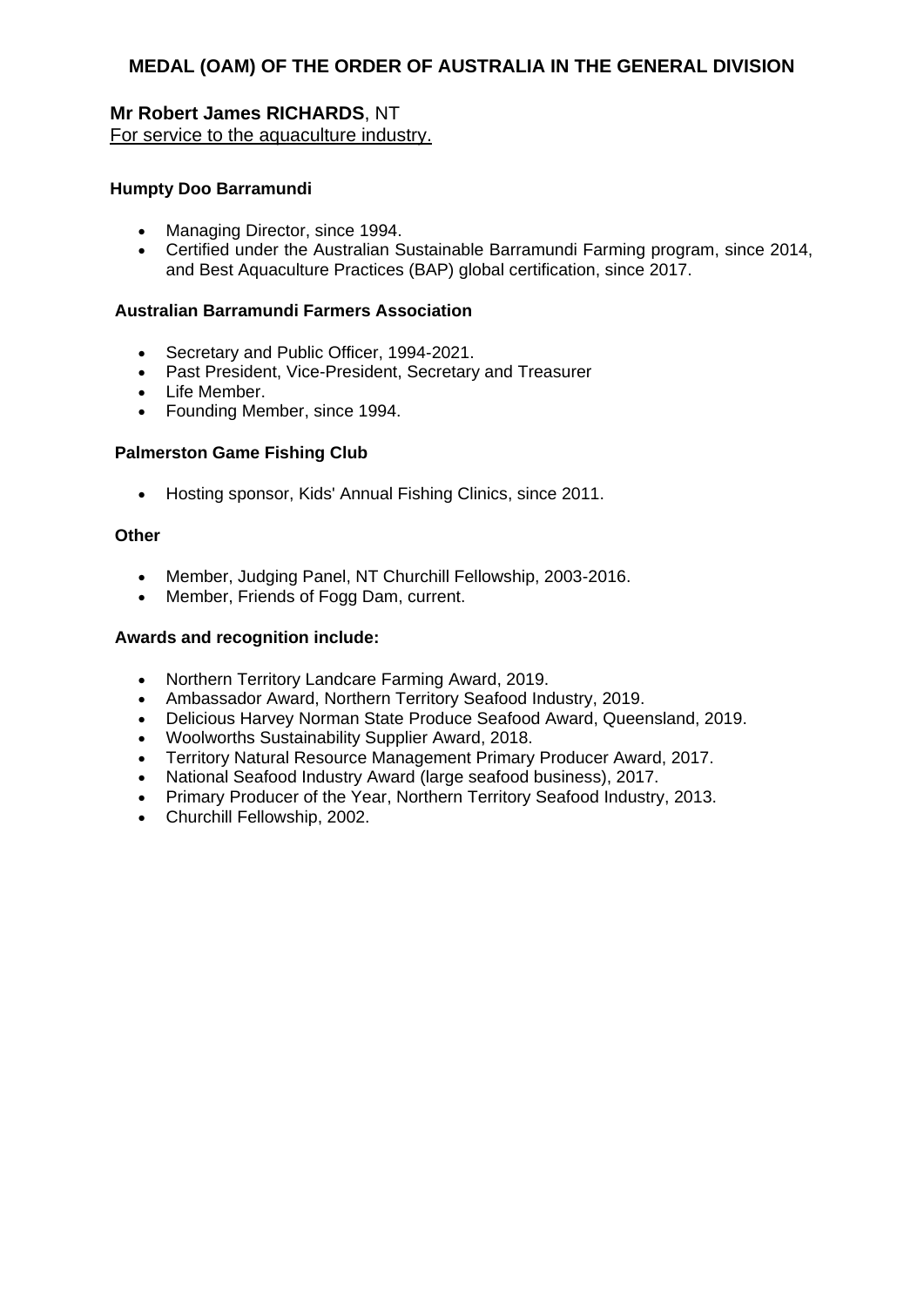## **Mrs Ronda RICHARDS**, Nagambie VIC 3608 For service to the community of Nagambie.

### **Nagambie Community**

- Treasurer, Nagambie on Water Festival, Nagambie and District Lions, 13 years.
- Inaugural Member, Lakeside Larks, since 2006.
- Nagambie Australia Day Committee Coordinator, current.
- Member, POUR, current.
- Councillor, Lake Nagambie Ward, Strathbogie Shire Council, 2003-2008.
- Life Member and former President, Nagambie Netball Club.
- Former Secretary, Nagambie Recreation Reserve.
- Former Committee Member, Nagambie Tennis Club.

#### **Nagambie Golf Club**

- Club Secretary, over 25 years.
- Ladies Captain and Chair, current.
- Secretary and Treasurer, Social Committee, current.
- Goulburn Murray Golf Association (GMGA) Delegate, current.
- Life Member.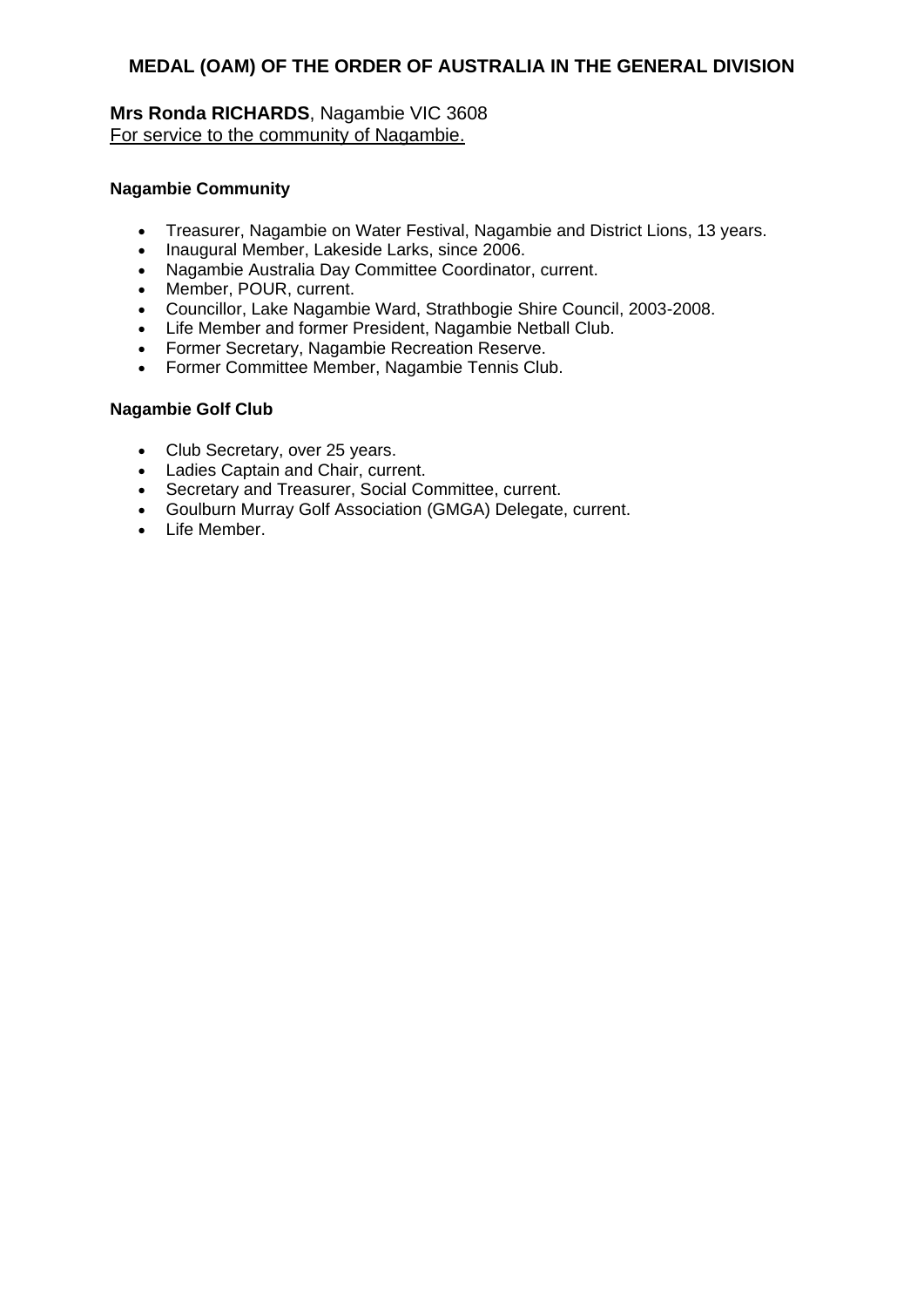## **Mr Jeff RICHARDSON**, Clifton Hill VIC 3068 For service to the performing arts, and to radio.

### **Coodabeen Champions (comedy group)**

- Co-Presenter, 774 ABC Radio Melbourne, and ABC Victoria and Tasmania, 1988- 1995 and since 2003.
- Co-Presenter, Radio 3AW Melbourne, 1995-2003.
- Founding Presenter, 102.7 3RRR FM Radio, 1983-1984.
- Inductee, Melbourne Cricket Club Media Hall of Fame, 2003.
- Album's: *the Coodabeen Champions Present Sunday Nightingales*, ABC, 2007, *A Coodabeens Collection*, ABC, 2003, *Greg Champion and The Coodabeen Champions*, *20th Anniversary Album*, 2000, and *Live in Studio 320 - ABC/EMI*, 1991.

#### **Books**

- *Half a Chicken and Chips,* 2021*.*
- *Coodabeen Champions: 40 Footy Seasons,* 2020*.*
- *The Coodabeen Champions Take a Good Hard Look at Australia,* 1992*.*
- *The Coodabeen Champions Big Book of Things,* 1992*.*
- *The Coodabeen Champions Big Bumper Footy Book,* 1990*.*
- *The Coodabeen Champions Big Bumper Footy Book*, 1990.
- *The Coodabeen Champions Take a Good Hard Look at Australia*, 1992.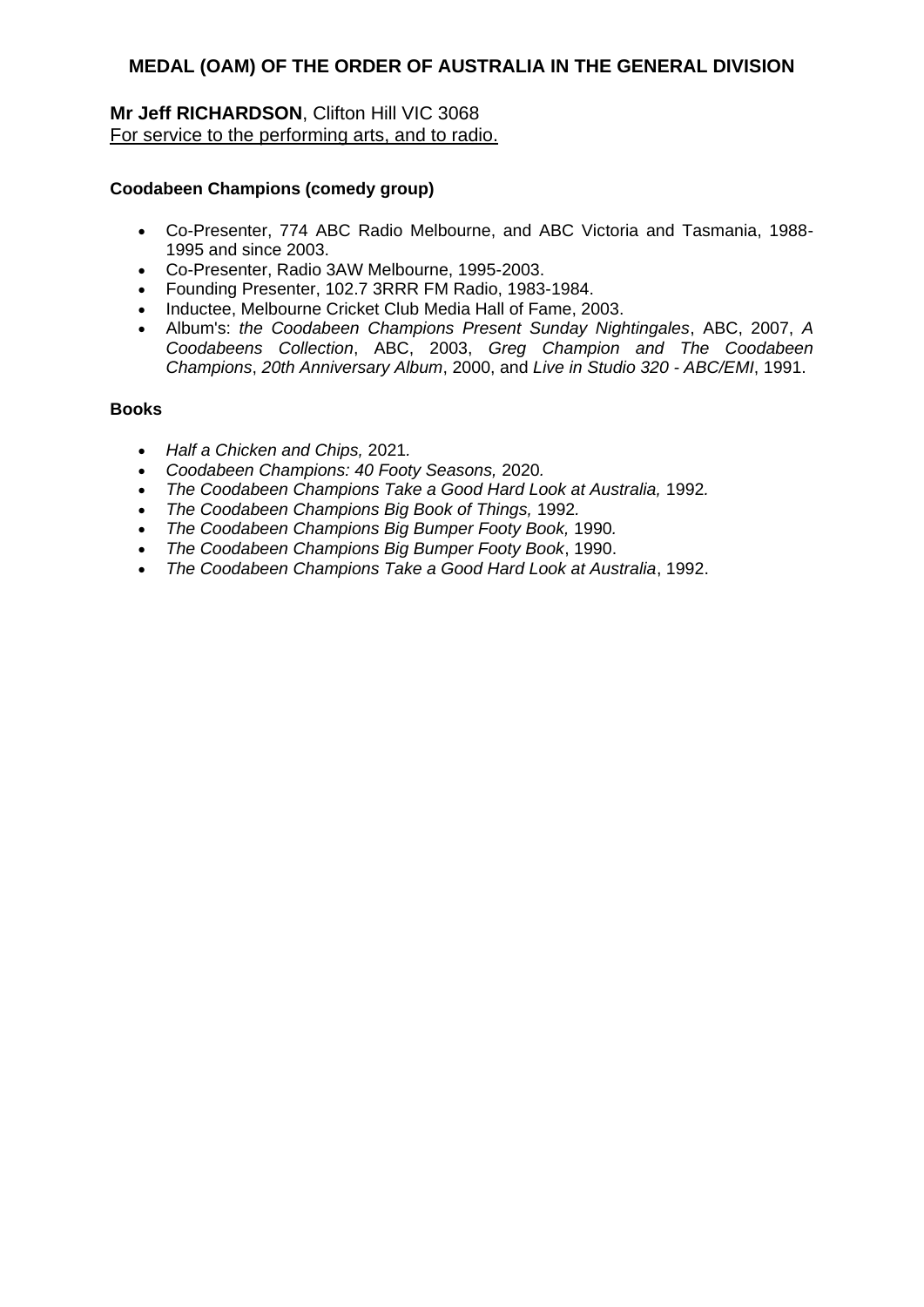## **Mrs Billie Joan RIDLER**, Saltwater River TAS 7185 For service to the community of Tasmania.

### **Country Women's Association, Nubeena Branch**

- President, 2001-2003.
- Member, 1990-2006.

#### **Australian Red Cross, Dunalley Branch**

- Vice-President, 2004-2005.
- Member, since 1998.

## **Nubeena Community Opportunity Shop and Library**

- Vice-President, 2004-2005.
- Member, since 1998.

## **Community**

- Member, Neighbourhood Watch Committee, since 2006 -2018.
- Member, Community Advisory Group, Multi-Purpose Health Service, 2001.
- Member, Port Arthur Memorial Committee, 1996-2000.
- Member, Saltwater River Hall committee, current.
- Former Member, Tasman Council Centenary Committee.

#### **Professional**

- Sister in Charge, Wingfield House Rehabilitation Centre, 1975-1980.
- Member, Advisory Board, Douglas Parker Rehabilitation Centre, 1976-1980.

- Certificate of Appreciation, National Volunteer Week, 2020.
- Pride of Australia Award, Tasmania, 2017.
- Outstanding Service Award, Australian Red Cross, over 25 years service.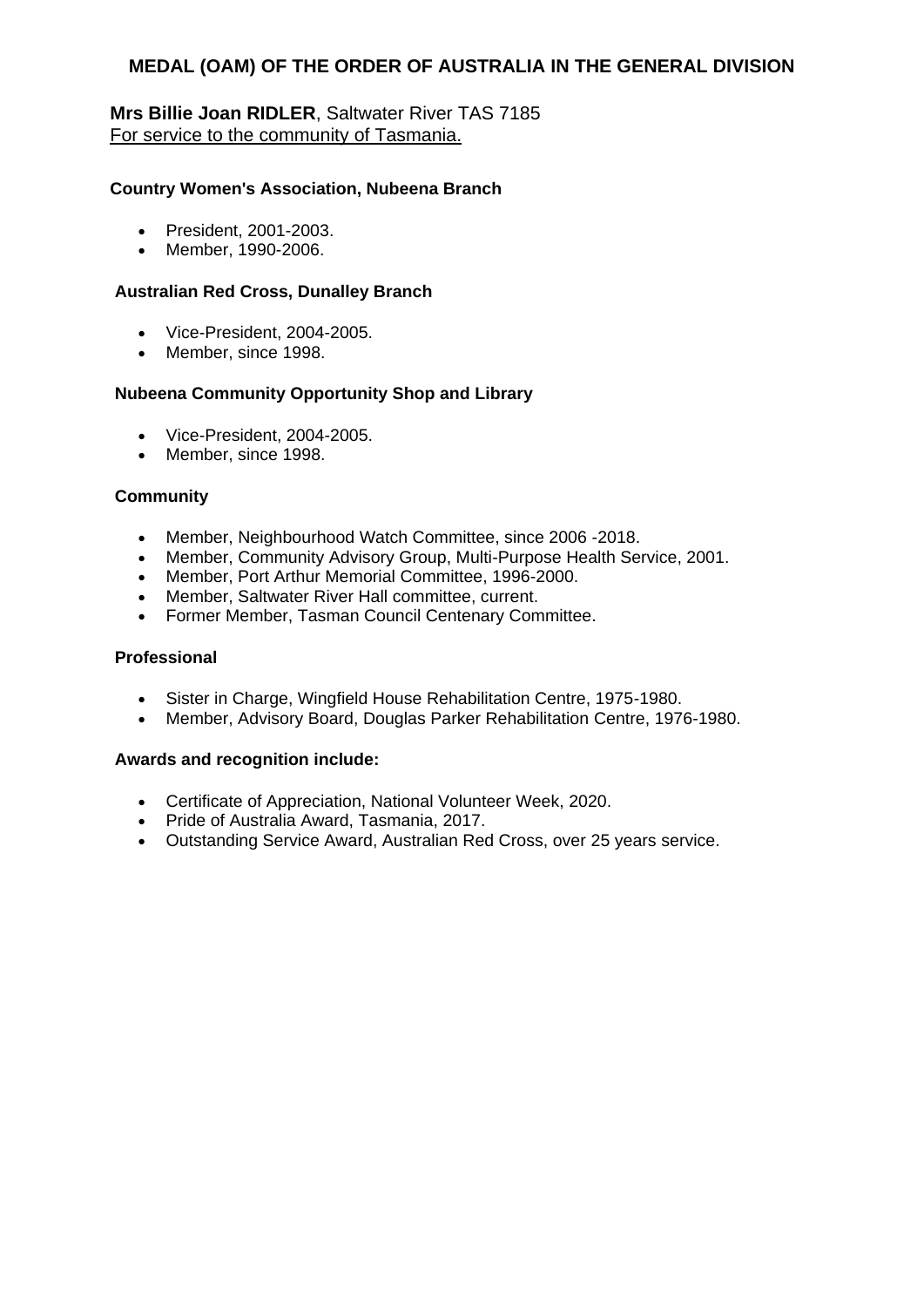## **Mr Patrick John RINGOLD**, QLD For service to naval veterans.

#### **Naval Association of Australia, Queensland Section - Q00**

- President, 2009-2011, and 1992-1993.
- Vice-President, 2000-2002.
- Liaison Officer-Cadets, 2001-2003.
- Assistant State Secretary, 1992-2001.
- State Secretary, 1990-1992.
- Immediate Past President, 1994-1995.
- Committee Member, 1983-1984.
- Life Member, since 2003.

#### **Naval Association of Australia, Pine Rivers Sub Section - Q48**

- Secretary, 1982-1996 and since 2015.
- Secretary/Treasurer, 1988-1990.
- President, 1983-1984, 1992-1993 and 2004-2007.
- Vice-President, 1985-1986.
- State Councillor, and/or State Conference Delegate, 1992-2019.
- Welfare Officer, 1985-2019.
- Liaison Officer-Cadets, 2001-2003.
- Provedore (catering), 1988-2008.
- Member, since 1982.
- Upkeep and maintenance, Naval Memorials (2), 2006-2022.

#### **Training Ship Moreton Bay Cadet Unit, Australian Navy Cadets**

- Commanding Officer, 1997.
- Staff Member/Officer, 1995-1997.
- Instructor, 1983-1994.
- Past Committee Member.

#### **Mission to Seafarers**

- Chairman, 1982-1983.
- Committee Member, 1980-2022.
- Secretary, Seafarers Memorial Service, St John's Cathedral, 2012-2022.
- Volunteer, since 1980s.

- Australian Active Service Medal, Vietnam, 1998.
- Australian Active Service Medal, 1945-1975, 1997.
- The Vietnam Logistic and Support Medal, 1993.
- Diploma of Merit, Naval Association of Australia, 1990.
- Reserve Forces Medal.
- The Australian Defence Medal For Service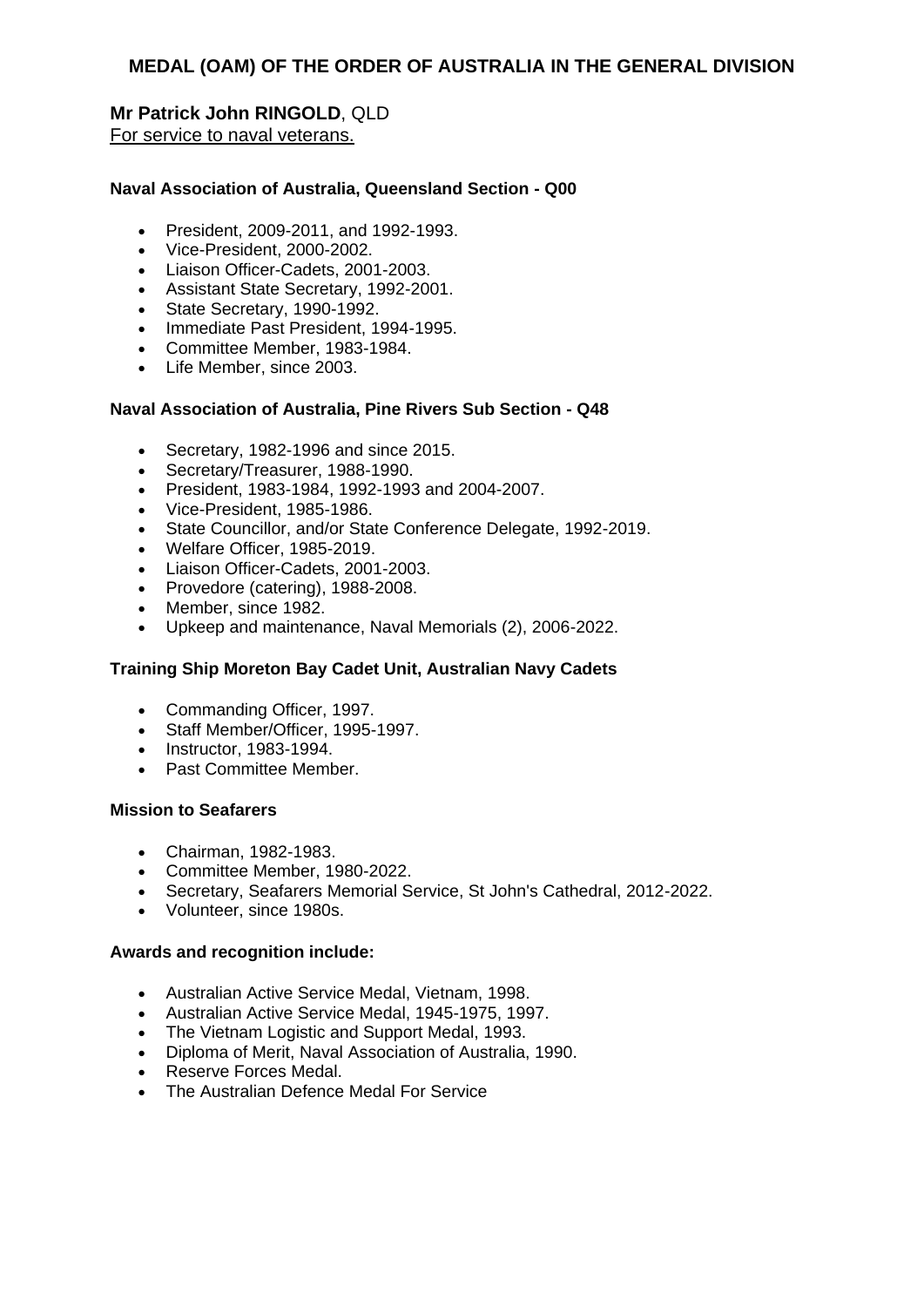### **Ms Patricia Janet RODRIGUES**, WA For service to secondary education.

## **Education**

- Principal, Court Grammar School (formerly Serpentine Jarrahdale Grammar School), 2015-2022.
- Principal Strategist, Siena Leadership Centre, 2014-2015.
- Vice-Principal and Principal, Chisholm Catholic College, 1989-1992, and 2000-2013.
- Principal, La Salle College, 1992-1999.
- Deputy Principal and Head of Religious Education, St Thomas Aquinas College, 1981-1988.
- Teacher, Sacred Heart High School, 1976-1980.

## **Education - Other**

- Member, Council for International Confederation of Principals, since 2009.
- Member, Secondary Schools Advisory Committee, School Curriculum and Standards Authority Western Australia, since 2006.
- Chair, ONSITE, Vocational Educational Group of WA Catholic and Independent Schools, 2005-2013.
- Member, School Personnel Standing Committee, Catholic Education, 2000-2005.
- Member, School Resources Committee, Catholic Education, 2006-2012.
- Member, Professional Development Council, Australian Principals Association, 1996- 2002.
- Fellow, Institute of Education Administration Western Australia, since 1996.
- Deputy Chair, Principals Australia, 1996-1998.
- Fellow, Australian College of Education Leadership, since 1994.
- President, Catholic Secondary Principals Association Western Australia, 1993-2000.
- Member, Board of Management, Mercedes College, 1986-1992.

## **Catholic Secondary Principals Australia**

- Director, 2010-2013.
- President, 1994-2002.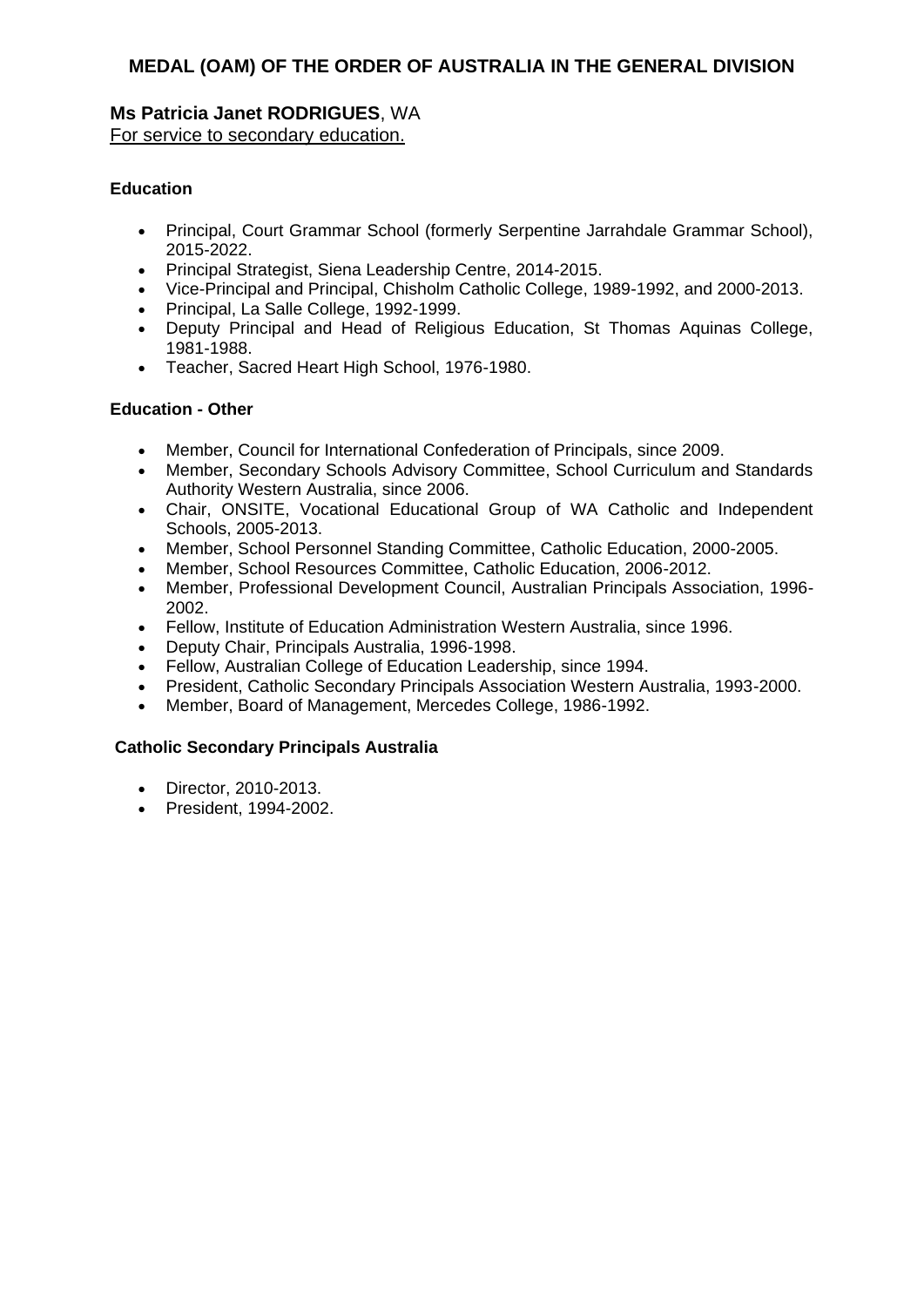## **The late Mrs Joan Kathleen ROSE**

Formerly of Moorooka QLD 4105

For service to community health through voluntary roles.

#### **Ladies Hospital Auxiliary, Mater Children's Hospital, Brisbane**

- Vice-President, 1967-1982.
- Committee Member, 1967-1990.
- Volunteer, 1967-1997.

#### **Community**

- Volunteer, Xavier Home for Crippled Children, Coorparoo, 1964-1967.
- Former Volunteer, Meals on Wheels, Yeronga, 2 years.

#### **Awards and recognition include:**

 Mater Misericordiae Hospital Brisbane Award, for services to the Mater Children Hospital, 1991.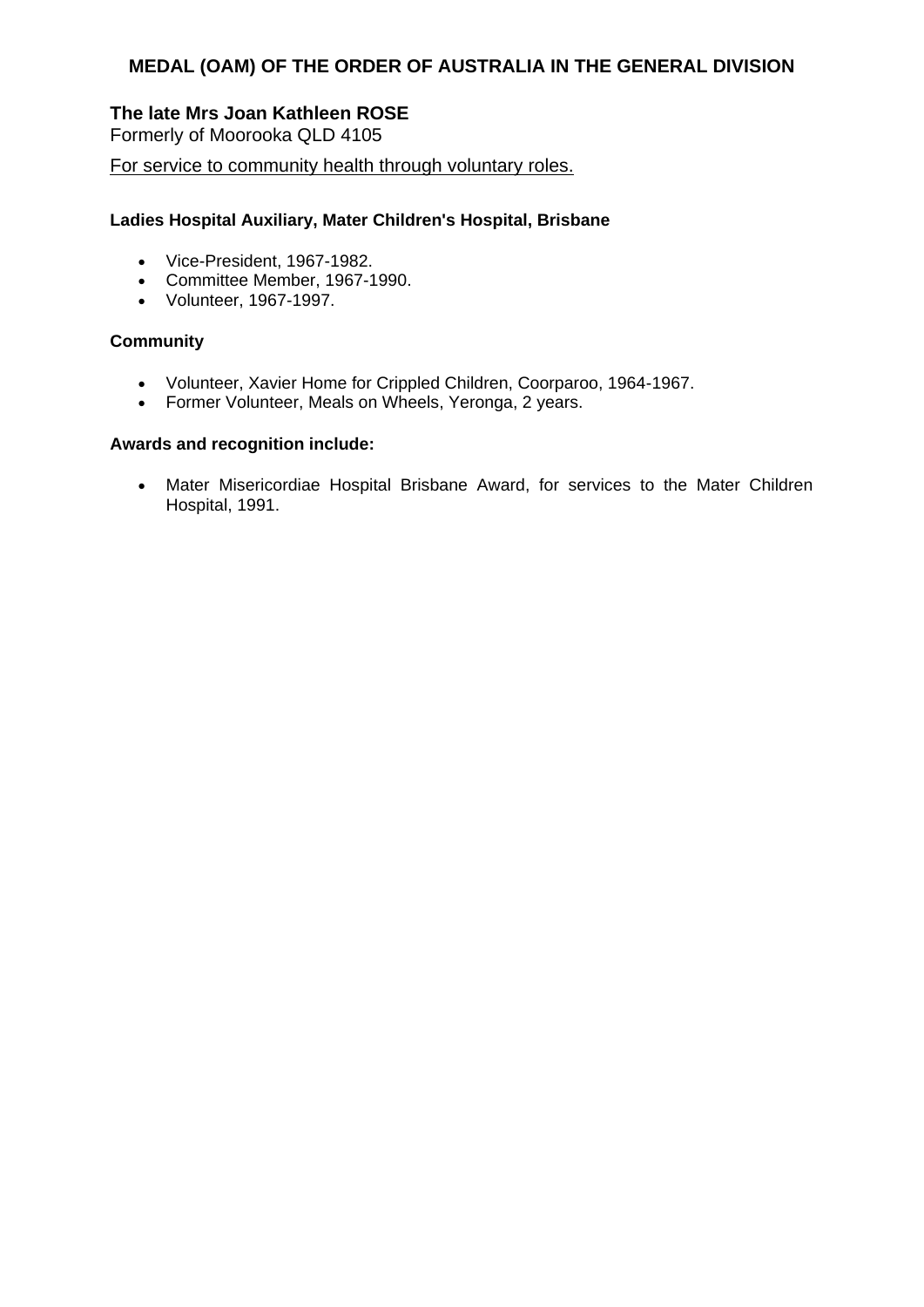## **Dr Margaret Isabel ROWE**, VIC

For service to conservation and the environment.

## **Conservation**

- Founding Member, South Gippsland Conservation Society, since 1976.
- Member, Wonthaggi Seed Bank and Nursery, current.

#### **Victorian Wader Study Group**

- Committee Member, since 2012.
- Member, since 1984.

## **Latrobe Valley Field Naturalists Club**

- Contributor, 'The Latrobe Valley Naturalist' newsletter, current.
- Member, Prom'n'aides Survey Group, 7 years.
- Member, since c1971.

## **Field Naturalists Club of Victoria**

- Member, Marine Research Group, current.
- Contributor, Marine Research at Museums Victoria, current.

## **Publications**

- Author, *Feathers, flyways and fast food* textbook, (then) Environment Australia, 2002.
- Co-Author, *Submission on Bunurong Marine National Park*, 2002.
- Author, *Field Guide Some intertidal Shrimps of Victoria*, Marine Research Group, Field Naturalists Club of Victoria, 2017.
- Author, *Field Guide Some intertidal Isopods of Victoria*, Marine Research Group, Field Naturalists Club of Victoria, 2022.

## **Presbytery of Gippsland, Uniting Church of Australia**

• Committee Member, since approx 2007.

#### **Leongatha Uniting Church Council, St Andrews Presbytery of Gippsland**

- Chair, since 2005 (except for 3 years).
- Member, Leongatha Uniting Church Council, for many years.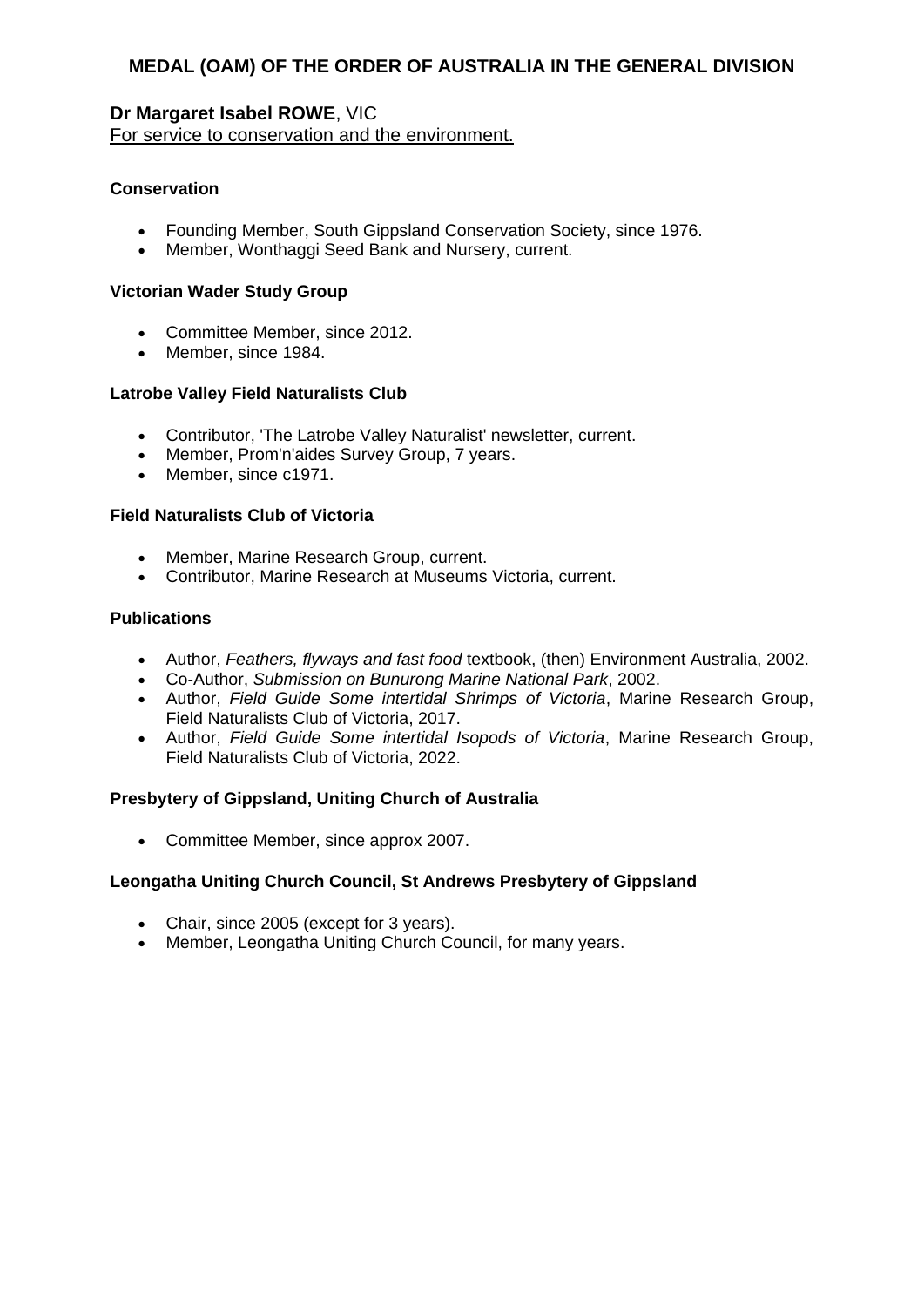## **Emeritus Professor William David RUBINSTEIN**, VIC For service to tertiary education, and to Jewish history.

### **University Roles**

- Professor of History, Aberystwyth University, United Kingdom, 1995-2011 and Emeritus Professor, since 2011.
- Lecturer, Senior Lecturer, Associate Professor, and Professor of Social and Economic History, Deakin University, 1978-1995.
- Research Fellow, Department of Sociology, Research School of Social Sciences, Australian National University, 1976-1978.
- Research Associate, Department of History, Lancaster University, United Kingdom, 1975-1976.
- Former Adjunct Professor, Australian Centre for Jewish Civilisation, Monash University.

#### **Author - Modern British History**

- *Beyond the Dreams of Avarice - The Very Wealthy in Modern Britain',*Everett Root, 2018.
- *The Richest of the Rich: The Wealthiest 250 People in Britain since 1066*, Harriman House Ltd, 2007.

#### **Author - Australian History**

- *The All-Time Australian 200 Rich List,* Allen and Unwin, 2004.
- Menders of the Mind: A History of the Royal Australian and New Zealand College of *Psychiatrists 1946-1996,* Oxford University Press, 1996.

#### **Author - Australian Jewish History**

- *The Jews in Australia: A Thematic History, Volume Two: 1945 to the Present,* William Heinemann, 1991.
- *The Jews in Australia,* Allen and Unwin, 1986.

#### **Editor - Anglo-Jewish History**

- *The Palgrave Dictionary of Anglo-Jewish History*, Palgrave Macmillan, 2011 (Co-Editor).
- *Encyclopaedia Judaica*, 2007.

#### **Author - World Jewish History**

- *Israel, the Jews and the West: The Fall and Rise of Antisemitism,*Social Affairs Unit, 2008.
- *Genocide: A History,* Routledge, 2004.
- *The Jews in the Modern World Since 1750,* Hodder Education, 2002.

#### **Author - Historical Mysteries**

- *Who Wrote Shakespeare's Plays?,* Amberley Publishing, 2011.
- *Shadow Pasts, Amateur Historians and Histories Mysteries*, Routledge, 2007.

#### **Australian Jewish Historical Society (AJHS) Inc (Vic)**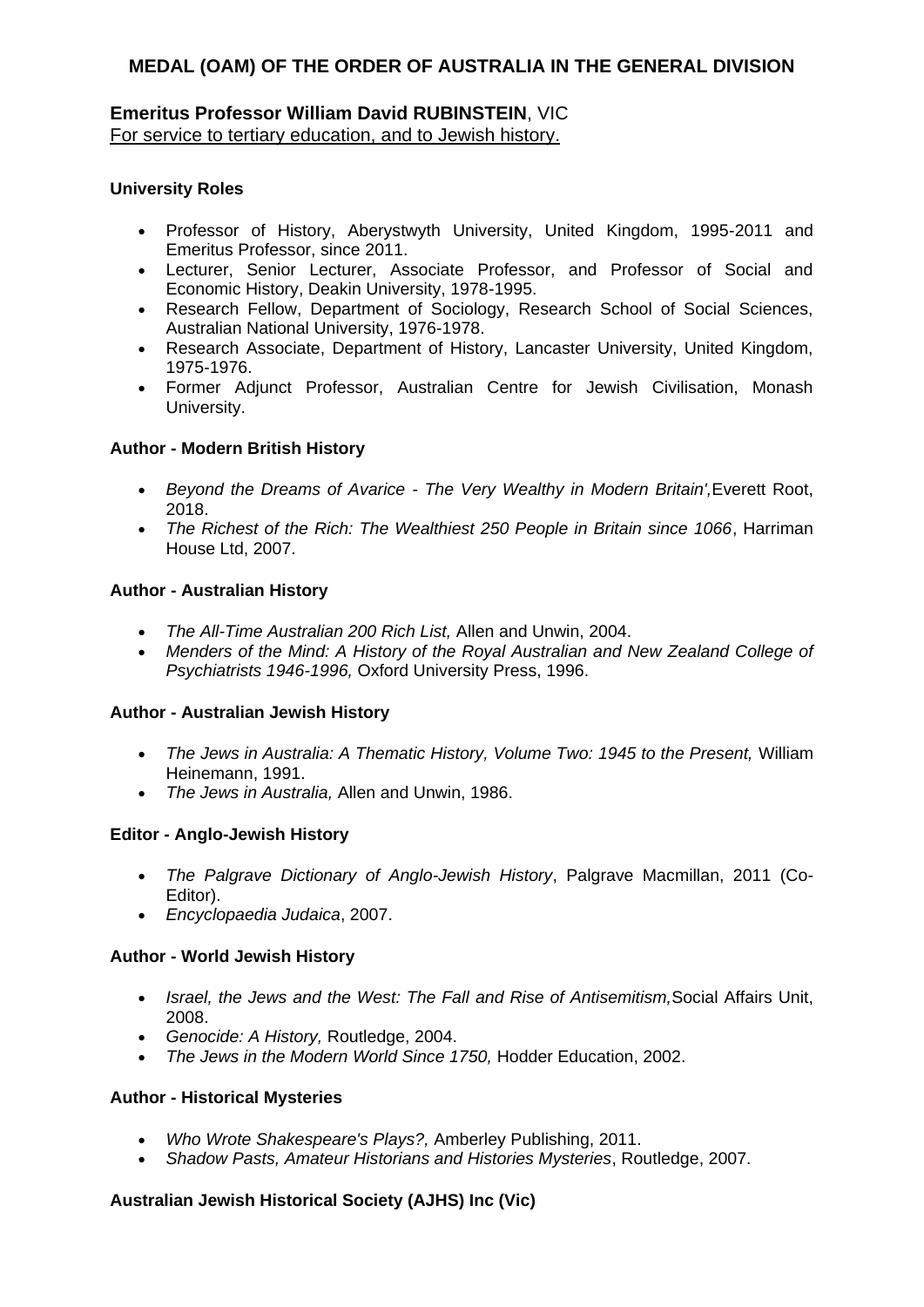- Committee Member, since 2013 and 1983-1995.
- Founding Editor, *AJHS Journal,* 1988-1995.
- Life Member, c2000.

#### **Australian Association for Jewish Studies**

- Co-Founder and President, 1989-1991.
- Committee Member, current.

#### **Jewish Community - Other**

- President, Jewish Historical Society of England, 2002-2004.
- Consultant, Australian Institute of Jewish Affairs (now Australia/Israel Jewish Affairs Council), 1983-1995.
- Committee Member, Executive Council of Australian Jewry, 1983-1995.
- Chairman, Anti-Defamation Committee, Jewish Community Council of Australia, 1989-1991.

#### **Other**

- Fellow, Australian Academy of the Humanities, 1986.
- Fellow, Australian Academy of the Social Sciences in Australia, 1992.
- Fellow, Royal Historical Society, United Kingdom.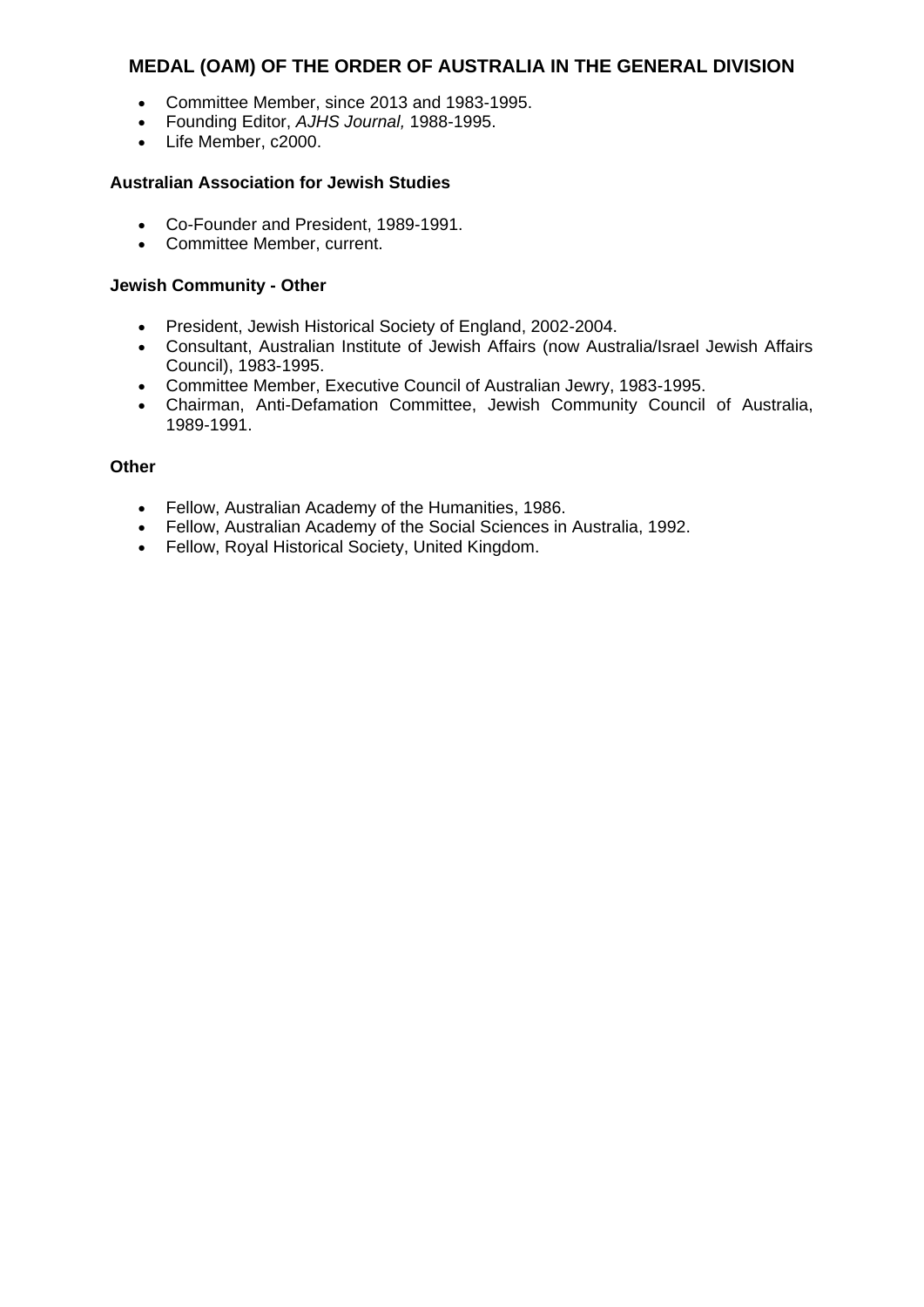## **Sister Angela RYAN**, Bentleigh East VIC 3165 For service to the Catholic Church of Australia.

### **Brigidine Sisters**

- Member, since 1958.
- Province Leader, 1983-1989.
- Member, International Leadership Team, 1989-1995.
- Member, Safeguarding Reference Group Australia, 1995-2017.
- Assistant Congregational Leader, 1989-1995.

## **Education**

- Principal, Kilbreda College, Mentone, 1981-1983, and 1996-1999.
- Principal, Brigidine College St Ives, 1994-1995.
- Principal, St Brigid's College, Horsham, 1972-1974.

#### **Kildare Ministries**

- Board Member, since 2014.
- Chair, Finance and Audit Committee, 2014-2020.

#### **Professional Standards Resource Group, Victoria**

- Member, since 1996.
- Director, since 1996.

#### **Catholic Church in Australia**

- Executive Officer and Director Prevention Policy, Catholic Professional Standards Committee, 1999-2012.
- Director, Catholic Church Insurance, 1992-2004.
- Former President, Australian Leaders of Religious Congregations, 1991-1994.
- Member, Special Issues Committees and Professional Standards, since late 1980s.

#### **Catholic Religious Australia**

- President, four years.
- Treasurer, four years.
- President, Victoria, four years.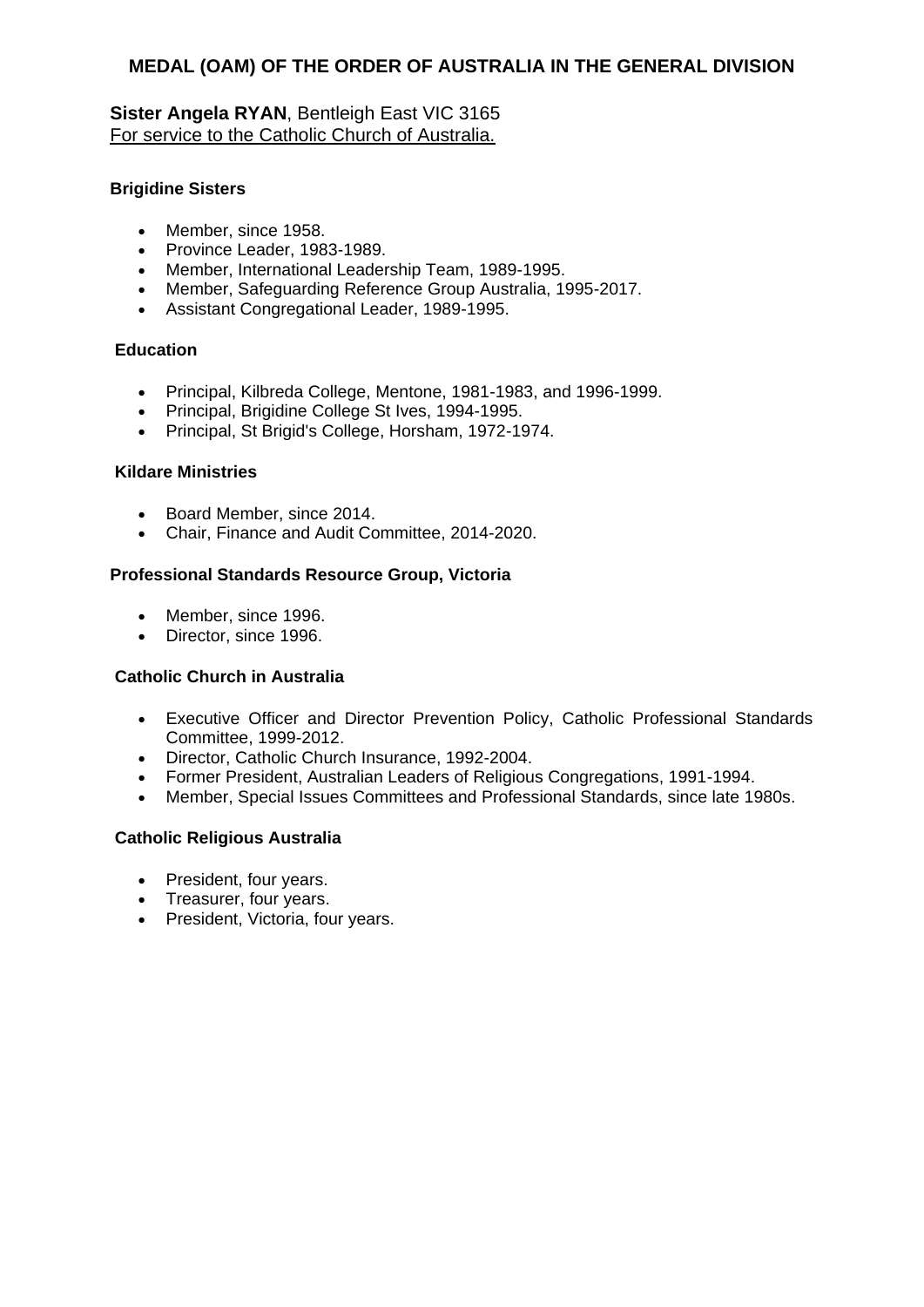## **Mr Cornelius James RYAN**, Avoca Beach NSW 2251 For service to the community through a range of organisations.

### **5 Lands Walk**

• Founding President, since 2005.

### **Avoca Beach Surf Lifesaving Club**

- Member, since 1998.
- Member, Special Events Committee, since 2002.
- Sponsorship Coordinator, current.
- Patrol Member, since 1999.

## **Rugby League**

- Coach, St Patricks School, Dundas, 1979-1991.
- Coach, Dundas Valley Rugby League, 1973-1975.
- Coach, Balmain Police Boys Club, 1970-1971.
- Player, Newtown Jets, 1970-1972.

## **Pax Australia (formerly Aerosols Australia)**

- Chairman, 1998-2000.
- Managing Director, 1988-2000.
- Board Member, since 1988.
- Co-Owner, since 1980s.
- Range of roles including General Manager and Marketing Manager, 1960s-1988.
- Initiated funding of a counselling service for the local community which has been running since 1996.

## **Professional Organisations**

- Founding Member, One Asia Network, 2000.
- Member, Executive Committee, Aerosol Association of Australia, mid-1980s-2003.

- Packaging Achiever of the Year, Australian Packaging Association, 2005.
- Lifetime Achievement Award, Aerosol Association of Australia, 2003.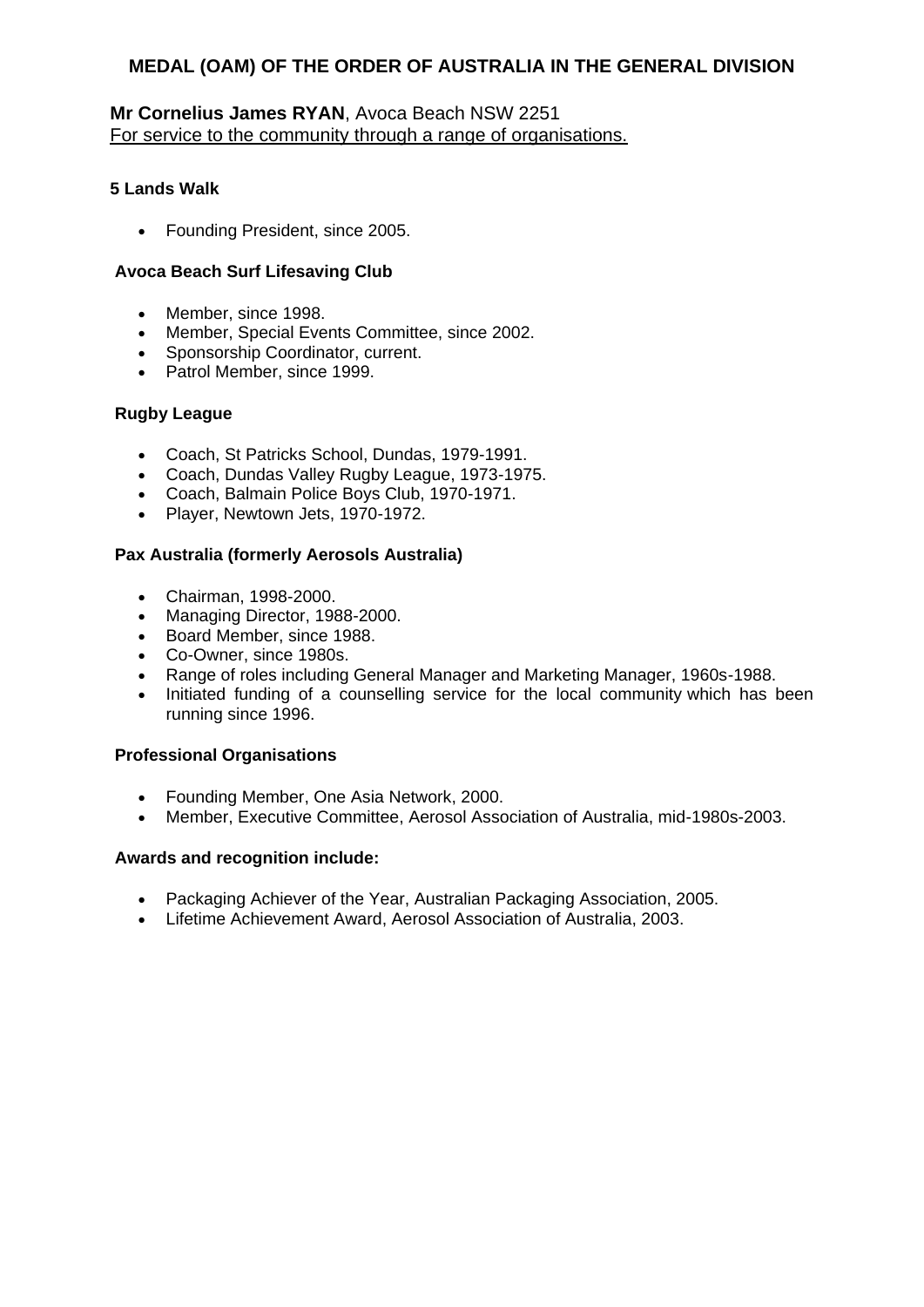## **Ms Judy RYAN**, Abbotsford VIC 3067 For service to community health through a range of programs.

## **Drug Support**

- Secretary and Spokesperson, Residents for Victoria Street Drug Solutions (RVSDS) Inc, since 2016.
- Led the campaign to open the Medically Supervised Injecting Room (MSIR) in North Richmond, June 2018.

## **Community**

- Co-Founder, Victoria Street Alive!, 2020.
- Co-Founder, Our Community Leadership Group, 2019.
- Reason Australian candidate, 2018 Victorian Election and 2019 Federal Election.
- Independent candidate, Langridge Ward, City of Yarra council election, 2016.
- Disadvantaged Family Mentor, Yarra Community Friends Program, City of Yarra and Good Shepherd, 2013-2014.
- Board Member, Wellsprings for Women Inc, 2015-2017.
- Mentor, Wodonga Refugee Settlement Support Group, 2007-2010.

## **Professional**

- Director, Women Love Moving Relocation Service, since 2016.
- Director, You're Welcome Relocation Service, since 2002.
- Marketing Manager, Charles Sturt University, Albury, 1999-2001.
- Marketing Co-Ordinator, South-Eastern Private Hospital, Noble Park, 1993-1996.<br>• Marketing and Government Affairs Officer, BHP, 1983-1990.
- Marketing and Government Affairs Officer, BHP, 1983-1990.